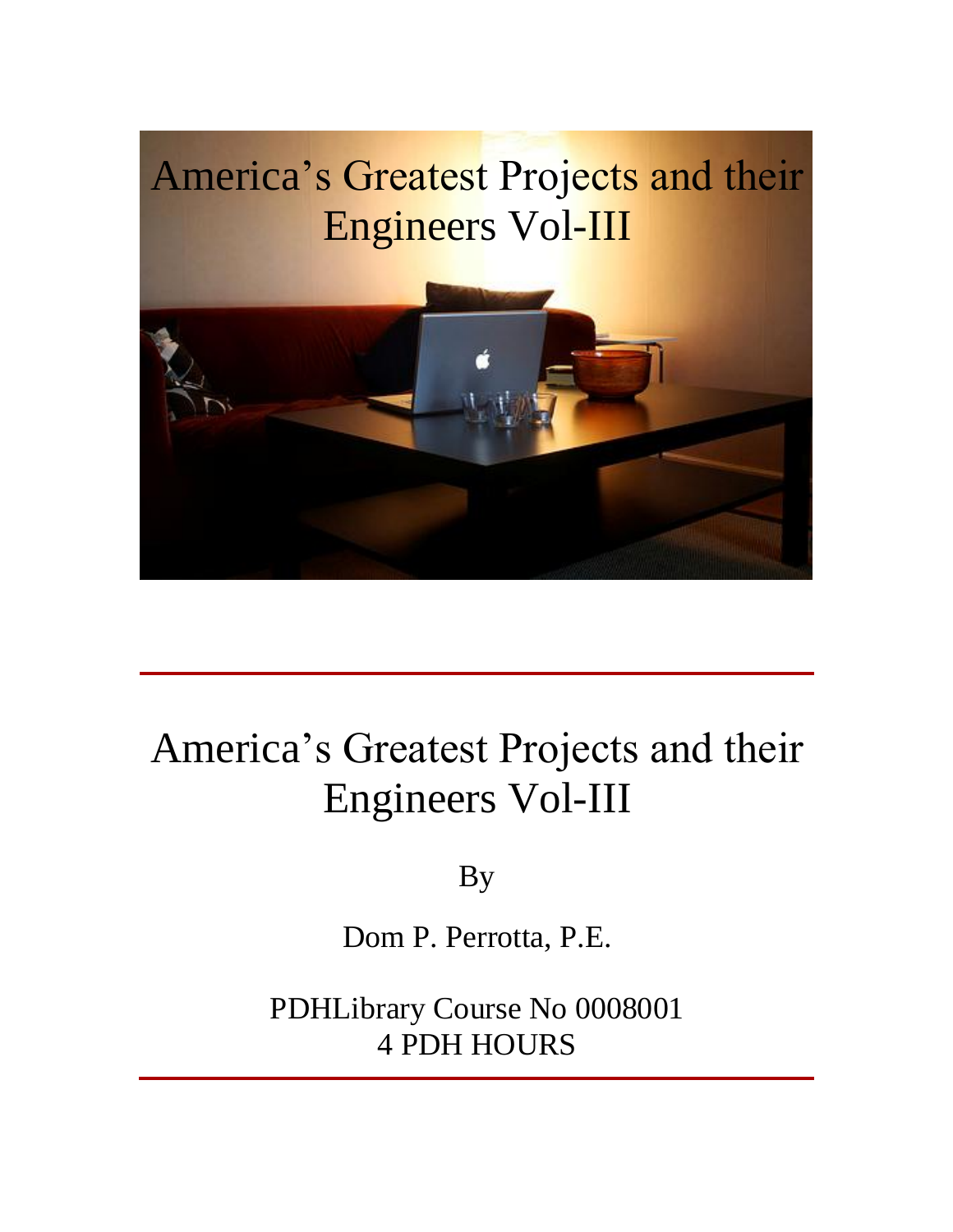

**cented is a synopsis of the design and construction of the Alaska Pipeline, a mid-<br>
<b>century** project that overcame severe weather conditions and was on the forefront **internology. The Alaska Pipeline**<br>**This course is a synopsis of the design and construction of the Alaska Pipeline, a mid-<br>twentieth century project that overcame severe weather conditions and was on the forefront<br>of uniq The Alaska Pipeline**<br>This course is a synopsis of the design and construction of the Alaska Pipeline<br>twentieth century project that overcame severe weather conditions and was on the<br>of unique engineering technology. This **Ince Alama Islae Theory Theory**<br>
Intertains a synopsis of the design<br>
th century project that overcame s<br>
Jue engineering technology. This c<br>
Thitial Project Activities Figure is a synopsis of the design<br>
1. **Continuity project that overcame set use engineering technology. This corree, manufacturers, and contractors<br>
1. <b>Major Discoverv** Figure engineering technology. This course detaintienty and their represent their represent their represent the Pipe<br> **2.** Securing/Storing the Pipe workforce, manufacturers, and contractors and their remarkable achievements.

#### **Initial Project Activities** A.

- **2.**
- **Prefinding the Engineering State State and Tengineering Alexandrical Preliminary Engineering and Design State Alexandrical Preliminary Engineering and Design**
- 1. Major Discovery<br>
2. Securing/Storing the Pipe<br> **Preliminary Engineering and Design<br>
1. Surveying Challenges Securing/Storing the Pipe<br>
<b>Algority Engineering and Des**<br> **Surveying Challenges**<br> **Forming Alyeska B.** 
	- $1.$
	- $2.$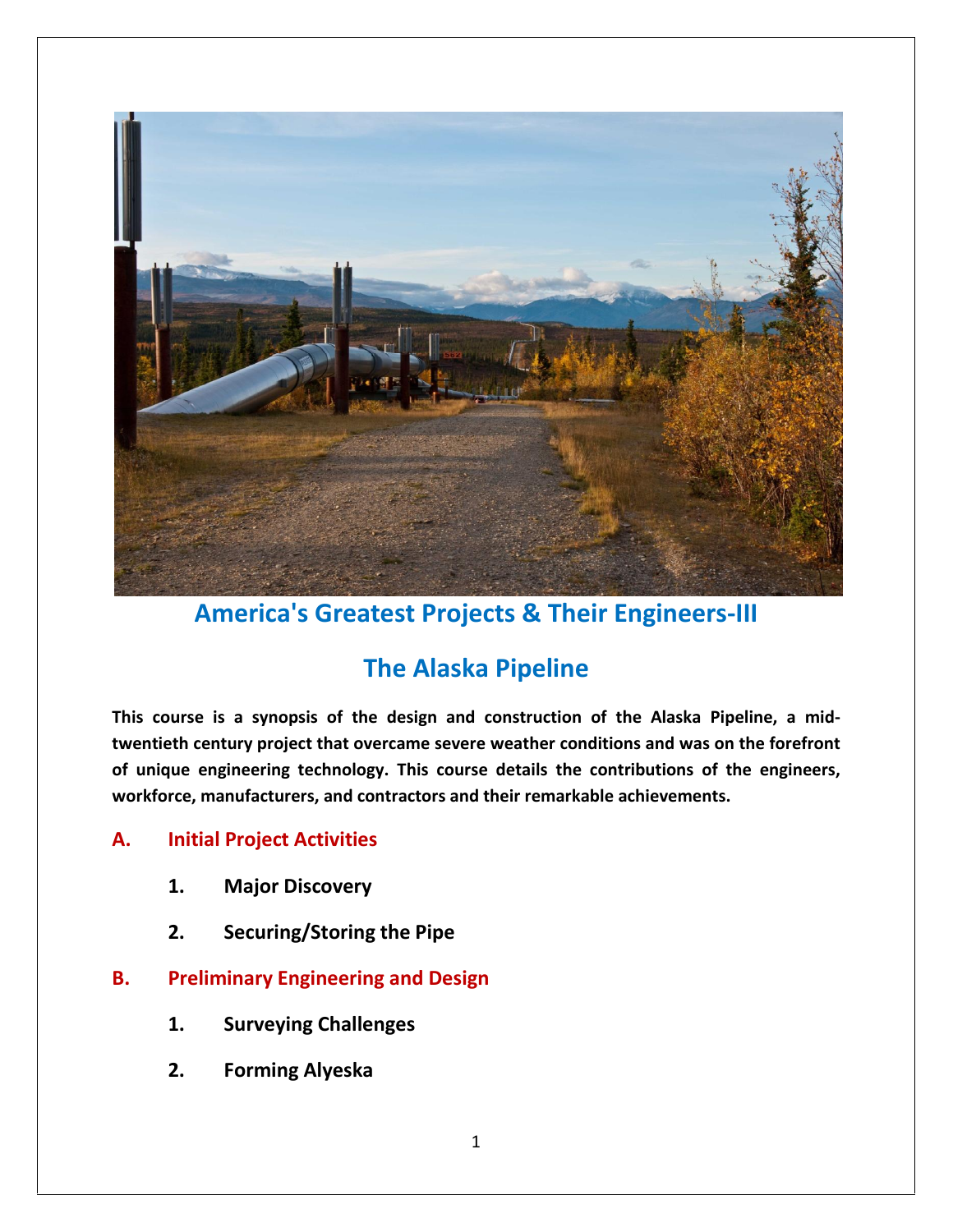# **Environmental and Political Obstacles Court Battles**<br> **Court Battles**<br> **Court Battles Pipeline Challenges C.**

- **1.**
- **Constructed Andal Political Obstacles<br>
<b>Congressional and Presidential Approval EXAMPLE COUTE BATE ATTENTION**<br>**2.** Congressional and<br>**3.** Pipeline Challen<br>Construction **Congressional and President Congressional and President President<br>Pipeline Challenges<br><b>Palton Highway 2.**
- **Pipeline Challenges<br>Pipeline Challenges<br>Tuction<br>Dalton Highway<br>Yukon River Bridge 3.**

#### $C_{\cdot}$ **4.**

- **5.**
- **Premic Shanding<br>Pipelion<br>Dalton Highway<br>Yukon River Brid<sub>{</sub><br>Pipeline Dalton Highway<br>Yukon River Bridge<br>Pipeline<br>Pump Stations Pulton River Bridge<br>Yukon River Bridge<br>Pipeline<br>Pump Stations<br>Valdez Terminal**
- 
- **Summary**<br>**S.** Pipeline<br>**S.** Valdez Term<br>**Summary**
- 

#### $D<sub>r</sub>$

**Summary<br>
Introduction<br>
Suppremises American projects were conceived by the federal government as a Summary<br>
Summary**<br> **of our greatest American projects were conceived by the federal government as a<br>
of national security or growth, the private industrial sector occasionally entertained a Introduction**<br>that would provide a measure of national security or growth, the private industrial sector occasionally entertained a<br>that would provide a measure of national security and also prove to be profitable. One **INTFOQUCTION**<br>
Per many of our greatest American projects were conceived by the federal government as a<br>
In so finational security or growth, the private industrial sector occasionally entertained a<br>
discuss the Trans-Ala That pumps of our greatest American projects were conceived by the federal government as a<br>of national security or growth, the private industrial sector occasionally entertained a<br>that would provide a measure of national s Valdez,hany of our greatest American projects were conceived by the federal government as a<br>of national security or growth, the private industrial sector occasionally entertained a<br>that would provide a measure of national securit means of national security or growth, the private industrial sector occasionally entertained a From projects when the private industrial sector occasionally entertained a<br>simula security or growth, the private industrial sector occasionally entertained a<br>t was the Trans-Alaska Pipeline, an 800-mile long, 48-inch out project that would provide a measure of national security and also prove to be profitable. One got of hational security of growth, the private matistrial sector occasionally entertained a<br>tt that would provide a measure of national security and also prove to be profitable. One<br>project was the Trans-Alaska Pipeline, such project was the Trans-Alaska Pipeline, an 800-mile long, 48-inch outside diameter pipeline project that would provide a measure or national s<br>such project was the Trans-Alaska Pipeline, an 800-<br>system that pumps crude oil from the North Slop<br>Valdez, Alaska. Following the oil embargo of 1973<br>everything from pizza Initial would provide a measure or national<br>
oject was the Trans-Alaska Pipeline, an 8<br>
that pumps crude oil from the North S<br>
Alaska. Following the oil embargo of 19<br>
ing from pizza to most commodities, lo<br>
ot out that a Valdez, Alaska. Following the oil embargo of 1973 and the experiment with price controls on Following the oil embargo of 1973 and the experiment with<br>
m pizza to most commodities, long lines of automobiles forn<br>
that a certain gas station either had received, or was about to<br>
soline, and grade was irrelevant.<br> **P** truck full of gasoline, and grade was irrelevant. inatives of North Alaska as well as those who operated in those areas such as whalers and<br>
thatives of North Alaska as well as those who operated in those areas such as whalers and

## A.

#### **Major Oil and Gas Reserves Are Discovered**

**Example 1 Sepannish Standard Project Activities**<br>Major Oil and Gas Reserves Are Discovered<br>always recognized the seepages in those lands as some form of petroleum. As the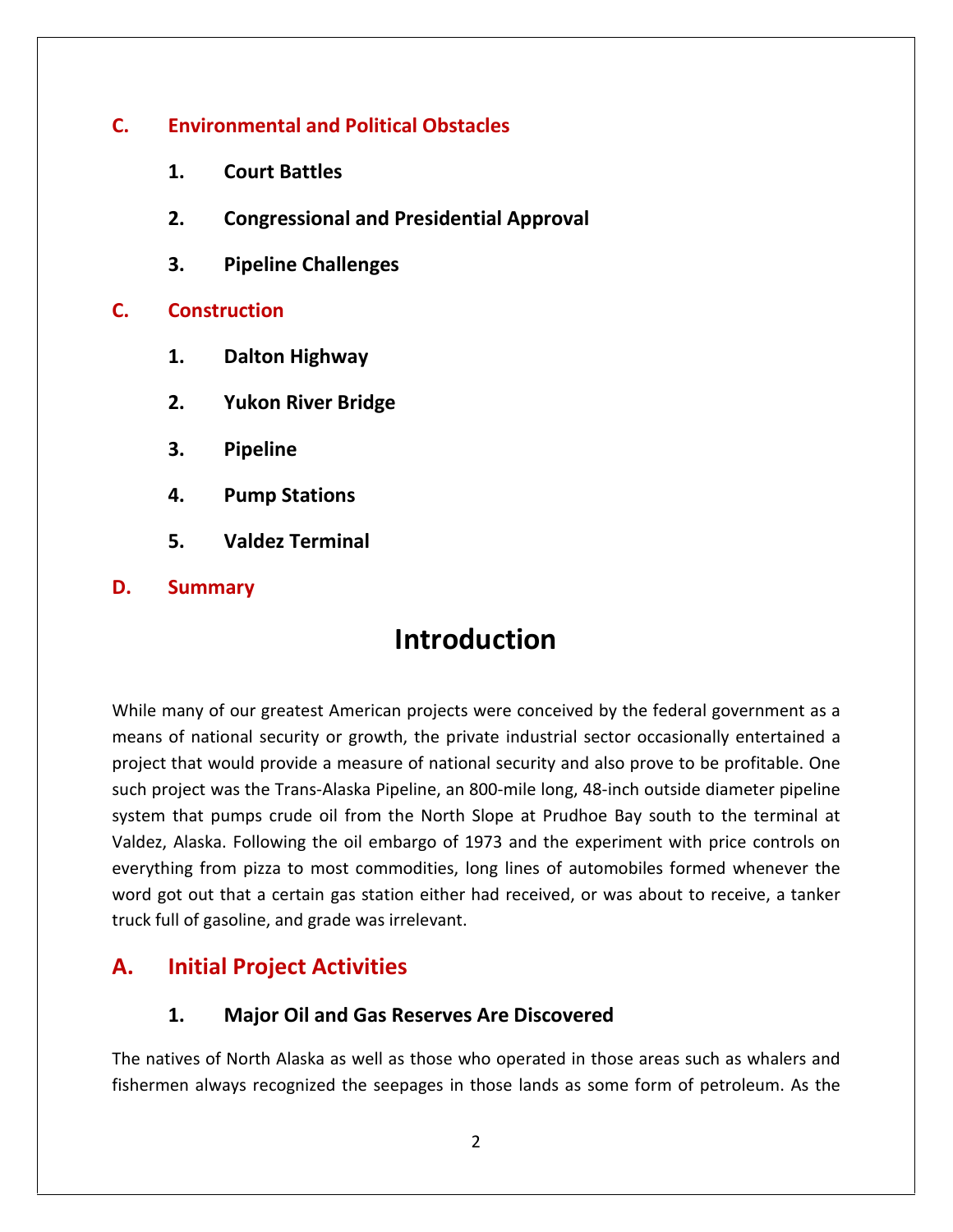of the United States developed in the post World War I era, our country became very on a stable oil supply. Accordingly in the post World War I era, our country became very<br>The United States developed in the post World War I era, our country became very<br>The astable oil supply. Accordingly in the early 192 an area in northern Alaska as one of four future oil reserves, due in large part to the<br>an area in northern Alaska as one of four future oil reserves, due in large part to the<br>an area in northern Alaska as one of four futu economy of the United States developed in the post World War I era, our country b<br>dependent on a stable oil supply. Accordingly in the early 1920's President Warren F<br>designated an area in northern Alaska as one of four fu ny of the United States developed in the post World War I era, our country became very<br>lent on a stable oil supply. Accordingly in the early 1920's President Warren Harding had<br>ted an area in northern Alaska as one of four ec beyondent on a stable oil supply. Accordingly in the post World War I era, our country became very<br>pendent on a stable oil supply. Accordingly in the early 1920's President Warren Harding had<br>signated an area in northern A dependent on a stable oil supply. Accordingly in the early 1920's President Warren Harding had endent on a stable oil supply. Accordingly in the early 1920's President Warren Harding had<br>gnated an area in northern Alaska as one of four future oil reserves, due in large part to the<br>that the U. S. Navy was converting designated an area in northern Alaska as one of four future oil reserves, due in large part to the

designated an area in northern Alaska as one of four future oil reserves, due in large part to the<br>fact that the U. S. Navy was converting their fleets from coal-burning to fuel oil..<br>During World War II the U. S. Navy had at the U.S. Navy was converting their fleets from coal-burning to fuel oil..<br>World War II the U.S. Navy had funded oil exploration, and several surveys were made<br>ermine the extent of oilfields in Alaska, but the navy termi During World War II the U.S. Navy had funded oil exploration, and several surveys were made In the U.S. Navy had funded oil exploration, and several surveys were made<br>termine the extent of oilfields in Alaska, but the navy terminated the program in 1953 as<br>irst nuclear submarine was being commissioned. These rese to determine the extent of oilfields in Alaska, but the navy terminated the program in 1953 as Barmg world Water the first nuclear<br>after World War<br>nearly all of the distribution in the product<br>Il and 1973. uclear submarine was being commissioned. These reserves lay largely dormant, even<br>Id War II, as other sources of energy, particularly nuclear, became popular. In fact,<br>of the one hundred nuclear power generating plants in after World War II, as other sources of energy, particularly nuclear, became popular. In fact, r World War II, as other sources of energy, particularly nuclear, became popular. In fact,<br>rly all of the one hundred nuclear power generating plants in the United States were either<br>t or in the process of being developed nearly all of the one hundred nuclear power generating plants in the United States were either r all of the one hundred nuclear power generating plants in the United States were either<br>or in the process of being developed between the period between the end of World War<br>1973.<br>ver, Richfield Oil Company drilled an eno  $\mathsf{b}$ II and  $1973$ .

ilt or in the process of being developed between the period between the end of World War<br>ind 1973.<br>wever, Richfield Oil Company drilled an enormously successful oil well in northern Alaska in<br>e late 1950's, which became th 973.<br>r, Richfield Oil Company drilled an enormously successful oil well in northern Alaska in<br>1950's, which became the first oil field in commercial production. Know as the Swanson<br>Field, it spurred the development of othe However, Richfield Oil Company drilled an enormously successful oil well in northern Alaska in Richfield Oil Company drilled an enormously successful oil well in northern Alaska in<br>950's, which became the first oil field in commercial production. Know as the Swanson<br>ield, it spurred the development of others, so tha the late 1950's, which became the first oil field in commercial production. Know as the Swanson Prudhoe Bay area. In March of 1968 the new company (ARCO) drilled a well that began<br>Production. The obvious conclusion was that the areas north of the Brooks Range, which is<br>ally above the Arctic Circle, would contain vast Fiver Oil Field, it spurred the development of others, so that by 1965 at least five oil fields were<br>in production. The obvious conclusion was that the areas north of the Brooks Range, which is<br>actually above the Arctic Ci We contreal, it spanted the development of others, so that by 1505 dreast the on nelas were<br>in production. The obvious conclusion was that the areas north of the Brooks Range, which is<br>actually above the Arctic Circle, wou actually above the Arctic Circle, would contain vast amounts of oil. In 1967 the Atlantic Refining reseased... The servest conclusion was that the areas horth of the Brooks hange, which is<br>ually above the Arctic Circle, would contain vast amounts of oil. In 1967 the Atlantic Refining<br>mpany and their new partner Richfiel Company and their new partner Richfield Oil Company began surveying and exploring for oil in the Prudhoe Bay area. In March of 1968 the new company (ARCO) drilled a well that began<br>producing over 1,000 barrels of oil per day, and in June of that year drilled a second well that ny and their new partner Rich<br>
idhoe Bay area. In March of<br>
ing over 1,000 barrels of oil p<br>
pducing oil at a similar rate. The<br>
irve in Prudhoe Bay. The geolo<br>
i billion barrels of oil, making if<br> **to Transport the Oil** was producing oil at a similar rate. This newest oil field confirmed the existence of a mammoth producing oil at a similar rate. This newest oil field confirmed the existence of a mammoth<br>serve in Prudhoe Bay. The geological estimate was that this new oil field contained more<br>25 billion barrels of oil, making it one oil reserve in Prudhoe Bay. The geological estimate was that this new oil field contained more m Prudhoe Bay. The geological estimate was that this new oil field contained more<br>on barrels of oil, making it one of the largest oil fields in the world.<br>**ransport the Oil**<br>m as ARCO envisioned it was not so much developi than 25 billion barrels of oil, making it one of the largest oil fields in the world.

#### Ways to Transport the Oil

designations of the second services

Prudhoe Bay to the Valdez Area. Humble Oil even sent an oil tanker specially fitted with an on barrels of oil, making it one of the largest oil fields in the world.<br> **ransport the Oil**<br>
m as ARCO envisioned it was not so much developing the oil fields in the harsh<br>
and environment, but rather how to get the produ **to Transport the Oil**<br>oblem as ARCO envisioned it was not so much developing the oil fields in the harsh<br>ons and environment, but rather how to get the product to market. A pipeline<br>ting the rich oil fields on the North S **ys to Transport the OII**<br>problem as ARCO envisioned it was not so much developing the oil fields in the harsh<br>ditions and environment, but rather how to get the product to market. A pipeline<br>necting the rich oil fields on The problem as ARCO envisioned it was not so much developing the oil fields in the harsh blem as ARCO envisioned it was not so much developing the oil fields in the harsh<br>hs and environment, but rather how to get the product to market. A pipeline<br>mg the rich oil fields on the North Slope of Alaska to the ice-f conditions and environment, but rather how to get the product to market. A pipeline and environment, but rather how to get the product to market. A pipeline<br>g the rich oil fields on the North Slope of Alaska to the ice-free port in the south at<br>s one of the first considerations, but no oil pipeline of the connecting the rich oil fields on the North Slope of Alaska to the ice-free port in the south at being the rich oil fields on the North Slope of Alaska to the ice-free port in the south at<br>twas one of the first considerations, but no oil pipeline of the length being proposed had<br>en constructed. Boeing Corporation had connecti<br>.. . . . as one of the first considerations, but no oil pipeline of the length being proposed had<br>constructed. Boeing Corporation had proposed the RC-1, a gigantic 12-engine tanker<br>which would have needed extremely long runways for  $\frac{1}{1}$ bow and bow and powerful engines and proposed the RC-1, a gigantic 12-engine tanker<br>ich would have needed extremely long runways for takeoff and landing. General<br>ad proposed a group of submarine tankers, probably nuclear-p  $\frac{1}{2}$ surrounding Prudhoe Bay, but its cargo hold suffered severe damage even before it<br>surrounding Prudhoe Bay, to the Valdez Area. Humble Oil even sent an oil tanker specially fitted with an<br>ker bow and powerful engines and pr Bynamics had proposed a group of submarine tankers, probably nuclear-powered travel under the Arctic ice cap. Still a fourth proposal was to extend the Alaskan F<br>Prudhoe Bay to the Valdez Area. Humble Oil even sent an oil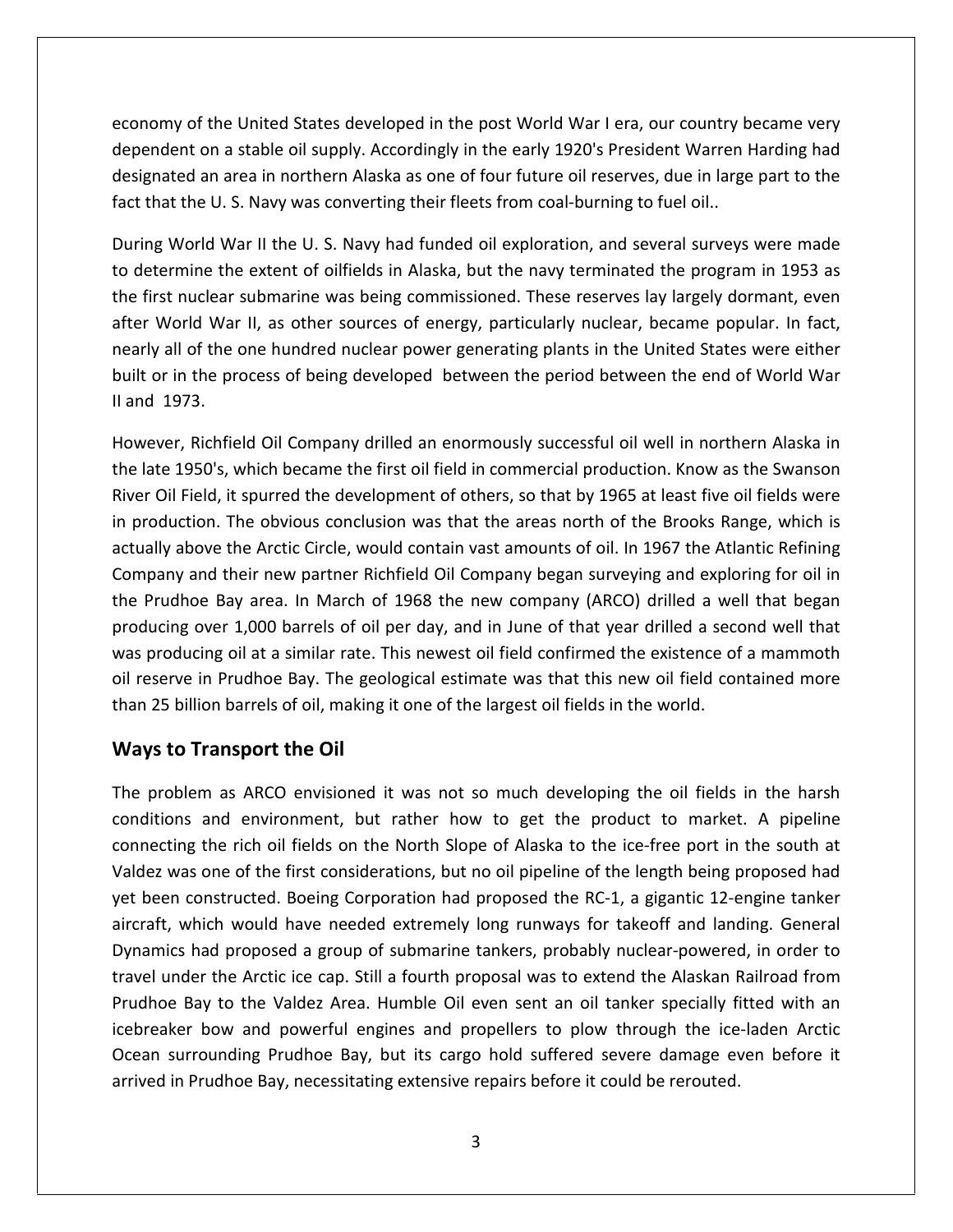October <sup>1968</sup> <sup>a</sup> joint group made up of Atlantic-Richfield (ARCO), Humble Oil (Esso, or of the New Jersey, which became Exxon in 1972), and British Petroleum (B/P) were the New Jersey, which became Exxon in 1972), and British Petroleum (B/P) were The three companies, moving swiftly in anticipation that approval Oil (Esso, or<br>The three companies, moving swiftly in anticipation that approval of the drilling for oil intimum of the construction of the construction of the oil construction of the oil (Esso, or dard Oil of New Jersey, which became Exxon in 1972), and British Petroleum (B/P) were ed. The three companies, moving swiftly in In October 1968 a joint group made up of Atlantic-Richfield (ARCO), Humble Oil (Esso, or<br>Standard Oil of New Jersey, which became Exxon in 1972), and British Petroleum (B/P) were<br>formed. The three companies, moving swiftly 1968 a joint group made up of Atlantic-Richfield (ARCO), Humble Oil (Esso, or<br>iil of New Jersey, which became Exxon in 1972), and British Petroleum (B/P) were<br>e three companies, moving swiftly in anticipation that approval In October 1968 a joint group made up of Atlantic-Richfield (ARCO), Humble Oil (Esso, or<br>Standard Oil of New Jersey, which became Exxon in 1972), and British Petroleum (B/P) were a week. They are group made apple in intuitie member (inces), manisher only (Esso, or lard Oil of New Jersey, which became Exxon in 1972), and British Petroleum (B/P) were ed. The three companies, moving swiftly in anticip  $\frac{1}{2}$ The three companies, moving swiftly in anticipation that approval of the drilling for oil<br>construction of the oil pipeline would be a foregone conclusion, formed a task force of<br>tatives from the three companies. The group ionnea.<br>Lit of a approximately 675 miles to Valdez, the northernmost ice-free port in Alaska. Once<br>the approximate to Me in the companies. The group was initially made up of executives,<br>s, and engineers and was known as the Arctic Tas and the construction of the oil pipeline would be a foregone conclusion, formed a task force of representatives from the three companies. The group was initially made up of executives, The sensual of the only pipeline would be a foregone concluded that a least force of<br>rators, and engineers and was known as the Arctic Task Force. Meeting as often as three<br>s a week, they concluded within a few months that operators, and engineers and was known as the Arctic Task Force. Meeting as often as three down to a smaller group of engineering representatives from each company of the same eek, they concluded within a few months that the only viable option seemed to be a running from the northeast corner of Alaska at Prudhoe days a week, they concluded within a few months that the only viable<br>pipeline running from the northeast corner of Alaska at Prudhoe Bay<br>distance of approximately 675 miles to Valdez, the northernmost ice-f<br>the Arctic Task ne running from the northeast corner of Alaska at Prudhoe Bay almost due south for a<br>ce of approximately 675 miles to Valdez, the northernmost ice-free port in Alaska. Once<br>ctic Task Force concluded that a pipeline would b distance of approximately 675 miles to Valdez, the northernmost ice-free port in Alaska. Once<br>c Task Force concluded that a pipeline would be the only viable option, the group was<br>down to a smaller group of engineering representati the Arctic <sup>-</sup> whittled down to a smaller group of engineering representatives from each company with the responsibility for developing the pipeline design and specifications.

formed.

ask Force concluded that a pipeline would be the only viable option, the group was<br>wn to a smaller group of engineering representatives from each company with the<br>ty for developing the pipeline design and specifications.<br>n wn to a smaller group of engineering representatives from each company with the<br>ty for developing the pipeline design and specifications.<br>n as the Trans-Alaska Pipeline System (TAPS), the TAPS Task Force proceeded to<br>inclu y for developing the pipeline design and specifications.<br>
1 as the Trans-Alaska Pipeline System (TAPS), the TAPS Task Force proceeded to<br>
nclusive specifications for a pipeline that would carry enough oil to allow the thre Then known as the Trans-Alaska Pipeline System (TAPS), the TAPS Task Force proceeded to<br>prepare all inclusive specifications for a pipeline that would carry enough oil to allow the three<br>companies to achieve their return o then known as the manismiasta inpenie system (thats), the thats has hote proceed<br>prepare all inclusive specifications for a pipeline that would carry enough oil to allow the<br>companies to achieve their return on investment is to achieve their return on investment within three years from startup. The initial<br>cost of the project was established at \$1.5 billion. The mathematics and the<br>t objectives gave the engineers the result that a 48-inch o estimated cost of the project was established at \$1.5 billion. The mathematics and the red cost of the project was established at \$1.5 billion. The mathematics and the<br>nput objectives gave the engineers the result that a 48-inch outside diameter pipeline<br>wall thickness of about 1/2 inch would be required, an throughput objectives gave the engineers the result that a 48-inch outside diameter pipeline It objectives gave the engineers the result that a 48-inch outside diameter pipeline<br>Il thickness of about 1/2 inch would be required, and that the only viable producers of<br>of pipe would be the manufacturers of SAW (Submer with a wall thickness of about 1/2 inch would be required, and that the only viable producers of that type of pipe would be the manufacturers of SAW (Submerged Arc Welded) pipe.

th a wall thickness of about 1/2 inch would be required, and that the only viable producers of<br>at type of pipe would be the manufacturers of SAW (Submerged Arc Welded) pipe.<br>iginally hoping to begin laying pipe by Septembe e of pipe would be the manufacturers of SAW (Submerged Arc Welded) pipe.<br>Iy hoping to begin laying pipe by September of 1969, TAPS believed that substantial<br>nad to be placed in advance for the pipe, since time was of the e Originally hoping to begin laying pipe by September of 1969, TAPS believed that substantial hally hoping to begin laying pipe by September of 1969, TAPS believed that substantial<br>or had to be placed in advance for the pipe, since time was of the essence. Although the<br>num size of pipe needed for the projected oil ح…ت<br>. promally included in advance for the pipe, since time was of the essence. Although the<br>num size of pipe needed for the projected oil flow across Alaska was determined by TAPS<br>a 48 inches in outside diameter, at that time t oranywhere else in the world that could properly tool up for even 42 inch outside diameter<br>anywhere else in outside diameter, at that time there were no large diameter pipe mills in the<br>ited States or Canada that could satis optimum size of pipe needed for the projected oil flow across Alaska was determined by TAPS<br>to be 48 inches in outside diameter, at that time there were no large diameter pipe mills in the United States or Canada that could satisfactorily produce more than 36 inch diameter, SAW pipe at anywhere near the rates of production that would be need for an estimated 800 mile long pipeline. Furthermore, there were on d States or Canada that could satisfactorily produce more than 36 inch diameter, SAW<br>at anywhere near the rates of production that would be need for an estimated 800 mile<br>pipeline. Furthermore, there were only a few large pipe at anywhere near the rates of production that would be need for an estimated 800 mile e at anywhere near the rates of production that would be need for an estimated 800 mile<br>g pipeline. Furthermore, there were only a few large diameter pipe mills in the United States<br>anywhere else in the world that could pr long pipeline. Furthermore, there were only a few large diameter pipe mills in the United States pipeline. Furthermore, there were only a few large diameter pipe mills in the United States<br>hywhere else in the world that could properly tool up for even 42 inch outside diameter<br>pipe.<br>c some delay due to necessary planni or anywhere else in the world that could properly tool up for even 42 inch outside diameter

for the construction of a maintenance and supply road that would run parallel to the pipeline.<br>The reason for the 100 foot right-of-way was never really fully explained until now, but review or anywhere else in the world that could properly tool up for even 42 inch outside diameter<br>SAW pipe.<br>After some delay due to necessary planning, TAPS had submitted a formal plan In June of 1969<br>to the Department of the In r some delay due to necessary planning, TAPS had submitted a formal plan In June of 1969<br>ne Department of the Interior which included the pipeline routing accompanied by a 100<br>right of way. Also included in this plan was a After some delay due to necessary planning, TAPS had submitted a formal plan In June of 1969 ter some delay due to necessary planning, TAPS had submitted a formal plan In June of 1969<br>the Department of the Interior which included the pipeline routing accompanied by a 100<br>ot right of way. Also included in this plan Wheer some delay due to necessary planning, thus had sabilitied a formal plat<br>to the Department of the Interior which included the pipeline routing accon<br>foot right of way. Also included in this plan was a request for an a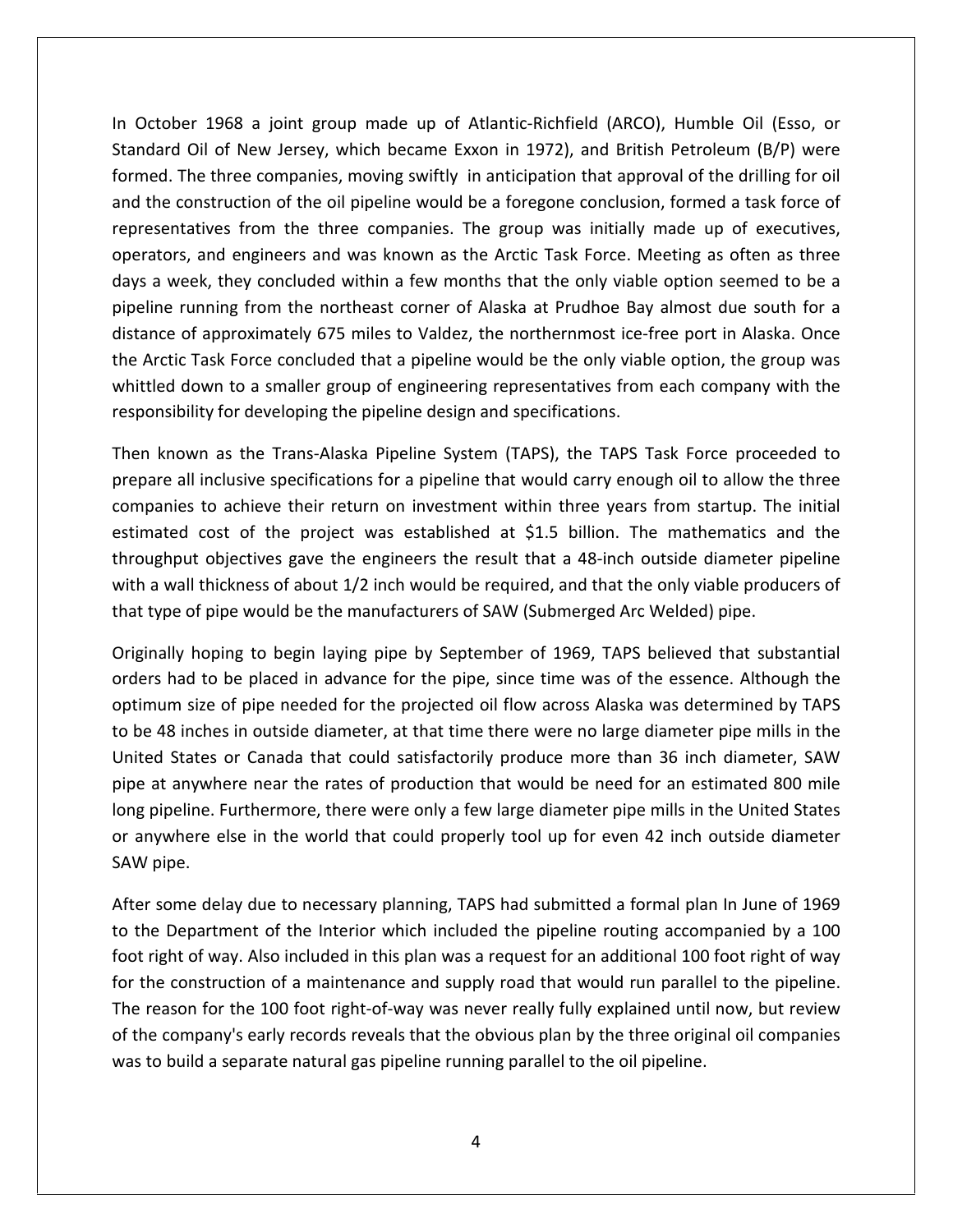oil companies believed, rightfully so, that there would be billions of cubic feet of natural<br>Not companies believed, rightfully so, that there would be billions of cubic feet of natural oil companies believed, rightfully so, that there would be billions of cubic feet of natural<br>in the Prudhoe Bay oil fields. Consequently, they had charged their Task Force with planning quiet, unpublicized program to develop a natural gas pipeline simultaneously with the oil<br>and the prudhoe Bay oil fields. Consequently, they had charged their Task Force with planning<br>auiet, unpublicized program to develop Impanies believed, rightfully so, that there would be billions of cubic feet of natural<br>Prudhoe Bay oil fields. Consequently, they had charged their Task Force with planning<br>Inpublicized program to develop a natural gas pi e oil companies believed, rightfully so, that there would be billions of cubic feet of natural<br>in the Prudhoe Bay oil fields. Consequently, they had charged their Task Force with planning<br>quiet, unpublicized program to dev The oil companies believed, rightfully so, that there would be billions of cubic feet of natural I companies believed, rightfully so, that there would be billions of cubic feet of natural<br>the Prudhoe Bay oil fields. Consequently, they had charged their Task Force with planning<br>t, unpublicized program to develop a natu  $\ddot{\phantom{1}}$ Explores benefield, in a three world be billions of easie feet of indications.<br>
Prudhoe Bay oil fields. Consequently, they had charged their Task Force with planning<br>
unpublicized program to develop a natural gas pipeline a quiet, unpublicized program to develop a natural gas pipeline simultaneously with the oil most of their efforts and resources and attention on the oil pipeline simultaneously with the ritunately for American consumers the controversy over the oil pipeline bed is and political that the natural gas pipeline conce **2.**Finder Bay on neids. Consequently, they had charallicized program to develop a natural gas pipertunately for American consumers the controv and political that the natural gas pipeline con<br>
I (more on that later). The Alask so contentious and political that the natural gas pipeline concept was eventually placed on the **Manufacturity**<br> **Manufacturity** (more on that la<br> **Manufacturing/Stor**<br> **Manufacturing** concentrating most of their efforts and resources and attention on the oil pipeline ntrating most of their efforts and resources and attention on the oil pipeline<br> **2.** Securing/Storing the Pipe<br>
Manufacturing<br>
the TAPS Task Force had drawn the conclusion that 48-inch outside diameter pipe would

## $2.$

## **Pipe Manufacturing**

a

**2.** Securing/Storing the Pipe<br>
Some Manufacturing<br>
Some the TAPS Task Force had drawn the conclusion that 48-inch outside diameter pipe would<br>
Deceded for the oil pipeline, they set about scouring the world for manufactur **Securing/Storing the Pipe**<br> **TAPS Task Force had drawn the conclusion that 48-inch outside diameter pipe would<br>
d for the oil pipeline, they set about scouring the world for manufacturers of such a<br>
They knew that spiral Example 2 Manufacturing**<br>Alaskan Enter TAPS Task Force had drawn the conclusion that 48-inch outside diameter pipe would<br>reeded for the oil pipeline, they set about scouring the world for manufacturers of such a<br>pluct. Th Once the TAPS Task Force had drawn the conclusion that 48-inch outside diameter pipe would<br>be needed for the oil pipeline, they set about scouring the world for manufacturers of such a<br>product. They knew that spiral welded he TAPS Task Force had drawn the conclusion that 48-inch outside dided for the oil pipeline, they set about scouring the world for manu<br>it. They knew that spiral welded pipe would not stand up under the laskan environment, .<br>nr the rolling of a relatively high-strength (X-52 or greater) steel plate, approximately 1/2<br>the rolling of a relatively high-strength (X-52 or greater) steel plate, approximately 1/2 the Alaskan environment, and determined that there was the necessity to find a UOE pipe the Alaskan environment, and determined that there was the necessity to find a UOE pipe<br>manufacturer who could provide the 48-inch SAW (Submerged Arc Welded) pipe.<br>NOTE: UOE stands for U-Press, O-Press, Expander. The proce

NOTE: UOE stands for U-Press, O-Press, Expander. The process involved:

- acturer who could provide the 48-inch SAW (Submerged Arc Welded) pipe.<br>
UOE stands for U-Press, O-Press, Expander. The process involved:<br>
the rolling of a relatively high-strength (X-52 or greater) steel plate, approximate stands for U-Press, O-Press, Expander. The process involved:<br>
colling of a relatively high-strength (X-52 or greater) steel plate, approximately 1/2<br>
thick by slightly over 150 inches wide by anywhere from forty to sixty f the rolling of a relatively high-strength (X-52 or greater) steel plate, approximately 1/2
- olling of a relatively high-strength (X-52 or greater) steel plate, approximately 1/2<br>thick by slightly over 150 inches wide by anywhere from forty to sixty feet in length,<br>essing the raw plate through a planing machine to 1. the rolling of a relation<br>inch thick by slight<br>2. processing the raw<br>side of the plate a<br>and bottom edges<br>welded ioints. processing the raw plate through a planing machine to give the butting edges on each<br>side of the plate a smooth surface, while at the same time cutting a 30° bevel on the top<br>and bottom edges of each side of the plate to p processing the raw plate through a planing machine to give the butting edges on each 2. processing the<br>side of the plate<br>and bottom ed<br>welded joints.<br>3. crimping (turnie<br>1/2° angle. and bottom edges of each side of the plate to permit consistent inside and outside<br>welded joints.<br>crimping (turning up the side edges of the plate) each side of the plate at about a 22<br>1/2° angle,<br>conveving the crimped pla welded joints.
- oints.<br>
(turning up the side edges of the plate) each side of the plate at about a 22<br>
le,<br>
g the crimped plate into a U-Press, which had 48-inch inside diameter rounded<br>
dies and a u-shaped anvil that would lower and crea
- 3.  $\frac{1}{2}$  crimping (turning up the sidentity 1/2° angle,<br>4.  $\frac{1}{2}$  conveying the crimped plate<br>bottom dies and a u-shape<br>lowered to the bottom.  $1/2^{\circ}$  angle,<br>conveying the crimped plate into a U-Press, which had 48 inch inside diameter rounded<br>bottom dies and a u-shaped anvil that would lower and create a half round when<br>lowered to the bottom,<br>conveving the ha conveying the crimped plate into a U-Press, which had 48-inch inside convertion dies and a u-shaped anvil that would lower and create a<br>lowered to the bottom,<br>5. conveying the half round plate into an O-Press which had 48 bottom dies and a u-shaped anvil that would lower and create a half round when<br>lowered to the bottom,<br>conveying the half round plate into an O-Press which had 48 inch top and bottom dies<br>and created a fully rounded shell w lowered to the bottom,
- and created a fully rounded shell when the top dies were lowered. lowered to the bottom,<br>conveying the half round plate into an O-Press which had 48 inch top and bottom dies<br>and created a fully rounded shell when the top dies were lowered.<br>conveying the rounded shell with the outer edges
- reying the half round plate into an O-Press which<br>created a fully rounded shell when the top dies w<br>reying the rounded shell with the outer edges pre<br>welders on the inside and outside diameters (at the<br>for the root pass an 6.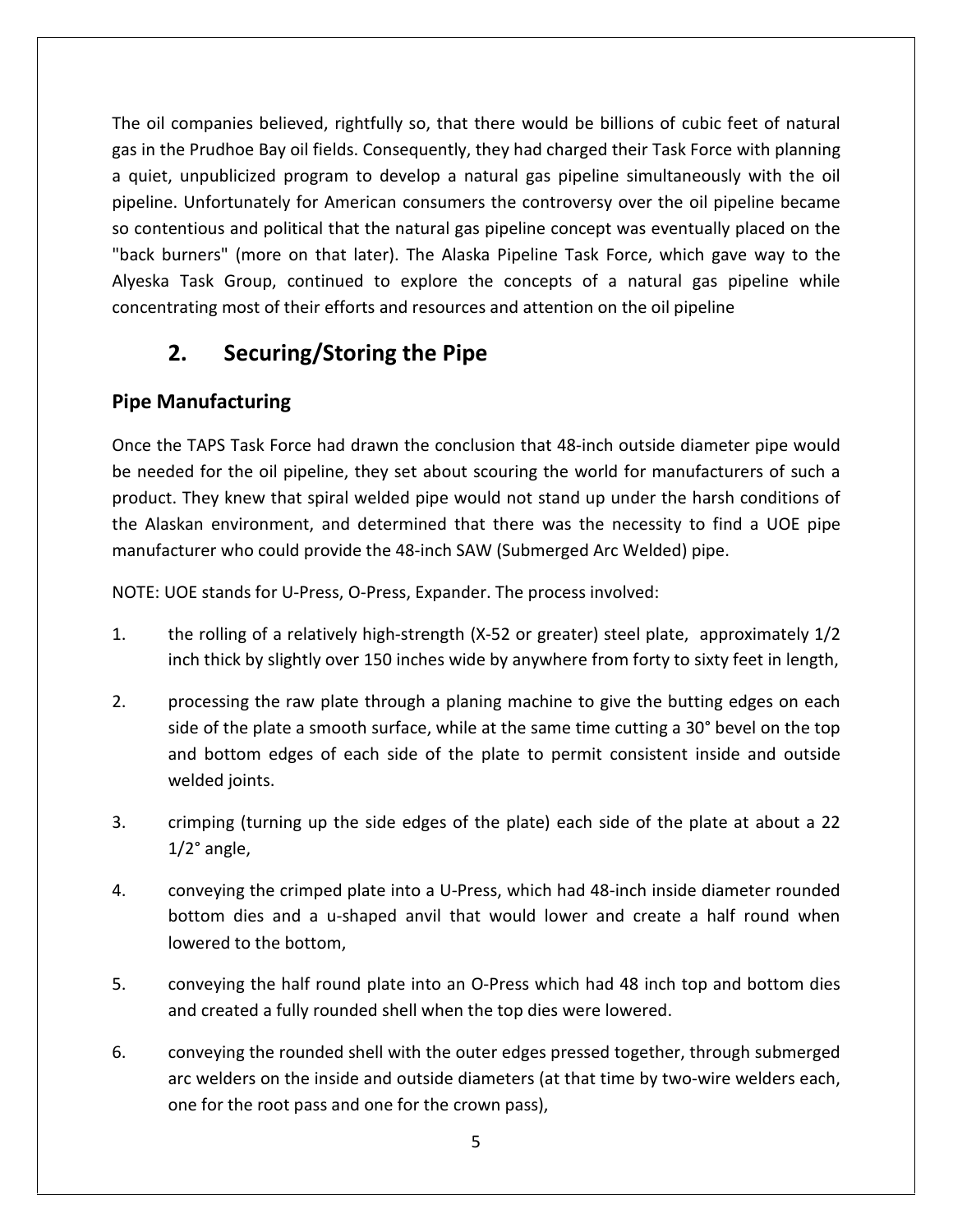- end facing the ends of the pipe ("cans") to provide a squared end surface while and facing the ends of the pipe ("cans") to provide a squared end surface while<br>simultaneously adding an outside bevel to allow for uniform ioint welding in the field. end facing the ends of the pipe ("cans") to provide a squared end surface while<br>simultaneously adding an outside bevel to allow for uniform joint welding in the field,<br>mechanically expanding the welded "cans" in three to f facing the ends of the pipe ("cans") to provide a squared end surface while<br>Itaneously adding an outside bevel to allow for uniform joint welding in the field,<br>inanically expanding the welded "cans" in three to four foot i
- 7. end facing the ends of<br>simultaneously adding an<br>8. mechanically expanding t<br>give the pipe its final ou<br>strength to the pipe. end facing the ends of the pi<br>
simultaneously adding an outside<br>
mechanically expanding the wel<br>
give the pipe its final outside d<br>
strength to the pipe.<br> **Force Seeks Suppliers**  $8<sub>1</sub>$ the anticipated construction to begin on some portion of the pipeline in September 1969.<br>Task Force Seeks Suppliers<br>With the anticipated construction to begin on some portion of the pipeline in September 1969. give the pipe its final outside diameter and roundness, and to also add metallurgical<br>strength to the pipe.<br>**Force Seeks Suppliers**<br>the anticipated construction to begin on some portion of the pipeline in September 1969,<br>t

strength to the pipe.<br> **Sk Force Seeks Suppliers**<br>
h the anticipated construction to begin on some portion of the pipeline in September 1969,<br>
in though surveying was far from complete, the TAPS Task Force issued a pipe sp **e Seeks Suppliers**<br>nticipated construction to begin<br>th surveying was far from comple<br>foreign and domestic UOE m<br>the pipe specification were: he anticipated construction to begin on some portion of<br>hough surveying was far from complete, the TAPS Task F<br>veral foreign and domestic UOE manufacturers. The<br>ped the pipe specification were:<br>Rado Loncaric Atlantic Richf Even though surveying was far from complete, the TAI<br>
2. Edgar Von Rosenberg (Exxon)<br>
2. Edgar Von Rosenberg (Esso (Exxon) to several foreign and domestic UOE manufacturers. The three principal engineers who Peral foreign and domestic OOE manuracturers. The three<br>
pped the pipe specification were:<br>
Rado Loncaric Atlantic Richfield<br>
Edgar Von Rosenberg Esso (Exxon)<br>
Harry Cotton British Petroleum

- $1<sub>1</sub>$
- 2. Edgar Von Rosenberg manufacturers
- 3. Harry Cotton

do Loncaric and Atlantic Richfield<br>
In late February of 1969 Loncaric and Von Rosenberg began to review proposals and<br>
in late February of 1969 Loncaric and Von Rosenberg began to review proposals and Rado Loncaric Atlantic Richrield<br>
Edgar Von Rosenberg Esso (Exxon)<br>
Harry Cotton British Petroleum<br>
Sinning in late February of 1969 Loncaric and Von Rosenberg began to review proposals and<br>
Visit the plants and mills of t ar Von Rosenberg<br>
the 48-inch O.D. pipe for the oil pipeline. TAPS made a concerted effort<br>
the 48-inch O.D. pipe for the oil pipeline. TAPS made a concerted effort of 48-inch O.D. submerged arc welded (SAW) pipe in the United States and<br>of 48-inch O.D. pipe for the oil pipeline. TAPS made a concerted effort<br>of 48-inch O.D. submerged arc welded (SAW) pipe in the United States and arry Cotton British Petroleum<br>
g in late February of 1969 Loncaric and Von Rosenberg began to review proposals and<br>
he plants and mills of the many companies around the world who were interested in<br>
g the 48-inch O.D. pipe Beginning in late February of 1969 Loncaric and Von Rosenberg began to review proposals and nning in late February of 1969 Loncaric and Von Rosenberg began to review proposals and<br>sit the plants and mills of the many companies around the world who were interested in<br>lying the 48-inch O.D. pipe for the oil pipelin to visit the plants and mills of the many companies around the world who were interested in to visit the plants and mills of the many companies around the world who were interested in<br>supplying the 48-inch O.D. pipe for the oil pipeline. TAPS made a concerted effort<br>manufacturers of 48-inch O.D. submerged arc wel supplying the 48-inch O.D. pipe for the oil pipeline. TAPS made a concerted effort<br>manufacturers of 48-inch O.D. submerged arc welded (SAW) pipe in the United States and<br>Canada. The reality was that there were none anywher hyring the Testin O.D. submerged arc welded (SAW) pipe in the United States and<br>nada. The reality was that there were none anywhere in North America, or even Europe, at<br>at time. The Task Force (primarily Von Rosenberg) vis manufacturers of 48-inch O.D. submerged arc welded (SAW) pipe in the United States and<br>Canada. The reality was that there were none anywhere in North America, or even Europe, at anactaries of to ment o.b. sasmerged are wereded (SAW) pipe in the onted states and<br>da. The reality was that there were none anywhere in North America, or even Europe, at<br>time. The Task Force (primarily Von Rosenberg) visi that time. The Task Force (primarily Von Rosenberg) visited plants at Napa and Kaiser Steel, and wait the Teamy was that there were none anywhere in featur functions, or even earope, at<br>time. The Task Force (primarily Von Rosenberg) visited plants at Napa and Kaiser Steel, and<br>ussed the specifications with numerous U. order.Kaiser Steel, and U.S. Steel. Most of the SAW domestic producers proposed 36-inch O.D. pipe, iser Steel, and U. S. Steel. Most of the SAW domestic producers proposed 36-inch O.D. pipe,<br>42-inch O. D. pipe as alternatives (only two or three companies in the United States actually<br>d the capability to produce up to 42 or 42-inch O. D. pipe as alternatives (only two or three companies in the United States actually 2-inch O. D. pipe as alternatives (only two or three companies in the United States actually<br>the capability to produce up to 42-inch O.D. pipe at that time), but no U. S. manufacturer<br>willing to make the investment to go t had the capability to produce up to 42-inch O.D. pipe at that time), but no U. S. manufacturer he capability to produce up to 42-inch O.D. pipe at that time), but no U. S. manufacturer<br>willing to make the investment to go to 48-inch unless they were assured of a purchase<br>.<br>Thi of 1969 Von Rosenberg traveled to Germa was willing to make the investment to go to 48-inch unless they were assured of a purchase order.

Loncaric (Von Rosenberg agreed), and their proposal was rejected. Von Rosenberg later flew<br>back to England and visited British mills at the request of British Petroleum, but with the same ng to make the investment to go to 48-inch unless they were assured of a purchase<br>
of 1969 Von Rosenberg traveled to Germany to review a proposal by Hoesch and to<br>
ts at Mannesmann and Thyssen. While Hoesch was willing to The England and Visited British mills at the request of British Petroleum. but with the same plant to convert to 48-inch O.D pipe, their asking price per ton was considered too high by price (Von Rosenberg agreed), and the In April of 1969 Von Rosenberg traveled to Germany to review a proposal by Hoesch and to f 1969 Von Rosenberg traveled to Germany to review a proposal by Hoesch and to<br>s at Mannesmann and Thyssen. While Hoesch was willing to make the investment in<br>t to convert to 48-inch O.D pipe, their asking price per ton wa visit plants at Mannesmann and Thyssen. While Hoesch was willing to make the investment in of the TAPS Task Force, and Cotton's boss Phil Ford. Cotton, who was being promoted<br>of the TAPS Task Force, and their proposal was rejected. Von Rosenberg later flew<br>ngland and visited British mills at the request of Briti their plant to convert to 48-inch O.D pipe, their asking price per ton was considered too high by Eplants at Mannesmann and Thyssent Wille Treesen was whilling to make the investment in<br>the plant to convert to 48-inch O.D pipe, their asking price per ton was considered too high by<br>ncaric (Von Rosenberg agreed), and the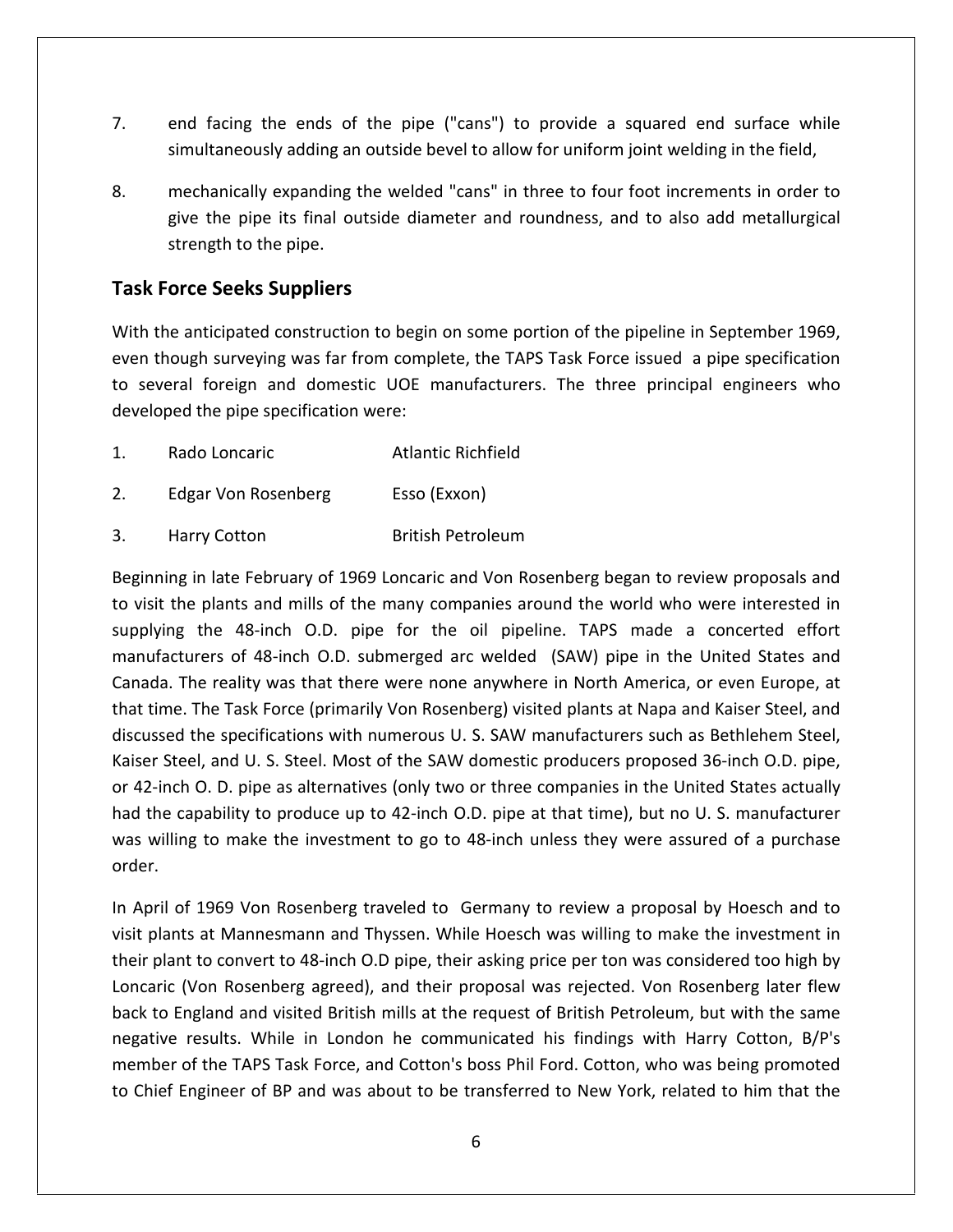for a pipe purchase was very near, and that the Japanese seemed to be the only ones would meet the specification and that the suppanese seemed to be the only ones<br>would meet the specification and the price and were willing to make any investment mecessity for a pipe purchase was very near,<br>who would meet the specification and the<br>necessary to produce 48-inch O.D, pipe. for a pipe purchase was very near, and that the Japanese seemed to be the only ones<br>Id meet the specification and the price and were willing to make any investment<br>to produce 48-inch O,D, pipe.<br>that they were running short likelihood of issuing contracts to the three manufacturing/trading companies that had<br>likelihood of issuing contracts to the three manufacturing/trading companies that had necessity for a pipe purchase was very near, and that the Japanese seemed to be the only ones or a pipe purchase was very near, and that the Japanese seemed to be the only ones<br>I meet the specification and the price and were willing to make any investment<br>to produce 48-inch O,D, pipe.<br>aat they were running short on who would meet the specification and the price and were willing to make any investment

necessary and the control of

Ing that they were running short on time, the TAPS Task Force visited Japan and discussed<br>
relihood of issuing contracts to the three manufacturing/trading companies that had<br>
tted the lowest proposals. The strong selling Believing that they were running short on time, the TAPS Task Force visited Japan and discussed submitted the lowest proposals. The strong selling points to the members of the Task Force<br>were:<br>1. the Japanese mills seemed willing to invest in the 48-inch mills without a firm<br>commitment. the Japanese mills seemed willing to invest in the 48-inch mills without a firm<br>the Japanese mills seemed willing to invest in the 48-inch mills without a firm<br>tommitment.<br>the Japanese mills would be able to provide their

- Japanese mills seemed willing to invest in the 48-inch mills without a firm<br>mitment.<br>Japanese mills would be able to provide their pipe in longer lengths between forty<br>sixty feet, whereas the U. S. and European mills could
- commitment<br>2. the Japanese<br>and sixty fee<br>lengths. mitment.<br>
Iapanese mills would be able to provide their pipe in longer lengths between forty<br>
sixty feet, whereas the U.S. and European mills could have only produced forty foot<br>
ths.<br>
Metal Industries had three major manu Implemese mills would be able to provide their pipe in longer lengths between forty<br>I sixty feet, whereas the U.S. and European mills could have only produced forty foot<br>gths.<br>Metal Industries had three major manufacturing 2. the Japanese mills would be able to provide their pipe in longer lengths between forty e Japanese mills would be able to provide their pipe in longer lengths between forty<br>d sixty feet, whereas the U.S. and European mills could have only produced forty foot<br>ngths.<br>D Metal Industries had three major manufactu

and sixty feet, whereas the U.S. and European mills could have only produced forty foot<br>lengths.<br>omo Metal Industries had three major manufacturing plants, and was well-known<br>ing World War II for its ability to produce oil lengths.<br>
omo Metal Industries had three major manufacturing plants, and was well-known<br>
ving World War II for its ability to produce oil country tubular goods OCTG) such as<br>
less pipe and tubing. Sumitomo was both a tradi Sumitomo Metal Industries had three major manufacturing plants, and was well-known mo Metal Industries had three major manufacturing plants, and was well-known<br>ng World War II for its ability to produce oil country tubular goods OCTG) such as<br>ss pipe and tubing. Sumitomo was both a trading company and a following World War II for its ability to produce oil country tubular goods OCTG) such as Section matestics had timele major manufacturing plants, and was well known<br>orld War II for its ability to produce oil country tubular goods OCTG) such as<br>e and tubing. Sumitomo was both a trading company and a manufacture seamless pipe and tubing. Sumitomo was both a trading company and a manufacturer, and was agreed to supply the 48-inch outside diameter submerged-arc-welded pipe with wall<br>agreed to supply of 1969. That contract was followed by a commitment to purchase pipe<br>in Nippon Steel, which owned Yawata Works and Fuji Iro given a contract in July of 1969. That contract was followed by a commitment to purchase pipe of about 1/2 inch per the TAPS Task Force specification. With Von Rosenberg and<br>of about 1/2 inch per the TAPS Task Force specification. With Von Rosenberg and<br>of about 1/2 inch per the TAPS Task Force specification. With from Nippon Steel, which owned Yawata Works and Fuji Iron & Steel, two of the largest steel ARCO representative present, Sumitomo rolled the first plate on 01 August 1969 for ARCO representative present, Sumitomo rolled the first plate on 01 August 1969 for ARCO representative present, Sumitomo rolled the first p plants in Japan. The other contract went to the trading company of Nippon-Kokan, who and tester, which same tender wents and teghnomic secter, the of the largest sections and tension.<br>
After impactual steel manufacturing facilities in Japan, including Kabushiki and Kaisha. They<br>
to supply the 48-inch outsi pia<br>. plants in supant the stiff contract went to<br>represented several steel manufacturing facilitie<br>all agreed to supply the 48-inch outside dia<br>thicknesses of about 1/2 inch per the TAPS Tas<br>an ARCO representative present, Sumi preed to supply the 48-inch outside diameter submerged-arc-welded pipe with wall<br>nesses of about 1/2 inch per the TAPS Task Force specification. With Von Rosenberg and<br>RCO representative present, Sumitomo rolled the first thickness is of about 1/2 inch per the TAPS Task Force specification. With Von Rosenberg and<br>representative present, Sumitomo rolled the first plate on 01 August 1969 for<br>and testing. After impact tests and tensile tests proved sati an ARCO representative present, Sumitomo rolled the first plate on 01 August 1969 for ARCO representative present, Sumitomo rolled the first plate on 01 August 1969 for<br>ection and testing. After impact tests and tensile tests proved satisfactory, Sumitomo began<br>plate and pipe production the next day.<br>Produc inspection and testing. After impact tests and tensile tests proved satisfactory, Sumitomo began full plate and pipe production the next day.

coming off the mills was excellent quality, the adjustments to the welders worked very well, and testing. After impact tests and tensile tests proved satisfactory, Sumitomo began<br>ind pipe production the next day.<br>uction began at Wakayama Works on 15 August 1969, but the first three pipe<br>were unacceptable and were pe production the next day.<br>
In began at Wakayama Works on 15 August 1969, but the first three pipe<br>
unacceptable and were rejected by Von Rosenberg. Welds were rejected due to<br>
e plates being ragged and the bevels being i Pipe production began at Wakayama Works on 15 August 1969, but the first three pipe oduction began at Wakayama Works on 15 August 1969, but the first three pipe<br>ed were unacceptable and were rejected by Von Rosenberg. Welds were rejected due to<br>es of the plates being ragged and the bevels being inconsiste produced were unacceptable and were rejected by Von Rosenberg. Welds were rejected due to of the mills was excellent quality, the adjustments to the welders worked very produced were unacceptable and were rejected by Von Rosenberg. Welds were rejected due to the edges of the plates being ragged and the bevels b dece were anacceptable and were rejected by von noscending. Wends were rejected due to<br>deges of the plates being ragged and the bevels being inconsistent. In addition there was a<br>lem at the expander that created an out-ofend because of the plates semigragged and the severs semig meansistent. In dualtien there was a<br>problem at the expander that created an out-of-round condition. Following lengthy<br>improvements by the Japanese, which resulted issue was peacefully resolved and the group, in full safety gear, was later pipe mill for<br>the to sixteen hours the next few days, the changes proved to be very effective. The pipe<br>ing off the mills was excellent quality, t improvements by the Japanese, which resulted in the engineers staying at the pipe mill for<br>twelve to sixteen hours the next few days, the changes proved to be very effective. The pipe and the x-rays looked good. The Task Force then visited Yawata Works, and some arguments ensued because the Yawata management did not want TAPS personnel to tour the plate mill. This issue was peacefully resolved and the g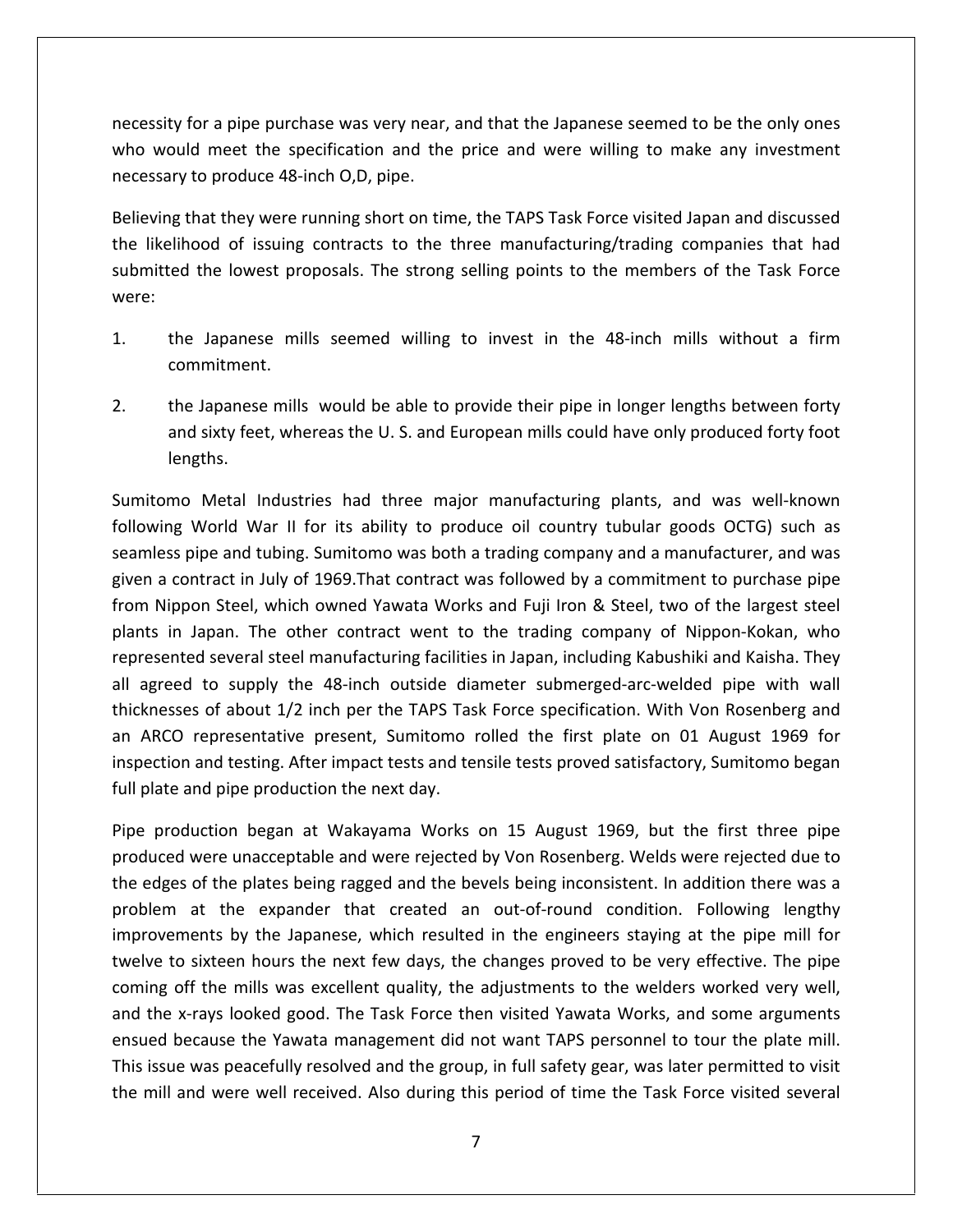and forge shops in an effort to determine the Japanese capabilities for flanges, for the state of the state of the state of the state of the state of the state of the state of the state of the state of the state of the sta and forge shops in an effort to determine the Japanese capabilities for flanges,<br>and other castings and forged materials needed for the pump stations, but were not Foundries and forge shops in an effort to dentitings, and other castings and forged material<br>Straings and other castings and forged material<br>Suppressed with any shops that they visited. d forge shops in an effort to determine the Japanese capabilities for flanges,<br>other castings and forged materials needed for the pump stations, but were not<br>th any shops that they visited.<br>one of the actual manufacturers ndries and forge shops in an effort to determine the Japanese capabilities for flanges,<br>ngs, and other castings and forged materials needed for the pump stations, but were not<br>ressed with any shops that they visited.<br>asion foundries and forge shops in an effort to determine the Japanese capabilities for flanges, fittings, and other castings and forged materials needed for the pump stations, but were not impressed with any shops that they visited.

is and forge shops in an effort to determine the Japanese capabilities for flanges,<br>and other castings and forged materials needed for the pump stations, but were not<br>d with any shops that they visited.<br>ally one of the act nd other castings and forged materials needed for the pump stations, but were not<br>if with any shops that they visited.<br>Illy one of the actual manufacturers such as Yawata Steel or Wakayama Steel would<br>cumvent the specifica ressed with any shops that they visited.<br>asionally one of the actual manufacturers such as Yawata Steel or Wakayama Steel would<br>to circumvent the specifications. Whenever the Task Force would become aware of a<br>ctice that d Occasionally one of the actual manufacturers such as Yawata Steel or Wakayama Steel would Iy one of the actual manufacturers such as Yawata Steel or Wakayama Steel would<br>umvent the specifications. Whenever the Task Force would become aware of a<br>lat did not meet their strict specifications, they would come down try to circumvent the specifications. Whenever the Task Force would become aware of a potentify one of the decided manufactured by such as runnal steed of transformation section in the specifications. Whenever the Task Force would become aware of a<br>ce that did not meet their strict specifications, they woul practice that did not meet their strict specifications, they would come down hard on the and the speemeations. Whenever the resk rorse would second and to the producers as well as the trading company hierarchy. Von Rosenberg, who stood thes tall and towered over the shorter Japanese by a foot or more), was an Japanese pipe producers as well as the trading company hierarchy. Von Rosenberg, who stood and non-destructive testing procedures, they weak come down hard on the pipe producers as well as the trading company hierarchy. Von Rosenberg, who stood ix inches tall and towered over the shorter Japanese by a foot or mo six feet six inches tall and towered over the shorter Japanese by a foot or more), was an sect pipe producers as well as the trading company meraliery. Voll hoseinberg, who stood<br>eet six inches tall and towered over the shorter Japanese by a foot or more), was an<br>imely imposing figure. Furthermore, he weighed o extremely imposing figure. Furthermore, he weighed over 270 pounds (he later lost more than first shipment of pipe headed to Alaska. The Alaska Marvel had four holds, each stacked<br>first shipment of pipe headed to be particularly intimidating. "Tiny", as he was<br>dionately known by his peers and Esso executives, was with **.** pounds), and as a result proved to be particularly intimidating. "Tiny", as he was<br>tionately known by his peers and Esso executives, was so knowledgeable of the welding<br>ices and non-destructive testing procedures, that he their proced to be particulately mentiodeng. This y is the wedding practices and non-destructive testing procedures, that he rarely accepted any variance on the pipe specifications. While at Sumitomo for a return inspectio practices and non-destructive testing procedures, that he rarely accepted any variance on the pipe specifications. While at Sumitomo for a return inspection on 29 August 1969, the team saw the first shipment of pipe headed pipe specifications. While at Sumitomor<br>the first shipment of pipe headed to A<br>with pipe that were ten high, and hold<br>their latest trip to Japan on 31 August 1<br>the future of the Trans-Alaskan Pipelin<br>and the United States It first shipment of pipe headed to Alaska. The Alaska Marvel had four holds, each stacked<br>h pipe that were ten high, and holding a total of 1,180 pipe. The Task Force returned from<br>ir latest trip to Japan on 31 August 196 with pipe that were ten high, and holding a total of 1,180 pipe. The Task Force returned from that were ten high, and holding a total of 1,180 pipe. The Task Force returned from<br>
t trip to Japan on 31 August 1969 not realizing that, although they had done their job,<br>
of the Trans-Alaskan Pipeline Project would soon their latest trip to Japan on 31 August 1969 not realizing that, although they had done their job, the future of the Trans-Alaskan Pipeline Project would soon be in the hands of their lawyers and the United States government.

st trip to Japan on 31 August 1969 not realizing that, although they had done their job,<br>e of the Trans-Alaskan Pipeline Project would soon be in the hands of their lawyers<br>Jnited States government.<br>ime the price tag of \$1 future of the Trans-Alaskan Pipeline Project would soon be in the hands of their lawyers<br>the United States government.<br>hat time the price tag of \$100 million for the estimated 800 miles of pipe seemed to be<br>essive, but in the United States government.<br>
hat time the price tag of \$100 million for the estimated 800 miles of pipe seemed to be<br>
ssive, but in hindsight proved to be one of the best bargains of the entire project. Each pipe<br>
hed an At that time the price tag of \$100 million for the estimated 800 miles of pipe seemed to be at time the price tag of \$100 million for the estimated 800 miles of pipe seemed to be sive, but in hindsight proved to be one of the best bargains of the entire project. Each pipe ed an average of 7.5 tons and cost less t excessive, but in hindsight proved to be one of the best bargains of the entire project. Each pipe purchase of the first of several enormous pumps that would push the oil through the commenter are project. Each pipe<br>sive, but in hindsight proved to be one of the best bargains of the entire project. Each pipe<br>thed an ave weighed an average of 7.5 tons and cost less than \$1,400 per pip<br>the market rate at that time was climbing to more than twice that<br>that the pipe would be stored in extremely harsh environments fo<br>were never any significant d an average of 7.5 tons and cost less that<br>
rket rate at that time was climbing to more<br>
pipe would be stored in extremely harsh<br>
ever any significant problems found with<br>
rchase of the first of several enormous<br>
e system were never any significant problems found with the pipe. TAPS also committed \$30 million for e never any significant problems found with the pipe. TAPS also committed \$30 million for<br>purchase of the first of several enormous pumps that would push the oil through the<br>line system, and which would sit idly by for sev the purchase of the first of several enormous pumps that would push the oil through the purchase of the first of several enormous pumps that would push the oil through the<br>
line system, and which would sit idly by for several years.<br> **ar Lynn (Tiny) Von Rosenberg**<br>
Rosenberg was born in Temple, TX in 1928 and pipeline system, and which would sit idly by for several years.

### Edgar Lynn (Tiny) Von Rosenberg

impressed in the second second second second second second second second second second second second second se

(American Society of Mechanical Engineers) and became a prominent member and contributor ne system, and which would sit idly by for several years.<br> **r Lynn (Tiny) Von Rosenberg**<br>
Rosenberg was born in Temple, TX in 1928 and graduated from Temple High School at the<br>
f sixteen. He enrolled at Texas A & M and rec ar Lynn (Tiny) Von Rosenberg<br>Rosenberg was born in Temple, TX in 1928 and graduated from Temple High School at the<br>of sixteen. He enrolled at Texas A & M and received his degree in mechanical engineering in<br>3 when he was s **In (Tiny) Von Rosenberg**<br>
berg was born in Temple, TX in 1928 and graduated from Temple High School at the<br>
len. He enrolled at Texas A & M and received his degree in mechanical engineering in<br>
le was still only nineteen Von Rosenberg was born in Temple, TX<br>age of sixteen. He enrolled at Texas A &<br>1948 when he was still only nineteen ye<br>out of college and stayed there for the<br>(American Society of Mechanical Engine<br>of this society for the r age of sixteen. He enrolled at Texas A & M and received his degree in mechanical engineering in e of sixteen. He enrolled at Texas A & M and received his degree in mechanical engineering in<br>48 when he was still only nineteen years old. He went to work for Reed Rollerbit in Houston<br>t of college and stayed there for th 1948 when he was still only nineteen years old. He went to work for Reed Rollerbit in Houston he was still only nineteen years old. He went to work for Reed Rollerbit in Houston<br>ge and stayed there for the next five years. During that time he joined the ASME<br>ociety of Mechanical Engineers) and became a prominent me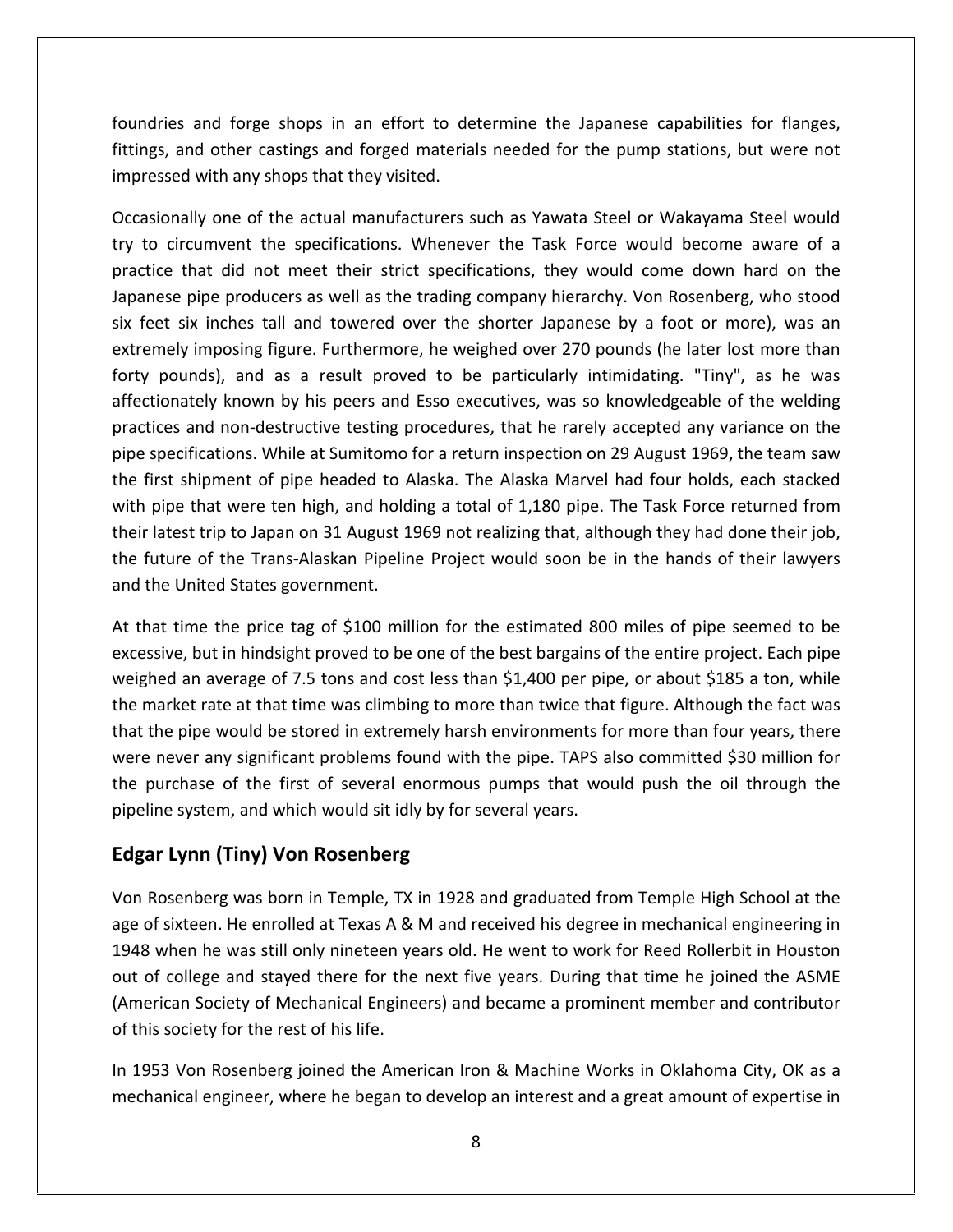Over the course of his entire career his expertise in metallurgy, and particularly in of materials and welding practices, became so prominent that he was often called<br>of materials and welding practices, became so prominent that he was often called For the course of his entire career his expertise in metallurgy, and particularly in a state of materials and welding practices, became so prominent that he was often called for his expert advice and opinion on company bas **Exallurgy. Over the coutain**<br> **Exallurgy. Over the coutains and**<br> **Superty and the world.**<br> **Exalled.** etallurgy. Over the course of his entire career his expertise in metallurgy, and particularly in<br>ength of materials and welding practices, became so prominent that he was often called<br>on for his expert advice and opinion o m tallurgy. Over the course of his entire career his expertise in metallurgy, and particularly in<br>ength of materials and welding practices, became so prominent that he was often called<br>on for his expert advice and opinion on strength of materials and welding practices, became so prominent that he was often called of materials and welding practices, became so prominent that he was often called<br>his expert advice and opinion on company based projects in the United States as well<br>I the world.<br>on Rosenberg left Oklahoma City and returne upon for his expert advice and opinion on company based projects in the United States as well as around the world.

the world.<br>
In the world.<br>
In the world.<br>
In the world.<br>
In Rosenberg left Oklahoma City and returned to Texas, joining Exxon (still called Esso<br>
ime) in Houston as a combination mechanical engineer/metallurgist. He was in round the world.<br>964 Von Rosenberg left Oklahoma City and returned to Texas, joining Exxon (still called Esso<br>hat time) in Houston as a combination mechanical engineer/metallurgist. He was initially<br>gned to determine the c In 1964 Von Rosenberg left Oklahoma City and returned to Texas, joining Exxon (still called Esso<br>at that time) in Houston as a combination mechanical engineer/metallurgist. He was initially<br>assigned to determine the cause In 1964 Von Rosenberg left Oklahoma City and returned to Texas, joining Exxon (still called Esso<br>at that time) in Houston as a combination mechanical engineer/metallurgist. He was initially For Confidently field change in the company conduction of the company and time) in Houston as a combination mechanical engineer/metallurgist. He was initially gned to determine the cause of any welding failure anywhere in assigned to determine the cause of any welding failure anywhere in the company, and then Flange connections, fittings and valves. When the Trans-Alaskan Pipeline Project began to<br>flange connections, fittings and values of the next five years be company field failures around<br>orld. He was also responsible for pr develop, he was also responsible for providing the specifications for any new pipelines around<br>the world. He was also responsible for providing the specifications for any new pipelines with<br>Exxon's responsibility. Over the  $\frac{1}{2}$ the world. He was also responsible for providing the specifications for any new pipelines with Exxon's responsibility. Over the course of the next five years he consulted with Exxon personnel n's responsibility. Over the course of the next five years he consulted with Exxon personnel<br>bnly on oil and gas pipelines, but also on oil line and oilfield failures, oil platforms, storage<br>s, flange connections, fittings not only on oil and gas pipelines, but also on oil line and oilfield failures, oil platforms, storage ily on oil and gas pipelines, but also on oil line and oilfield failures, oil platforms, storage<br>flange connections, fittings and valves. When the Trans-Alaskan Pipeline Project began to<br>pp, he was Exxon's premier design e tanks, flang e connections, fittings and valves. When the Trans-Alaskan Pipeline Project began to<br>
the was Exxon's premier design engineer for the project, although he probably<br>
warmer climate.<br>
erg stayed with TAPS (later known as Aly develop, he was Exxon's premier design engineer for the project, although he probably preferred a warmer climate.

was Exxon's premier design engineer for the project, although he probably<br>armer climate.<br>g stayed with TAPS (later known as Alyeska) throughout the project, maintaining<br>nent in virtually every aspect of the design, through warmer climate.<br>
Derg stayed with TAPS (later known as Alyeska) throughout the project, maintaining<br>
vement in virtually every aspect of the design, through construction and startup. His<br>
of welding practices in arctic con Von Rosenberg stayed with TAPS (later known as Alyeska) throughout the project, maintaining herg stayed with TAPS (later known as Alyeska) throughout the project, maintaining<br>Ivement in virtually every aspect of the design, through construction and startup. His<br>e of welding practices in arctic conditions and unde composeint and right and right and right and right and start and right and start and right practices in arctic conditions and underwater drilling practices instrumental in the ultimate success of the entire oil pipeline an knowledge of welding practices in arctic conditions and underwater drilling practices were of welding practices in arctic conditions and underwater drilling practices were<br>tal in the ultimate success of the entire oil pipeline and support facilities. Von<br>was a lifelong member of the API (American Petroleum Insti instrumental in the ultimate success of the entire oil pipeline and support facilities. Von tal in the ultimate success of the entire oil pipeline and support facilities. Von<br>
I was a lifelong member of the API (American Petroleum Institute), and served as<br>
of numerous committees. As a result he was often called Rosenberg was a lifelong member of the API (American Petroleum Institute), and served as rg was a lifelong member of the API (American Petroleum Institute), and served as<br>a of numerous committees. As a result he was often called upon by officials of other<br>es to render advice and recommendations for numerous an chairman of numerous committees. As a result he was often called upon by officials of other companies to render advice and recommendations for numerous and varied issues

of numerous committees. As a result he was often called upon by officials of other<br>s to render advice and recommendations for numerous and varied issues<br>his thirty year retirement from Exxon, Von Rosenberg formed his own v render advice and recommendations for numerous and varied issues<br>
it hirty year retirement from Exxon, Von Rosenberg formed his own very successful<br>
I welding consulting firm. During his time with Exxon and as a metallurgi Following his thirty year retirement from Exxon, Von Rosenberg formed his own very successful Following his thirty year retirement from Exxon, Von Rosenberg formed his contaterials and welding consulting firm. During his time with Exxon and as a welding consultant, Von Rosenberg filed as many as nine patents with t Firty year retirement from Exx<br>
velding consulting firm. Durir<br>
ant, Von Rosenberg filed as r<br>
of the welding practices th<br>
d are still being used today.<br>
The **Nosenberg and the Tas**<br>
Pipe to the Arctic inclu ing many of the welding practices that were used during the Trans-Alaskan Pipeline<br>vection and are still being used today. There will be more about the involvement on this<br>t by "Tiny" Von Rosenberg and the Task Force later construction and are still being used today. There will be more about the involvement on this Intertion and are still being used today. There will be more about the involvement on this<br>
intertion of the Northernmost ice-free port in North America, where it was off loaded and<br>
intertional valdez, the northernmost ic project by "Tiny" Von Rosenberg and the Task Force later in this course.

upon<br>Upon

carried two-high by trucks to a storage area. There at Valdez it was stored up to five-high with by "Tiny" Von Rosenberg and the Task Force later in this course.<br> **Oorting Pipe to the Arctic**<br>
if the American and Japanese ships carrying the pipe from Japan brought the pipe to the<br>
Valdez, the northernmost ice-free por **Transporting Pipe to the Arctic**<br>Most of the American and Japanese ships carrying the pipe from Japan brought the pipe to the<br>port at Valdez, the northernmost ice-free port in North America, where it was off loaded and<br>ca ting Pipe to the Arctic<br>
e American and Japanese ships carrying the pipe from Japan brought the pipe to the<br>
Idez, the northernmost ice-free port in North America, where it was off loaded and<br>
D-high by trucks to a storage Most of the American and Japanese ships carrying the pipe from Japan brought the pipe to the of the American and Japanese ships carrying the pipe from Japan brought the pipe to the<br>it Valdez, the northernmost ice-free port in North America, where it was off loaded and<br>d two-high by trucks to a storage area. There storage until needed for the central portion of the Alaska Pipeline. Although the pipelic the pipelic of the central port at Valdez, the northernmost ice-free port in North America, where it was off loaded and carried two-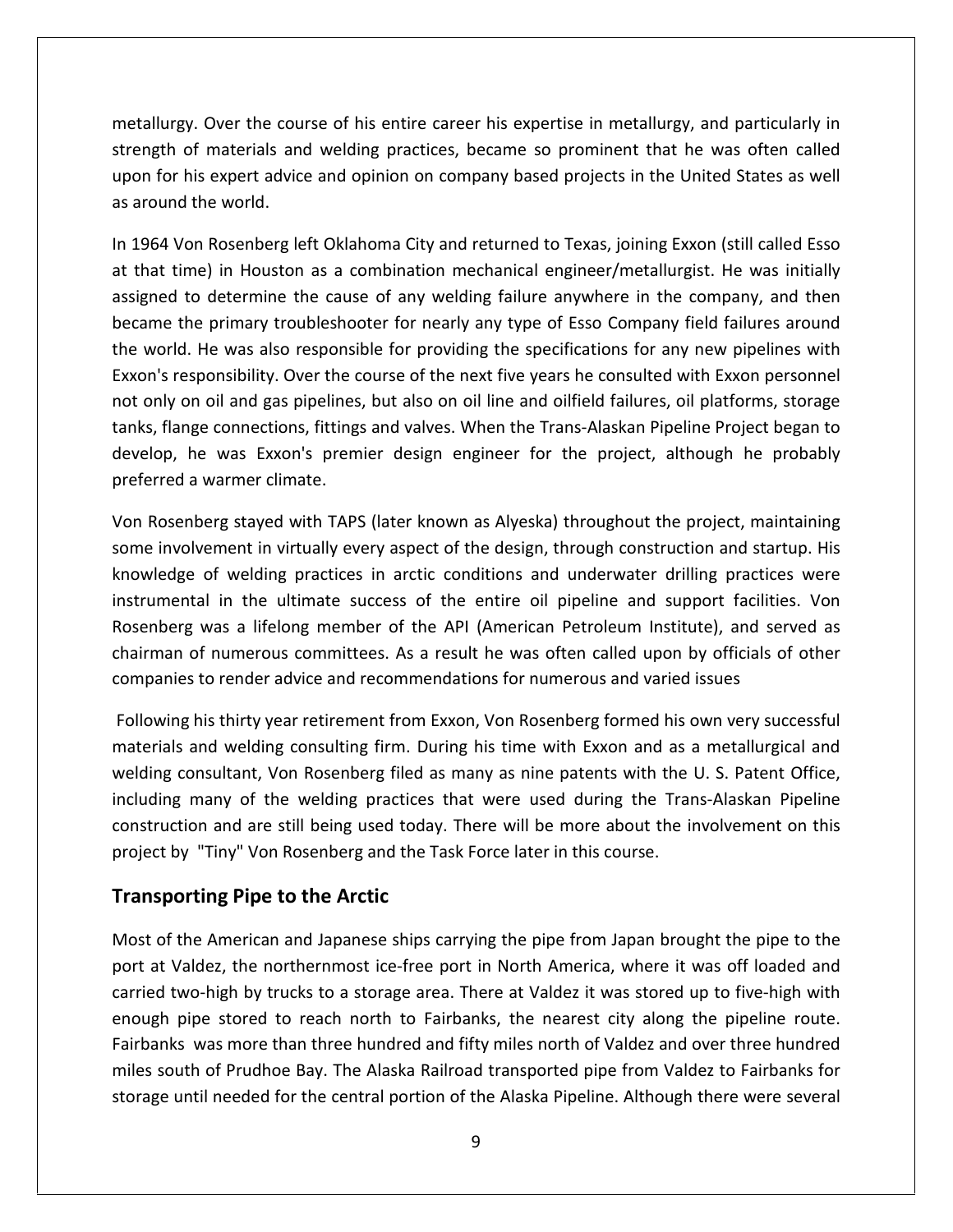who were given responsibility for constructing the pipeline, the line was to be in three sections: who were given responsibility for constructing the pipeline, the line was to be<br>in three sections: north from Valdez to Fairbanks, north from Fairbanks to the Brooks sub-contractors who were given responsibility for constructing the pipeline, the line w<br>built in three sections: north from Valdez to Fairbanks, north from Fairbanks to the<br>Range. and south from Prudhoe Bay to meet the con tractors who were given responsibility for constructing the pipeline, the line was to be<br>three sections: north from Valdez to Fairbanks, north from Fairbanks to the Brooks<br>and south from Prudhoe Bay to meet the constructio ontractors who were given responsibility for constructing the pipeline, the line was to be<br>in three sections: north from Valdez to Fairbanks, north from Fairbanks to the Brooks<br>e, and south from Prudhoe Bay to meet the con sub-contractors who were given responsibility for constructing the pipeline, the line was to be tractors who were given responsibility for constructing the pipeline, the line was to be<br>three sections: north from Valdez to Fairbanks, north from Fairbanks to the Brooks<br>and south from Prudhoe Bay to meet the constructio built in three sections: north from Valdez to Fairbanks, north from Fairbanks to the Brooks Range, and south from Prudhoe Bay to meet the construction at the Brooks Range.

Range,

sections: north from Valdez to Fairbanks, north from Fairbanks to the Brooks<br>uth from Prudhoe Bay to meet the construction at the Brooks Range.<br>Kenai Peninsula also was a port used by the Japanese ships to export enough<br>de south from Prudhoe Bay to meet the construction at the Brooks Range.<br>
the Kenai Peninsula also was a port used by the Japanese ships to export enough<br>
laid across the tundra from Fairbanks to a location in the Brooks Range Seward on the Kenai Peninsula also was a port used by the Japanese ships to export enough on the Kenai Peninsula also was a port used by the Japanese ships to export enough<br>be laid across the tundra from Fairbanks to a location in the Brooks Range, where it<br>neet the pipeline being laid from the North Slope. The pipe to be laid across the tundra from Fairbanks to a location in the Brooks Range, where it to be laid across the tundra from Fairbanks to a location in the Brooks Range, where it<br>meet the pipeline being laid from the North Slope. The Alaska Railroad had the<br>nsibility for transporting the pipe from the port at Se would meet the pipeline being laid from the North Slope. The Alaska Railroad had the and the pipeline being laid from the North Slope. The Alaska Railroad had the posibility for transporting the pipe from the port at Seward to the storage area in anks. The delivery of the pipe to Valdez and even to Fairban responsibility for transporting the pipe from the port at Seward to the storage area in Fairbanks. The delivery of the pipe to Valdez and even to Fairbanks was somewhat routine by<br>Alaskan standards, but transporting some 167 miles of pipe from Japan to the North Slope was<br>going to be anything but routine. The Alaskan standards, but transporting some 167 miles of pipe from Japan to the North Slope was standards, but transporting some 167 miles of pipe from Japan to the North Slope was<br>be anything but routine. The number of pipe required to make this journey, since each<br>praged about fifty-eight feet in length, would be a goil g to be anything but routine. The number of pipe required to make this journey, since each<br>
are averaged about fifty-eight feet in length, would be a total of more than fifteen thousand<br>
ths.<br>
a pipe section weighed betwee pipe ave

pipe averaged about fifty-eight feet in length, would be a total of more than fifteen thousand<br>lengths.<br>Each pipe section weighed between seven and a half and eight tons and presented one of the<br>biggest challenges of the e be section weighed between seven and a half and eight tons and presented one of the<br>challenges of the entire project: how could TAPS deliver that quantity of pipe across<br>tic Ocean to the North Slope of Alaska? The problem Each pipe section weighed between seven and a half and eight tons and presented one of the ipe section weighed between seven and a half and eight tons and presented one of the<br>
: challenges of the entire project: how could TAPS deliver that quantity of pipe across<br>
stic Ocean to the North Slope of Alaska? The pr biggest challenges of the entire project: how could TAPS deliver that quantity of pipe across<br>the Arctic Ocean to the North Slope of Alaska? The problem was resolved by the Trans-Alaska<br>Pipeline maritime engineers, who det the Arctic Ocean to the North Slope of Alaska? The problem was resolved by the Trans-Alaska n to the North Slope of Alaska? The problem was resolved by the Trans-Alaska<br>ne engineers, who determined that a sealift by Alaska Barge and Transport, Inc.<br>le the safest and least expensive method to deliver the lengths o Pipeline maritime engineers, who determined<br>barges would be the safest and least expen<br>would be needed. Puget Sound Tug and Barg<br>year before the pipe would be deliveree<br>Transportation Company, had been contracte<br>pipe mills es would be the safest and least expensive method to deliver the lengths of pipe that<br>Id be needed. Puget Sound Tug and Barge Division began the barge program less than one<br>before the pipe would be delivered to the North S would be needed. Puget Sound Tug and Barge Division began the barge program less than one needed. Puget Sound Tug and Barge Division began the barge program less than one<br>ore the pipe would be delivered to the North Slope. PAC, a Pacific Inland<br>ation Company, had been contracted by TAPS to transport the 48-inch year before the pipe would be delivered to the North Slope. PAC, a Pacific Inland ore the pipe would be delivered to the North Slope. PAC, a Pacific Inland<br>ation Company, had been contracted by TAPS to transport the 48-inch pipe from the<br>in Japan to the state of Alaska..<br>eyors and engineers had calculat Transportation Company, had been contracted by TAPS to transport the 48-inch pipe from the

Fransportation Company, had been contracted by TAPS to transport the 48-incl<br>pipe mills in Japan to the state of Alaska..<br>The surveyors and engineers had calculated that 167 miles of pipe would be<br>nstalled from the North S urveyors and engineers had calculated that 167 miles of pipe would be required to be<br>led from the North Slope of Alaska to a joining point in the Brooks Range. A total of<br>een barges were constructed, each with an area of m The su The surveyors and engineers had calculated that 167 miles of pipe would be required to be<br>installed from the North Slope of Alaska to a joining point in the Brooks Range. A total of<br>fourteen barges were constructed, each w alled from the North Slope of Alaska to a joining point in the Brooks Range. A total of<br>teen barges were constructed, each with an area of more than fifty thousand square feet<br>fitted with temporary pipe supports that measu fourteen barges were constructed, each with an area of more than fifty thousand square feet and fitted with temporary pipe supports that measured thirty-five feet high.

and that the barge system would be successful. In barges were constructed, each with an area of more than fifty thousand square feet<br>ed with temporary pipe supports that measured thirty-five feet high.<br>Ceangoing tugboats were dispatched to Japan and Hong Kong where fou ed with temporary pipe supports that measured thirty-five feet high.<br>eangoing tugboats were dispatched to Japan and Hong Kong where four of the special<br>were being built, each of which would tow two of the barges directly t Two oceangoing tugboats were dispatched to Japan and Hong Kong where four of the special oceangoing tugboats were dispatched to Japan and Hong Kong where four of the special<br>
is were being built, each of which would tow two of the barges directly to Prudhoe Bay,<br>
gboats then towed the four barges to the Wakaya Five decarigoing tagsboard were dispatented to suplar<br>barges were being built, each of which would tow<br>The tugboats then towed the four barges to the Wa<br>would be loaded with pipe from the mill. While<br>barges, each carrying The tugboats then towed the four barges to the Wakayama Works and waited while the barges e tugboats then towed the four barges to the Wakayama Works and waited while the barges<br>buld be loaded with pipe from the mill. While the Japanese were skeptical that the four<br>rges, each carrying more than ten thousand ton would be loaded with pipe from the mill. While the Japanese were skeptical that the four Id be loaded with pipe from the mill. While the Japanese were skeptical that the four<br>res, each carrying more than ten thousand tons of pipe, could cross the Pacific Ocean and<br>th Prudhoe Bay, TAPS was very confident that t barges, each carrying more than ten thousand tons of pipe, could cross the Pacific Ocean and each carrying more than ten thousand tons of pipe, could cross the Pacific Ocean and<br>udhoe Bay, TAPS was very confident that the barge company knew what it was doing<br>the barge system would be successful.<br>on to four of the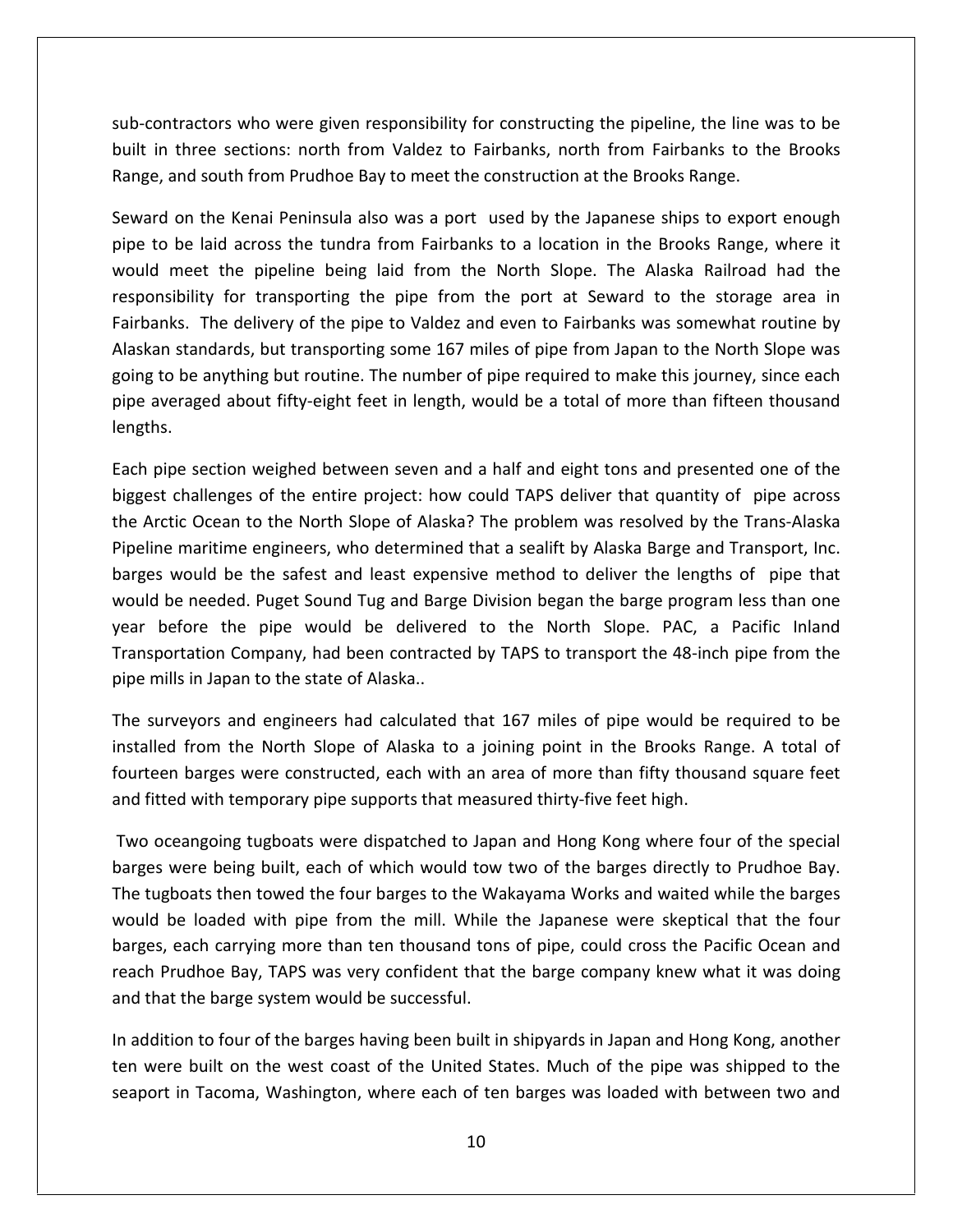shiploads of pipe from Japan. Simultaneously the two barges built in Japan and the two built in Hong Kong Lines<br>Three shiploads of pipe from Japan. Simultaneously the two barges built in Japar<br>Theres built in Hong Kong were loaded with pipe from the mill at Wakayama. that in barges began diagram. Simultaneously the two barges built in Japan and the two<br>ten barges began loading pipe in Tacoma, WA in February 1970, each barge holding two to shiploads of pipe from Japan. Simultaneously the two barges built in Japan and the two<br>s built in Hong Kong were loaded with pipe from the mill at Wakayama.<br>In barges began loading pipe in Tacoma, WA in February 1970, each three shiploads of pipe from Japan. Simultaneously the two barges built in Japan and the two barges built in Hong Kong were loaded with pipe from the mill at Wakayama.

iploads of pipe from Japan. Simultaneously the two barges built in Japan and the two<br>uilt in Hong Kong were loaded with pipe from the mill at Wakayama.<br>barges began loading pipe in Tacoma, WA in February 1970, each barge h niploads of pipe from Japan. Simultaneously the two barges built in Japan and the two<br>puilt in Hong Kong were loaded with pipe from the mill at Wakayama.<br>barges began loading pipe in Tacoma, WA in February 1970, each barge built in Hong Kong were loaded with pipe from the mill at Wakayama.<br>
I barges began loading pipe in Tacoma, WA in February 1970, each barge holding two to<br>
hiploads of pipe. Special care was taken to avoid any damage to th The ten barges began loading pipe in Tacoma, WA in February 1970, each barge holding two to ten barges began loading pipe in Tacoma, WA in February 1970, each barge holding two to<br>e shiploads of pipe. Special care was taken to avoid any damage to the seam welds or the<br>eled ends of the pipe during the transfer of three shiploads of pipe. Special care was taken to avoid any damage to the seam welds or the beveled ends of the pipe during the transfer of each pipe from ship to barge. When the four ed ends of the pipe during the transfer of each pipe from ship to barge. When the four<br>s coming from the Wakayama Mill in Japan and the ten barges in Tacoma were fully<br>d and ready, the ocean voyages began. The two tugboats barges coming from the Wakayama Mill in Japan and the ten barges in Tacoma were fully is coming from the Wakayama Mill in Japan and the ten barges in Tacoma were fully<br>d and ready, the ocean voyages began. The two tugboats now in Japan towed each pair of<br>wo barges in tandem from the Wakayama Mill, the four loaded and ready, the ocean voyages began. The two tugboats now in Japan towed each pair of ed and ready, the ocean voyages began. The two tugboats now in Japan towed each pair of<br>two barges in tandem from the Wakayama Mill, the four barges holding a total of about<br>four miles of pipe, to Alaska's Prudhoe Bay.<br>1 T the two barges in tandem from the Wakayama Mill, the four barges holding a total of about fifty-four miles of pipe, to Alaska's Prudhoe Bay.

is in tandem from the Wakayama Mill, the four barges holding a total of about<br>of pipe, to Alaska's Prudhoe Bay.<br>the tugboats, with over one hundred miles of pipe on board the barges, timed<br>it to sail for Prudhoe Bay, more ur miles of pipe, to Alaska's Prudhoe Bay.<br>acoma the tugboats, with over one hundred miles of pipe on board the barges, timed<br>ovement to sail for Prudhoe Bay, more than three thousand miles away and well within<br>ctic Circle From Tacoma the tugboats, with over one hundred miles of pipe on board the barges, timed acoma the tugboats, with over one hundred miles of pipe on board the barges, timed<br>ovement to sail for Prudhoe Bay, more than three thousand miles away and well within<br>tic Circle. The shipments from Wakayama Works and from their movement to sail for Prudhoe Bay, more than three thousand miles away and well within near the stags of the Prudhoe Bay, more than three thousand miles away and well within<br>Arctic Circle. The shipments from Wakayama Works and from the Port of Tacoma<br>ezvoused at a point in the Bering Sea near Nome, Alaska. I the Arctic Circle. The shipments from Wakayama Works and from the Port of Tacoma Arctic Circle. The shipments from Wakayama Works and from the Port of Tacoma<br>lezvoused at a point in the Bering Sea near Nome, Alaska. Included with the fourteen<br>es loaded with pipe were an additional twenty-six barges whi rendezvoused at a point in the Bering Sea near Nome, Alaska. Included with the fourteen For the singuistics from Vakayama Works and Hom the Fort of Tacoma<br>Doused at a point in the Bering Sea near Nome, Alaska. Included with the fourteen<br>Daded with pipe were an additional twenty-six barges which were loaded wi barges loaded with pipe were an additional twenty-six barges which were loaded with a total of there didn't appear to be any openings in the ice. The fleet of types which were loaded with a total of<br>20 tons of general cargo. The fleet of twenty tugs and forty barges first encountered Ice<br>near Pt. Barrow about 150 mi 67,000 tons of general cargo. The fleet of twenty tugs and forty barges first encountered Ice forty days to move to Prudhoe Bay and unload the pipe and cargo and return a text of the near Pt. Barrow about 150 miles from Prudhoe Bay. Their idea was to arrive a week early move through the Arctic Ocean as soon as the before the long winter freeze of the Richard Bay. Their ideand move through the Arctic Ocean as soon as the ice floe opened August. However, a reconnaissance plane, which was monitoring that there didn't appear to be any o iove through the Arctic Ocean as soon as the ice floe opened, which was usually about 02<br>t. However, a reconnaissance plane, which was monitoring the ice floe patterns, reported<br>here didn't appear to be any openings in the August. However, a reconnaissance plane, which was monitoring the ice floe patterns, reported However, a reconnaissance plane, which was monitoring the ice floe patterns, reported<br>re didn't appear to be any openings in the ice. The fleet of tugboats and barges had<br>ty days to move to Prudhoe Bay and unload the pipe that there didn't appear to be any openings in the ice. The fleet of tugboats and barges had e didn't appear to be any openings in the ice. The fleet of tugboats and barges had<br>
r days to move to Prudhoe Bay and unload the pipe and cargo and return to Pt. Barrow<br>
e long winter freeze of the Arctic Ocean would set only forty days to move to Prudhoe Bay and unload the pipe and cargo and return to Pt. Barrow before the long winter freeze of the Arctic Ocean would set in.

orty days to move to Prudhoe Bay and unload the pipe and cargo and return to Pt. Barrow<br>
e the long winter freeze of the Arctic Ocean would set in.<br>
several days of not finding any opening, one tug carrying pipe from Japan re the long winter freeze of the Arctic Ocean would set in.<br>
r several days of not finding any opening, one tug carrying pipe from Japan was left at<br>
for at Pt. Barrow, while the other tug equipped with special gear and la After several days of not finding any opening, one tug carrying pipe from Japan was left at veral days of not finding any opening, one tug carrying pipe from Japan was left at<br>at Pt. Barrow, while the other tug equipped with special gear and larger engines<br>towed two of the barges through the hazardous ice conditi anchor at Pt. Barrow, while the other tug equipped with special gear and larger engines of the day is the day in the Arctic Ocean, the rest of the fleet quickly proceeded on to Prudhoe Bay.<br>
For the barctic Arctic Cocean, the hazardous ice conditions the remaining ninety<br>
miles to Prudhoe Bay. The powerful tu bowed two of the barges through the hazardous ice conditions the remaining ninety<br>udhoe Bay. The powerful tug boat then went back to Pt. Barrow and towed the other<br>s through the ice floe to Prudhoe Bay. After several harro miles to Prudhoe Bay. The powerful tug boat then went back to Pt. Barrow and towed the other Prudhoe Bay. The powerful tug boat then went back to Pt. Barrow and towed the other<br>ges through the ice floe to Prudhoe Bay. After several harrowing hours of careful travel<br>the icy waters, the ice floe finally broke up and two barges through the ice floe to Prudhoe Bay. After several harrowing hours of careful travel barges through the ice floe to Prudhoe Bay. After several harrowing hours of careful travel<br>ugh the icy waters, the ice floe finally broke up and, with daylight available all twenty-four<br>s of the day in the Arctic Ocean, t through the icy waters, the ice floe finally broke up and, with daylight available all twenty-four hours of the day in the Arctic Ocean, the rest of the fleet quickly proceeded on to Prudhoe Bay.

length of thawing time in the Arctic Ocean was only about forty days per year, the crews had to h the icy waters, the ice floe finally broke up and, with daylight available all twenty-four<br>of the day in the Arctic Ocean, the rest of the fleet quickly proceeded on to Prudhoe Bay.<br>er, when the barges began to arrive at the day in the Arctic Ocean, the rest of the fleet quickly proceeded on to Prudhoe Bay.<br>
Then the barges began to arrive at Prudhoe Bay, they were faced with another<br>
thallenge. Because the beach was so shallow, with a dep However, when the barges began to arrive at Prudhoe Bay, they were faced with another rever, when the barges began to arrive at Prudhoe Bay, they were faced with another<br>pus challenge. Because the beach was so shallow, with a depth usually of only about four<br>at high tide, the barges had to anchor nearly nin serious challenge. Because the beach was so shallow, with a depth usually of only about four feet at high tide, the barges had to anchor nearly nine miles from shore. Realizing that the length of thawing time in the Arctic Ocean was only about forty days per year, the crews had to develop a spontaneous plan to cir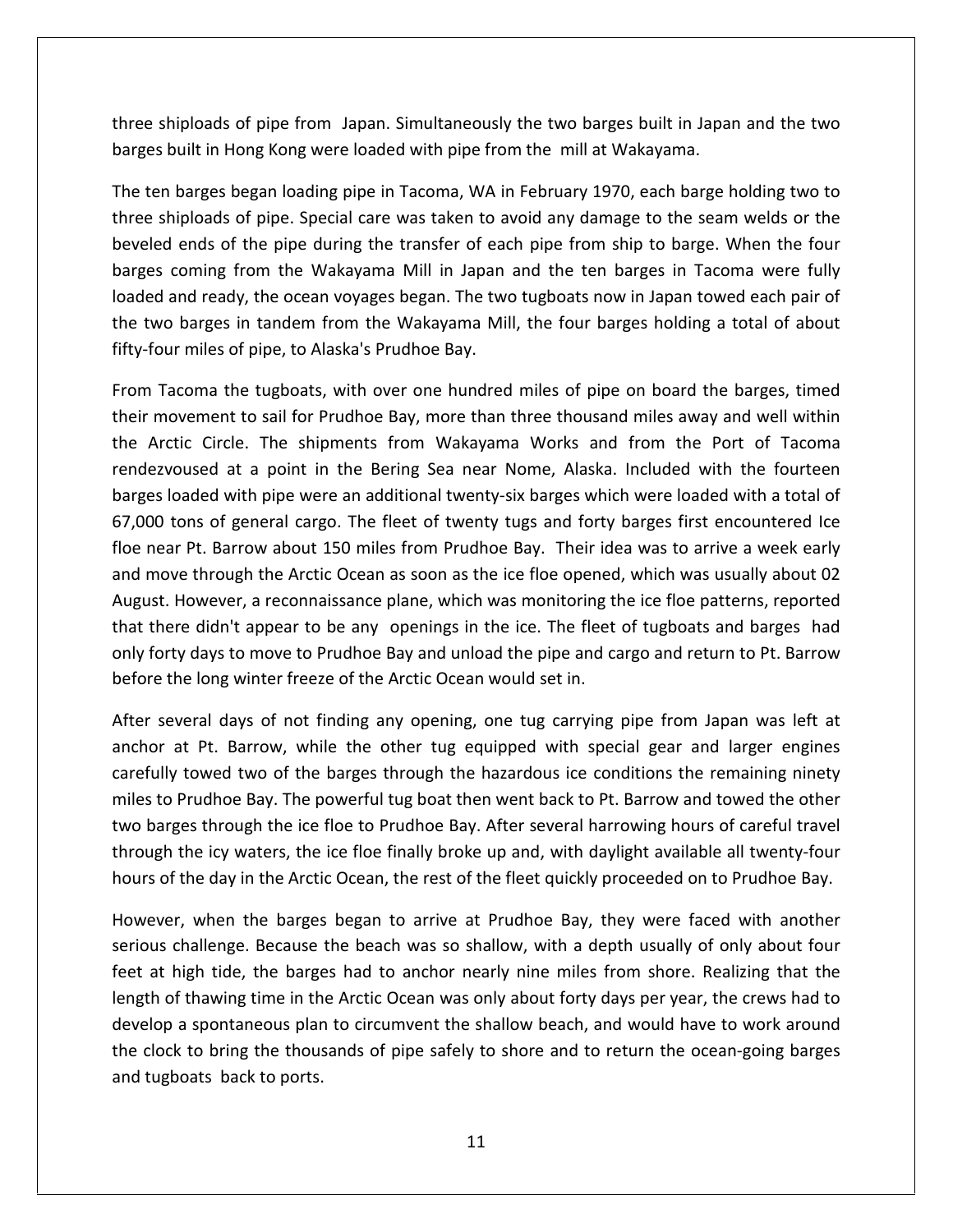special dock was then built by sinking eight barges upside down and end-to-end to create <sup>a</sup> out into the ocean about the sinking eight barges upside down and end-to-end to create a<br>out into the ocean about one quarter mile long. Two shallow-bottom barges, each dock was then built by sinking eight barges upside down and end-to-end to create a<br>into the ocean about one quarter mile long. Two shallow-bottom barges, each<br>with a 150 foot boom crane, began the process of transferring t ial dock was then built by sinking eight barges upside down and end-to-end to create a<br>ut into the ocean about one quarter mile long. Two shallow-bottom barges, each<br>ed with a 150 foot boom crane, began the process of tran ial dock was then built by sinking eight barges upside down and end-to-end to create a<br>ut into the ocean about one quarter mile long. Two shallow-bottom barges, each<br>ed with a 150 foot boom crane, began the process of tran waitingal dock was then built by sinking eight barges upside down and end-to-end to create a<br>it into the ocean about one quarter mile long. Two shallow-bottom barges, each<br>d with a 150 foot boom crane, began the process of transf  $\ddot{\phantom{0}}$ out into the ocean about one quarter mile long. Two shallow-bottom barges, each<br>ped with a 150 foot boom crane, began the process of transferring the pipe from the<br>a going barges to lighter barges with drafts of three feet dock out into the ocean about one quarter mile long. Two shallow-bottom barges, each<br>equipped with a 150 foot boom crane, began the process of transferring the pipe from the bequipped with a 150 foot boom crane, began the process of transferring the pipe from the ocean going barges to lighter barges with drafts of three feet. Once the lighter barges were towed to the temporary dock, two more s the process of transferring the pipe from the arges to lighter barges with drafts of three feet. Once the lighter barges were temporary dock, two more shallow-bottom barges with boom cranes were oad them. At the dock truck ocean going barges to lighter barges with drafts of three feet. Once the lighter barges were<br>towed to the temporary dock, two more shallow-bottom barges with boom cranes were going surges to ingite. Sarges with draites of times teet, once the ingite. Sarges were<br>I to the temporary dock, two more shallow-bottom barges with boom cranes were<br>g to unload them. At the dock trucks with long flatbed t days late in freezing over that year, and all of the vessels were able to be safely returned to which pipe three miles inland. There the pipe, totaling more than fifteen thousand lengths, were offloaded onto a previously p mating to although<br>pipe three mile<br>offloaded onto<br>Nevertheless, tl<br>seam welds and<br>days late in free<br>their ports. onto a previously prepared gravel storage pad and were ready for installation.<br>
ess, through all of this handling of the pipe, special care was given to protecting the<br>
ds and preventing any damage to the pipe. Fortuitousl Nevertl eless, through all of this handling of the pipe, special care was given to protecting the<br>elds and preventing any damage to the pipe. Fortuitously, the Arctic Ocean was a few<br>e in freezing over that year, and all of the ve seam welds and preventing any damage to the pipe. Fortuitously, the Arctic Ocean was a few If welds and preventing any damage to the pipe. Fortuitously, the Arctic Ocean was a few<br>late in freezing over that year, and all of the vessels were able to be safely returned to<br>ports.<br>wugh all of the necessary pipe for days late in freezing over that year, and all of the vessels were able to be safely returned to their ports.

ate in freezing over that year, and all of the vessels were able to be safely returned to<br>ports.<br>ugh all of the necessary pipe for the northernmost section of the pipeline was now on the<br>d at Prudhoe Bay by August of 1970, Inder the harsh Alaskan climate the outside surfaces of the pipeline was now on the terto the harsh August of 1970, the Japanese continued to ship the balance of the pirto the two other key storage areas in Alaska through Although all of the necessary pipe for the northernmost section of the pipeline was now on the ground at Prudhoe Bay by August of 1970, the Japanese continued to ship the balance of the pipe order to the two other key stor The inseessary pipe for the institutionest section of the pipeline was flow off the<br>Prudhoe Bay by August of 1970, the Japanese continued to ship the balance of the<br>to the two other key storage areas in Alaska through Sept ground at Prudhoe Bay by August of 1970, the Japanese continued to ship the balance of the pipe order to the two other key storage areas in Alaska through September. In early October of der to the two other key storage areas in Alaska through September. In early October of<br>he TAPS Task Force traveled to Alaska to inspect the condition of the pipe as it sat in<br>. Under the harsh Alaskan climate the outside 1970 the TAPS Task Force traveled to Alaska to inspect the condition of the pipe as it sat in the TAPS Task Force traveled to Alaska to inspect the condition of the pipe as it sat in<br>
1. Under the harsh Alaskan climate the outside surfaces of the pipe were moderately<br>
1. Which was creating a coating surface for the storage. Under the harsh Alaskan climate the outside surfaces of the pipe were moderately of the beveled pipe ends, in spite of all the precautions of the pipe were moderately<br>which was creating a coating surface for the pipe that was considered beneficial.<br>r, the inside surface of the pipe was flaking, a situa rusting, which was creating a coating surface for the pipe that was considered beneficial. thich was creating a coating surface for the pipe that was considered beneficial.<br>
the inside surface of the pipe was flaking, a situation that would cause problems later<br>
alt with. Furthermore, the joint protectors were a However, the inside surface of the pipe was flaking, a situation that would cause problems later rusting, which was discussed However, the inside s<br>unless dealt with. Fu<br>inside the pipe to fi<br>enough of the bevel<br>handling, to warrant<br>of pipe together. For the inside surface of the pipe was flaking, a situation that welcalt with. Furthermore, the joint protectors were allowire pipe to further exacerbate the problem. Lastly there of the beveled pipe ends, in spite of all inside the pipe to further exacerbate the problem. Lastly there was sufficient damage to **Example 18 Follow Schools Surveying Ends, in spite of all the precautions taken during shipping and handling, to warrant the potential need for field beveling machining prior to welding the joints of pipe together.<br>
<b>B.** of pipe together. of pipe together.<br> **B.** Preliminary Engineering and Design<br>
1. Surveying Challenges<br>
At the same time that the executives of the three companies filed their plan with the U. S.

## B.

experience and the contract of the contract of the contract of the contract of the contract of the contract of

down across the eastern side of Alaska. The surveyors and engineers began their preliminary<br>surveying and geological work in the early summer of 1969, followed by a more intense and **of the Interior of the Interior Challenges**<br> **Surveying Challenges**<br>
time that the executives of the three companies filed their plan with the U.S.<br>
of the Interior, they requested a permit to begin geological and enginee **Preliminary Engineering and Design<br>1. Surveying Challenges<br>same time that the executives of the three companies filed their plan with the U.S.<br>nent of the Interior, they requested a permit to begin geological and engineer 1.** Surveying Challenges<br>the same time that the executives of the three companies filed their plan with the U.S.<br>partment of the Interior, they requested a permit to begin geological and engineering<br>dies for the proposed **1.** Surveying Challenges<br>
same time that the executives of the three companies filed their plan with the U.S.<br>
strent of the Interior, they requested a permit to begin geological and engineering<br>
s for the proposed oil pi surveyingme time that the executives of the three companies filed their plan with the U. S.<br>
Int of the Interior, they requested a permit to begin geological and engineering<br>
the proposed oil pipeline route from Prudhoe Bay to Vald Compartment of the Interior, they requested a<br>studies for the proposed oil pipeline route from I<br>by the Interior Department based on the grou<br>down across the eastern side of Alaska. The sur<br>surveying and geological work in ies for the proposed oil pipeline route from Prudhoe Bay to Valdez. The permit was granted<br>he Interior Department based on the group's preliminary plan for running the pipeline<br>n across the eastern side of Alaska. The surv by the Interior Department based on the group's preliminary plan for running the pipeline terior Department based on the group's preliminary plan for running the pipeline<br>oss the eastern side of Alaska. The surveyors and engineers began their preliminary<br>; and geological work in the early summer of 1969, follow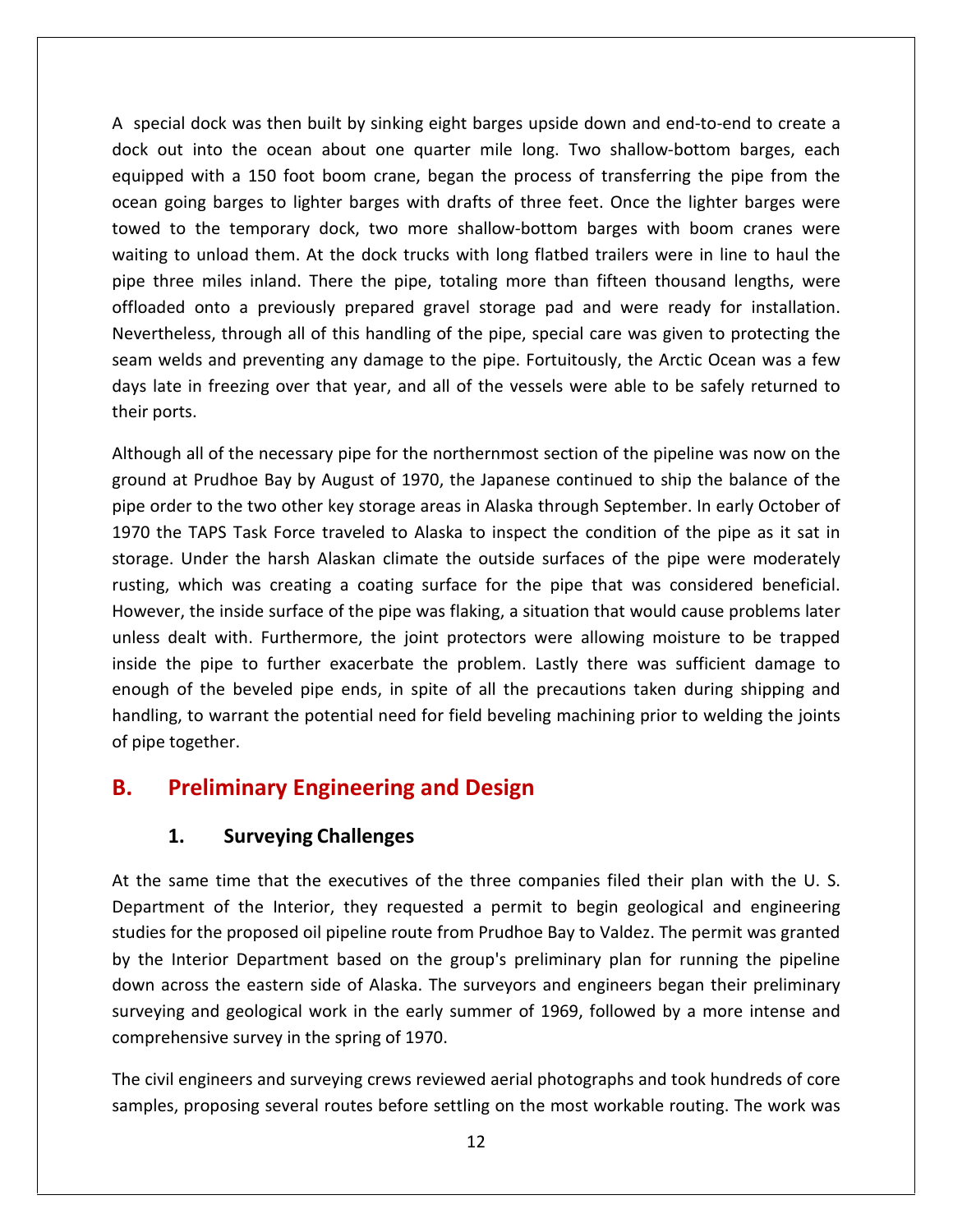and animal dangers required that many in the survey crews were armed. Additionally difficult, and animal dangers required that many in the survey crews were armed. Additionally<br>they had to cope with dense foliage and trees that were in the route and had to be cut away. Final proposed pipeline required that many in the survey crews were armed. Additionally<br>thad to cope with dense foliage and trees that were in the route and had to be cut away.<br>Final proposed pipeline routing across Alaska ranges and animal dangers required that many in the survey crews were armed. Additionally<br>o cope with dense foliage and trees that were in the route and had to be cut away.<br>proposed pipeline routing across Alaska by TAPS p t, and animal dangers required that many in the survey crews were armed. Additionally<br>ad to cope with dense foliage and trees that were in the route and had to be cut away.<br>al proposed pipeline routing across Alaska by TAP difficult, and animal dangers required that many in the survey crews were armed. Additionally t, and animal dangers required that many in the survey crews were armed. Additionally<br>ad to cope with dense foliage and trees that were in the route and had to be cut away.<br>al proposed pipeline routing across Alaska by TAP they had to cope with dense foliage and trees that were in the route and had to be cut away. Enter they had to cope with den<br>The final proposed pipelin<br>mountain ranges and seve<br>Atigun Pass as well as the A<br>slopes were so severe tha<br>and nearly impossible. final proposed pipeline routing across Alaska by TAPS passed through at least two major<br>ntain ranges and several mountain passes, including the very ominous Brooks Range and<br>un Pass as well as the Alaska Range and Isabel P mountain ranges and several mountain passes, including the very ominous Brooks Range and in ranges and several mountain passes, including the very ominous Brooks Range and<br>Pass as well as the Alaska Range and Isabel Pass in the northern part of Alaska. There the<br>vere so severe that normal footing and heavy mac Atigun Pass as well as the Alaska Range and Isabel Pass in the northern part of Alaska. There the slop and nearly impossible.

un Pass as well as the Alaska Range and Isabel Pass in the northern part of Alaska. There the<br>es were so severe that normal footing and heavy machinery movement was treacherous<br>nearly impossible.<br>route also passed through es were so severe that normal footing and heavy machinery movement was treacherous<br>nearly impossible.<br>route also passed through the Yukon Territory, which was halfway between Fairbanks and<br>ez, and through Thompson Pass jus impossible.<br>
also passed through the Yukon Territory, which was halfway between Fairbanks and<br>
d through Thompson Pass just north of Valdez. Thompson Pass is a 2,800 foot high<br>
Chugach Mountains, and has recorded snowfalls  $\mathbf{t}$ route also passed through the Yukon Territory, which was halfway between Fairbanks and<br>ez, and through Thompson Pass just north of Valdez. Thompson Pass is a 2,800 foot high<br>n the Chugach Mountains, and has recorded snowfa the<br>... extract also passed amodge and anon-refinery, which was harmed sectured rankams and<br>extend through Thompson Pass just north of Valdez. Thompson Pass is a 2,800 foot high<br>in the Chugach Mountains, and has recorded snowfalls  $\ddot{\cdot}$  and  $\ddot{\cdot}$ . required specifical design consideration<br>the Chugach Mountains, and has recorded<br>ches in one year (1955). In addition the engi-<br>eds of streams and rivers, and crossing over<br>xtended from British Columbia to the cent<br>as ulti Igach Mountains, and has record<br>
In addition the er<br>
Ireams and rivers, and crossing cord<br>
from British Columbia to the ce<br>
ately chosen and approved cross<br>
I special design considerations.<br> **Forming of Alveska** that extended from British Columbia to the center of the state of Alaska. The pipeline route<br>
that was ultimately chosen and approved crossed over more than 500 streams and rivers, all of<br>
which required special design con that was ultimately chosen and approved crossed over more than 500 streams and rivers, all of that was ultimately chosen and approved crossed over more than 500 streams and rivers, all of<br>which required special design considerations.<br>**2. Forming of Alyeska**<br>The Big Three original oil companies, an unincorporated jo

**2.** Forming of Alyeska<br>
ig Three original oil companies, an unincorporated joint venture that had been formed in<br>
still were without construction permits with which to proceed in the summer of 1970.<br>
had formally applied **Forming of Alyeska**<br>Fhree original oil companies, an unincorporated joint venture that had been formed in<br>Il were without construction permits with which to proceed in the summer of 1970.<br>I formally applied to the U. S. D 2. Forming of Alyeska<br>Big Three original oil companies, an unincorporated joint venture that had been formed in<br>8, still were without construction permits with which to proceed in the summer of 1970.<br>5 had formally applied The Big Three original oil companies, an unincorporated joint venture that had been formed in ig Three original oil companies, an unincorporated joint venture that had been formed in<br>still were without construction permits with which to proceed in the summer of 1970.<br>had formally applied to the U.S. Department of t 1968, still were without construction permits with which to proceed in the summer of 1970. eng mice original on companies, an animosi-portect joint vental and that had seen romined in<br>is had formally applied to the U. S. Department of the Interior for a permit to build the oil<br>line from Prudhoe Bay to Valdez. Re TAPS had formally applied to the U.S. Department of the Interior for a permit to build the oil of an eight hundred mile-long oil pipeline through the heart of Alaska, they are eight hundred mile-long oil pipeline through the entire pipeline underground. They also had requested a second right-of-way to uction and mai pipeline from Prudhoe Bay to Valdez. Requesting a 100-foot wide right-of-way, the initial plan support from Prudhoe Bay to Valdez. Requesting a 100-foot wide right-of-way, the initial plan<br>ild the entire pipeline underground. They also had requested a second right-of-way to<br>instruction and maintenance highway that w pipeline in If the entire pipeline underground. They also had requested a second right-of-way to<br>struction and maintenance highway that would parallel the oil pipeline. Recognizing<br>ous environmental and ecological difficulties associa  $\frac{1}{2}$ companies truction and maintenance highway that would parallel the oil pipeline. Recognizing<br>bus environmental and ecological difficulties associated with the planning and<br>of an eight hundred mile-long oil pipeline through the heart build a construction and maintenance highway that would parallel the oil pipeline. Recognizing<br>the enormous environmental and ecological difficulties associated with the planning and was environmental and ecological difficulties associated with the planning and<br>of an eight hundred mile-long oil pipeline through the heart of Alaska, they<br>pport from other pipeline service companies. In the late summer of montruction of an eight hundred mile-long oil pipeline through the heart of Alaska, they<br>solicited support from other pipeline service companies. In the late summer of 1970 four<br>additional oil exploration and oil service c solicited support from other pipeline service companies. In the late summer of 1970 four additional oi<br>companies te<br>corporation<br>Mobil (20.5%<br>Services. onal oil exploration and oil service companies combined with the three original<br>anies to form a corporation called the Alyeska Pipeline Service Company. The new<br>ration was comprised of British Petroleum and its new subsidi companies to form a corporation called the Alyeska Pipeline Service Company. The new<br>was comprised of British Petroleum and its new subsidiary Arco (47%) and Exxon<br>%), as well as ConocoPhillips (28%), Koch Alaska, Unocal, and Philli corporation was comprised of British Petroleum and its new subsidiary Arco (47%) and Exxon Mobil (20.5%), as well as ConocoPhillips (28%), Koch Alaska, Unocal, and Phillips Pipeline

anticipated that construction approval of the project was just a few weeks away. Nearly four ration was comprised of British Petroleum and its new subsidiary Arco (47%) and Exxon<br>(20.5%), as well as ConocoPhillips (28%), Koch Alaska, Unocal, and Phillips Pipeline<br>es.<br>as early as August of 1969 first TAPS and then Mobil (20.5%), as well as ConocoPhillips (28%), Koch Alaska, Unocal, and Phillips Pipeline<br>Services.<br>From as early as August of 1969 first TAPS and then the newly incorporated Alyeska Company<br>anticipated that construction y as August of 1969 first TAPS and then the newly incorporated Alyeska Company<br>hat construction approval of the project was just a few weeks away. Nearly four<br>the Alaskan pipeline was officially approved by the U.S. govern From as early as August of 1969 first TAPS and then the newly incorporated Alyeska Company as early as August of 1969 first TAPS and then the newly incorporated Alyeska Company<br>pated that construction approval of the project was just a few weeks away. Nearly four<br>before the Alaskan pipeline was officially approv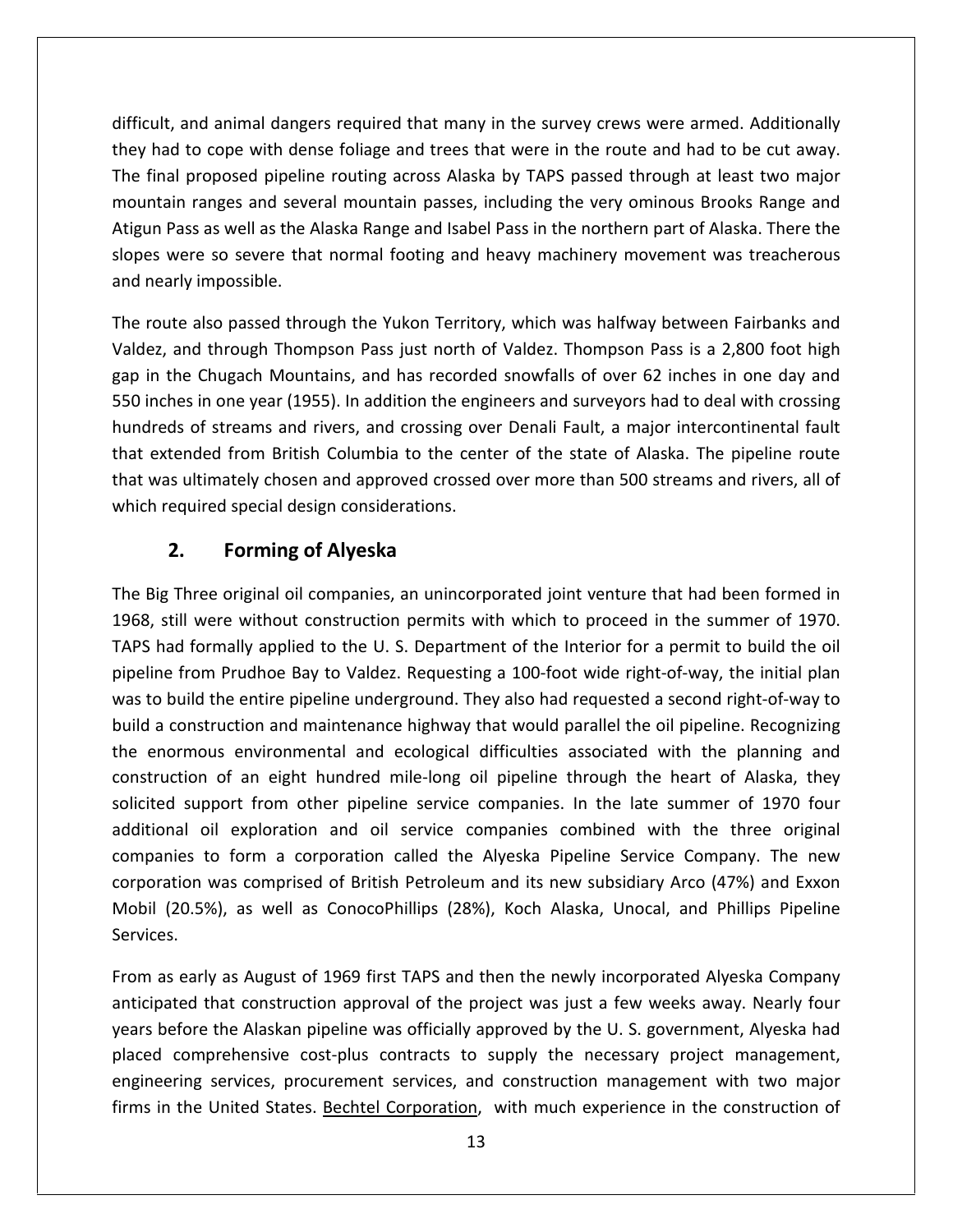in Saudi-Arabia as well as the Yukon in Alaska, was awarded the contract to supervise Ines in Saudi-Arabia as well as the Yukon in Alaska, was awarded the contract to supervise<br>Pripeline construction in its entirety. Probably the largest engineering and construction in Saudi-Arabia as well as the Yukon in Alaska, was awarded the contract to supervise<br>ne construction in its entirety. Probably the largest engineering and construction<br>in the U. S. at that time, the San Francisco-based fi di-Arabia as well as the Yukon in Alaska, was awarded the contract to supervise<br>instruction in its entirety. Probably the largest engineering and construction<br>U. S. at that time, the San Francisco-based firm had a proven t pipelines in Saudi-Arabia as well as the Yukon in Alaska, was awarded the contract to sup<br>the pipeline construction in its entirety. Probably the largest engineering and constr<br>company in the U. S. at that time, the San Fr nes in Saudi-Arabia as well as the Yukon in Alaska, was awarded the contract to supervise<br>peline construction in its entirety. Probably the largest engineering and construction<br>any in the U.S. at that time, the San Francis the pipeline construction in its entirety. Probably the largest engineering and construction headquarters eventually being moved to Orange County, California, was awarded the<br>headquarters eventually being moved to Dr. S. in World War<br>on to becoming a leading contractor for the nation's nuclear power plants.<br><u>Ka, I</u> compan<sup>,</sup> company in the U.S. at that time, the San Francisco-based firm had a proven track record with<br>mega-projects, such as having built more than five hundred warships for the U.S. in World War<br>II, in addition to becoming a lead II, in addition to becoming a leading contractor for the nation's nuclear power plants.

company and the company of the company of the company of the company of the company of the company of the company of the company of the company of the company of the company of the company of the company of the company of

projects, such as having built more than five hundred warships for the U. S. in World War<br>ddition to becoming a leading contractor for the nation's nuclear power plants.<br>Alaska, Inc., a division of Fluor Corporation origin II, in addition to becoming a leading contractor for the nation's nuclear power plants.<br>
<u>Fluor Alaska, Inc.</u>, a division of Fluor Corporation originally based in Irving, Texas with its<br>
corporate headquarters eventually b In Alaska, Inc., a division of Fluor Corporation originally based in Irving, Texas with its<br>orate headquarters eventually being moved to Orange County, California, was awarded the<br>ract by Alyeska to provide the pump statio corporate headquarters eventually being moved to Orange County, California, was awarded the<br>y Alyeska to provide the pump stations as well as the port terminal at Valdez, Alaska.<br>ch was listed on the New York Stock Exchange, had als contract by Alyeska to provide the pump stations as well as the port terminal at Valdez, Alaska. Alyeska to provide the pump stations as well as the port terminal at Valdez, Alaska.<br>
was listed on the New York Stock Exchange, had also diversified into oil and gas<br>
with design and construction of oil pipelines, refiner Fluor, which was listed on the New York Stock Exchange, had also diversified into oil and gas operations w

r, which was listed on the New York Stock Exchange, had also diversified into oil and gas<br>ations with design and construction of oil pipelines, refineries, and petrochemical plants.<br>new companies had come aboard as both ad th design and construction of oil pipelines, refineries, and petrochemical plants.<br>
panies had come aboard as both advisory and investment partners since the oil<br>
968. In spite of their minimal economic support, they were The new companies had come aboard as both advisory and investment partners since the oil panies had come aboard as both advisory and investment partners since the oil<br>968. In spite of their minimal economic support, they were also brought into the<br>s partners who would hopefully be able to exert political influ discovery in 1968. In spite of their minimal economic support, they were also brought into the corporation as partners who would hopefully be able to exert political influence on Congress as oration as partners who would hopefully be able to exert political influence on Congress as<br>as other federal agencies in order to overcome the growing opposition to the oil pipeline<br>truction from many sources. The new comp well as other federal agencies in order to overcome the growing opposition to the oil pipeline as other federal agencies in order to overcome the growing opposition to the oil pipeline<br>truction from many sources. The new companies additionally had developed strong<br>ionships over the years with pipeline subcontractors construction from many sources. The new companies additionally had developed strong from many sources. The new companies additionally had developed strong<br>over the years with pipeline subcontractors and union shop welders, all of whom<br>vital to Alyeska's construction efforts whenever final permits were app relationships over the years with pipeline subcontractors and union shop welders, all of whom would prove vital to Alyeska's construction efforts whenever final permits were approved.

ips over the years with pipeline subcontractors and union shop welders, all of whom<br>ve vital to Alyeska's construction efforts whenever final permits were approved.<br>Teorganized and newly incorporated consortium of companie uld prove vital to Alyeska's construction efforts whenever final permits were approved.<br>
a newly reorganized and newly incorporated consortium of companies was officially named<br>
Alyeska Pipeline Service Company, a name der The newly reorganized and newly incorporated consortium of companies was officially named organized and newly incorporated consortium of companies was officially named<br>
Pipeline Service Company, a name derived from an Aleut word meaning<br>
Edward L. Patton, a former Humble Oil (Exxon) manager was named Chief<br>
ice the Alyeska Pipeline Service Company, a name derived from an Aleut word meaning Ruy Teengamized and newry meer pertuced consortium or companies was ometany named<br>Alyeska Pipeline Service Company, a name derived from an Aleut word meaning<br>nland". Edward L. Patton, a former Humble Oil (Exxon) manager wa "mainland". Edward L. Patton, a former Humble Oil (Exxon) manager was named Chief If the carrier service company, a name derived nont an *filed word meaning*<br>Id". Edward L. Patton, a former Humble Oil (Exxon) manager was named Chief<br>e Officer of the new company. He and the representatives of the new com Executive Officer of the new company. He and the representatives of the new company began From conservation groups that the new project violated both the Mineral Leasing<br>fricer of the new company. He and the representatives of the new company began<br>rongly for a resolution to the Alaskan Native claims dispute in to lobby strongly for a resolution to the Alaskan Native claims dispute involving the pipeline bbby strongly for a resolution to the Alaskan Native claims dispute involving the pipeline<br>t-of-way. In April of 1970 Judge George L. Hart of the U. S. District Court in Washington, DC<br>ordered the Department of the Interio right-of-way. In April of 1970 Judge George L. Hart of the U.S. District Court in Washington, DC had ordered the Department of the Interior to not issue any construction permits for the ordered the Department of the Interior to not issue any construction permits for the<br>ne that crossed over land that was part of the claims. A few weeks later Judge Hart heard<br>nents from conservation groups that the new pro pipeline that crossed over land that was part of the claims. A few weeks later Judge Hart heard t crossed over land that was part of the claims. A few weeks later Judge Hart heard<br>from conservation groups that the new project violated both the Mineral Leasing<br>as the National Environmental Policy Act. Judge Hart then arguments from conservation groups that the new project violated both the Mineral Leasing nts from conservation groups that the new project violated both the Mineral Leasing<br>well as the National Environmental Policy Act. Judge Hart then issued the injunction<br>revented the Interior Department from issuing any con Act as well as the National Environmental Policy Act. Judge Hart then issued the injunction which prevented the Interior Department from issuing any construction permits.

early research areas by the Task Group which was fundamental to the success of the project research areas by the Task Group which was fundamental to the success of the project areas by the Task Group which was fundamental to the success of the project who were now being absorbed into the Alyeska Task Group. One h prevented the Interior Department from issuing any construction permits.<br>
without being able to initiate any field construction, much engineering activity was being<br>
prmed behind the scenes, primarily by Von Rosenberg an Even without being able to initiate any field construction, much engineering activity was being Even without being able to initiate any field construction, much engineering activity was being<br>performed behind the scenes, primarily by Von Rosenberg and Loncaric, members of the<br>original TAPS Task Force who were now bei reat semg take to minities any neitines constraction, much engineering dentry was semged behind the scenes, primarily by Von Rosenberg and Loncaric, members of the APS Task Force who were now being absorbed into the Alyesk performed behind the scenes, primarily by Von Rosenberg and Loncaric, members of the original TAPS Task Force who were now being absorbed into the Alyeska Task Group. One of the was the ability of ARCO to extract oil from the North Slope in order to get it to the first pump station at the pipeline. All of the wells that would have to be drilled were either under ice-covered ground or under ice-cov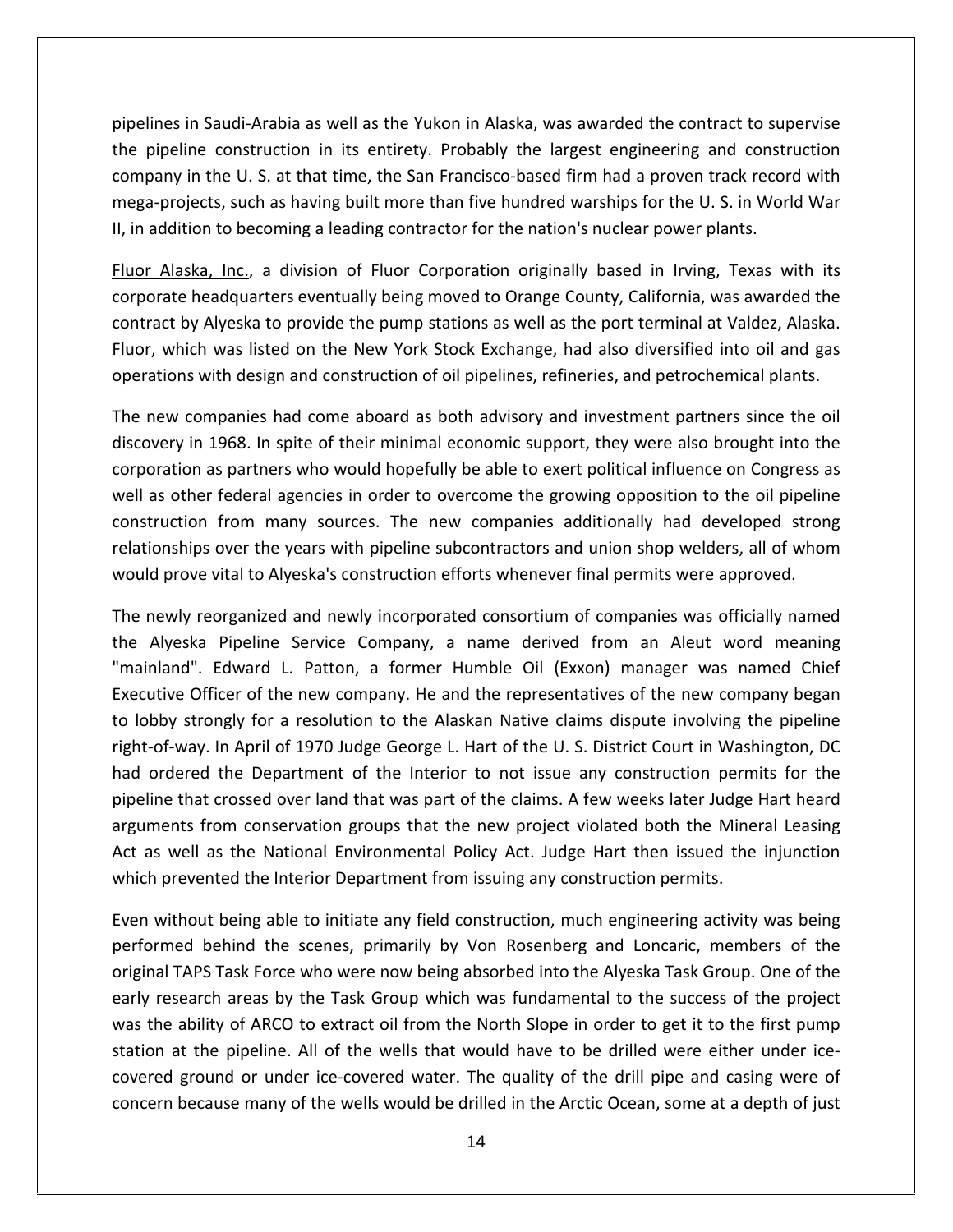few feet. However, other wells would be drilled at <sup>a</sup> water and ice depth of more than <sup>600</sup> The real problem was not the temperature of the water and ice depth of more than 600<br>The real problem was not the temperature of the water and the ice, but rather the thereformerature in Prudhoe Bay that would be drilled at a water and ice depth of more than 600<br>feet. The real problem was not the temperature of the water and the ice, but rather the<br>atmospheric temperature in Prudhoe Bay feet. However, other wells would be drilled at a water and ice depth of more than 600<br>The real problem was not the temperature of the water and the ice, but rather the<br>spheric temperature in Prudhoe Bay that would reach in Freet. However, other wells would be drilled at a water and ice depth of more than 600<br>The real problem was not the temperature of the water and the ice, but rather the<br>spheric temperature in Prudhoe Bay that would reach i a few feet. However, other wells would be drilled at a water and ice depth of more than 600 a few feet. However, other wells would be drilled at a water and ice depth of more than 600<br>feet. The real problem was not the temperature of the water and the ice, but rather the<br>atmospheric temperature in Prudhoe Bay tha atmospheric temperature in Prudhoe Bay that would reach in excess of -70°F at certain times.

atmospheric in the control

al problem was not the temperature of the water and the ice, but rather the<br>
temperature in Prudhoe Bay that would reach in excess of -70°F at certain times.<br>
Alyeska officially took over the pipeline project, the TAPS Tas pheric temperature in Prudhoe Bay that would reach in excess of -70°F at certain times.<br>
before Alyeska officially took over the pipeline project, the TAPS Task Force was working<br>
RRCO to develop materials that could withs Even before Alyeska officially took over the pipeline project, the TAPS Task Force was working Alyeska officially took over the pipeline project, the TAPS Task Force was working<br>to develop materials that could withstand temperatures of -80°F. This included<br>from the platforms and rigs down to the lug wrenches and pip with ARCO to develop materials that could withstand temperatures of -80°F. This included drillers were being forced to go deeper and deeper below the surface in order to avoid a<br>drifting from the platforms and rigs down to the lug wrenches and pipe supports.<br>unately new metal materials had been developed durin everything from the platforms and rigs down to the lug wrenches and pipe supports. where these to<br>everything fifth<br>Fortunately r<br>were being<br>discoveries w<br>and drillers v<br>drv well. unately new metal materials had been developed during World War II, and new processes<br>
E being invented and tested throughout the Fifties and Sixties. Oil and natural gas<br>
overies were occurring in remote geographical loca were being invented and tested throughout the Fifties and Sixties. Oil and natural gas being invented and tested throughout the Fifties and Sixties. Oil and natural gas<br>eries were occurring in remote geographical locations and climates, and oil companies<br>illers were being forced to go deeper and deeper below discoveries were occurring in remote geographical locations and climates, and oil companies discoveries were occurring in remote geographical locations and climates, and oil companies<br>and drillers were being forced to go deeper and deeper below the surface in order to avoid a<br>dry well.<br>The fact that some metal pr dry well.

ers were being forced to go deeper and deeper below the surface in order to avoid a<br>that some metal products would become harder if heated and quickly doused with<br>d been known for centuries. But now many steel companies an well.<br>fact that some metal products would become harder if heated and quickly doused with<br>er had been known for centuries. But now many steel companies and foundries, primarily in<br>United States, had charged their research The fact that some metal products would become harder if heated and quickly doused with It that some metal products would become harder if heated and quickly doused with<br>ad been known for centuries. But now many steel companies and foundries, primarily in<br>ited States, had charged their research departments wi water had been known for centuries. But now many steel companies and foundries, primarily in The fact that some metal products would become narder. It heated and quickly doesed with water had been known for centuries. But now many steel companies and foundries, primarily the United States, had charged their resear the United States, had charged their research departments with ways to market stronger,<br>tougher products. The modern form of quenched and tempered iron and steel products really<br>had its rise in the Sixties, mainly in the o broducts. The modern form of quenched and tempered iron and steel products really<br>se in the Sixties, mainly in the oil country tubular goods (OCTG) industries. While this<br>not meant to be a primer on the quench and temper p had its rise in the Sixties, mainly in the oil country tubular goods (OCTG) industries. While this rise in the Sixties, mainly in the oil country tubular goods (OCTG) industries. While this<br>is not meant to be a primer on the quench and temper process, a brief summary will<br>you to understand how the Alaska Pipeline benefi course is not meant to be a primer on the quench and temper process, a brief summary will allow you to understand how the Alaska Pipeline benefitted from its timely development.

meant to be a primer on the quench and temper process, a brief summary will<br>understand how the Alaska Pipeline benefitted from its timely development.<br>ch & temper) product must contain a certain amount of ferrite and carbo would alter the grain structure of the metal to a more consistent alignment.<br>We use of the metal to a mount of ferrite and carbon,<br>ting that improvements for both the basic steel industries and the iron and steel foundries  $Q$  & T (quench & temper) product must contain a certain amount of ferrite and carbon, (quench & temper) product must contain a certain amount of ferrite and carbon, g that improvements for both the basic steel industries and the iron and steel foundries esult. The first step in the process is the heating of meaning that improvements for both the basic steel industries and the iron and steel foundries  $\alpha$   $\alpha$   $\beta$  (quence)  $\alpha$  cemper) product must contain a certain amount of ferme and carbon, meaning that improvements for both the basic steel industries and the iron and steel foundries could result. The first step i Ilt. The first step in the process is the heating of the metal at an austenitizing<br>re of about 1650°F, which is nothing more than an annealing or normalizing process<br>l alter the grain structure of the metal to a more consi temperature of about 1650°F, which is nothing more than an annealing or normalizing process iture of about 1650°F, which is nothing more than an annealing or normalizing process<br>uld alter the grain structure of the metal to a more consistent alignment. Some of the<br>methods for heating the product were either throu that would alter the grain structure of the metal to a more consistent alignment. Some of the Ild alter the grain structure of the metal to a more consistent alignment. Some of the<br>nethods for heating the product were either through a series of induction coils or by<br>the product through a gas-fired furnace, and eith earlier methods for heating the product were either through a series of induction coils or by passing the product through a gas-fired furnace, and either method proved to be acceptable.

heat film over itself which is called a "vapor barrier" and will repel vertical water flow. This ethods for heating the product were either through a series of induction coils or by<br>he product through a gas-fired furnace, and either method proved to be acceptable.<br>the quenching of the product is the second and most cr product through a gas-fired furnace, and either method proved to be acceptable.<br>
The quenching of the product is the second and most critical step in the overall<br>
temper process. The heated metal is then passed through a q However, the quenching of the product is the second and most critical step in the overall wever, the quenching of the product is the second and most critical step in the overall<br>nch and temper process. The heated metal is then passed through a quench area, usually a<br>ular ring of water spray at a certain tempera guench and temper process. The heated metal is then passed through a quench area, usually a Film over the process. The heated metal is then passed through a quench area, usually a<br>ar ring of water spray at a certain temperature and pressure, which should result in<br>ging the metallurgical properties from a pearlite circular ring of water spray at a certain temperature and pressure, which should result in Fring of water spray at a certain temperature and pressure, which should result in<br>the metallurgical properties from a pearlite structure to a martensitic structure. The<br>blogy associated with the type of quench utilized wo changing the metallurgical properties from a pearlite structure to a martensitic structure. The if the metallurgical properties from a pearlite structure to a martensitic structure. The<br>ology associated with the type of quench utilized would often determine the quality of<br>nd product that was produced. A product heate technology associated with the type of quench utilized would often determine the quality of product at an optimum angle. This process can be likened to a lumberiantle stracture. The<br>and product that was produced. A product heated at an austenitizing temperature creates a<br>t film over itself which is called a "vapo the end product that was produced. A product heated at an austenitizing temperature creates a vapor barrier must be quickly penetrated in order to "shock" the product and to substantially raise its hardness level, and the most efficient way to do this is to train the jet water spray onto the product at an optimum a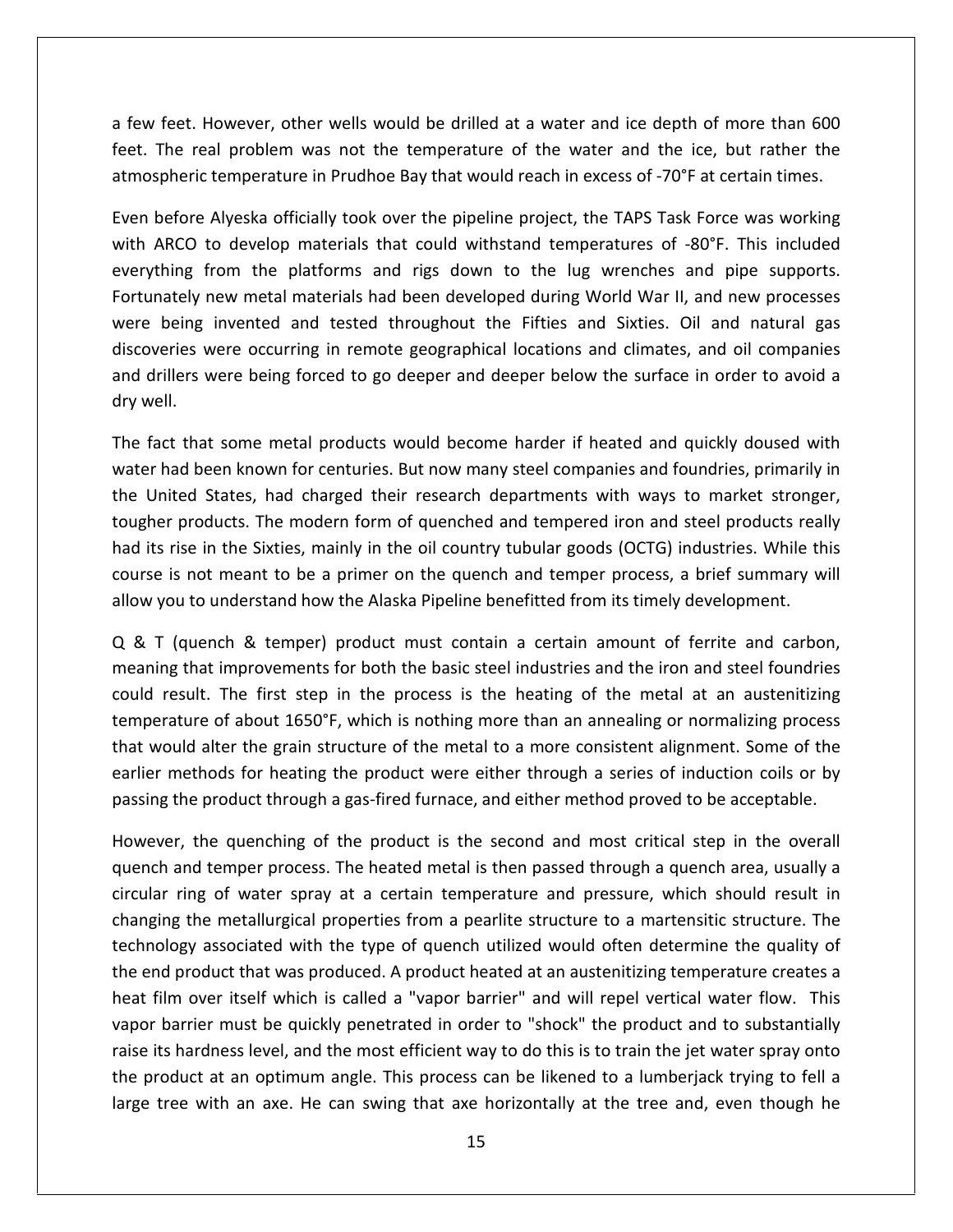the tree and uses great force, few chips will fall and progress will be very slow. Concircles the tree and uses great force, few chips will fall and progress will be very slow. by tree and uses great force, few chips will fall and progress will be very slow.<br>By swinging the axe at a particular angle and encircling the tree, he will form a in the tree and uses great force, few chips will fall and<br>Conversely, by swinging the axe at a particular angle and encircl<br>"vee" in the tree trunk and is more quickly able to fell the tree. rcles the tree and uses great force, few chips will fall and progress will be very slow.<br>
versely, by swinging the axe at a particular angle and encircling the tree, he will form a<br>
in the tree trunk and is more quickly ab es the tree and uses great force, few chips will fall and progress will be very slow.<br>
sely, by swinging the axe at a particular angle and encircling the tree, he will form a<br>
in the tree trunk and is more quickly able to encircles the tree and uses great force, few chips will fall and progress will be very slow. "yee" in the tree trunk and is more quickly able to fell the tree.

encircles the tree and uses great force, few chips will fall and progress will be very slow.<br>Conversely, by swinging the axe at a particular angle and encircling the tree, he will form a<br>"vee" in the tree trunk and is more rersely, by swinging the axe at a particular angle and encircling the tree, he will form a<br>" in the tree trunk and is more quickly able to fell the tree.<br>quench process following continuous induction heating such as occurs " in the tree trunk and is more quickly able to fell the tree.<br>quench process following continuous induction heating such as occurs when austenitizing a<br>g of piping or tubing usually does not permit proper angular penetrat The quench process following continuous induction heating such as occurs when austenitizing a uench process following continuous induction heating such as occurs when austenitizing a<br>of piping or tubing usually does not permit proper angular penetration due to the<br>ood that there will be an infiltration of quench wa string of piping or tubing usually does not permit proper angular penetration due to the then process choloning continuous intuition heating such as occurs when dastemizing a<br>of piping or tubing usually does not permit proper angular penetration due to the<br>od that there will be an infiltration of quench water likelihood that there will be an infiltration of quench water to the inside diameter of the pipe. referred as "quench cracks." This condition will not only cause lower vields for the pipe.<br>
That there will be an infiltration of quench water to the inside diameter of the pipe.<br>
This internal cooling pipe caused by even This usually results because there is a gap between the tail end of the lead pipe and the lead Ily results because there is a gap between the tail end of the lead pipe and the lead<br>e following pipe caused by even the slightest bowing or other irregularities of each<br>s this internal cooling effect, especially on highe end of the following pipe caused by even the slightest bowing or other irregularities of each process. The modern way to combat this problem is to have a forward impinging process. The modern way to combat this problem is to have a forward impinging the process. The modern way to combat this problem is to have a fo pipe. Thus this internal cooling effect, especially on higher grade and higher alloy pipe and pipe. Thus this internal cooling effect, especially on higher grade and higher alloy pipe and tubing that occurs before the outside diameter has been properly quenched, causes what is commonly referred as "quench cracks." tubing that occurs before the outside diameter has been properly quenched, commonly referred as "quench cracks." This condition will not only cause lower producer of the pipe but could result in massive fatigue failure in proper das "quench cracks." This condition will not only cause lower yields for the<br>er of the pipe but could result in massive fatigue failure in the field if undetected in the<br>ion process. The modern way to combat this pr producer of the pipe but could result in massive fatigue failure in the field if undetected in the r of the pipe but could result in massive fatigue failure in the field if undetected in the<br>on process. The modern way to combat this problem is to have a forward impinging<br>on the lead end of the pipe as it is being convey inspection process. The modern way to combat this problem is to have a forward impinging on process. The modern way to combat this problem is to have a forward impinging<br>on the lead end of the pipe as it is being conveyed forward through the quench area,<br>g to a reverse direction impinging quench on the tail e quench on the lead end of the pipe as it is being conveyed forward through the quench area, switching to a reverse direction impinging quench on the tail end of the pipe.

11100°F and 1150°F. This tempering process, which is usually performed in the same income and the pipe.<br>
1100°F and 1150°F. This tempering process, which is usually performed in<br>
1100°F and 1150°F. This tempering process, a reverse direction impinging quench on the tail end of the pipe.<br>
The quenching does raise the hardness of the metal product substantially, it also<br>
teleness that can't be tolerated. Therefore, the third and final step in While proper quenching does raise the hardness of the metal product substantially, it also oper quenching does raise the hardness of the metal product substantially, it also<br>brittleness that can't be tolerated. Therefore, the third and final step in the  $Q & T$ <br>is to temper the product, or to indirectly subject i creates a brittleness that can't be tolerated. Therefore, the third and final step in the  $Q & T$ burst proper equationing deed rate the harances of the metal product descendingly it also a brittleness that can't be tolerated. Therefore, the third and final step in the  $Q$  & T is to temper the product, or to indirectl process is to temper the product, or to indirectly subject it to a uniform soaking tem<br>between 1100°F and 1150°F. This tempering process, which is usually pe<br>recirculation types of furnaces, will further increase the stren en 1100°F and 1150°F. This tempering process, which is usually performed in<br>lation types of furnaces, will further increase the strength of the product and will vastly<br>ve its ductility as well. This process cannot be done recirculation types of furnaces, will further increase the strength of the product and will vastly lation types of furnaces, will further increase the strength of the product and will vastly<br>ve its ductility as well. This process cannot be done effectively by direct-fired furnaces<br>because the burners utilized in these improve its ductility as well. This process cannot be done effectively by direct-fired furnaces ve its ductility as well. This process cannot be done effectively by direct-fired furnaces<br>because the burners utilized in these types of furnaces do not have the turndown ratio<br>lities to achieve the lower temperatures re simply because the burners utilized in these types of furnaces do not have the turndown ratio capabilities to achieve the lower temperatures required for uniform tempering.

Integrated *interally conduction*, the Battelle Institute of Columbus, Ohio to perfibeing planned for the Alaskan Pipeline. While Group maintained responsibility for the non-fluoroscopy), Battelle provided the critical dat ause the burners utilized in these types of furnaces do not have the turndown ratio<br>
to achieve the lower temperatures required for uniform tempering.<br>
an additional benefit to ARCO using Q & T drill pipe and tubing and c ibilities to achieve the lower temperatures required for uniform tempering.<br>The was an additional benefit to ARCO using Q & T drill pipe and tubing and casing on the<br>th Slope which the TAPS Task Force had not envisioned in There was an additional benefit to ARCO using Q & T drill pipe and tubing and casing on the<br>North Slope which the TAPS Task Force had not envisioned initially - those products held up<br>much better under the extremely cold A North Slope which the TAPS Task Force had not envisioned initially - those products held up lope which the TAPS Task Force had not envisioned initially - those products held up<br>etter under the extremely cold Arctic environment. The TAPS Task Force, which was<br>ed into the Alyeska Task Group gradually in 1971 and 1 much better under the extremely cold Arctic environment. The TAPS Task Force, which was From Super when the TVI S Task Toree had not envisioned initially Thiose products held up<br>much better under the extremely cold Arctic environment. The TAPS Task Force, which was<br>integrated into the Alyeska Task Group gradu ted into the Alyeska Task Group gradually in 1971 and 1972, had already commissioned<br>telle Institute of Columbus, Ohio to perform tests on virtually every product that was<br>planned for the Alaskan Pipeline. While the newly integrated into the Alyeska Task Group gradually in 1971 and 1972, had already commissioned<br>the Battelle Institute of Columbus, Ohio to perform tests on virtually every product that was Itelle Institute of Columbus, Ohio to perform tests or<br>Dianned for the Alaskan Pipeline. While the newly 1<br>maintained responsibility for the non-destructive<br>copy), Battelle provided the critical data related t<br>tests, Charp Group maintained responsibility for the non-destructive testing (x-rays, ultrasonics, and ined responsib<br>Battelle provide<br>harpy v-notch a<br>ings.<br>**nmental and<br>Court Battles** 

#### $\mathsf{C}$ .

#### $1.$

"vee"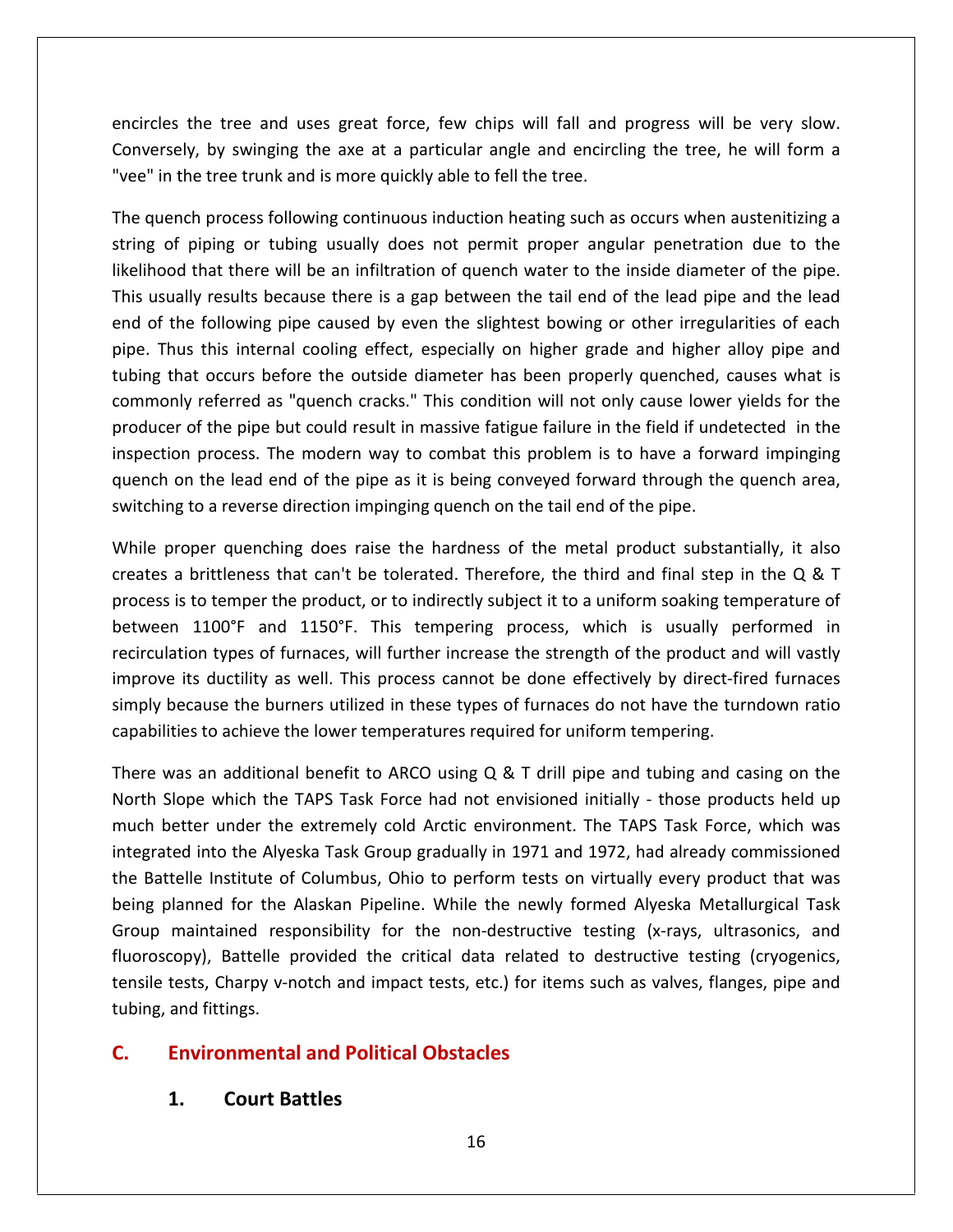Hickel, the previously elected governor of Alaska, had already been named Secretary of Department of the Interior by newly elected governor of Alaska, had already been named Secretary of<br>Department of the Interior by newly elected United States President Richard Nixon on 29 ickel, the previously elected governor of Alaska, had already been named Secretary of<br>artment of the Interior by newly elected United States President Richard Nixon on 29<br>1969. so there was much enthusiasm that project app ickel, the previously elected governor of Alaska, had already been named Secretary of<br>artment of the Interior by newly elected United States President Richard Nixon on 29<br>1969, so there was much enthusiasm that project app ly Hickel, the previously elected governor of Alaska, had already been named Secretary of<br>Department of the Interior by newly elected United States President Richard Nixon on 29<br>ary 1969, so there was much enthusiasm that Wally Hickel, the previously elected governor of Alaska, had already been named Secretary of wel, the previously elected governor of Alaska, had already been named Secretary of<br>sment of the Interior by newly elected United States President Richard Nixon on 29<br>69, so there was much enthusiasm that project approval the Department of the Interior by newly elected United States President Richard Nixon on 29 meter, the premetasy elected governor or maska, had aheady seen named secretar, or<br>Department of the Interior by newly elected United States President Richard Nixon on 29<br>ary 1969, so there was much enthusiasm that project January 1969, so there was much enthusiasm that project approval would occur quickly. The Ianuary 1969, so there was much enthusiasm that project approval would occur quickly. The<br>Alyeska Task Group provided Bechtel with very concise welding specifications for the joining of<br>the pipe in all weather conditions, Task Group provided Bechtel with very concise welding specifications for the joining of<br>in all weather conditions, and supported them with testing requirements for the<br>al welders as well as numerous non-destructive testing Alyeska Task Group provided Bechtel with very concise welding specifications for the joining of the pipe in all weather conditions, and supported them with testing requirements for the ask disagreed provided beenter with very concise weraing specifications for the Johnny of<br>in all weather conditions, and supported them with testing requirements for the<br>l welders as well as numerous non-destructive testin individual welders as well as numerous non-destructive testing procedures. The Task Group<br>also met frequently with Fluor's organization in Los Angeles and Anaheim to provide them with<br>tank welding and testing specification also met frequently with Fluor's organization in<br>tank welding and testing specifications as we<br>fittings, and other materials and instrumentati<br>terminal at Valdez. As chairman of the Americ<br>developed and had tested cold cli velding and testing specifications as well as specifications for tubing, flanges, valves,<br>i, and other materials and instrumentation associated with the pump stations and the<br>al at Valdez. As chairman of the American Weldi fitting s, and other materials and instrumentation associated with the pump stations and the<br>hal at Valdez. As chairman of the American Welding Society (AWS), Von Rosenberg had<br>pped and had tested cold climate welding practices th tern inal at Valdez. As chairman of the American Welding Society (AWS), Von Rosenberg had<br>loped and had tested cold climate welding practices that would need to be followed by all<br>yeska's many pipeline sub-contractors.<br>n Willia developed and had tested cold climate welding practices that would need to be followed by all of Alyeska's many pipeline sub-contractors.

January

nd had tested cold climate welding practices that would need to be followed by all<br>many pipeline sub-contractors.<br>m Egan won reelection as governor of Alaska and began his term on 07 December<br>ra's personnel were confident its many pipeline sub-contractors.<br>
In William Egan won reelection as governor of Alaska and began his term on 07 December<br>
1, Alyeska's personnel were confident that project approval was imminent. Governor Egan<br>
1, Alyesk When William Egan won reelection as governor of Alaska and began his term on 07 December<br>1970, Alyeska's personnel were confident that project approval was imminent. Governor Egan<br>was a strong proponent of advancing Alaska United States on 03 January 1955, so he knew the state better than most.<br>United States of the delicacy and complexity of its environment, realized that the<br>understood the delicacy and complexity of its environment, realize was a strong proponent of advancing Alaska's economy and, although he recognized and trong proponent of advancing Alaska's economy and, although he recognized and<br>bod the delicacy and complexity of its environment, realized that the State of Alaska<br>atives as well as the influx of thousands of new citizens understood the delicacy and complexity of its environment, realized that the State of Alaska derstood the delicacy and complexity of its environment, realized that the State of Alaska<br>d its natives as well as the influx of thousands of new citizens would benefit greatly from the<br>D-mile long oil pipeline. Egan had and its natives as well as the influx of thousands of new citizens would benefit greatly from the itives as well as the influx of thousands of new citizens would benefit greatly from the<br>long-oil pipeline. Egan had been governor of Alaska when it was admitted to the<br>ates on 03 January 1955, so he knew the state better 800-mile long oil pipeline. Egan had been governor of Alaska when it was admitted to the United States on 03 January 1955, so he knew the state better than most.

-mile long oil pipeline. Egan had been governor of Alaska when it was admitted to the<br>red States on 03 January 1955, so he knew the state better than most.<br>mer governor and now Secretary of the Interior Hickel also proved on 03 January 1955, so he knew the state better than most.<br>
From and now Secretary of the Interior Hickel also proved to be a strong supporter<br>
e and showed an interest in much of the planning of Alyeska, making only a few Former governor and now Secretary of the Interior Hickel also proved to be a strong supporter r governor and now Secretary of the Interior Hickel also proved to be a strong supporter<br>pipeline and showed an interest in much of the planning of Alyeska, making only a few<br>ts on issues that would require long-term solut constructions.<br>Constructions not and now secretary of the interior meater and proved to be a strong supporter<br>le and showed an interest in much of the planning of Alyeska, making only a few<br>ssues that would require long-term solutions. Nevertheless, f the control villages, for which they had signed waivers, but not one of the Native construction firms were partment of the Interior for the service road in 1970 and the issuing of contracts for the ruction of the service road, a group requests on issues that would require long-term solutions. Nevertheless, following approval by<br>the Department of the Interior for the service road in 1970 and the issuing of contracts for the construction of the service road, a group representing Native Alaskans almost immediately iction of the service road, a group representing Native Alaskans almost immediately<br>for an injunction to prevent the Interior Department from issuing the necessary<br>iction permits. Their objection was due to the fact that t asked for an injunction to prevent the Interior Department from issuing the necessary n injunction to prevent the Interior Department from issuing the necessary<br>permits. Their objection was due to the fact that the pipeline would run through<br>for which they had signed waivers, but not one of the Native const construction permits. Their objection was due to the fact that the pipeline would run through their villages, for which they had signed waivers, but not one of the Native construction firms was being considered for any of the road construction.

the TAPS project violated certain Mineral Leasing Acts as well as the National Environmental ruction permits. Their objection was due to the fact that the pipeline would run through<br>villages, for which they had signed waivers, but not one of the Native construction firms<br>being considered for any of the road constr villages, for which they had signed waivers, but not one of the Native construction firms<br>being considered for any of the road construction.<br>el, who was interested in pursuing solutions to any problems or issues that would being considered for any of the road construction.<br>
el, who was interested in pursuing solutions to any problems or issues that would affect the<br>
struction of the pipeline, was ordered by DC District Judge Roy Hart to not Policywho was interested in pursuing solutions to any problems or issues that would affect the<br>ction of the pipeline, was ordered by DC District Judge Roy Hart to not issue any permits<br>e suit that claimed the pipeline crossed ov  $\sum_{i=1}^{n}$ of the pipeline, was ordered by DC District Judge Roy Hart to not issue any permits<br>that claimed the pipeline crossed over native lands that had not signed a waiver<br>. Shortly thereafter the judge heard arguments from envir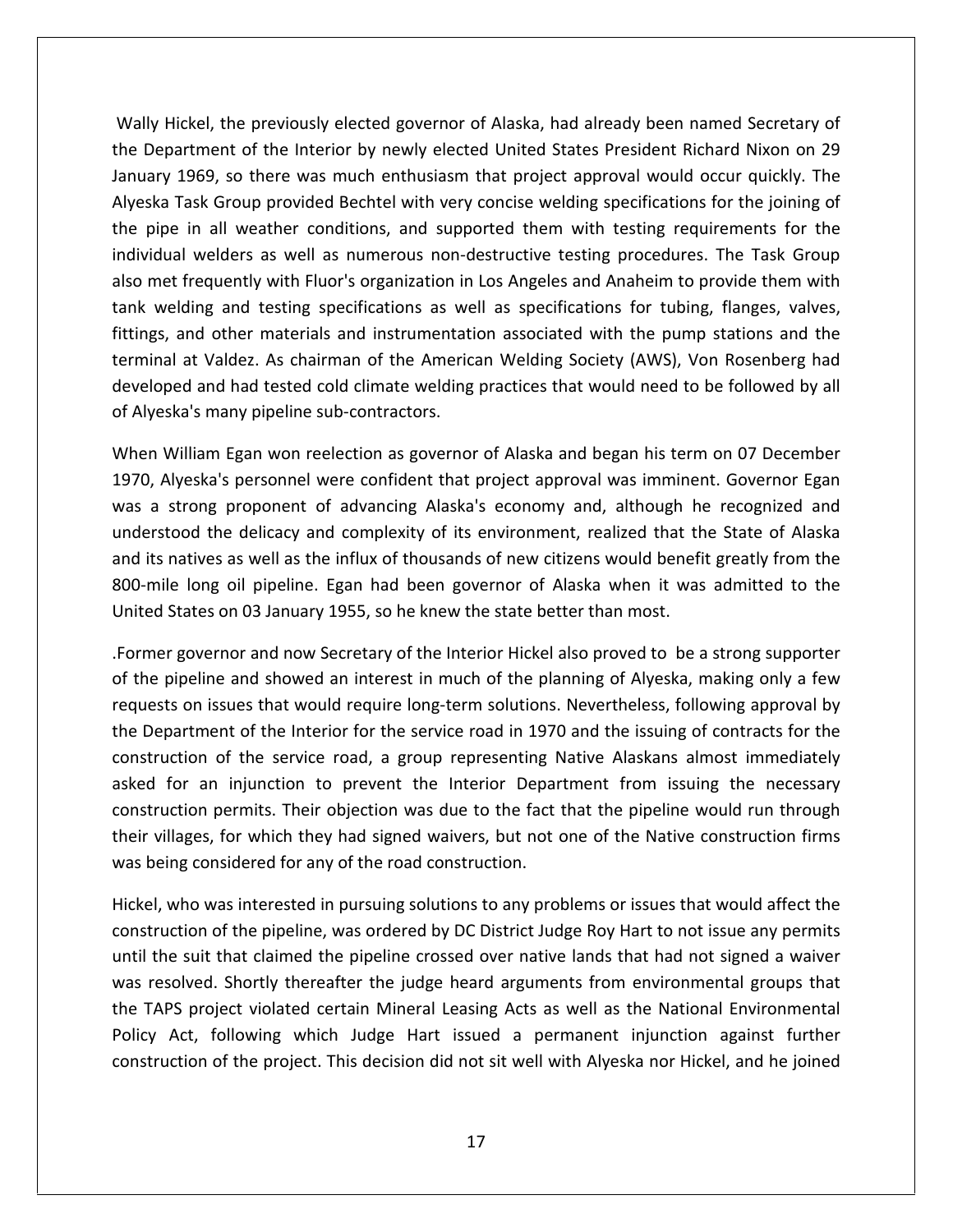Alyeska representatives to seek <sup>a</sup> monetary solution that would bring <sup>a</sup> positive result to native Alaskan populations and the Alyeskan epresentatives to see<br>the native Alaskan population. representatives to seek a monetary solution that would bring a positive result to<br>
Alaskan population.<br>
Lunfortunately for Alyeska and the State of Alaska, his tenure as Secretary of the eska representatives to seek a monetary solution that would bring a positive result to<br>Department came to an abrupt end. Hickel had become an opponent of the war in Viet<br>Department came to an abrupt end. Hickel had become the Alyeska representatives to seek a monetary solution that would bring a positive result to the native Alaskan population.

yeska representatives to seek a monetary solution that would bring a positive result to<br>tive Alaskan population.<br>what unfortunately for Alyeska and the State of Alaska, his tenure as Secretary of the<br>pr Department came to Alyeska representatives to seek a monetary solution that would bring a positive result to<br>
enative Alaskan population.<br>
Interval and the State of Alaska, his tenure as Secretary of the<br>
perior Department came to an abrupt ative Alaskan population.<br>
ewhat unfortunately for Alyeska and the State of Alaska, his tenure as Secretary of the<br>
ior Department came to an abrupt end. Hickel had become an opponent of the war in Viet<br>
, and had clashed Somewhat unfortunately for Alyeska and the State of Alaska, his tenure as Secretary of the Interior Department came to an abrupt end. Hickel had become an opponent of the war in Viet Nam, and had clashed with many members of Congress. In addition he was not treated kindly by the New York Times, primarily because r Department came to an abrupt end. Hickel had become an opponent of the war in Viet<br>and had clashed with many members of Congress. In addition he was not treated kindly<br>New York Times, primarily because he had refused to Nam, a<br>by the<br>the oil<br>disench<br>When a announcement that the U. S. planned to bomb Cambodia, the Ohio National Guard was not the U. S. planned to the environment in Alaska, although he did share their antment with the war in Viet Nam.<br>
Student protest erupted a by the New York Times, primarily because he had refused to embrace their ideology regarding New York Times, primarily because he had refused to embrace their ideology regarding<br>1 pipeline's impact on the environment in Alaska, although he did share their<br>hantment with the war in Viet Nam.<br>5 a student protest erup the

the oil pipeline's impact on the e<br>disenchantment with the war in Viet Na<br>When a student protest erupted at Ke<br>Nixon's announcement that the U.S. pl<br>called to duty. During the course of tr<br>nine others were seriously iniure a student protest erupted at Kent State University in May of 1970 following President<br>s announcement that the U.S. planned to bomb Cambodia, the Ohio National Guard was<br>to duty. During the course of trying to quell the pro When a student protest erupted at Kent State University in May of 1970 following President n a student protest erupted at Kent State University in May of 1970 following President<br>n's announcement that the U. S. planned to bomb Cambodia, the Ohio National Guard was<br>d to duty. During the course of trying to quell Nixon' i announcement that the U.S. planned to bomb Cambodia, the Ohio National Guard was<br>to duty. During the course of trying to quell the protest, four students were killed and<br>hers were seriously injured.<br>couldn't remain silen called to duty. During the course of trying to quell the protest, four students were killed and nine others were seriously injured.

uty. During the course of trying to quell the protest, four students were killed and<br>is were seriously injured.<br>dn't remain silent, extending his personal objection for the war to President Nixon as<br>any and all who support bthers were seriously injured.<br>I couldn't remain silent, extending his personal objection for the war to President Nixon as<br>is to any and all who supported the war. He wrote a letter to Nixon, which the Times and<br>s were ea evenI couldn't remain silent, extending his personal objection for the war to President Nixon as<br>as to any and all who supported the war. He wrote a letter to Nixon, which the Times and<br>s were eager to publish, citing the thou .....<br>. as to any and all who supported the war. He wrote a letter to Nixon, which the Times and<br>ars were eager to publish, citing the thousands of war casualties and the many hundreds of<br>usands of young people throughout the Unit well as to any and all who supported the war. He wrote a letter to Nixon, which the Times and<br>others were eager to publish, citing the thousands of war casualties and the many hundreds of and the Alaskan Pipeline lost a key supporter and remain when the Times<br>others were eager to publish, citing the thousands of war casualties and the many hundre<br>thousands of young people throughout the United States who we re eager to publish, citing the thousands of young people throughout the Unite<br>
were being disenfranchised by Nixon.<br>
ider the feelings and beliefs of the your<br>
hing of that letter in newspapers across<br>
retaries, and the A even consider the feelings and beliefs of the younger generation. Within a few weeks following consider the feelings and beliefs of the younger generation. Within a few weeks following<br>ublishing of that letter in newspapers across the country, Nixon fired Hickel and two of his<br>rsecretaries, and the Alaskan Pipeline the publishing of that letter in newspapers across the country, Nixon fired Hickel and two of his of that letter in newspapers across the country, Nixon fired Hickel and two of his<br>
Intertaries, and the Alaskan Pipeline lost a key supporter and remained on hold.<br>
Interior **Environmental Obstacle**<br>
The main issues with Undersecretaries, and the Alaskan Pipeline lost a key supporter and remained on hold.

#### **Primary Environmental Obstacle**

rsecretaries, and the Alaskan Pipeline lost a key supporter and remained on hold.<br> **ary Environmental Obstacle**<br>
of the main issues with the Interior Department had been that the plans called for a<br>
rity of the pipeline to **Exame Solution Solution Solution Solution Solution Solution Solution Solution**<br>Thain issues with the Interior Department had been that the plans called for a<br>The pipeline to be buried. The Interior Department responded by **Environmental Obstacle**<br>he main issues with the Interior Department had been that the plans called for a<br>of the pipeline to be buried. The Interior Department responded by sending a team<br>Naval Arctic Research Laboratory a One of the main issues with the Interior Department had been that the plans called for a the main issues with the Interior Department had been that the plans called for a<br>of the pipeline to be buried. The Interior Department responded by sending a team<br>Naval Arctic Research Laboratory at Barrow, Alaska to anal majority of the pipeline to be buried. The Interior Department responded by sending a team The support of the pipeline to be buried. The Interior Department responded by sending a team<br>he Naval Arctic Research Laboratory at Barrow, Alaska to analyze the proposed route and<br>uction plan. Headed by geologist Max Bre from the Naval Arctic Research Laboratory at Barrow, Alaska to analyze the proposed route and The Naval Arctic Research Laboratory at Barrow, Alaska to analyze the proposed route and<br>ruction plan. Headed by geologist Max Brewer, he and his team concluded that this<br>ce would prove unfeasible due to the abundance of p ns<br>1 In the Haval Altert Hesselter, essention, yat safform, yatisha to alteryce the proposed roate and<br>Instruction plan. Headed by geologist Max Brewer, he and his team concluded that this<br>ctice would prove unfeasible due to th  $\frac{1}{2}$ practice would pro<br>pipeline would pass<br>cause the support c<br>mud. The Interior D<br>by the engineers, a<br>develop a plan. rould pass. Furthermore, Brewer presented evidence that burying the pipeline would<br>support of the pipeline, carrying hot oil, to fail as the underlying material turned to<br>Interior Department put a temporary hold on the pro cause the support of the pipeline, carrying hot oil, to fail as the underlying material turned to e the support of the pipeline, carrying hot oil, to fail as the underlying material turned to<br>
. The Interior Department put a temporary hold on the project until this issue was resolved<br>
he engineers, and members of the T mud. The Interior Department put a temporary hold on the project until this issue was resolved Interior Department put a temporary hold on the project until this issue was resolved<br>engineers, and members of the Task Group were requested to study the issues and<br>a plan.<br>h NARL had used some predictable oil temperature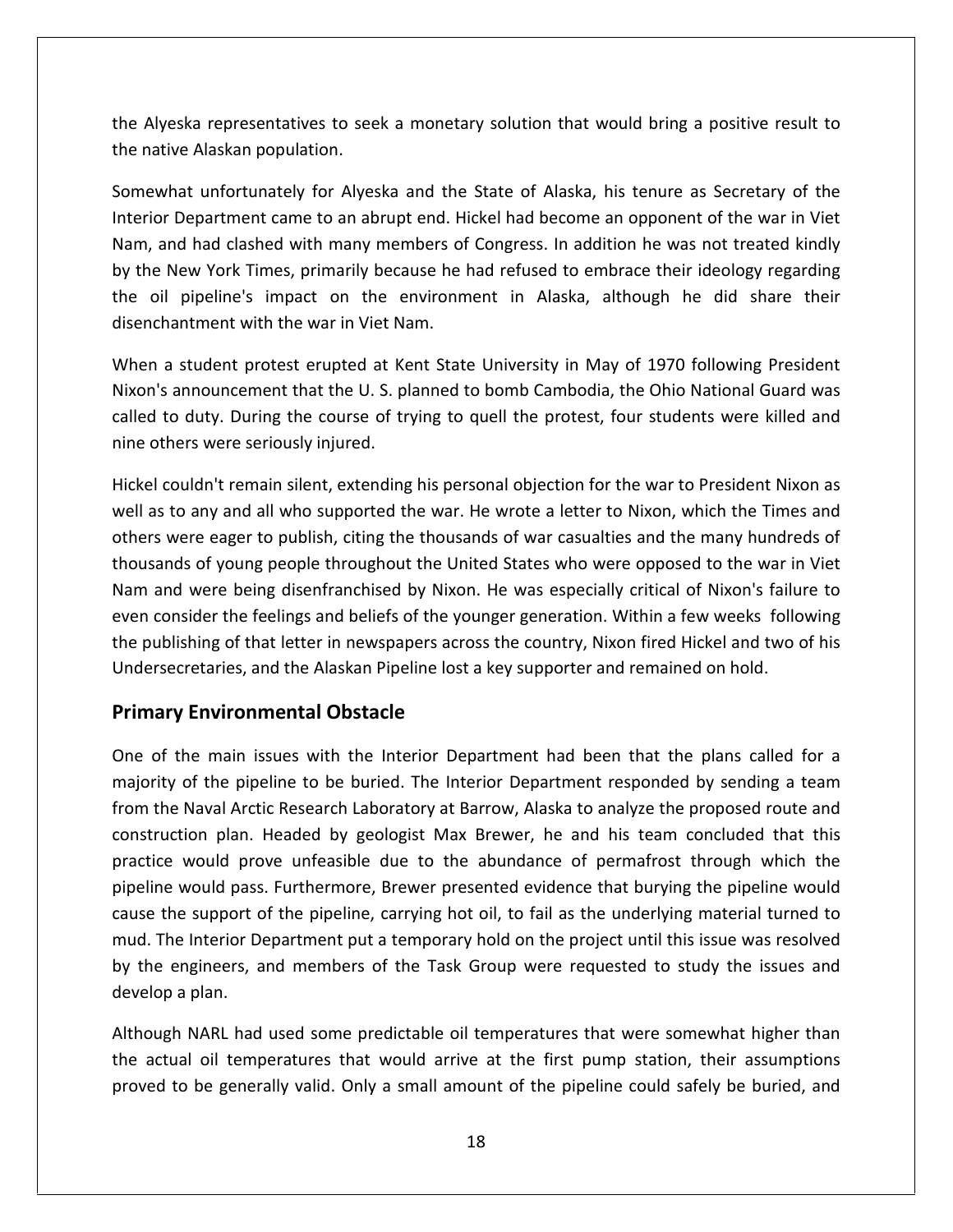that small amount would have to be insulated in such <sup>a</sup> manner that neither the pipeline that small amount would have to be insulated in such a manner that neither the pipeline<br>the permafrost would be affected. The TAPS Task Force and Bechtel engineers formed a Insulation committee which specified the type of covering and bed material for any insulation committee which specified the type of covering and bed material for any sulation committee which specified the type of covering that small amount would have to be insulated in such a manner that neither the pipeline<br>the permafrost would be affected. The TAPS Task Force and Bechtel engineers formed a<br>line insulation committee which specified the typ small amount would have to be insulated in such a manner that neither the pipeline<br>ermafrost would be affected. The TAPS Task Force and Bechtel engineers formed a<br>isulation committee which specified the type of covering an even that small amount would have to be insulated in such a manner that neither the pipeline nor the permafrost would be affected. The TAPS Task Force and Bechtel engineers formed a<br>pipeline insulation committee which specified the type of covering and bed material for any that small amount would have to b<br>he permafrost would be affected.<br>The insulation committee which spe<br>of the pipeline that would be buried<br>red, the Interior Department lifted<br>contractors for the construction of<br>**Brewer and** part of the pipeline that would be buried in the ground or under a riverbed. Once this issue was of the pipeline that would be buried in the ground or under a riverbed. Once this issue was<br>ved, the Interior Department lifted the hold on the temporary ban and TAPS began to<br>t contractors for the construction of the pipe resolved, the Interior Department lifted the hold on the temporary ban and TAPS began to d, the Interior Department lifted the hold on the temporary ban and TAPS began to<br>ontractors for the construction of the pipeline roadway.<br>**rewer and Permafrost**<br>ewer was born and in Alberta, Canada in 1924, but as a teena solicit contractors for the construction of the pipeline roadway.

#### **Max Brewer and Permafrost**

pipeline (pipeline)<br>pipeline (pipeline (pipeline (pipeline (pipeline (pipeline (pipeline (pipeline (pipeline (pipeline (pipeline (

Force and served in World War II before returning to civilian life and receiving a Bachelor of<br>Force and served in World War II before returning to civilian life and receiving a Bachelor of<br>Force and served in World War II Eright and Permativest Permativest<br>
Degree was born and in Alberta, Canada in 1924, but as a teenager he and his family<br>
The U.S. Army<br>
The Spokane, Washington. After becoming an American citizen, he joined the U.S. Army<br> Max Brewer and Permatrost<br>Max Brewer was born and in Alberta, Canada in 1924, but as a teenager he and his family<br>moved to Spokane, Washington. After becoming an American citizen, he joined the U. S. Army<br>Air Force and ser rewer was born and in Alberta, Canada in 1924, but as a teenager he and his family<br>to Spokane, Washington. After becoming an American citizen, he joined the U. S. Army<br>ce and served in World War II before returning to civi Max Brewer was born and in Alberta, Canada in 1924, but as a teenager he and his family moved to Spokane, Washington. After becoming an American citizen, he joined the U.S. Army max Brewer was born and in ruberta) candad in 1921, bat as a teenager ne and insitality<br>moved to Spokane, Washington. After becoming an American citizen, he joined the U.S. Army<br>Air Force and served in World War II before Air Force and served in World War II before returning the Nir Force and served in World War II before returning is<br>Science Degree from the University of Washington in<br>visited Alaska in 1948, eventually moving to Barrow, c<br> ce Degree from the University of Washington in geology. Following graduation Max first<br>d Alaska in 1948, eventually moving to Barrow, one of the northernmost cities in Alaska,<br>e he performed geothermal studies for the U. S visited Alaska in 1948, eventually moving to Barrow, one of the northernmost cities in Alaska, ed Alaska in 1948, eventually moving to Barrow, one of the northernmost cities in Alaska,<br>re he performed geothermal studies for the U.S. Geological Survey organization. In 1956 at<br>ge of thirty-two he became the youngest d where  ${\sf h}$ performed geothermal studies for the U.S. Geological Survey organization. In 1956 at<br>f thirty-two he became the youngest director of the Naval Arctic Research Laboratory,<br>which he held for the next fifteen years.<br>red his e the age of thirty-two he became the youngest director of the Naval Arctic Research Laboratory, a position which he held for the next fifteen years.

age of thirty-two he became the youngest director of the Naval Arctic Research Laboratory,<br>sition which he held for the next fifteen years.<br>utilized his experience in the USAAF to pioneer light aircraft travel throughout A osition which he held for the next fifteen years.<br>x utilized his experience in the USAAF to pioneer light aircraft travel throughout Alaska as<br>ll as the Arctic Region, and was credited with establishing more than a half do Max utilized his experience in the USAAF to pioneer light aircraft travel throughout Alaska as Max utilized his experience in the USAAF to pioneer light aircraft travel throughout Alaska well as the Arctic Region, and was credited with establishing more than a half dozen ice islameters during his time with the NARL. the Arctic Region, and was credited with establishing more than a half dozen ice island<br>h centers during his time with the NARL. Max was a pragmatic environmentalist who<br>nilar sentiments as Governor Egan and realized that, research centers during his time with the NARL. Max was a pragmatic environmentalist who ters during his time with the NARL. Max was a pragmatic environmentalist who<br>entiments as Governor Egan and realized that, although economic progress would<br>the benefit of the natives and incoming population of Alaska, he w had similar sentiments as Governor Egan and realized that, although economic progress would lar sentiments as Governor Egan and realized that, although economic progress would<br>a to the benefit of the natives and incoming population of Alaska, he would have to do<br>ng in his power to protect the animals, the land an be made to the benefit of the natives and incoming population of Alaska, he would have to do everything in his power to protect the animals, the land and the natural habitat of Alaska.

years. Max was able to alert the oil companies<br>unstable pipeline itself which could result in care<br>commendations extended well beyond the des<br>the service roads, the pump stations, and other n<br>One of Max Brewer's greatest h to the benefit of the natives and incoming population of Alaska, he would have to do<br>g in his power to protect the animals, the land and the natural habitat of Alaska.<br>lowledge of the Arctic Region and his insights proved thing in his power to protect the animals, the land and the natural habitat of Alaska.<br>
Is knowledge of the Arctic Region and his insights proved to be invaluable to the<br>
Irtment of the Interior as well as to the oil compa years.knowledge of the Arctic Region and his insights proved to be invaluable to the<br>ment of the Interior as well as to the oil companies and the pipeline engineers. His most<br>s declaration was his response to the initial plan by  $\sum_{n=1}^{\infty}$ provided to the *intente* region and the insignits proved to be invariable to the left end of the Interior as well as to the oil companies and the pipeline engineers. His most eclaration was his response to the initial pla Department of the Interior as well as to the oil companies and the pipeline engineers. His most famous declaration was his response to the initial plan by the oil famous declaration was his response to the initial plan by The design and the pipeline of the pipeline of the site of the design and the pipeline constraints to bury the oil<br>the line carrying hot oil would do to the permafrost, a term defined as the<br>silt and glacier residue that w pipeline, and what the line carrying hot oil would do to the permafrost, a term defined as the service roads, the pump stations, and other necessary temporary and permanent buildings.<br>
Hevel of soil, rocks, silt and glacier residue that would remain in a frozen state for two or more<br>
years. Max was able to alert the of soil, rocks, silt and glacier residue that would remain in a frozen state for two or more<br>
S. Max was able to alert the oil companies to the hazards involved with a sinking and<br>
able pipeline itself which could result i flax was able to alert the oil companies to the hazards involved with a sinking and<br>
pipeline itself which could result in catastrophic consequences. His innovations and<br>
endations extended well beyond the design and const unstable pipeline itself which could result in catastrophic consequences. His innovations and recommendations extended well beyond the design and construction of the pipeline to include the service roads, the pump stations, and other necessary temporary and permanent buildings.

ible pipeline itself which could result in catastrophic consequences. His innovations and<br>nmendations extended well beyond the design and construction of the pipeline to include<br>ervice roads, the pump stations, and other n ndations extended well beyond the design and construction of the pipeline to include<br>
are roads, the pump stations, and other necessary temporary and permanent buildings.<br>
ax Brewer's greatest honors was being appointed by for economic progress in Alaska. Later he reigioned the U. S. Geological Survey, first as chief<br>for economic progress in Alaska. Later he rejoined the U. S. Geological Survey, first as well as his ideas and ability to reac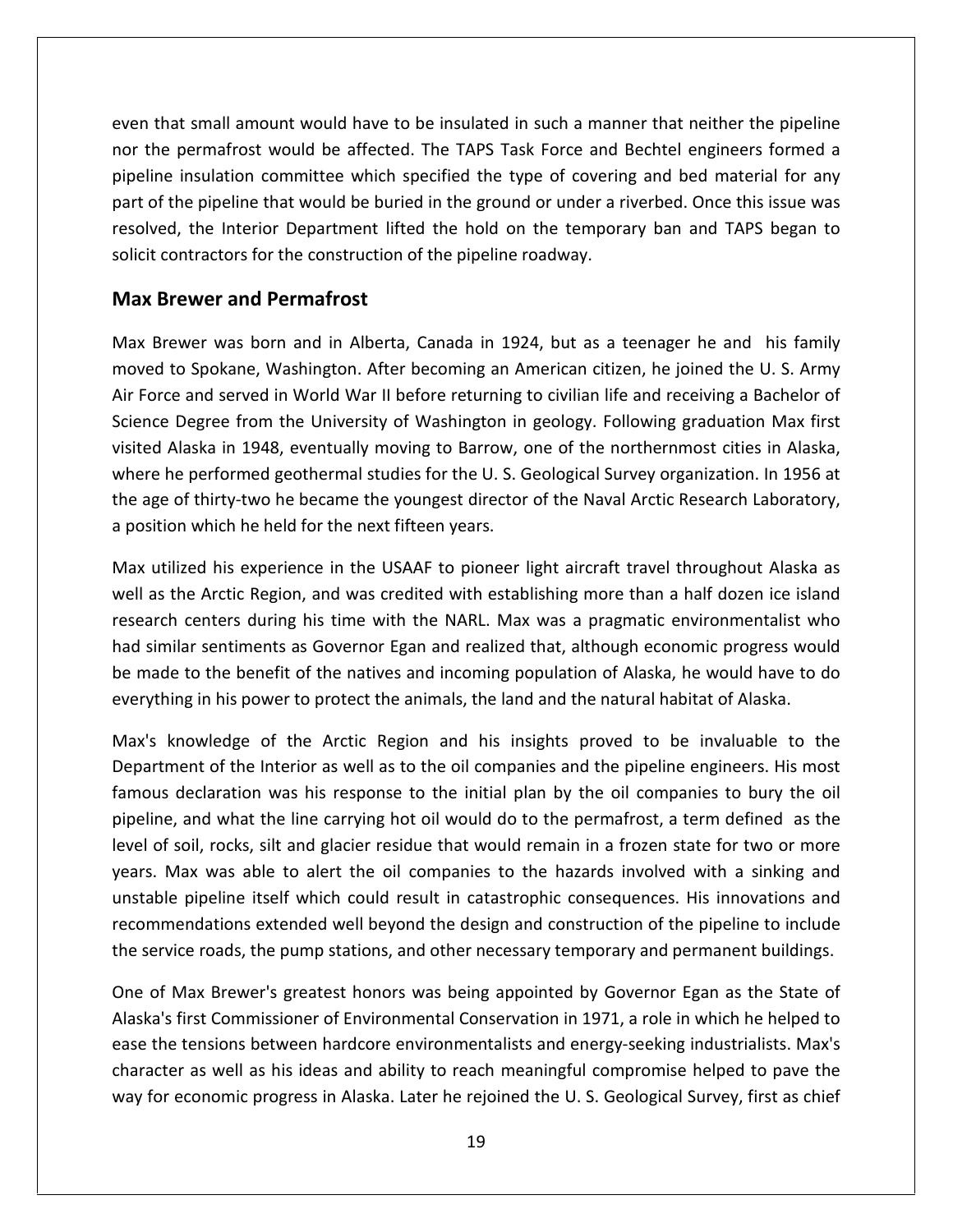and environmental engineer, and then as chief of operations. Max Brewer received and environmental engineer, and then as chief of operations. Max Brewer received<br>awards for his achievements for his work on behalf of the State of Alaska, including an nd environmental engineer, and then as chief of operations. Max Brewer received<br>rds for his achievements for his work on behalf of the State of Alaska, including an<br>doctorate in science from the University of Alaska, the U scientist<br>many aw<br>honorary ind environmental engineer, and then as chief of operations. Max Brewer received<br>ards for his achievements for his work on behalf of the State of Alaska, including an<br>doctorate in science from the University of Alaska, the Scientist and environmental engineer, and an<br>
many awards for his achievements for<br>
honorary doctorate in science from the<br>
Interior's highest Distinguished Service<br>
Distinguished Public Service Award. Indemokration and environmental engineer, and<br>
Sensists for his achievements for his<br>
doctorate in science from the<br>
highest Distinguished Service A<br>
hed Public Service Award.<br> **Continues to Plan** honorary doctorate in science from the University of Alaska, the U.S. Department of the<br>highest Distinguished Service Award, and the U.S. Navy's highest civilian honor, a<br>hed Public Service Award.<br>**Continues to Plan**<br>the project ha Interior's highest Distinguished Service Award, and the U.S. Navy's highest civilian honor, a ighest Distinguished Service Award, and the U.S. Navy's highest civilian honor, a<br>ded Public Service Award.<br>**Ontinues to Plan**<br>ne project had been shut down by District Judge Hart, the involved oil companies<br>to make plans Distinguished Public Service Award.

#### **Alyeska Continues to Plan**

honorary and the contract of the contract of the contract of the contract of the contract of the contract of the contract of the contract of the contract of the contract of the contract of the contract of the contract of t

blic Service Award.<br> **nues to Plan**<br>
oject had been shut down by District Judge Hart, the involved oil companies<br>
ake plans for the oil pipeline (as well as the natural gas pipeline, albeit<br>
Over the next three vears they **Ska Continues to Plan**<br>ugh the project had been shut down by District Judge Hart, the involved oil companies<br>nued to make plans for the oil pipeline (as well as the natural gas pipeline, albeit<br>potitiously). Over the next **Continues to Plan**<br>the project had been shut down by District Judge Hart, the involved oil companies<br>i to make plans for the oil pipeline (as well as the natural gas pipeline, albeit<br>pusly). Over the next three years they Although the project had been shut down by District Judge Hart, the involved oil companies the project had been shut down by District Judge Hart, the involved oil companies<br>d to make plans for the oil pipeline (as well as the natural gas pipeline, albeit<br>ously). Over the next three years they used their influenc continued to make plans for the oil pipeline (as well as the natural gas pipeline, albeit Inder this act Native Alaskans would waive all of their land claims, and it would offer<br>Under this act Native Alaskans would waive all of their influence with the U.S. Congress to<br>nove the project through the courts. Alyes surreptitiously). Over the next three years they used their influence with the U.S. Congress to Alaskan villages and regional settlements nearly \$1 billion plus almost 150 million acres to<br>Alaskan Matives in Different project through the courts. Alyeska representatives lobbied Congress for<br>al to lift the injunction, implemiology). Over the next three years they used then immerited with the O. 3<br>help move the project through the courts. Alyeska representatives lobbied<br>approval to lift the injunction, and the issue of compensation to th I to lift the injunction, and the issue of compensation to the Alaskan Natives was<br>I in October of 1971 when President Nixon signed the Alaskan Native Claims Settlement<br>der this act Native Alaskans would waive all of their resolved in October of 1971 when President Nixon signed the Alaskan Native Claims Settlement ved in October of 1971 when President Nixon signed the Alaskan Native Claims Settlement<br>Under this act Native Alaskans would waive all of their land claims, and it would offer<br>ve Alaskan villages and regional settlements n Act. Under this act Native Alaskans would waive all of their land claims, and it would offer Under this act Native Alaskans would waive all of their land claims, and it would offer<br>ve Alaskan villages and regional settlements nearly \$1 billion plus almost 150 million acres<br>deral land, none of which would interfer Native Alaskan villages and regional settlements nearly \$1 billion plus almost 150 million acres in federal land, none of which would interfere with the routing of the pipeline.

laskan villages and regional settlements nearly \$1 billion plus almost 150 million acres<br>I land, none of which would interfere with the routing of the pipeline.<br>bbjections were raised to the pipeline's construction by both in come of which would interfere with the routing of the pipeline.<br>
ctions were raised to the pipeline's construction by both the environmentalists as<br>
gress. The claim that herds of caribou would be restricted in their mi Further objections were raised to the pipeline's construction by both the environmentalists as her objections were raised to the pipeline's construction by both the environmentalists as<br>as Congress. The claim that herds of caribou would be restricted in their migration were<br>to rest when Alyeska officials were able t well as Congress. The claim that herds of caribou would be restricted in their migration were Il as Congress. The claim that herds of caribou would be restricted in their migration were<br>If to rest when Alyeska officials were able to counter that contention by simply noting that<br>ibou were able to jump over a similar laid to rest when Alyeska officials were able to counter that contention by simply noting that caribou were able to jump over a similar sized 90 mile long water line that had been bou were able to jump over a similar sized 90 mile long water line that had been<br>structed in central Alaska nearly fifty years earlier. Other environmental objections included<br>long lasting effects that the pipeline would h constructed in central Alaska nearly fifty years earlier. Other environmental objections included central Alaska nearly fifty years earlier. Other environmental objections included<br>
i effects that the pipeline would have on the Alaskan environment and the fear<br>
ndustry of oil tanker leaks south of Valdez, which actuall the long lasting effects that the pipeline would have on the Alaskan environment and the fear I long lasting effects that the pipeline would have on the Alaskan environment and the fear<br>the fishing industry of oil tanker leaks south of Valdez, which actually did occur more than a<br>cade later.<br>of these concerns were by the fishing industry of oil tanker leaks south of Valdez, which actually did occur more than a decade later.

ng industry of oil tanker leaks south of Valdez, which actually did occur more than a<br>r.<br>e concerns were highlighted and somewhat mitigated by a large, nine volume<br>ntal impact statement that was released in March of 1972. de later.<br>
f these concerns were highlighted and somewhat mitigated by a large, nine volume<br>
onmental impact statement that was released in March of 1972. While the study proved<br>
e neither a proponent nor an opponent of th All of these concerns were highlighted and somewhat mitigated by a large, nine volume e concerns were highlighted and somewhat mitigated by a large, nine volume<br>tal impact statement that was released in March of 1972. While the study proved<br>er a proponent nor an opponent of the pipeline construction, it was environmental impact statement that was released in March of 1972. While the study proved environmental impact statement that was released in Mar<br>to be neither a proponent nor an opponent of the pipel<br>supportive of the pipeline. Then U. S. Secretary of the Int<br>days of hearings, and the environmentalists opposed e neither a proponent nor an opponent of the pipeline construction, it was somewhat<br>portive of the pipeline. Then U. S. Secretary of the Interior Rogers Morton held forty-five<br>of hearings, and the environmentalists opposed supp rtive of the pipeline. Then U. S. Secretary of the Interior Rogers Morton held forty-five<br>of hearings, and the environmentalists opposed nearly every positive aspect of the impact<br>nent. Present at these meetings were membe days of hearings, and the environmentalists opposed nearly every positive aspect of the impact Rosenberg, who was both knowledgeable and credible.

W<sub>(</sub> days of hearings, and the environmentalists opposed nearly every positive aspect of the impact<br>statement. Present at these meetings were members of the Alyeska Task Group, led by Von<br>Rosenberg, who was both knowledgeable a esent at these meetings were members of the Alyeska Task Group, led by Von<br>no was both knowledgeable and credible.<br>were held in Washington, DC as well as in Anchorage, and the environmentalists<br>Il voice. However, after the who was both knowledgeable and credible.<br>
gs were held in Washington, DC as well as in Anchorage, and the environmentalists<br>
full voice. However, after their objections were heard and listed in another large<br>
they failed t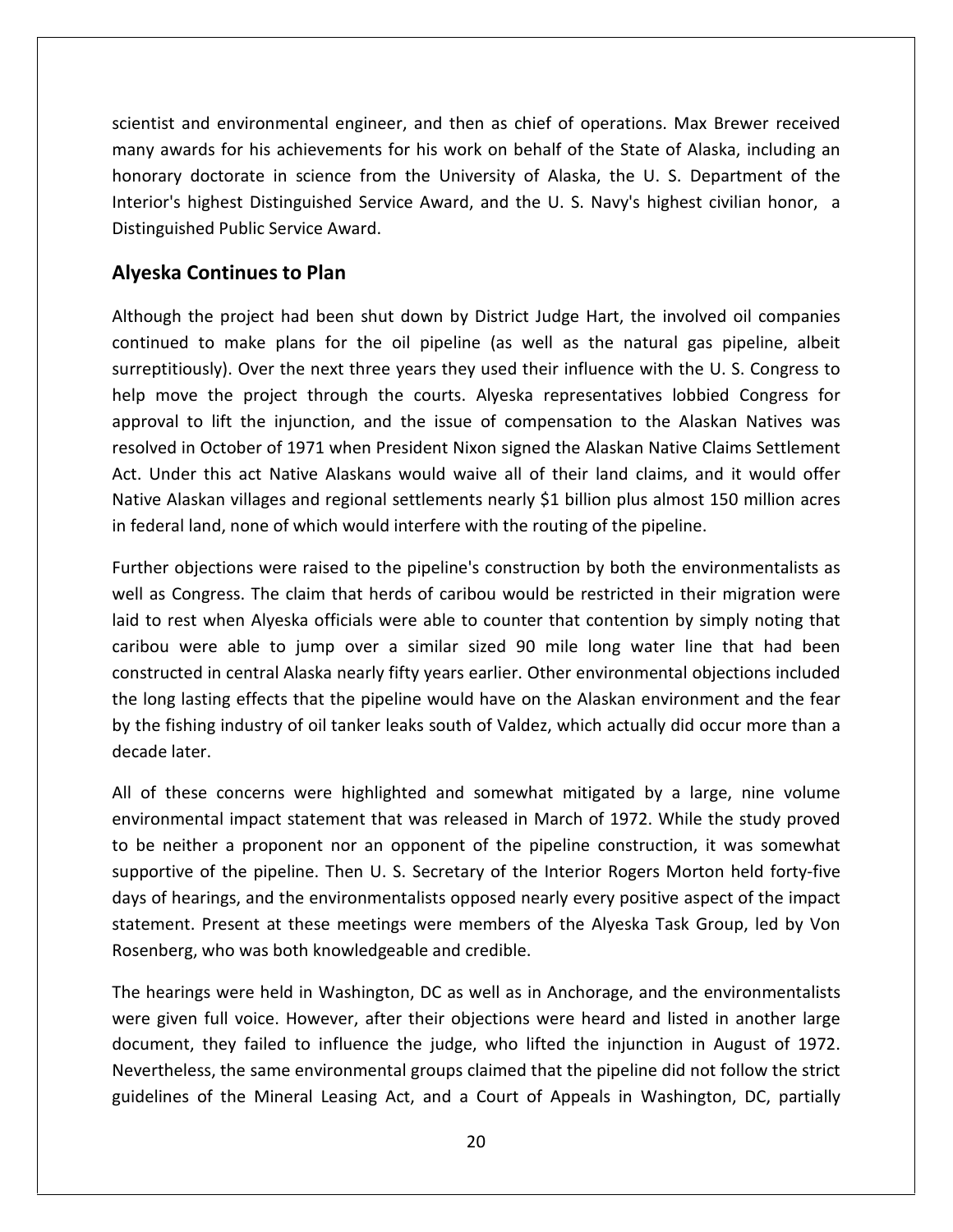the District Judge's decision in October 1972. The U. S. Supreme Court failed to hear reversed the District Judge's decision in October 1972. The U. S. Supreme Court failed to hear<br>The appeal by Aleyska attorneys in April 1973, thus allowing the lower court decision to stand. the District Judge's decision in October 1972. The U. S. Supreme Court failed to hear<br>I by Aleyska attorneys in April 1973, thus allowing the lower court decision to stand.<br>Three vears after the last pipe had been delivere permits from the District Judge's decision in October 1972. The U. S. Supermits from the Interior.<br>
2. The U. S. Department of the Interior.<br>
2. *Leon permits from the U. S. Department of the Interior.* **Congressional and Presidential Approval**<br> **Congressions:** Congression in October 1972. The U.S. Sulleyska attorneys in April 1973, thus allowing the low<br>
Permits from the U.S. Department of the Interior.<br> **Congressional a** an appeal by Aleyska attorneys in April 1973, thus allowing the lower court decision to stand. by Aleyska attorneys in April 1973, thus allowing the lower court decision to stand.<br>
Ince years after the last pipe had been delivered to Alaska, Alyeska still had no<br>
on permits from the U.S. Department of the Interior.<br> Almost. three years after the last pipe had been delivered to Alaska, Alyeska still had no most. three years after the last pipe had been delivered to Alaska, Alyeska still had no<br>struction permits from the U.S. Department of the Interior.<br>**2. Congressional and Presidential Approval**<br>lowing that rejection by the construction permits from the U.S. Department of the Interior.

## options

**Congressional and Presidential Approval<br>
Act. This of course received strong opposition from the environmentalists, who were<br>
Act. This of course received strong opposition from the environmentalists, who were 2. Congressional and Presidential Approval**<br>wing that rejection by the Supreme Court to hear the appeal, Alyeska representatives and<br>ompany executives put a full court press on Congress to have them change the Mineral<br>ng **2. Congressional and Presidential Approval**<br>Following that rejection by the Supreme Court to hear the appeal, Alyeska representatives and<br>oil company executives put a full court press on Congress to have them change the M at rejection by the Supreme Court to hear the appeal, Alyeska representatives and<br>
'executives put a full court press on Congress to have them change the Mineral<br>
This of course received strong opposition from the environm oil company executives put a full court press on Congress to have them change the Mineral 19 that rejection by the supreme court to hear the uppear, *refereementes* and<br>pany executives put a full court press on Congress to have them change the Mineral<br>Act. This of course received strong opposition from the envi Leasing Act. This of course received strong opposition from the environmentalists, who were pear, becausing part and soart press on congress to have them enange the mini-tal<br>g Act. This of course received strong opposition from the environmentalists, who were<br>ooking for any arguments that might prevent the pipeli now looking for any arguments that might prevent the pipeline from being constructed. Various a natural gas line could be constructed after all. Without any hesitation, the bill was<br>an natural gas line considered, including the rerouting of the pipeline through Canada.<br>Any hile an amendment to the Mineral Leasing A ince is an interesting to tary arguments that ingit prevent to<br>options were again being considered, including the<br>Meanwhile an amendment to the Mineral Leasing<br>August 1973. This bill allowed for a much larger right<br>been pe Meanwhile an amendment to the Mineral Leasing Act had barely passed in the Senate in nwhile an amendment to the Mineral Leasing Act had barely passed in the Senate in<br>
1st 1973. This bill allowed for a much larger right-of-way for the pipeline than had originally<br>
1 permitted, thus further encouraging Alye August 1973. This bill allowed for a much larger right-of-way for the pipeline than had originally 73. This bill allowed for a much larger right-of-way for the pipeline than had originally<br>nitted, thus further encouraging Alyeska officials and engineers that both an oil line<br>ural gas line could be constructed after all. been permitted, thus further encouraging Alyeska officials and engineers that both an oil line been permitted, thus further encouraging Alyeska officials and engineers that both an oil line<br>and a natural gas line could be constructed after all. Without any hesitation, the bill was<br>immediately signed into law by Pres immediately signed into law by President Nixon.

natural gas line could be constructed after all. Without any hesitation, the bill was<br>diately signed into law by President Nixon.<br>wo months later in mid-October of 1973 OPEC, the Arab-led Organization of Petroleum<br>ing Coun ediately signed into law by President Nixon.<br>two months later in mid-October of 1973 OPEC, the Arab-led Organization of Petroleum<br>rting Countries, placed an oil embargo on the United States because of America's support<br>rra Just two months later in mid-October of 1973 OPEC, the Arab-led Organization of Petroleum two months later in mid-October of 1973 OPEC, the Arab-led Organization of Petroleum<br>rting Countries, placed an oil embargo on the United States because of America's support<br>rael during the Yom Kippur War. This surprise em Exporting Countries, placed an oil embargo on the United States because of America's support arranged in late October of 1973, which eventually allowed Israel to maintain the Golan<br>arranged in late October War. This surprise embargo was primarily initiated by Egypt,<br>and Jordan as the result of their humiliating de ="port"<br>c I during the Yom Kippur War. This surprise embargo was primarily initiated by Egypt,<br>d Jordan as the result of their humiliating defeat by Israel in the six-day war in 1967<br>allowed Israel to take over the Sinai Peninsula a ror isiaci a ordan as the result of their humiliating defeat by Israel in the six-day war in 1967<br>owed Israel to take over the Sinai Peninsula and the Golan Heights. Russia sided<br>ab nations, which caused some great anxiety in the U.S., Syria, and Jordan as the result of their humiliating defeat by Israel in the six-day war in 1967<br>that had allowed Israel to take over the Sinai Peninsula and the Golan Heights. Russia sided not allowed Israel to take over the Sinai Peninsula and the Golan Heights. Russia sided<br>the Arab nations, which caused some great anxiety in the U. S., but a brokered agreement<br>arranged in late October of 1973, which event with the Arab nations, which caused some great anxiety in the U.S., but a brokered agreement that had ahowed israel to take over the sinal reminsata and the<br>with the Arab nations, which caused some great anxiety in the U<br>was arranged in late October of 1973, which eventually allowe<br>Heights while subsequently relin arranged in late October of 1973, which eventually allowed Israel to maintain the Golan<br>hts while subsequently relinquishing the Sinai Peninsula back to Egypt. Following the<br>pration of the Sinai back to their nation, Egypt H ights while subsequently relinquishing the Sinai Peninsula back to Egypt. Following the<br>toration of the Sinai back to their nation, Egypt gradually moved away from the Soviet Union<br>d, notwithstanding the short lived electi restc and, notwith been the primary Arab nation at complete peace with Israel.

gasoline tanker truck was due at a particular location. A form of semi-rationing took place, with ation of the Sinai back to their nation, Egypt gradually moved away from the Soviet Union<br>otwithstanding the short lived election of the Muslim Brotherhood in 2013, has arguably<br>the primary Arab nation at complete peace wi tanding the short lived election of the Muslim Brotherhood in 2013, has arguably<br>ary Arab nation at complete peace with Israel.<br>argo had a disastrous and debilitating effect on the American economy, inasmuch<br>one-third of t exprimary Arab nation at complete peace with Israel.<br>
Dembargo had a disastrous and debilitating effect on the American economy, inasmuch<br>
than one-third of the U.S. oil supply was being primarily imported from the Middle<br>  $\overline{z}$ embargo had a disastrous and debilitating effect on the American economy, inasmuch<br>than one-third of the U. S. oil supply was being primarily imported from the Middle<br>e price of gasoline, when it was available, shot up dra as more than one-third of the U.S. oil supply was being primarily imported from the Middle having the many of the U.S. oil supply was being primarily imported from the Middle East. The price of gasoline, when it was available, shot up dramatically. Long lines of automobiles, station wagons, and pickup trucks (SU an one time of the of the month, whis semigraphical form the middle<br>price of gasoline, when it was available, shot up dramatically. Long lines of<br>is, station wagons, and pickup trucks (SUV's probably hadn't been invented y East. The price of gasoline, when it was available, shot up dramatically. Long lines of automobiles, station wagons, and pickup trucks (SUV's probably hadn't been invented yet) of the price of gasonic, when it was available, shot ap aramatically. Eding intes of a simple shown<br>obiles, station wagons, and pickup trucks (SUV's probably hadn't been invented yet)<br>ned at the pumps of gas stations whene beformed at the pumps of gas stations whenever American drivers received reasoline tanker truck was due at a particular location. A form of semi-rationing to vehicles having license plates ending with even numbers being al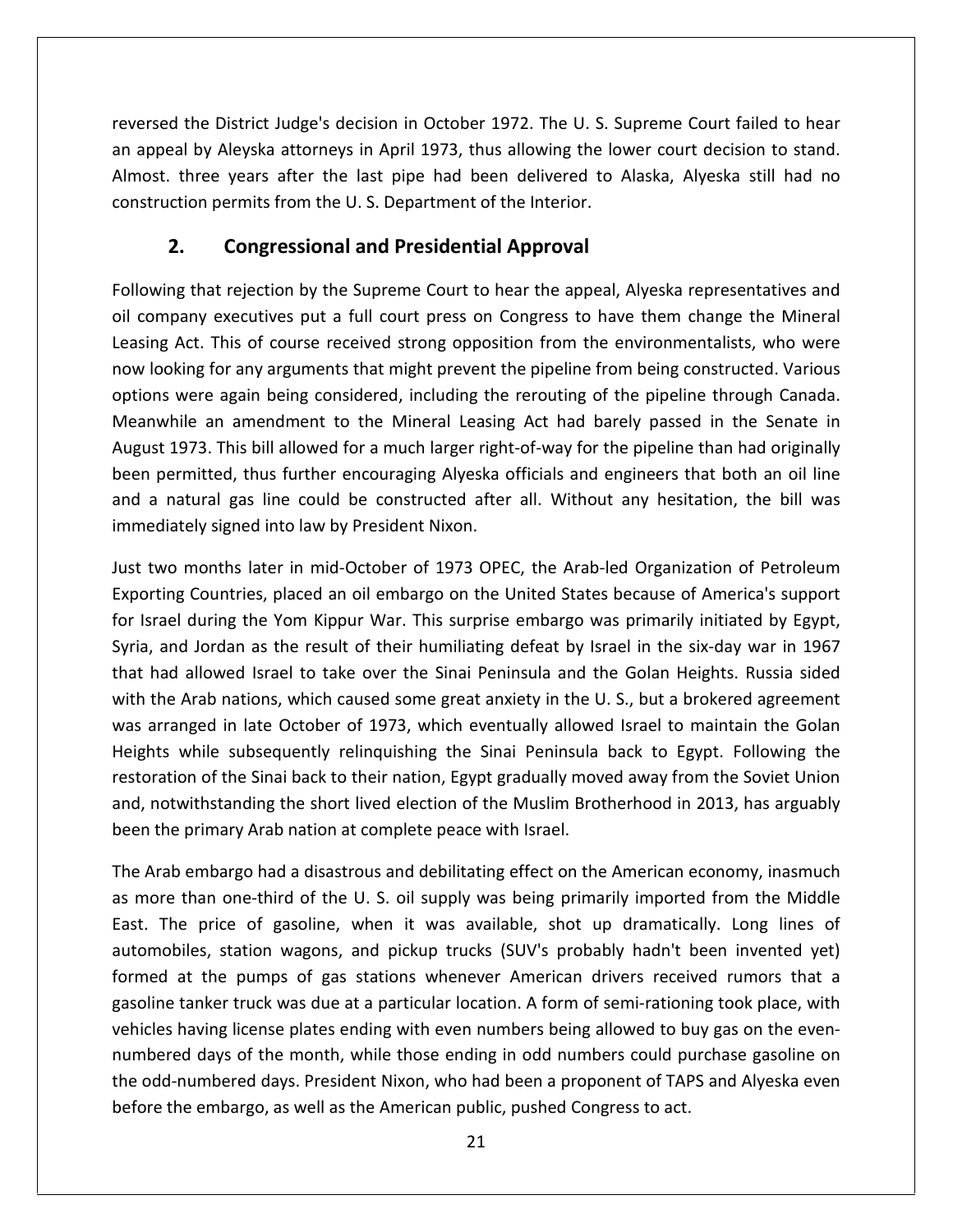Trans-Alaska Pipeline Authorization Act was drafted, pushed through committees, passed the House and the Senate, and signed into law by President Nixon on 12 November 1973.<br>The House and the Senate, and signed into law by President Nixon on 12 November 1973, Trans-Alaska Pipeline Authorization Act was drafted, pushed through committees, passed<br>he House and the Senate, and signed into law by President Nixon on 12 November 1973,<br>four weeks after the oil embargo began. A federal Trans-Alaska Pipeline Authorization Act was drafted, pushed through committees, passed<br>he House and the Senate, and signed into law by President Nixon on 12 November 1973,<br>four weeks after the oil embargo began. A federal Naska Pipeline Authorization Act was drafted, pushed through committees, passed<br>se and the Senate, and signed into law by President Nixon on 12 November 1973,<br>eeks after the oil embargo began. A federal right-of-way permit The Trans-Alaska Pipeline Authorization Act was drafted, pushed through committees, passed ns-Alaska Pipe<br>House and the<br>Tweeks after t<br>service highw<br>ent within a w<br>1974 by the House and the Senate, and signed into law by President Nixon on 12 November 1973, Exercise and the Senate, and signed into law by President Nixon on 12 November 1973,<br>ur weeks after the oil embargo began. A federal right-of-way permit for both the pipeline<br>ne service highway was granted in early January just four <mark>v</mark> just four weeks after the oil embargo began. A federal right-of-way permit for both the pipeline<br>and the service highway was granted in early January 1974, the oil companies signed onto the<br>agreement within a week or two, agreement within a week or two, and work on the pipeline officially was able to begin on 23 January 1974

had estrvice highway was granted in early January 1974, the oil companies signed onto the<br>ment within a week or two, and work on the pipeline officially was able to begin on 23<br>ry 1974<br>nearly four years of dealing with leg t within a week or two, and work on the pipeline officially was able to begin on 23<br>
174<br>
Irly four years of dealing with legal and environmental issues, Alyeska was now<br>
to embark on the largest privately funded project i uary 1974<br>
In the arriver of dealing with legal and environmental issues, Alyeska was now<br>
paring to embark on the largest privately funded project in the history of the United States.<br>
proved to the United States before t After nearly four years of dealing with legal and environmental issues, Alyeska was now nearly four years of dealing with legal and environmental issues, Alyeska was now<br>ring to embark on the largest privately funded project in the history of the United States.<br>had estimated that approximately 500 million bar preparing to embark on the largest privately funded project in the history of the United States. the time that the largest privately funded project in the history of the had estimated that approximately 500 million barrels of crude oil would be are the United States before the partners would begin to realize an aftero mbark on the largest privately t<br>
mated that approximately 500<br>
le United States before the par<br>
price of oil once the pipeline w<br>
and the United States, they w<br>
rs from the time that the first oi<br> **Pipeline Challenges** the projected price of oil once the pipeline were in operation. Fortunately for Aleyska and the projected price of oil once the pipeline were in operation. Fortunately for Aleyska and the<br>
en of Alaska and the United States, they were able to achieve that milestone in slightly less<br>
three years from the time that the Fital State of Alaska and the United States, they were able to achieve that milestone in slightly less<br>
than three years from the time that the first oil flowed through the pipeline.<br> **3.** Pipeline Challenges<br>
The route th

### $3<sub>r</sub>$

just

ee years from the time that the first oil flowed through the pipeline.<br> **Pipeline Challenges**<br>
The Sange and the survey crews and the geologists was a fairly direct<br>
In the share and through Atigun Pass, went through miles **3.** Pipeline Challenges<br>route that had been planned by the survey crews and the geologists was a fairly direct<br>e, but it was hardly a straight line. The route began at the collection point in Prudhoe Bay,<br>rugged over the **Pipeline Challenges**<br>
I had been planned by the survey crews and the geologists was a fairly direct<br>
as hardly a straight line. The route began at the collection point in Prudhoe Bay,<br>
he Brooks Range and through Atigun P The route that had been planned by the survey crews and the geologists was a fairly direct route that had been planned by the survey crews and the geologists was a fairly direct<br>e, but it was hardly a straight line. The route began at the collection point in Prudhoe Bay,<br>ped over the Brooks Range and through Ati me roade that had seen planned sy the sartey<br>route, but it was hardly a straight line. The route<br>climbed over the Brooks Range and through Atig<br>and rugged terrain, and traveled through three<br>perpendicular walls before arri d over the Brooks Range and through Atigun Pass, went through miles of heavy foliage<br>gged terrain, and traveled through three miles of Keystone Canyon with its nearly<br>dicular walls before arriving at the Valdez Marine Term and rugged terrain, and traveled through three miles of Keystone Canyon with its nearly perpendicular walls before arriving at the Valdez Marine Terminal. Furthermore the pipeline<br>had to cross over the Denali Fault as well as to cross under or span all of the more than five<br>hundred rivers and major and minor had to cross over the Denali Fault as well as to cross under or span all of the more than five No pipeline could be buried where the heat of the oil flowing would cause the<br>No pipeline could be buried where the heat of the oil flowing would cause the hundred rivers and major and minor streams.

major and minor streams.<br>
Sor factors that the Alyeska Task Group and Bechtel had to take into<br>
ded:<br>
Sould be buried where the heat of the oil flowing would cause the<br>
to thaw. Note: The heat of the oil coming out of the Some of the major factors that the Alyeska Task Group and Bechtel had to take into

- The major factors that the Alyeska Task Group and Bechtel had to take into<br>the included:<br>pipeline could be buried where the heat of the oil flowing would cause the<br>nafrost to thaw. Note: The heat of the oil coming out of t 1. No pipelin<br>permafrost<br>was about<br>120°F. No pipeline could be buried where the heat of the oil flowing would cause the<br>permafrost to thaw. Note: The heat of the oil coming out of the wells at Prudhoe Bay<br>was about 130°F, while the oil entering the first pump stat No pipeline could be buried where the heat of the oil flowing would cause the I. No pipeline could be buried where the heat of the oil flowing would cause<br>permafrost to thaw. Note: The heat of the oil coming out of the wells at Prudhoe<br>was about 130°F, while the oil entering the first pump station w Was about 130°F, while the oil entering the first pump station would st<br>120°F.<br>2, The pipeline had to be either low enough in some areas to allow the<br>over it, or high enough in other areas to allow the Caribou to pass bene
- Streams and some smaller rivers could be excavated to allow the Caribou to jump<br>over it, or high enough in other areas to allow the Caribou to pass beneath it.<br>The pipeline had to allow for expansion due to the heat of the pipeline had to be either low enough in some areas to allow the Caribou to jump<br>it, or high enough in other areas to allow the Caribou to pass beneath it.<br>pipeline had to allow for expansion due to the heat of the oil.<br>ams
- The pipeline had to allow for expansion due to the heat of the oil.
- over it, or high enough<br>The pipeline had to all<br>Streams and some sm<br>but a method of insu<br>pipe that was buried.  $\overline{4}$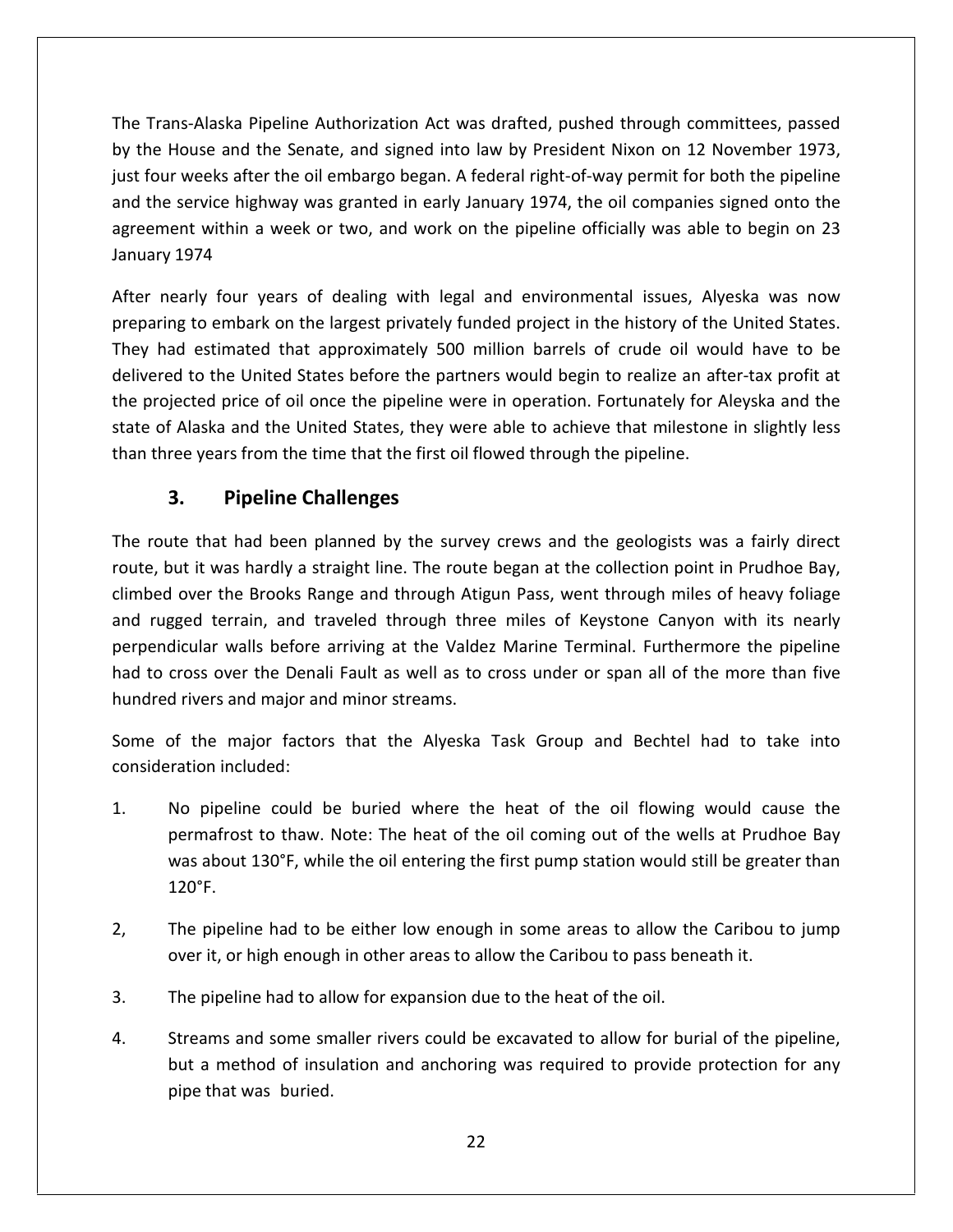Special consideration had to be given to where the pipeline crossed over the Denali a major intra-continental slip extending from just north of British Columbia across<br>a major intra-continental slip extending from just north of British Columbia across ential consideration had to be given to where the pipeline crossed over the Denali<br>
It, a major intra-continental slip extending from just north of British Columbia across<br>
entire southern portion of Alaska, which had seen 5. Special consideration had to I<br>Fault, a major intra-continenta<br>the entire southern portion<br>displacements in the past. Special consideration had to be given to where the pipeline crossed over the Denali<br>Fault, a major intra-continental slip extending from just north of British Columbia across<br>the entire southern portion of Alaska, which ha 5. Special consideration had to be given to where the pipeline crossed over the Denali 5. Special consideration had to be given to where the pipeline crossed over the Denali<br>Fault, a major intra-continental slip extending from just north of British Columbia across<br>the entire southern portion of Alaska, which 1 - Buried Pipeline: This issue proved to be paradoxical in that ecological objections<br>1 - Buried Pipeline: This issue proved to be paradoxical in that ecological objections required

the

splacements in the past.<br>
The a handful of other regulations and requirements that had to be considered by the<br>
Sand designers of the pipeline, but the above list included the most significant ones.<br>
1 - Buried Pipeline: T There were a handful of other regulations and requirements that had to be considered by the engineers and designers of the pipeline, but the above list included the most significant ones.

were a handful of other regulations and requirements that had to be considered by the<br>eers and designers of the pipeline, but the above list included the most significant ones.<br>On 1 - Buried Pipeline: This issue proved to re a handful of other regulations and requirements that had to be considered by the<br>
s and designers of the pipeline, but the above list included the most significant ones.<br>
1 - Buried Pipeline: This issue proved to be par engineers and designers of the pipeline, but the above list included the most significant ones.<br>
Solution 1 - Buried Pipeline: This issue proved to be paradoxical in that ecological objections<br>
required subterranean crossi ion 1 - Buried Pipeline: This issue proved to be paradoxical in that ecological objections<br>red subterranean crossings of the pipeline in order to allow caribou and other wildlife to<br>over. Engineers developed a system which  $\frac{501\alpha(1011)}{1}$ Externanean crossings of the pipeline in order to allow caribou and other wildlife to Engineers developed a system which actually refrigerated the ground around the h a chilled brine. The refrigerated sections of pipeline required bab.<br>cross over. Engineers developed a system which actually refrigerated the ground around the pipeline with a chilled brine. The refrigerated sections of pipeline were then placed in Styrofoam-lined trenches and covered with with a chilled brine. The refrigerated sections of pipeline were then placed in<br>m-lined trenches and covered with gravel to further improve their insulation value.<br>1 five miles of the pipeline was built in this manner, but Styrofoam-lined trenches and covered with gravel to further improve their insulation value. ined trenches and covered with gravel to further improve their insulation value.<br>
Ye miles of the pipeline was built in this manner, but in other locations where<br>
was not a factor, the pipeline could be directly buried wit Less than five miles of the pipeline was built in this manner, but in other locations where ive miles of the pipeline was built in this manner, but in other locations where<br>was not a factor, the pipeline could be directly buried without any special<br>n system.<br><u>- Elevation Pipeline</u>: More than half of the 800 mile permafrost was not a factor, the pipeline could be directly buried without any special

permafrost was not a factor, the pipeline could be directly buried without any special<br>refrigeration system.<br>Solution 2 - Elevation Pipeline: More than half of the 800 mile pipeline was built above the<br>permafrost, which re refrigeration system.<br>
Solution 2 - Elevation Pipeline: More than half of the 800 mile pipeline was built above the<br>
permafrost, which required that the heat generated by the oil in the pipeline had to be<br>
dissipated. Each Solution 2 - Elevation Pipeline: More than half of the 800 mile pipeline was built<br>permafrost, which required that the heat generated by the oil in the pipeline<br>dissipated. Each of the tuning-fork shaped stanchions for the bot, which required that the heat generated by the oil in the pipeline had to be<br>d. Each of the tuning-fork shaped stanchions for the elevated sections of the pipeline<br>d sealed tubes of ammonia. The ammonia absorbed the he dissipated. Each of the tuning-fork shaped stanchions for the elevated sections of the pipeline dissipated. Each of the tuning-fork shaped stanchions for the elevated sections of the pipeline<br>contained sealed tubes of ammonia. The ammonia absorbed the heat and rose to a pair of fin-<br>type radiators atop each support. ned sealed tubes of ammonia. The ammonia absorbed the heat and rose to a pair of fin-<br>idiators atop each support. The ammonia was then cooled by the outside air, condensed,<br>ecipitated to the bottom of the tube as part of a type radiators atop each support. The ammonia was then cooled by the outside air, condensed, and precipitated to the bottom of the tube as part of a continuous cooling cycle.

ie radiators atop each support. The ammonia was then cooled by the outside air, condensed,<br>d precipitated to the bottom of the tube as part of a continuous cooling cycle.<br>ution 3 - Expansion Allowance: A straight line from precipitated to the bottom of the tube as part of a continuous cooling cycle.<br>
<u>tion 3 - Expansion Allowance</u>: A straight line from the Prudhoe Oilfields south to Valdez was<br>
than six hundred and fifty miles. However, the Solution 3 - Expansion Allowance: A straight line from the Prudhoe Oilfields<br>less than six hundred and fifty miles. However, the pipeline was designee<br>shape in each of the different sections, due in part to the expansion o six hundred and fifty miles. However, the pipeline was designed to be laid in an s-<br>each of the different sections, due in part to the expansion of the steel pipe as well as<br>egular terrain. Rarely did any straight line por shape in each of the different sections, due in part to the expansion of the steel pipe as well as each of the different sections, due in part to the expansion of the steel pipe as well as<br>regular terrain. Rarely did any straight line portion of the pipeline exceed two hundred<br>feet, and any camber and bow resulting from to the irregular terrain. Rarely did any straight line portion of the pipeline exceed two hundred ie irregular terrain. Rarely did any straight line portion of the pipeline exceed two hundred<br>fifty feet, and any camber and bow resulting from the pipe manufacturing process were<br>to the advantage of the engineers in the a and fifty feet, and any camber and bow resulting from the pipe manufacturing process were used to the advantage of the engineers in the assembly of the pipeline.

down, which prevented it from rising (oil is lighter than water) as the streams rose. In a few<br>instances the engineers designed pipe bridges, such as the one that also carries the Dalton fifty feet, and any camber and bow resulting from the pipe manufacturing process were<br>d to the advantage of the engineers in the assembly of the pipeline.<br> $\frac{1}{100}$ <br>tion 4 - Crossing Streams and Rivers: Each section of of the advantage of the engineers in the assembly of the pipeline.<br>
In 4 - Crossing Streams and Rivers: Each section of the pipeline had to cross numerous<br>
s and small rivers. However, excavation or dredging of any riverbe Solution 4 - Crossing Streams and Rivers: Each section of the pipeline had to cross numerous - Crossing Streams and Rivers: Each section of the pipeline had to cross numerous<br>nd small rivers. However, excavation or dredging of any riverbeds was impermissible<br>vironmental concerns, so the engineers had two choices. streams and small rivers. However, excavation or dredging of any riverbeds was impermissible **Example 2018 In the Superior Conducts** and the Pipeline had to cross hamerous<br>and small rivers. However, excavation or dredging of any riverbeds was impermissible<br>nivironmental concerns, so the engineers had two choices. due to environmental concerns, so the engineers had two choices. Where the pipeline crossed the streams and smaller rivers, they had the pipeline encased in a concrete jacket to weigh it down, which prevented it from rising (oil is lighter than water) as the streams rose. In a few instances the engineers designed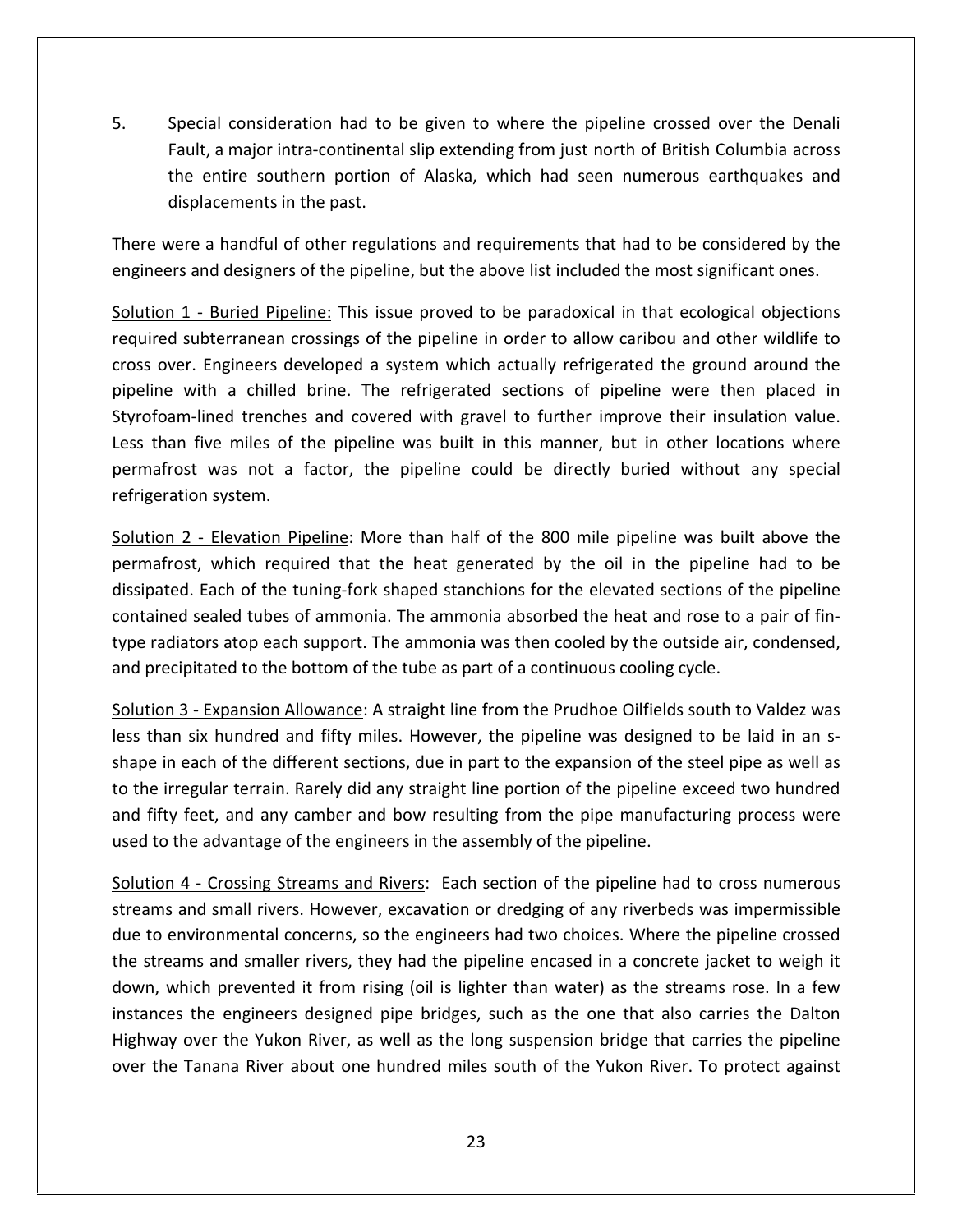corrosion in these wet environments, the engineers designed <sup>a</sup> system of cathodic which understand understanding and the pripeline corrosion in these wet environments, the engineers designed<br>interaction which utilized aluminum as the primary sacrificial anode. Superior in these wet environments, the engineers designed a system of cathodic<br>
1125 - Denali Fault: Traversing the state of Alaska from east to west, the Denali Fault Frosion in these wet environments, the engineers designed a system of cathodic<br>which utilized aluminum as the primary sacrificial anode.<br>The southern as ignificant challenge to the engineers. Because it was primarily in th pipeline corrosion in these wet environments, the engineers designed a system of cathodic protection which utilized aluminum as the primary sacrificial anode.

corrosion in these wet environments, the engineers designed a system of cathodic<br>on which utilized aluminum as the primary sacrificial anode.<br><u>5 - Denali Fault</u>: Traversing the state of Alaska from east to west, the Denali bath in these wet environments, the engineers designed a system of cathodic<br>
ich utilized aluminum as the primary sacrificial anode.<br>
<u>Denali Fault</u>: Traversing the state of Alaska from east to west, the Denali Fault<br>
sign iction which utilized aluminum as the primary sacrificial anode.<br>
<u>ion 5 - Denali Fault</u>: Traversing the state of Alaska from east to west, the Denali Fault<br>
ented a significant challenge to the engineers. Because it was p Solution 5 - Denali Fault: Traversing the state of Alaska from east to west, the Denali Fault <u>S - Denali Fault</u>: Traversing the state of Alaska from east to west, the Denali Fault<br>ed a significant challenge to the engineers. Because it was primarily in the southern<br>of Alaska, the large amounts of permafrost compou presented a significant challenge to the engineers. Because it was primarily in the southern I a significant challenge to the engineers. Because it was primarily in the southern f Alaska, the large amounts of permafrost compounded their problems and red an elevated pipeline design. This required the pipeline to be region of Alaska, the large amou<br>necessitated an elevated pipeline dest<br>than one thousand feet, and to then b<br>coated slider supports in order to a<br>occurred in 2002 which proved the r<br>damaged and had to be replaced. of Alaska, the large amoun<br>tated an elevated pipeline desi<br>e thousand feet, and to then be<br>slider supports in order to ad<br>d in 2002 which proved the m<br>ed and had to be replaced.<br>**Stations Challenges** coated slider supports in order to accommodate future movements. Note: An earthquake der supports in order to accommodate future movements. Note: An earthquake<br>
in 2002 which proved the merits of the system, although some of the sliders were<br>
ind had to be replaced.<br> **at the North Slope with Pump Station N** occurred in 2002 which proved the merits of the system, although some of the sliders were in 2002 which proved the merits of the system, although some of the sliders were<br>
and had to be replaced.<br> **tations Challenges**<br>
g at the North Slope with Pump Station No.1, twelve pump stations had initially been<br>
by the damaged and had to be replaced.

#### **Pump Stations Challenges**

aged and had to be replaced.<br> **np Stations Challenges**<br>
Inning at the North Slope with Pump Station No.1, twelve pump stations had initially been<br>
hed by the Alyeska Task Group during their numerous meetings between the en **p Stations Challenges**<br>Ining at the North Slope with Pump Station No.1, twelve pump stations had initially been<br>Ined by the Alyeska Task Group during their numerous meetings between the end of 1970<br>November of 1973. Only **Stations Challenges**<br>ing at the North Slope with Pump Station No.1, twelve pump stations had initially been<br>d by the Alyeska Task Group during their numerous meetings between the end of 1970<br>ovember of 1973. Only eleven p Beginning at the North Slope with Pum<sub>p</sub><br>planned by the Alyeska Task Group duri<br>and November of 1973. Only eleven pu<br>first four pushing oil through the pipel<br>seven pump stations were to be located<br>four between Fairbanks an ned by the Alyeska Task Group during their numerous meetings between the end of 1970<br>November of 1973. Only eleven pump stations were initially deemed necessary, with the<br>four pushing oil through the pipeline and over the and November of 1973. Only eleven pump stations were initially deemed necessary, with the ember of 1973. Only eleven pump stations were initially deemed necessary, with the<br>pushing oil through the pipeline and over the Brooks Mountain Range. The other<br>mp stations were to be located south of the Arctic Circle, t first four pushing oil through the pipeline and over the Brooks Mountain Range. The other ushing oil through the pipeline and over the Brooks Mountain Range. The other<br>p stations were to be located south of the Arctic Circle, three above Fairbanks and<br>en Fairbanks and Valdez.<br>re pumps that were responsible for seven pump stations were to be located south of the Arctic Circle, three above Fairbanks and

seven pump stations were to be located south of the Arctic Circle, three above Fairbanks and<br>four between Fairbanks and Valdez.<br>The massive pumps that were responsible for moving the oil through the forty-eight inch<br>pipeli between Fairbanks and Valdez.<br>
massive pumps that were responsible for moving the oil through the forty-eight inch<br>
line were to be powered by either natural gas or liquid-fueled turbines. The huge<br>
osures sat atop large g The massive pumps that were responsible for moving the oil through the forty-eight inch ssive pumps that were responsible for moving the oil through the forty-eight inch<br>were to be powered by either natural gas or liquid-fueled turbines. The huge<br>res sat atop large gravel beds to prevent contamination in the pipeline were to be powered by either natural gas or liquid-fueled turbines. The huge on example and were responsive for moring the on through the forty eight ment<br>were to be powered by either natural gas or liquid-fueled turbines. The huge<br>s sat atop large gravel beds to prevent contamination in the event enclosures sat atop large gravel beds to prevent contamination in the event of an oil spill. Each Figures sat atop large gravel beds to prevent contamination in the event of an oil spill. Each<br>ent in the pump station had to be tested to withstand numerous extreme cold conditions,<br>Ill components had been heat treated, i element in the pump station had to be tested to withstand numerous extreme cold conditions, element in the pump station had to be tested to withstand numerous extreme cold conditions,<br>and all components had been heat treated, including the associated piping, flanges, fittings, and<br>control valves. Battelle Institu If components had been heat treated, including the associated piping, flanges, fittings, and<br>I valves. Battelle Institute of Columbus, Ohio, a no-profit research facility that focused<br>rily on metals and material sciences d and all components had been heat treated, including the associated piping, flanges, fittings, and control valves. Battelle Institute of Columbus, Ohio, a no-profit research facility that focused list of equipment and equipment suppliers that could satisfy their most list of equipment and equipment suppliers that could satisfy their most list of equipment and equipment suppliers that could satisfy their most primarily on metals and material sciences during the 1970's, was a regular stop for the Alyeska primarily on metals and mat<br>Task Group. Any material or<br>valves or any necessary con<br>often to failure. When the<br>comprehensive list of equ<br>stringent requirements. If yon metals and material science<br>
up. Any material or product that<br> **Terminal Challenges**<br>
rensive list of equipment and<br> **Terminal Challenges** often to failure. When the project was approved in January of 1974, Alyeska had compiled a<br>comprehensive list of equipment and equipment suppliers that could satisfy their most<br>stringent requirements.<br>**Valdez Terminal Chal** comprehensive list of equipment and equipment suppliers that could satisfy their most prehensive list of equipment and equipment suppliers that could satisfy their most<br>gent requirements.<br>dez Terminal Challenges<br>ska's plans required that a marine terminal be constructed on an approximately 1,000 acre<br>at the stringent requirements.

Alveska's plans required that a marine terminal be constructed on an approximately 1,000 acre ingent requirements.<br> **Idez Terminal Challenges**<br>
reska's plans required that a marine terminal be constructed on an approximately 1,000 acre<br>
an extremely environmentally sensitive area which was at the eastern end of the **Terminal Challenges**<br>s plans required that a marine terminal be constructed on an approximately 1,000 acre<br>ne south end of the oil pipeline in Prince William Sound. The terminal would be located<br>tremely environmentally se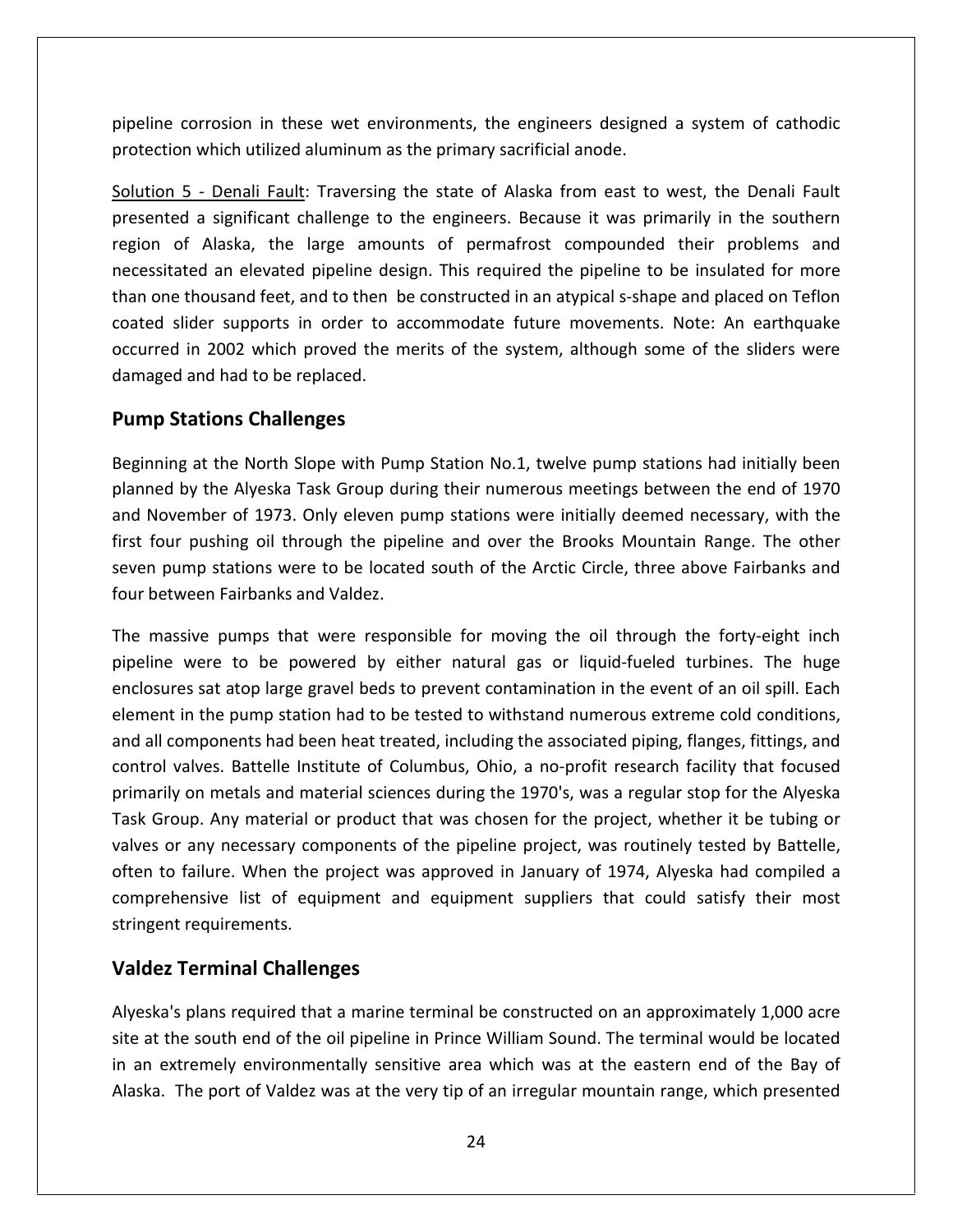specific site and location problem for Fluor. In addition the bedrock in the area was nearly Ferdicom the bedrock in the area was nearly<br>Feet below the ground level, thus necessitating the removal of more than 15 million cubic a specific site and location problem for Fluor. In addition<br>Sixty feet below the ground level, thus necessitating the re<br>Vards of overburden in order to provide a stable base. the specific site and location problem for Fluor. In addition the bedrock in the area was nearly<br>sixty feet below the ground level, thus necessitating the removal of more than 15 million cubic<br>yards of overburden in order ecific site and location problem for Fluor. In addition the bedrock in the area was nearly<br>
if the set below the ground level, thus necessitating the removal of more than 15 million cubic<br>
is of overburden in order to prov a specific site and location problem for Fluor. In addition the bedrock in the area was nearly sixty feet below the ground level, thus necessitating the removal of more than 15 million cubic yards of overburden in order to provide a stable base.

ific site and location problem for Fluor. In addition the bedrock in the area was nearly<br>eet below the ground level, thus necessitating the removal of more than 15 million cubic<br>of overburden in order to provide a stable b et below the ground level, thus necessitating the removal of more than 15 million cubic<br>f overburden in order to provide a stable base.<br>minal was initially designed to have four oil tanker berths, with an allowance for a f den in order to provide a stable base.<br>
s initially designed to have four oil tanker berths, with an allowance for a fifth,<br>
vere eventually constructed. Two were used for filling the tankers, while the<br>
s were to accommod The terminal was initially designed to have four oil tanker berths, with an allowance for a fifth, terminal was initially designed to have four oil tanker berths, with an allowance for a fifth,<br>a total of six were eventually constructed. Two were used for filling the tankers, while the<br>er four berths were to accommodate but a total of six were eventually constructed. Two were used for filling the tankers, while the It a total of six were eventually constructed. Two were used for filling the tankers, while the<br>her four berths were to accommodate the tankers moored and in waiting. At the time the<br>ldez Terminal had the largest floating other four berths were to accommodate the tankers moored and in waiting. At the time the of the entire structure of six were eventually constructed: The world and in waiting. At the time the ex Terminal had the largest floating berth in the world, which was also the largest single constructed component of the Valdez Terminal had the largest floating berth in the world, which was also the largest single pre-constructed component of the project. Eighteen storage tanks were built and installed, and<br>the tanks were 250 feet in diameter and approximately 64 feet high. Each tank had a capacity<br>of more than 8 million gallons of the tanks <mark>v</mark> ere 250 feet in diameter and approximately 64 feet high. Each tank had a capacity<br>in 8 million gallons of oil, and the system was designed to have the capacity to hold<br>the entire 800 miles of pipeline, should emptying of t of more than 8 million gallons of oil, and the system was designed to have the capacity to hold ethan 8 million gallons of oil, and the system was designed to have the capacity to hold<br>in the entire 800 miles of pipeline, should emptying of the pipeline ever become<br>ry.<br>were three power plants at the Valdez Terminal, the oil in the necessary.

entire 800 miles of pipeline, should emptying of the pipeline ever become<br>iree power plants at the Valdez Terminal, and each plant generated 12.5<br>electricity. Furthermore, the Pipeline Authorization Act required that a fil There were three power plants at the Valdez Terminal, and each plant generated 12.5 megawatts of electricity. Furthermore, the Pipeline Authorization Act required that a filtration system be provided for the ballast water were three power plants<br>atts of electricity. Furtherr<br>be provided for the ballas<br>ination from being release<br>en.<br>**Construction** megawatts of electricity. Furthermore, the Pipeline Authorization Act required that a filtration **Exercity** Eurthermore, the Pipeline Authorization ided for the ballast water of oil tankers. This was<br>from being released into the Sound, and was a proportion<br>**Constructing the Dalton Highway** fishermen. and the legal challenges had been met by February of 1974, brutally cold weather and<br>all the legal challenges had been met by February of 1974, brutally cold weather and

### D.

yards<br>Yardi yardi yardi yardi yardi yardi yardi yardi yardi yardi yardi yardi yardi yardi yardi yardi yardi yardi ya

**Construction**<br> **1.** Constructing the Dalton Highway<br>
ough all the legal challenges had been met by February of 1974, brutally cold weather and<br>
lack of experienced workers prevented the actual construction work from begin **1.** Constructing the Dalton Highway<br>ugh all the legal challenges had been met by February of 1974, brutally cold weather and<br>ck of experienced workers prevented the actual construction work from beginning until<br>of 1974. I **Constructing the Dalton Highway**<br>all the legal challenges had been met by February of 1974, brutally cold weather and<br>of experienced workers prevented the actual construction work from beginning until<br>1974. In February, 1 1. Constructing the Dalton Highway<br>ugh all the legal challenges had been met by February of 1974, brutally cold weather and<br>ack of experienced workers prevented the actual construction work from beginning until<br>of 1974. In Although all the legal challenges had been met by February of 1974, brutally cold weather and ugh all the legal challenges had been met by February of 1974, brutally cold weather and<br>ck of experienced workers prevented the actual construction work from beginning until<br>of 1974. In February, 1974 convoys of heavy equ the lack of experienced workers prevented the actual construction work from beginning until the pipeline access road to Michael Baker Jr., Inc., a heavy construction and civil engineering<br>the pipeline access road to Michael Baker Jr., Inc., a heavy covered and icy terrain. Traveling<br>er the Yukon River on an ice b company from Moon Township, PA. Baker had extensive road-building experience throughout company from Moon Township, PA. Baker had extensive road-building experience throughout company from Moon Township, PA. Baker had exte Prudhoe Bay, loaded on snow tractors and running over snow-covered and icy terrain. Traveling America and was contracted to design the pipeline service and maintenance road in less<br>America and will and lain dormant since 1970. At that time Alyeska awarded a contract for the design<br>pipeline access road to Michael Ba over the Yukon River on<br>been built and lain dorm<br>of the pipeline access ro<br>company from Moon To<br>North America and was<br>than three months.. been built and lain dormant since 1970. At that time Alyeska awarded a contract for the design<br>of the pipeline access road to Michael Baker Jr., Inc., a heavy construction and civil engineering<br>company from Moon Township, beline access road to Michael Baker Jr., Inc., a heavy construction and civil engineering<br>from Moon Township, PA. Baker had extensive road-building experience throughout<br>nerica and was contracted to design the pipeline ser company from Moon Township, PA. Baker had extensive road-building experience throughout pany from Moon Township, PA. Baker had extensive road-building experience throughout<br>th America and was contracted to design the pipeline service and maintenance road in less<br>three months..<br>e the design of the service road North America and was contracted to design the pipeline service and maintenance road in less than three months..

Once the design of the service road, subsequently named the Dalton Highway, was completed,<br>Alyeska selected four sub-contractors to perform the construction. Although construction did erica and was contracted to design the pipeline service and maintenance road in less<br>
Exercise the Service road, subsequently named the Dalton Highway, was completed,<br>
elected four sub-contractors to perform the constructi months..<br>esign of the service road, subsequently named the Dalton Highway, was completed,<br>lected four sub-contractors to perform the construction. Although construction did<br>until the end of April of 1974, the complete road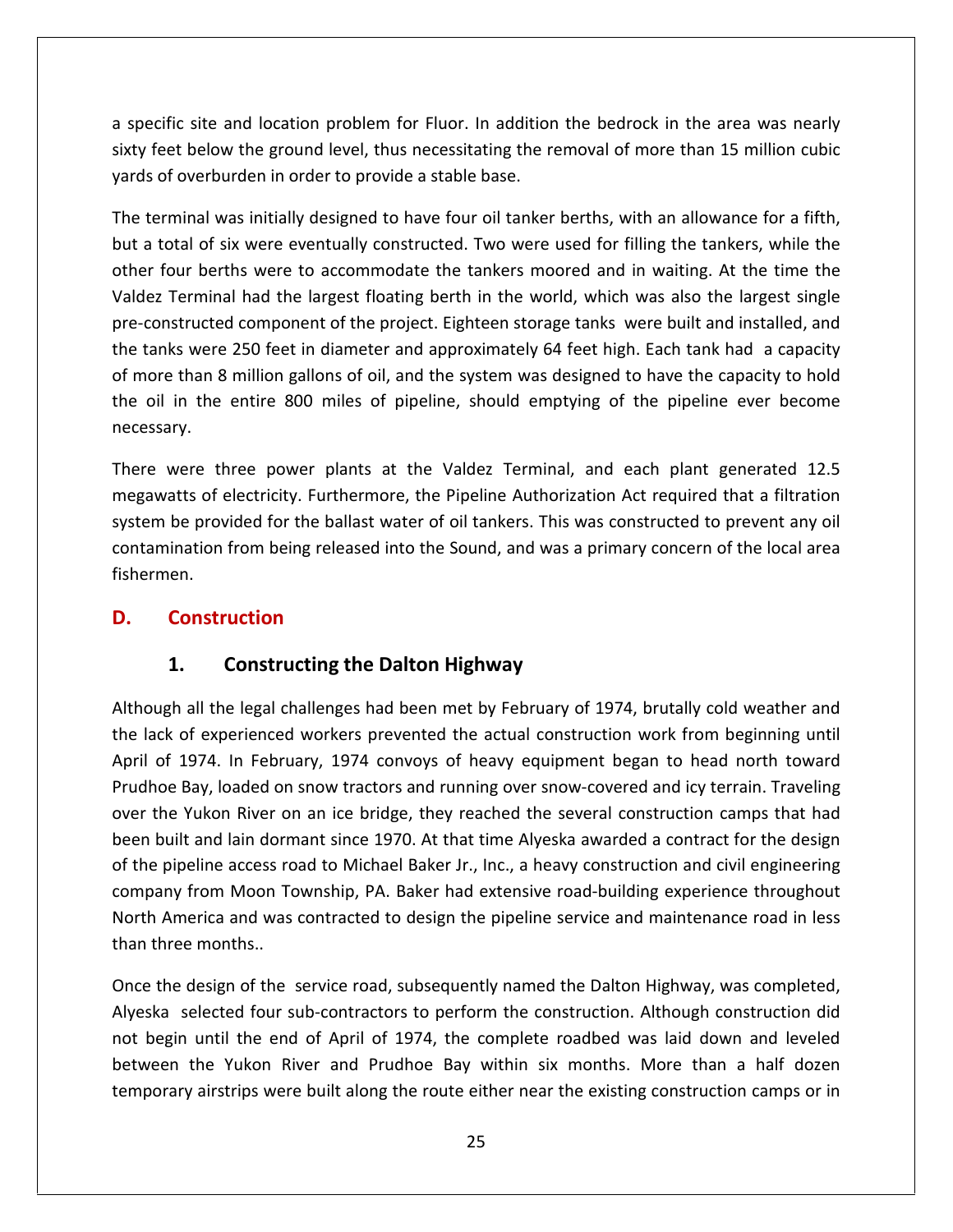to the four proposed pump stations north of the Yukon, and <sup>a</sup> massive airlift was to the four proposed pump stations north of the Yukon, and a massive airlift was<br>to supply the hundreds of thousands of tons of gravel that was needed. In addition at mity to the four proposed pump stations north of the Yukon, and a massive airlift was<br>to supply the hundreds of thousands of tons of gravel that was needed. In addition at<br>twenty small bridges had to be constructed over st proximity to the four proposed pump stations north of the Yukor<br>created to supply the hundreds of thousands of tons of gravel that<br>least twenty small bridges had to be constructed over streams and<br>167 miles of roadway was hity to the four proposed pump stations north of the Yukon, and a massive airlift was<br>d to supply the hundreds of thousands of tons of gravel that was needed. In addition at<br>wenty small bridges had to be constructed over s proximity to the four proposed pump stations north of the Yukon, and a massive airlift was the four proposed pump stations north of the Yukon, and a massive airlift was<br>pply the hundreds of thousands of tons of gravel that was needed. In addition at<br>mall bridges had to be constructed over streams and ravines, so created to supply the hundreds of thousands of tons of gravel that was needed. In addition at If y supply the hundreds of thousands of tons of gravel that was needed. In addition at<br>hty small bridges had to be constructed over streams and ravines, so that the entire<br>of roadway was open to traffic by November of 197 least twenty small bridges had to be constructed over streams and ravines, so that the entire

least twenty small bridges had to be constructed over streams and ravines, so that the entire<br>167 miles of roadway was open to traffic by November of 1974.<br>More than three thousand workers were employed by the contractors les of roadway was open to traffic by November of 1974.<br>
han three thousand workers were employed by the contractors and Alyeska during this<br>
uction. The road has since been paved in several sections, although much of it i More than three thousand workers were employed by the contractors and Alyeska during this hy the contractors and Alyeska during this<br>ction. The road has since been paved in several sections, although much of it is still<br>re and extremely steep in some places. It parallels the pipeline, reaching its highest<br>i, si construction. The road has since been paved in several sections, although much of it is still more than three thousand workers were employed by the contractors and rives during this<br>construction. The road has since been paved in several sections, although much of it is still<br>primitive and extremely steep in some pl is truction. The road has since been paved in<br>sitruction. The road has since been paved in<br>itive and extremely steep in some places.<br>ude, similar to the oil pipeline itself, of neal<br>le the road terminates within a few mile The road has since been paved in several sections, although much extremely steep in some places. It parallels the pipeline, reaching ir to the oil pipeline itself, of nearly 4,800 feet above sea level at d terminates withi owned by the oil companies that allow for commercial tours to the Arctic. Truck traffic was at over the Oil companies that allow for commercial tours to the Arctic. Truck traffic was at<br>of more than 1,000 vehicles per day during the pipeline and pump station construction,<br>averages about 200 vehicles per day.<br>**2. Con** its peak of more than 1,000 vehicles per day during the pipeline and pump station construction, but still averages about 200 vehicles per day.

## $2.$

least

more than 1,000 vehicles per day during the pipeline and pump station construction,<br>erages about 200 vehicles per day.<br>**Constructing the Yukon River Bridge**<br>er the Yukon River, which essentially divides the northeast secti **2. Constructing the Yukon River Bridge<br>2. Constructing the Yukon River Bridge**<br>age over the Yukon River, which essentially divides the northeast section of Alaska from the<br>neast portion, proved to be another challenge. Th **2. Constructing the Yukon River Bridge**<br>spe over the Yukon River, which essentially divides the northeast section of Alaska from the<br>neast portion, proved to be another challenge. The bridge had to be built as an integral **LOITSLI UCLITIB LITE TURDIT KIVET BITUBE**<br>and Yukon River, which essentially divides the northeast section of Alaska from the<br>ortion, proved to be another challenge. The bridge had to be built as an integral<br>Trans-Alaskan Passage over the Yukon River, which essentially divides the northeast section of Alaska from the r the Yukon River, which essentially divides the northeast section of Alaska from the<br>ortion, proved to be another challenge. The bridge had to be built as an integral<br>rans-Alaskan Pipeline in order to carry the pipeline a southeast portion, proved to be another challenge. The bridge had to be built as an integral Ition, proved to be another challenge. The bridge had to be built as an integral<br>Ins-Alaskan Pipeline in order to carry the pipeline as well as to connect the north<br>Intes of the Dalton Highway. Alyeska's Metallurgical Task part of the Trans-Alaskan Pipeline in order to carry the pipeline as well as to connect the north set portion, proved to be another entancinge. The bridge had to be bank as an integral<br>the Trans-Alaskan Pipeline in order to carry the pipeline as well as to connect the north<br>uth routes of the Dalton Highway. Alyeska's M and south routes of the Dalton Highway. Alyeska's Metallurgical Task Group, led by Von Rosenberg<br>completec<br>modificati<br>official spo<br>1972. enberg and Joe Willing of Exxon, another engineer from the Alyeska Task Group, first<br>pleted the Yukon Bridge specification as early as 26 October 1971. After a few<br>lifications in the types of steel from A514 to A537 on the completed the Yukon Bridge specification as early as 26 October 1971. After a few oleted the Yukon Bridge specification as early as 26 October 1971. After a few<br>ifications in the types of steel from A514 to A537 on the tension side of the beams, the<br>al specification was presented to the State of Alaska modifications in the types of steel from A514 to A537 on the tension side of the beams, the is in the types of steel from A514 to A537 on the tension side of the beams, the<br>ication was presented to the State of Alaska highway Department on 07 March<br>as designed as a girder bridge, and the State of Alaska agreed to offiq 1972.

ial specification was presented to the State of Alaska highway Department on 07 March<br>2.<br>bridge was designed as a girder bridge, and the State of Alaska agreed to pay two-thirds of<br>cost, with Alyeska being responsible for 1972.<br>The bridge was designed as a girder bridge, and the State of Alaska agreed to pay two-thirds of<br>the cost, with Alyeska being responsible for the other one-third of the cost.. Because<br>construction of the bridge was de the bridge was designed as a girder bridge, and the State of Alaska agreed to pay two-thirds of<br>
the cost, with Alyeska being responsible for the other one-third of the cost.. Because<br>
instruction of the bridge was depende The bridge was designed as a girder bridge, and the State of Alaska agreed to pay two-thirds of the cost, with Alyeska being responsible for the other one-third of the cost.. Because range was acsigned as a ginaci single, and the state of Amaska agreed to pay two times of<br>cost, with Alyeska being responsible for the other one-third of the cost.. Because<br>truction of the bridge was dependent on the final construction of the bridge was dependent on the final approval of the oil pipeline, the bridge was not anywhere near being completed before the winter of 1974-1975 arrived. This resulted<br>in all winter traffic having the requirement to cross the river on another temporary ice bridge.<br>As the bridge was still under con ter traffic having the requirement to cross the river on another temporary ice bridge.<br>Idge was still under construction in the spring and summer of 1975 and 1976, all traffic<br>ired to be transported by ferry boats across t As the bridge was still under construction in the spring and summer of 1975 and 1976, all traffic activity.

on As the bridge was still under construction in the spring and summer of 1975 and 1976, all traffic<br>was required to be transported by ferry boats across the river during those two years of heavy<br>activity.<br>The new bridge cros required to be transported by ferry boats across the river during those two years of heavy<br>ity.<br>new bridge crossing the Yukon River was constructed by a joint venture of Manson-Osburg-<br>nm, headed by the Manson Construction r bridge crossing the Yukon River was constructed by a joint venture of Manson-Osburg-<br>headed by the Manson Construction Company of Seattle, and was nearly completed<br>nd of September of 1976. The Yukon River Bridge, which w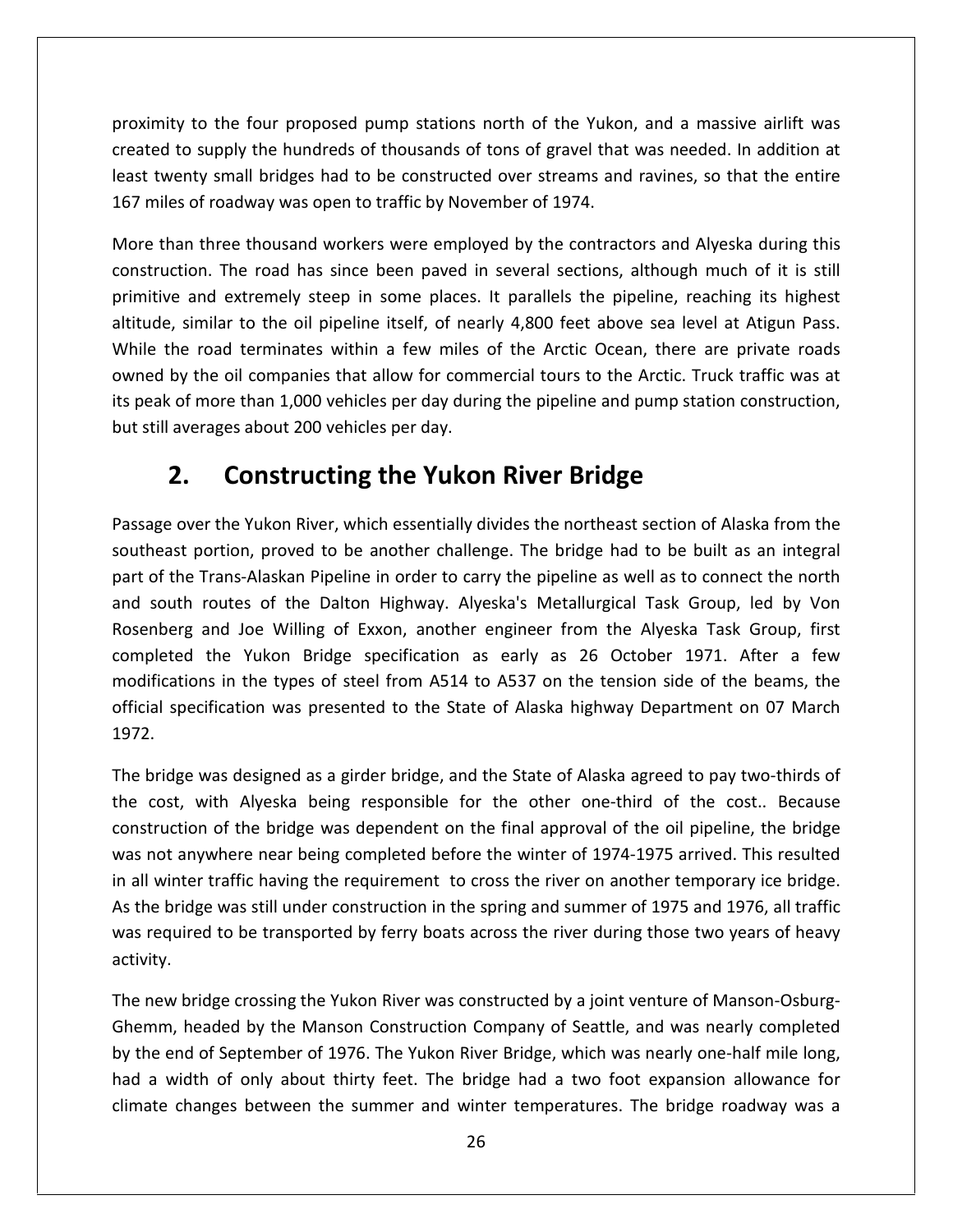surface lying on <sup>a</sup> steel deck, which was supported by box girders to minimize torsion. <sup>A</sup> surface lying on a steel deck, which was supported by box girders to minimize torsion. A<br>dispute had ensued back in September of 1975 over ownership of the bridge, and was ace lying on a steel deck, which was supported by box girders to minimize torsion. A<br>ute had ensued back in September of 1975 over ownership of the bridge, and was<br>settled with the State of Alaska agreeing to take ownershi ber surface lying on a steel deck, which was supported by box girders to minimize torsion. A<br>or dispute had ensued back in September of 1975 over ownership of the bridge, and was<br>intially settled with the State of Alaska a essentially settled with the State of Alaska agreeing to take ownership of the bridge as well as<br>the Dalton Highway, while Alyeska was given the right-of-way to utilize the bridge until the oil<br>pipeline's ultimate completi face lying on a steel deck, which was supported by box girders to minimize torsion. A<br>pute had ensued back in September of 1975 over ownership of the bridge, and was<br>r settled with the State of Alaska agreeing to take owne timber surface lying on a steel deck, which was supported by box girders to minimize torsion. A hoer surface lying on a steel deck, which was supported by box girders to minimize torsion. A<br>nor dispute had ensued back in September of 1975 over ownership of the bridge, and was<br>entially settled with the State of Alaska minor dispute had ensued back in September of 1975 over ownership of the bridge, and was in honor of Edward L. Patton, who was president of the Alyeska Pipeline Services Company Iying on a steel deck, which was supported by<br>
had ensued back in September of 1975 over<br>
led with the State of Alaska agreeing to take<br>
hway, while Alyeska was given the right-of-wa<br>
nate completion in 1977. In 1982 the S the Dalton Highway, while Alyeska was given the right-of-way to utilize the bridge until the oil I Highway, while Alyeska w<br>ultimate completion in 197<br>of Edward L. Patton, who<br>istruction of the Pipeline.<br>**Constructing the**<br>Responsibilities during construction of the Pipeline. ruction of the Pipeline.<br> **Constructing the Pipeline**<br> **Exponsibilities**<br>
of the many sub-contractors who put together and laid the oil pipeline was the

### **Pipeline Responsibilities**

essentially

**Constructing the Pipeline**<br> **Subsemisted Considersity**<br>
Figures the many sub-contractors who put together and laid the oil pipeline was the<br>
pof Bechtel Corporation. The laving of the pipe was somewhat along geographical **3. Constructing the Pipeline**<br> **line Responsibilities**<br>
rvision of the many sub-contractors who put together and laid the oil pipeline was the<br>
northility of Bechtel Corporation. The laying of the pipe was somewhat along **Example 18 Assumes South Exercises**<br>The south end at the many sub-contractors who put together and laid the oil pipeline was the<br>Insibility of Bechtel Corporation. The laying of the pipe was somewhat along geographical<br>Th **e Responsibilities**<br>ion of the many sub-contractors who put together and laid the oil pipeline was the<br>bility of Bechtel Corporation. The laying of the pipe was somewhat along geographical<br>d was divided up among several s Supervision of the many sub-contractors who put together and laid the oil pipeline was the riation of the many sub-contractors who put together and laid the oil pipeline was the<br>msibility of Bechtel Corporation. The laying of the pipe was somewhat along geographical<br>and was divided up among several sub-contracto responsibility of Bechtel Corporation. The laying of the pipe was somewhat along geographical of of the many said contractors thro pat together and the on pipeline was the<br>illity of Bechtel Corporation. The laying of the pipe was somewhat along geographical<br>was divided up among several sub-contractors. Going from t lines and was divided up among several sub-contractors. Going from the north end at Prudhoe a joint venture among several sub-contractors. Going from the north end at Prudhoe<br>th end at the Valdez Terminal, the pipeline's responsibility for construction was<br>following manner. The northernmost section covered about Bay to the south end at the Valdez Terminal, the pipeline's responsibility for construction was and was arriace ap among several sas contractors. Comg nome the Hoth chalat Traan<br>Bay to the south end at the Valdez Terminal, the pipeline's responsibility for construction w<br>defined in the following manner. The northernm in the following manner. The northernmost section covered about 210 miles and went<br>udhoe Bay to Coldfoot, an area about twenty-five miles north of the Arctic Circle, which<br>I the Brooks Range and Atigun Pass. This section w from F rudhoe Bay to Coldfoot, an area about twenty-five miles north of the Arctic Circle, which<br>d the Brooks Range and Atigun Pass. This section was under the supervision of Arctic<br>uctors, a joint venture among Brown and Root In included the Brooks Range and Atigun Pass. This section was under the supervision of Arctic Constructors, a joint venture among Brown and Root Incorporated, Ingram Corporation, Peter

ided the Brooks Range and Atigun Pass. This section was under the supervision of Arctic<br>structors, a joint venture among Brown and Root Incorporated, Ingram Corporation, Peter<br>vit and Sons, Williams Brothers Alaska, and th Constructors, a joint venture among Brown and Root Incorporated, Ingram Corporation, Peter<br>Kiewit and Sons, Williams Brothers Alaska, and the H. B. Zachry Company of San Antonio.<br>Section two of the pipeline was 143 miles l nd Sons, Williams Brothers Alaska, and the H. B. Zachry Company of San Antonio.<br>two of the pipeline was 143 miles long, extended from Coldfoot to just south of the<br>erritory, and was contracted to Associated-Green. Associat Section two of the pipeline was 143 miles long, extended from Coldfoot to just south of the Section two of the pipeline was 143 miles long, extended from Coldfoot to just south of the Yukon Territory, and was contracted to Associated-Green. Associated-Green had been one of the main contractors for the constructio Yukon Territory, and was contracted to Associated-Green. Associated-Green had been one of<br>the main contractors for the construction of the Dalton Highway, and was later awarded a n contractors for the construction of the Dalton Highway, and was later awarded a<br>thy Alyeska to provide environmental cleanup for the abandoned pipeline camps..<br>three covered 144 miles from near the Yukon Territory south contract by Alyeska to provide environmental cleanup for the abandoned pipeline camps.. act by Alyeska to provide environmental cleanup for the abandoned pipeline camps..<br>
n three covered 144 miles from near the Yukon Territory south to Delta Junction just<br>
of Fairbanks, and this contract was awarded to R. B. Section three covered 144 miles from near the Yukon Territory south to Delta Junction just north of Fairbanks, and this contract was awarded to R. B. Potashnick, Codell Construction, Oman Construction, and H. C. Price Companies.

berths at the Valdez Terminal. This contract was awarded to Morrison-Knudsen Company's three covered 144 miles from near the Yukon Territory south to Delta Junction just<br>f Fairbanks, and this contract was awarded to R. B. Potashnick, Codell Construction,<br>onstruction, and H. C. Price Companies.<br>four, which co banks, and this contract was awarded to R. B. Potashnick, Codell Construction,<br>uction, and H. C. Price Companies.<br>which covered 149 miles from Delta Junction to Sourdough and included Isabel<br>ntracted to a joint venture of r, which covered 149 miles from Delta Junction to Sourdough and included Isabel<br>r, which covered 149 miles from Delta Junction to Sourdough and included Isabel<br>ontracted to a joint venture of Perini Corporation, Majestic C Section four, which covered 149 miles from Delta Junction to Sourdough and included Isabel four, which covered 149 miles from Delta Junction to Sourdough and included Isabel<br>vas contracted to a joint venture of Perini Corporation, Majestic Construction, Wiley<br>Hauling Ltd., and McKinney Drilling Company. The fift Pass, was contracted to a joint venture of Perini Corporation, Majestic Construction, Wiley Pass, was contracted to a join<br>Oilfield Hauling Ltd., and McKir<br>complicated sections of the courdough south to Valdez and<br>berths at the Valdez Terminal.<br>River Construction Division. s contracted to a joint<br>**Iauling Ltd., and McKinr**<br>ted sections of the oi<br>gh south to Valdez and<br>t the Valdez Terminal.<br>Istruction Division.<br>**Up Pipeline Camp**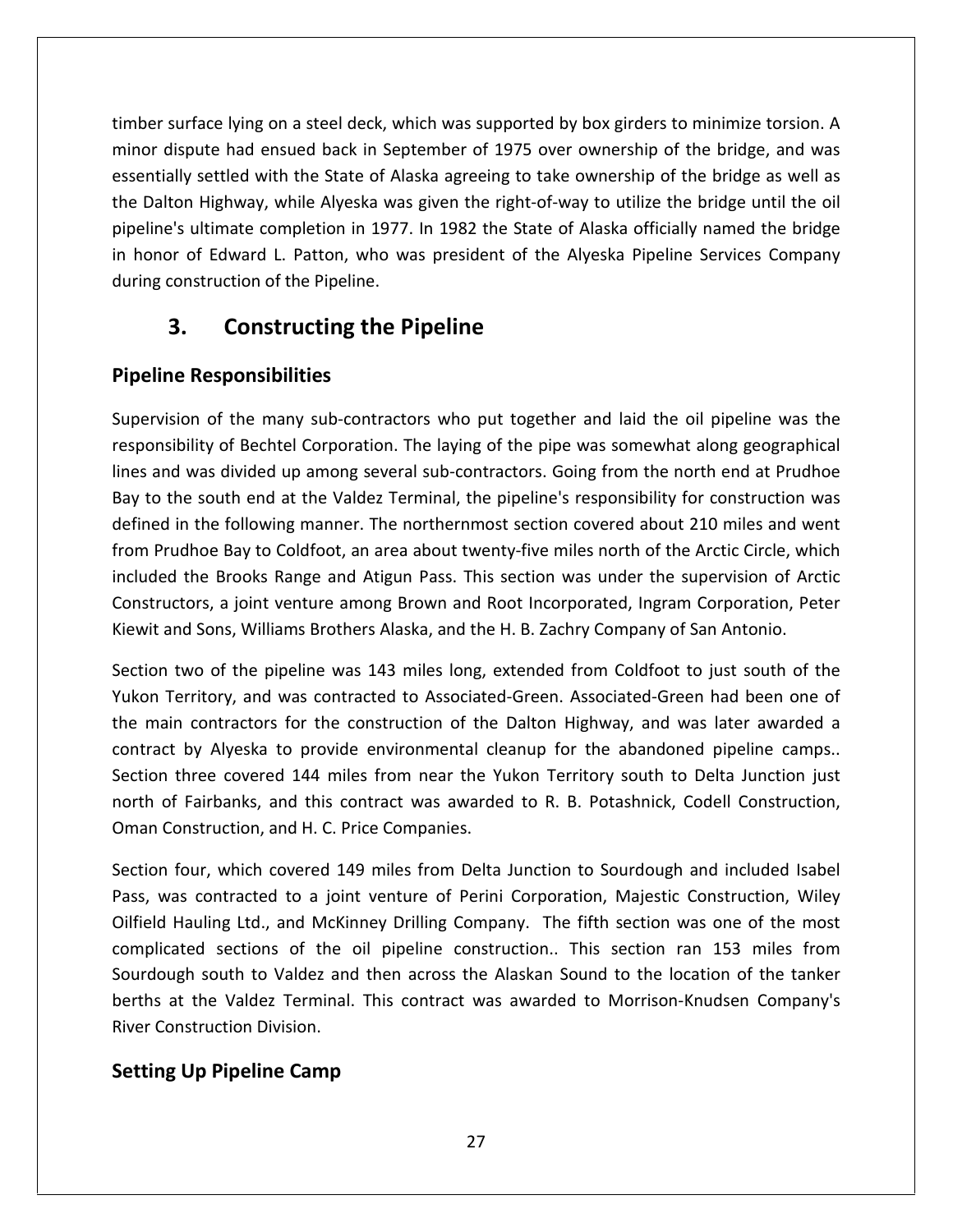the four-year period that occurred while first TAPS and then Alyeska were struggling to our-year period that occurred while first TAPS and then Alyeska were struggling to<br>construction approval, between them they had already managed to set up a dozen In the four-year period that occurred while first TAPS and then Alyeska were struggling to<br>achieve construction approval, between them they had already managed to set up a dozen<br>pipeline construction camps. Although all of our-year period that occurred while first TAPS and then Alyeska were struggling to<br>construction approval, between them they had already managed to set up a dozen<br>construction camps. Although all of these camps were north o the four-year period that occurred while first TAPS and then Alyeska were struggling to<br>the construction approval, between them they had already managed to set up a dozen<br>line construction camps. Although all of these camp In the four-year period that occurred while first TAPS and then Alyeska were struggling to Four-year period that occurred while first TAPS and then Alyeska were struggling to construction approval, between them they had already managed to set up a dozen construction camps. Although all of these camps were north achieve construction approval, between them they had already managed to set up a dozen m the roar year period that secarred while like the stations<br>achieve construction approval, between them they had already<br>pipeline construction camps. Although all of these camps were<br>Alyeska realized that several more con line construction camps. Although all of these camps were north of the Yukon Territory,<br>ska realized that several more construction camps would be needed. Because Fairbanks<br>the only city of any significance along the pipel Alyeska realized that several more construction camps would be needed. Because Fairbanks ealized that several more construction camps would be needed. Because Fairbanks<br>hly city of any significance along the pipeline route, and only about 170 miles north of<br>even more camps were built south of the Yukon, while was the only city of any significance along the pipeline route, and only about 170 miles north of only city of any significance along the pipeline route, and only about 170 miles north of<br>seven more camps were built south of the Yukon, while one camp was built at each of<br>osed twelve pump stations along the pipeline rou Valdez, seven more camps were built south of the Yukon, while one camp was built at each of the proposed twelve pump stations along the pipeline route.

even more camps were built south of the Yukon, while one camp was built at each of<br>osed twelve pump stations along the pipeline route.<br>ps were modular structures that could each house between twenty-five and thirty<br>and wer I twelve pump stations along the pipeline route.<br>
vere modular structures that could each house between twenty-five and thirty<br>
were joined together horizontally to form wings, except at Valdez and the pump<br>
re they were s The camps were modular structures that could each house between twenty-five and thirty ips were modular structures that<br>and were joined together horizont<br>where they were stacked two-high.<br>and supervisors, the pipeline const<br>ors, while the camp at the Valde.<br>and supervisors, at its peak workers, and were joined together horizontally to form wings, except at Valdez and the pump workers, and were joined together horizontally to form wings, except at Valdez and the pump<br>stations where they were stacked two-high. The camps at the pump stations housed about 250<br>workers and supervisors, the pipeline c is where they were stacked two-high. The camps at the pump stations housed about 250<br>
s and supervisors, the pipeline construction camps housed more than 500 workers and<br>
sors, while the camp at the Valdez Terminal housed workers and supervisors, the pipeline construction camps housed more than 500 workers and workers and supervisors. at its peak

supervisors, while the camp at the Valdez Terminal housed more than thirty-five hundred<br>workers and supervisors. at its peak<br>There was also a construction headquarters set up at Fort Wainwright outside of Fairbanks,<br>where rvisors, while the camp at the Valdez Terminal housed more than thirty-five hundred<br>kers and supervisors. at its peak<br>e was also a construction headquarters set up at Fort Wainwright outside of Fairbanks,<br>re Alyeska's engi rs and supervisors. at its peak<br>was also a construction headquarters set up at Fort Wainwright outside of Fairbanks,<br>Alyeska's engineers and the management from Alyeska and the many construction<br>panies would stay. The buil There was also a construction headquarters set up at Fort Wainwright outside of Fairbanks, where Alyeska's engineers and the management from Alyeska and the many construction also a construction he<br>eska's engineers and t<br> **Would stay. The buildir<br>
converted into housing<br>
re burden on the Fairbar<br>
rmy to use Fort Wainwr<br>
and Workers** and were converted into housing for its sub-contractors and their workers. In order to relieve were converted into housing for its sub-contractors and their workers. In order to relieve<br>ne of the burden on the Fairbanks International Airport, Alyeska also had an agreement with<br>U.S. Army to use Fort Wainwright's airf some of the burden on the Fairbanks International Airport, Alyeska also had an agreement with the burden on the Fairbanks International Airport, Alyeska also had an agreement with<br>Army to use Fort Wainwright's airfield.<br> **S and Workers**<br>
In a sall and union and the Unions, hiring the Unions, hiring<br>
to belong to a the U.S. Army to use Fort Wainwright's airfield.

#### Welders and Workers

pipeline (pipeline)<br>pipeline (pipeline (pipeline (pipeline (pipeline (pipeline (pipeline (pipeline (pipeline (pipeline (pipeline (

J. S. Army to use Fort Wainwright's airfield.<br> **Society and Workers**<br>
Welders as well as all equipment operators and other members of the labor force were<br>
ired to belong to a union. Per a binding agreement between Alyeska as well as all equipment operators and other members of the labor force were<br>belong to a union. Per a binding agreement between Alyeska and the Unions, hiring<br>on union seniority and strikes were forbidden. In exchange for **nd Workers**<br>as well as all equipment operators and other members of the labor force were<br>pelong to a union. Per a binding agreement between Alyeska and the Unions, hiring<br>n union seniority and strikes were forbidden. In e All welders as well as all equipment operators and other members of the labor force were ders as well as all equipment operators and other members of the labor force were<br>ed to belong to a union. Per a binding agreement between Alyeska and the Unions, hiring<br>sed on union seniority and strikes were forbidden. I required to belong to a union. Per a binding agreement between Alyeska and the Unions, hiring However, as an equipment operators and other members of the labor force were<br>to belong to a union. Per a binding agreement between Alyeska and the Unions, hiring<br>ed on union seniority and strikes were forbidden. In exchang was based on union seniority and strikes were forbidden. In exchange for these restrictions the peak construction years of the variants and strikes were forbidden. In exchange for these restrictions the loyees of the various companies were paid much higher than national average wages, were anteed a forty hour work we employees of the various companies were paid much higher than national average wages, were about 8% women, were employed and upwards of seventy thousand persons the softhe various companies were paid much higher than national average wages, were d a forty hour work week regardless of the weather, and were offere guaranteed a forty hour work week regardless of the weather, and were offered substantial guaranteed a forty hour work week regardless of the<br>fringe benefits for that time. Priority was given to<br>natives. However, because of the living and weather co<br>the peak construction years of 1975 and 1976 me<br>including abou e benefits for that time. Priority was given to hiring permanent Alaska residents and<br>res. However, because of the living and weather conditions, turnover was very high. During<br>peak construction years of 1975 and 1976 more natives. H by wever, because of the living and weather conditions, turnover was very high. During<br>construction years of 1975 and 1976 more than twenty-five thousand people,<br>about 8% women, were employed and upwards of seventy thousan the peak construction years of 1975 and 1976 more than twenty-five thousand people, including about 8% women, were employed and upwards of seventy thousand personnel

The welders who performed the task of welding the pipeline proper were members of the eak construction years of 1975 and 1976 more than twenty-five thousand people,<br>ling about 8% women, were employed and upwards of seventy thousand personnel<br>ed on some part of the pipeline construction.<br>welders who performe including about 8% women, were employed and upwards of seventy thousand personnel<br>worked on some part of the pipeline construction.<br>The welders who performed the task of welding the pipeline proper were members of the<br>Pipe rked on some part of the pipeline construction.<br>
1. welders who performed the task of welding the pipeline proper were members of the<br>
eliners Local 798 from Tulsa, Oklahoma, and were the highest paid of all the workers wh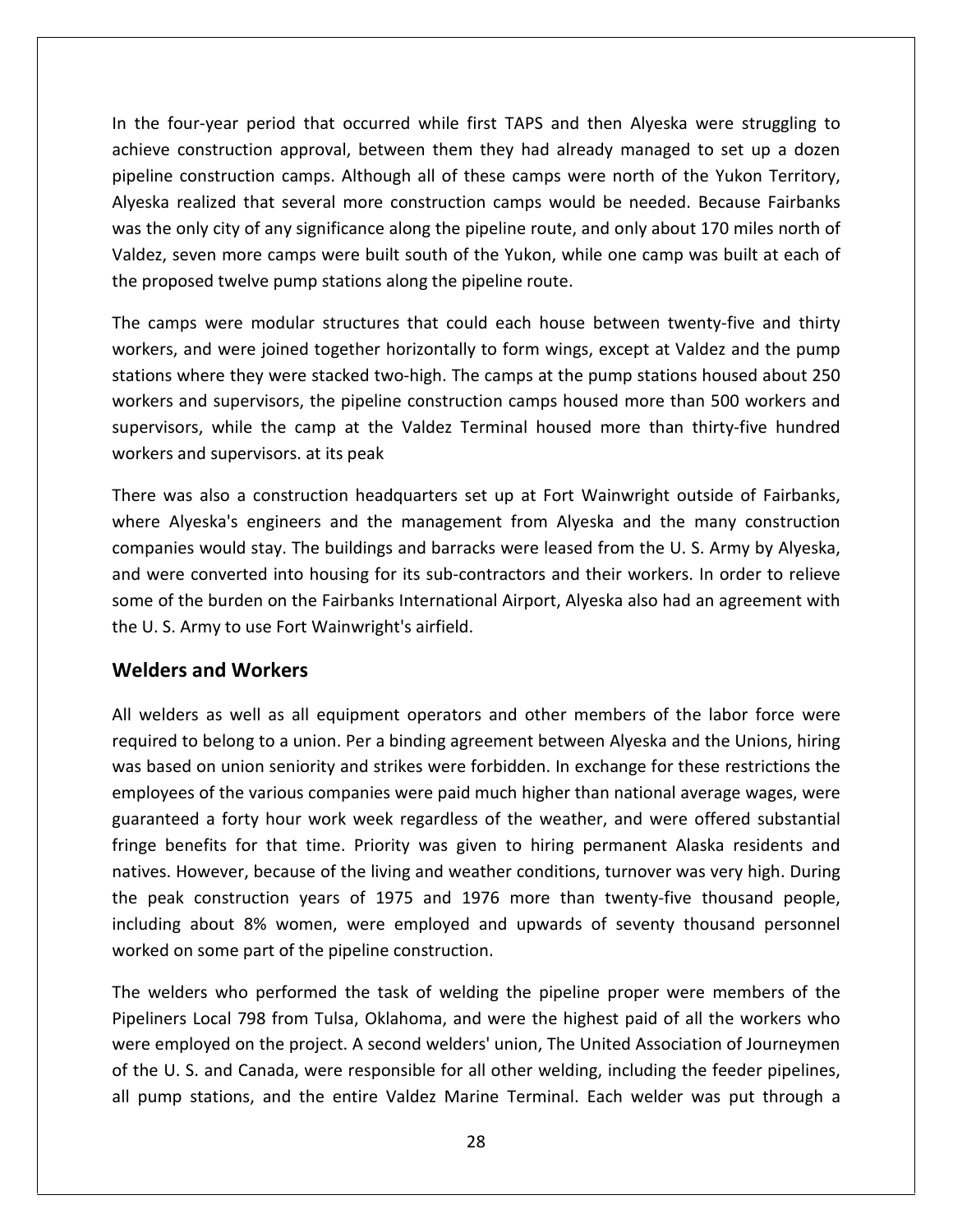qualification test before being accepted. Any welder who failed the qualification test place the back of the back of the line and could not retake the test for a period of six months.<br> **Example 2014**<br> **Property of the line and could not retake the test for a period of six months. and Example 26**<br>**and Teamsters** ous qualification test before being accepted. Any welder who failed the qualification test<br>placed in the back of the line and could not retake the test for a period of six months.<br>**rators and Teamsters**<br>men (and women) who rigorous<br>was plac<br>**Operat**<br>The mer qualification test before being accepted. Any welder who failed the qualification test<br>ed in the back of the line and could not retake the test for a period of six months.<br>**Diese and Teamsters**<br>(and women) who operated the was placed in the back of the line and could not retake the test for a period of six months.

## $\mathbf{O}$

n the back of the line and could not retake the test for a period of six months.<br> **and Teamsters**<br>
and women) who operated the controls of the heavy equipment used on the<br>
struction were represented by the International Un ators and Teamsters<br>nen (and women) who operated the controls of the heavy equipment used on the<br>cr's construction were represented by the International Union of Operating Engineers. The<br>ment, none of which was enclosed or **Derators and Teamsters**<br>
e men (and women) who operated the controls of the heavy equipment used on the<br>
bject's construction were represented by the International Union of Operating Engineers. The<br>
uipment, none of which The men (and women) who operated the controls of the heavy equipment used on the (and women) who operated the controls of the heavy equipment used on the construction were represented by the International Union of Operating Engineers. The nt, none of which was enclosed or heated, included bull dozers, me ment (and women), who operated the controls of the heavy equipment used on the<br>project's construction were represented by the International Union of Operating Engineers. The<br>equipment, none of which was enclosed or heat equipment, none of which was enclosed or heated, included bull dozers, drilling rigs, large and small crawler cranes, and sidebooms, which was a crawler crane that could lay a section of pipe<br>in a trench on either side of the machine. Allowing for frequent breaks because of the frigid<br>weather and the requisite anti-f small crawler cranes, and sidebooms, which was a crawler crane that could lay a section of pipe<br>in a trench on either side of the machine. Allowing for frequent breaks because of the frigid<br>weather and the requisite anti-f trench on either side of the machine. Allowing for frequent breaks because of the frigid<br>her and the requisite anti-freeze that was imbibed out of necessity to stay unfrozen, as<br>*i* as half a dozen operators might be assig weather and the requisite anti-freeze that was imbibed out of necessity to stay unfrozen, as weather and the requisite anti-freeze that was imbibed out of necessity to stay unfrozen, as<br>many as half a dozen operators might be assigned to the same piece of equipment on any given<br>day.<br>By far the largest union manpow day.

iy as half a dozen operators might be assigned to the same piece of equipment on any given<br>ar the largest union manpower on the entire pipeline project belonged to the Teamsters,<br>provided all transportation and literally c ar the largest union manpower on the entire pipeline project belonged to the Teamsters,<br>provided all transportation and literally controlled all supplies. The Teamsters, which had a<br>sforce in excess of twenty thousand empl By far the largest union manpower on the entire pipeline project belonged to the Teamsters, the largest union manpower on the entire pipeline project belonged to the Teamsters,<br>ovided all transportation and literally controlled all supplies. The Teamsters, which had a<br>rce in excess of twenty thousand employees at who provided all transportation and literally controlled all supplies. The Teamsters, which had a to strike, the Teamsters did shut down a major portion of the project strike, the Teamsters, which had a<br>in excess of twenty thousand employees at the peak of the project's construction,<br>ses that carried the workers to and workforce in excess of twenty thousand employees at the peak of the project's construction, a string of accidents with pipe hauling trucks on a treacherous section of ranged road to the supply warehouses at each site. Their control of tools and equipment led to officts with both pipeline management and other craf ran the buses that carried the workers to and from the camps to the worksites and managed to the Balton Highway. Teamster leader Jesse Carr stopped all truck traffic in the entire<br>to delay trolled the supply warehouses at each site. Their control of tools and equipment led to<br>onflicts with both pipeline managem and controlled the supply warehouses at each site. Their control of tools and equipment led to ontrolled the supply warehouses at each site. Their control of tools and equipment led to<br>conflicts with both pipeline management and other crafts and unions. Although<br>Iden to strike, the Teamsters did shut down a major po many conflicts with both pipeline management and other crafts and unions. Although forbidden to strike, the Teamsters did shut down a major portion of the project in early 1975<br>following a string of accidents with pipe hauling trucks on a treacherous section of ragged road forbidden to strike, the Teamsters did shut down a major portion of the project in early 1975<br>following a string of accidents with pipe hauling trucks on a treacherous section of ragged road<br>leading to the Dalton Highway. wing a string of accidents with pipe hauling trucks on a treacherous section of ragged road<br>ing to the Dalton Highway. Teamster leader Jesse Carr stopped all truck traffic in the entire<br>e of Alaska for four days of safety leading to the Dalton Highway. Teamster leader Jesse Carr stopped all truck traffic in the entire to the Dalton Highway. Teamster leader Jesse Carr stopped all truck traffic in the entire<br>
i Alaska for four days of safety meetings, or until Alyeska and the State agreed to provide<br>
es to the road.<br>
ho had moved to Alask state of Alaska for four days of safety meetings, or until Alyeska and the State agreed to provide upgrades to the road.

of Alaska for four days of safety meetings, or until Alyeska and the State agreed to provide<br>ades to the road.<br>who had moved to Alaska from Ontario in 1951 at the age of twenty-five as a truck driver,<br>pecome an activist in des to the road.<br>who had moved to Alaska from Ontario in 1951 at the age of twenty-five as a truck driver,<br>ecome an activist in the Teamsters Union, and had led the amalgamation of five different<br>s in the state to one stat Carr, who had moved to Alaska from Ontario in 1951 at the age of twenty-five as a truck driver, The Board of Directors of the Bank of Alaska. Carr was later named vice-president of the Board of state to one statewide union. He was named president of Teamsters Local 959 ultimate membership of more than 23,000 people. had become an activist in the Teamsters Union, and had led the amalgamation of five different International Teamsters Union, and had led the amalgamation of five differed unions in the state to one statewide union. He was named president of Teamsters Local 9 with an ultimate membership of more than 23,000 people. H ome an activist in the Teamsters Union<br>in the state to one statewide union.<br>ultimate membership of more than 2<br>Alaska as well as throughout the Urio<br>the Board of Directors of the Bank<br>rnational Teamsters Union only sever<br> State of Alaska as well as throughout the United States when Alaska became a state, and was<br>named to the Board of Directors of the Bank of Alaska. Carr was later named vice-president of<br>the International Teamsters Union on named to the Board of Directors of the Bank of Alaska. Carr was later named vice-president of to the Board of Directors of the Bank of Alaska. Carr was later named vice-president of<br>
rnational Teamsters Union only seven months before his untimely death in 1985.<br> **Pipeline Construction**<br>
h the Trans-Alaskan Pipeline the International Teamsters Union only seven months before his untimely death in 1985.

Although the Trans-Alaskan Pipeline received official approval in late January of 1974, the first in a 1900 foot length, a trench was dug across the riverbed, and several sidebooms<br>in a 1900 foot length, a trench was dug across the riverbed, and several sidebooms<br>in a 1900 foot length, a trench was dug across the river **ual Pipeline Construction**<br>ough the Trans-Alaskan Pipeline received official approval in late January of 1974, the first<br>ion of the pipeline was not laid until 27 March 1975. Several sections of pipe were welded<br>ther in a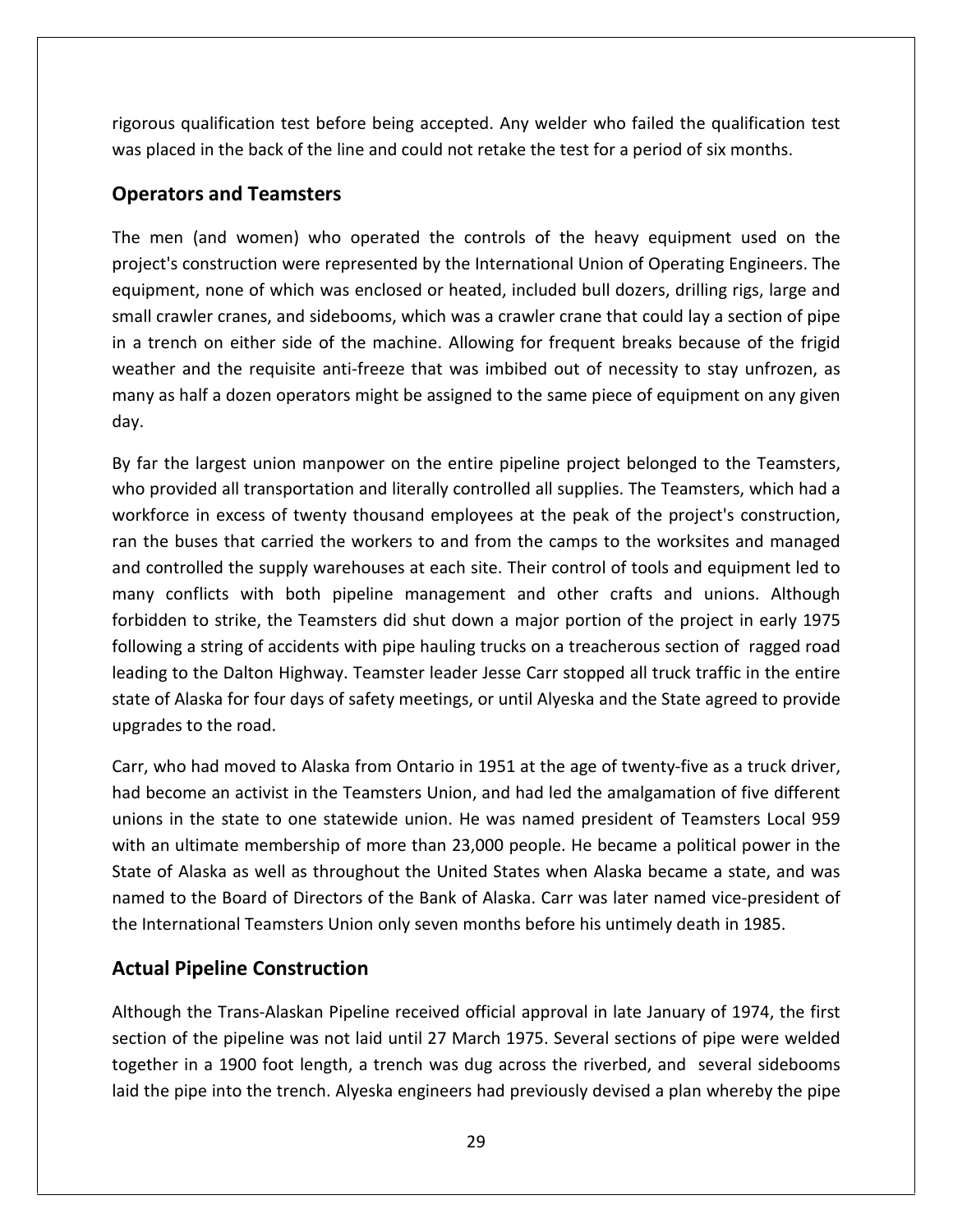be coated with <sup>a</sup> heavy layer of concrete as ballast (oil is lighter than water and Feared that the oil-filled pipeline would lift) and to protect the pipeline from heavy<br>feared that the oil-filled pipeline would lift) and to protect the pipeline from heavy e coated with a heavy layer of concrete as ballast (oil is lighter than water and<br>s feared that the oil-filled pipeline would lift) and to protect the pipeline from heavy<br>waters in the spring and summer. Bulldozers then fi would be coated with a heavy layer of concrete as ballast (oil is lighter than wa<br>engineers feared that the oil-filled pipeline would lift) and to protect the pipeline from<br>flooding waters in the spring and summer. Bulldoz would be coated with a heavy layer of concrete as ballast (oil is lighter than water and<br>engineers feared that the oil-filled pipeline would lift) and to protect the pipeline from heavy<br>flooding waters in the spring and su Id be coated with a heavy layer of concrete as ballast (oil is lighter than water and<br>neers feared that the oil-filled pipeline would lift) and to protect the pipeline from heavy<br>ding waters in the spring and summer. Bulld engineers feared that the oil-filled pipeline would lift) and to protect the pipeline from heavy eers feared that the oil-filled pipeline would lift) and to protect the pipeline from heavy<br>ng waters in the spring and summer. Bulldozers then filled in the balance of any of the<br>ed trench with gravel to restore the river flooding waters in the spring and summer. Bulldozers then filled in the balance of any of the

flooding waters in the spring and summer. Bulldozers then filled in the balance of any of the<br>exposed trench with gravel to restore the riverbed to its original contour and grade.<br>Alyeska's engineering Task Group and Frank sed trench with gravel to restore the riverbed to its original contour and grade.<br>
ka's engineering Task Group and Frank Moolin, Jr., the Alyeska Senior Project Manager,<br>
priginally planned to lay about 45% of the pipeline Alyeska's engineering Task Group and Frank Moolin, Jr., the Alyeska Senior Project Manager, So engineering Task Group and Frank Moolin, Jr., the Alyeska Senior Project Manager,<br>
inally planned to lay about 45% of the pipeline in 1975, about 50% of the pipeline in<br>
ind the remaining pipeline in the spring of 1977. had originally planned to lay about 45% of the pipeline in 1975, about 50% of the pipeline in Fabricating Trask Group and Traink Moom, 31.7 the Twyeska Semon Troject Manager, ally planned to lay about 45% of the pipeline in 1975, about 50% of the pipeline in the remaining pipeline in the spring of 1977. The procedu 1976, and the remaining pipeline in the spring of 1977. The procedure for laying the pipe was in the remaining pipeline in the spring of 1977. The procedure for laying the pipe was<br>but hardly easy. First the route had to be examined again by the surveyors and engineers,<br>he pathway had to be cleared and a determinat  $s \sim 100$ restanting pipeline in the spiring of 1377, the procedure for laying the pipelines.<br>In dividends and the supports and engineers,<br>hway had to be cleared and a determination had to be made to dig a trench or to<br>pipeline. Sin pasie<br>.. For added stability. In total there were an estimated 78,000 vertical supports and engineers, the pipeline. Since the great majority of the pipeline was elevated, vertical support bers fabricated by Consolidated Western in plevate the pipeline. Since the great majority of the pipeline was elevated<br>members fabricated by Consolidated Western in Commerce, California were<br>holes in the ground and sealed in place by gravel, dirt and water. The sup mbers fabricated by Consolidated Western in Commerce, California were set into drilled<br>es in the ground and sealed in place by gravel, dirt and water. The supports had 48 inch<br>nicircular rests, each pair of supports was se hol is in the ground and sealed in place by gravel, dirt and water. The supports had 48 inch<br>icircular rests, each pair of supports was set in parallel, and they were welded together in<br>s for added stability. In total there we semi circular rests, each pair of supports was set in parallel, and they were welded together in<br>for added stability. In total there were an estimated 78,000 vertical supports to hold the<br>ine above the permafrost for the abovepairs for added stability. In total there were an estimated 78,000 vertical supports to hold the pipeline above the permafrost for the above-ground sections of pipeline.

For added stability. In total there were an estimated 78,000 vertical supports to hold the<br>ne above the permafrost for the above-ground sections of pipeline.<br>s noted earlier, the amount of SAW pipe used for the project was line above the permafrost for the above-ground sections of pipeline.<br>
vas noted earlier, the amount of SAW pipe used for the project was 800 miles, even though<br>
straight line route between Pump Station No. 1 and the Valdez As was noted earlier, the amount of SAW pipe used for the project was 800 miles, even though ed earlier, the amount of SAW pipe used for the project was 800 miles, even though<br>t line route between Pump Station No. 1 and the Valdez Terminal is somewhat less<br>illes according to the coordinates of the maps. The maximu the straight line route between Pump Station No. 1 and the Valdez Terminal is somewhat less by the annual of strive pripe asset for the project mas see mines, even thought<br>ght line route between Pump Station No. 1 and the Valdez Terminal is somewhat less<br>miles according to the coordinates of the maps. The maximum than 640 miles according to the coordinates of the maps. The maximum grade of the pipeline is a concentric ioint. This statement is solved that the statement is a concentrated to the pipeline is 145% at the aforementioned Thompson Pass in the Chugach Mountains. Forty-two thousand of the pipe sections, either forty The mines according to the coordinates of the maps. The maximum grade of the pipeline is<br>at the aforementioned Thompson Pass in the Chugach Mountains. Forty-two thousand of<br>pe sections, either forty footers or sixty footer 145% at the aforementioned Thompson Pass in the Chugach Mountains. Forty-two thousand of the pipe sections, either forty footers or sixty footers in length, were welded together, using string of the afformationed *Hompson Fass in the*<br>the pipe sections, either forty footers or sixty foot<br>automatic welders which Alyeska's Task Group ha<br>working on a project in Holland. These welders v<br>provided a concentric the pipe sections, either<br>automatic welders which<br>working on a project in<br>provided a concentric joii<br>more than sixty thousan<br>continuous string of the 8<br>**Frank Moolin. Jr.** I a concentric joint, and these plugs were utilized throughout the project. In addition,<br>an sixty thousand girth welds were manually performed in the field to provide the<br>vus string of the 800-mile long pipeline.<br>**Aoolin,** more than sixty thousand girth welds were manually performed in the field to provide the<br>string of the 800-mile long pipeline.<br>**Olin, Jr.**<br>o had worked on similar projects for Bechtel, was a contract employee of Alyeska<br>known for hi continuous string of the 800-mile long pipeline.

#### Frank Moolin, Jr.

flooding and the second second second second second second second second second second second second second se

the pipe that had been laid to that point was on flood plains and relatively flat terrain. inuous string of the 800-mile long pipeline.<br> **nk Moolin, Jr.**<br>
blin, who had worked on similar projects for Bechtel, was a contract employee of Alyeska<br>
arently known for his strong work ethic and his hard driving style. lin, Jr.<br>had worked on similar projects for Bechtel, was a contract employee of Alyeska<br>nown for his strong work ethic and his hard driving style. He was dissatisfied with<br>rogress that had been made in laying the pipeline **b** had worked on similar projects for Bechtel, was a contract employee of Alyeska<br>known for his strong work ethic and his hard driving style. He was dissatisfied with<br>progress that had been made in laying the pipeline in Moolin, who had worked on similar projects for Bechtel, was a contract employee of Alapparently known for his strong work ethic and his hard driving style. He was dissatisfied the lack of progress that had been made in lay irently known for his strong work ethic and his hard driving style. He was dissatisfied with<br>lack of progress that had been made in laying the pipeline in 1975, primarily because the<br>truction portion of the plan was not or the lack of progress that had been made in laying the pipeline in 1975, primarily because the of progress that had been made in laying the pipeline in 1975, primarily because the<br>ction portion of the plan was not organized until mid-summer of that year. Moolin had<br>hed an extremely ambitious pipe laying schedule for construction portion of the plan was not organized until mid-summer of that year. Moolin had

established an extremely ambitious pipe laying schedule for 1976, despite the fact that most of<br>the pipe that had been laid to that point was on flood plains and relatively flat terrain.<br>He had various methods for spurring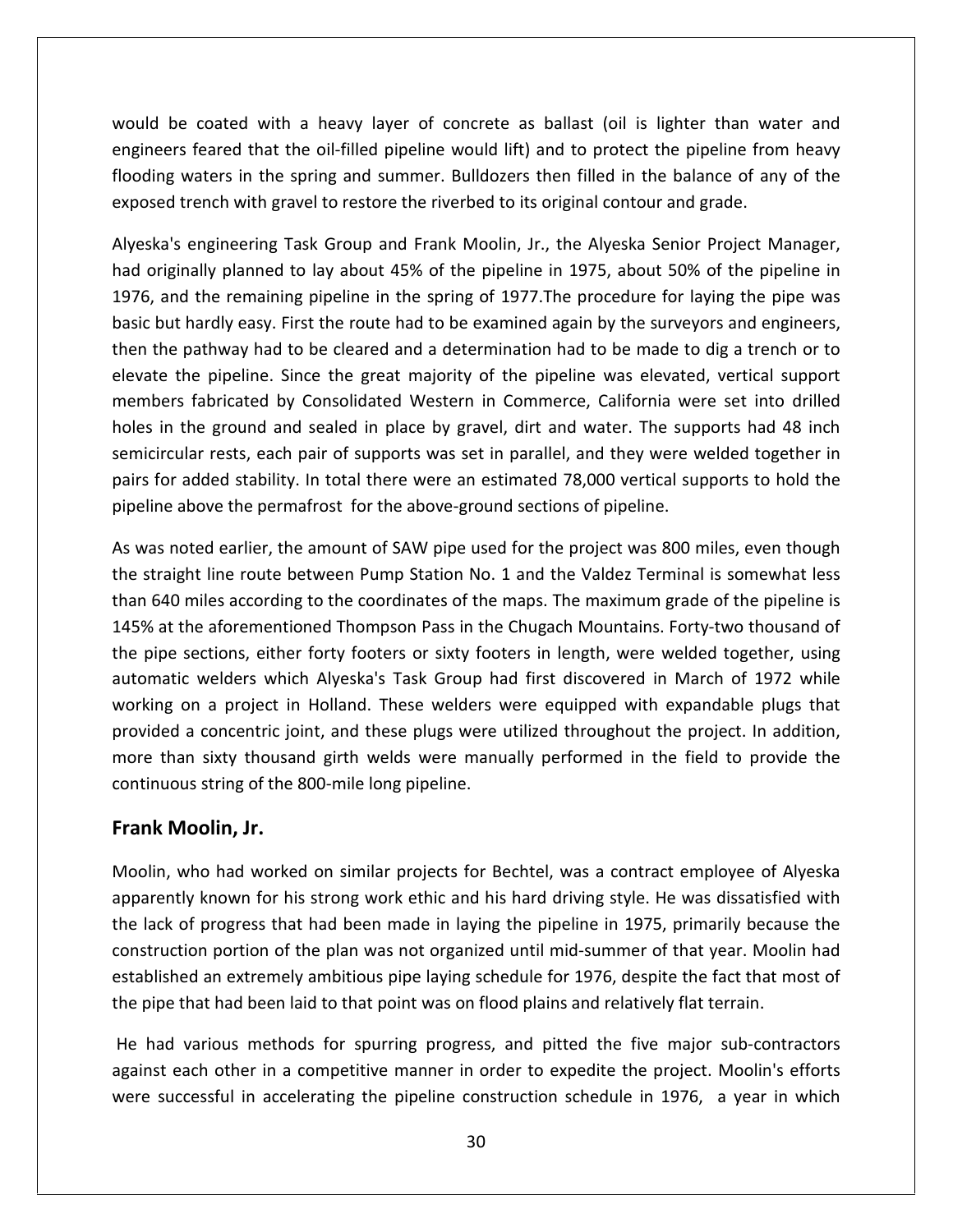every Alyeska pipeline sub-contractor exceeded its pipe laying schedule. Moolin was the construction industry's Man-of-the-Year for 1976 by the Engineering News Record.<br>The construction industry's Man-of-the-Year for 1976 by the Engineering News Record. very Alyeska pipeline sub-contractor exceeded its pipe laying schedule. Moolin was<br>he construction industry's Man-of-the-Year for 1976 by the Engineering News Record.<br>also made other news in 1976 by embarrassing the giant nearly every Alyeska pipeline sub-contractor exceeded its pipe laying schedule. Moolin was<br>named the construction industry's Man-of-the-Year for 1976 by the Engineering News Record.<br>Moolin also made other news in 1976 by e ery Alyeska pipeline sub-contractor exceeded its pipe laying schedule. Moolin was<br>e construction industry's Man-of-the-Year for 1976 by the Engineering News Record.<br>Iso made other news in 1976 by embarrassing the giant con nearly every Alyeska pipeline sub-contractor exceeded its pipe laying schedule. Moolin was every Alyeska pipeline sub-contractor exceeded its pipe laying schedule. Moolin was<br>d the construction industry's Man-of-the-Year for 1976 by the Engineering News Record.<br>n also made other news in 1976 by embarrassing the named the construction industry's Man-of-the-Year for 1976 by the Engineering News Record. six years, *Theska pipeline sab*<br>shamed the construction industry's I<br>Moolin also made other news in<br>arranging to have Bechtel's cost-plu<br>whether completely justifiable or<br>hours in order to take advantage of<br>them six vears **Example 20 System Screen**<br> **Controversy** So made other news in<br>
to have Bechtel's cost-pli<br>
ompletely justifiable or<br>
rder to take advantage o<br>
ears prior by Alyeska.<br> **Controversv** whether completely justifiable or not, that Bechtel was overtly padding their management er completely justifiable or not, that Bechtel was overtly padding their management<br>in order to take advantage of their cost-plus fixed fee contract that had been awarded to<br>ix years prior by Alyeska.<br>**ing Controversy**<br>a w hours in order to take advantage of their cost-plus fixed fee contract that had been awarded to<br>them six years prior by Alyeska.<br>Welding Controversy<br>When a welding controversy arose in 1976 as the result of several pipelin them six years prior by Alyeska.

#### **Welding Controversy**

six years prior by Alyeska.<br> **Standing Controversy**<br>
The welding controversy arose in 1976 as the result of several pipeline welds that had been<br>
the previous year, the entire project came to a near-halt while the Alyeska<br> **g Controversy**<br>welding controversy arose in 1976 as the result of several pipeline welds that had been<br>ne previous year, the entire project came to a near-halt while the Alyeska<br>pup led by "Tiny" Von Rosenberg reviewed su **Example 18 Controversy**<br>Formany and the result of several pipeline welds that had been<br>the previous year, the entire project came to a near-halt while the Alyeska<br>k Group led by "Tiny" Von Rosenberg reviewed sub-contracto When a welding controversy arose in 1976 as the result of several pipeline welds that had been Iding controversy arose in 1976 as the result of several pipeline welds that had been<br>previous year, the entire project came to a near-halt while the Alyeska<br>led by "Tiny" Von Rosenberg reviewed sub-contractor procedures a done the previous year, the entire project came to a near-halt while the Alyeska because the Task Group had specified that all welds in the main pipeline wells that had been<br>bup led by "Tiny" Von Rosenberg reviewed sub-contractor procedures and evaluated<br>x-rays. A Mr. Kelley, a former employee of Ketch Task Group led by "Tiny" Von Rosenberg reviewed sub-contractor procedures and evaluated by "Tiny" Von Rosenberg reviewed sub-contractor procedures and evaluated<br>x-rays. A Mr. Kelley, a former employee of Ketchbaw Industries, had filed suit against<br>er company with the claim that he had been laid off because he specific x-rays. A Mr. Kelley, a former employee of Ketchbaw Industries, had filed suit against ercap ical by Timy Terminesing reviewed sas contracter procedures and evaluated<br>fic x-rays. A Mr. Kelley, a former employee of Ketchbaw Industries, had filed suit against<br>prmer company with the claim that he had been laid speake *x* rays. 7. Mil. Reliey, a list former company with the clonspiracy to falsify quality correspect because the Task Grous verified by x-ray, a very time-conthat erupted all the way to Was charge of the investigation conspiracy to falsify quality control x-rays of pipeline welds. The pipeline was unique in that<br>respect because the Task Group had specified that all welds in the main pipeline had to be<br>verified by x-ray, a very time-cons ect because the Task Group had specified that all welds in the main pipeline had to be<br>ed by x-ray, a very time-consuming process. Owing to that suit and the subsequent turmoil<br>erupted all the way to Washington, DC, Alyesk verified by x-ray, a very time-consuming process. Owing to that suit and the subsequent turmoil by x-ray, a very time-consuming process. Owing to that suit and the subsequent turmoil<br>upted all the way to Washington, DC, Alyeska terminated Ketchbaw's contract and took<br>of the investigation.<br>ne continuing lawsuit, a Ket that erupted all the way to Washington, DC, Alyeska terminated Ketchbaw's contract and took charge of the investigation.

31 and the metalstand and the procedures that had to be removed. Thy cander the represented by Quinn O'Connell, a prominent DC attorney. They selected Von who had actually developed the majority of the pipeline welding spe erupted all the way to Washington, DC, Alyeska terminated Ketchbaw's contract and took<br>ge of the investigation.<br>I the continuing lawsuit, a Ketchbaw manager was found dead of cyanide poisoning and x-<br>of welds were apparent of the investigation.<br>
e continuing lawsuit, a Ketchbaw manager was found dead of cyanide poisoning and x-<br>
welds were apparently stolen. Alyeska's Task Group initiated a review of more than<br>
pipeline welds that had been m Amid the continuing lawsuit, a Ketchbaw manager was found dead of cyanide poisoning and xd the continuing lawsuit, a Ketchbaw manager was found dead of cyanide poisoning and x-<br>of welds were apparently stolen. Alyeska's Task Group initiated a review of more than<br>00 pipeline welds that had been made in 1975. In rays of welds were apparently stolen. Alyeska's Task Group initiated a review of more than The presention of the House Policins, and the Alyeska's Task Group initiated a review of more than<br>line welds that had been made in 1975. In February of 1976 the Alyeska Task Group<br>times and issued a report to the Departme rays or pipeline welds that had been made in 1975. In February of 1976 the Alyeska Task Group<br>veral times and issued a report to the Department of the Interior. In late June of 1976<br>was then invited to provide testimony on their w  $\frac{1}{2}$ real times and issued a report to the Department of the Interior. In late June of 1976<br>was then invited to provide testimony on their welding requirements and activities on<br>line before Representative John Dingell, Michigan  $\frac{1}{2}$ The same invited to provide testimony on their welding requirements and activities on<br>neline before Representative John Dingell, Michigan, Chairman of the House Energy and<br>erce Committee. Since Dingell had graduated from G the pipeline before Representative John Dingell, Michigan, Chairman of the House Energy and before Representative John Dingell, Michigan, Chairman of the House Energy and<br>Committee. Since Dingell had graduated from Georgetown University with a BS<br>lemistry, Alyeska believed that his background would enable him to Commerce Committee. Since Dingell had graduated from Georgetown University with a BS<br>degree in chemistry, Alyeska believed that his background would enable him to understand the<br>welding requirements that were necessary and degree in chemistry, Alyeska believed that his background would enable him to understand the the committee: Since Dingell had graduated from Scorgetom Unitersty with a BD<br>e in chemistry, Alyeska believed that his background would enable him to understand the<br>ng requirements that were necessary and the procedures t welding requirements that were necessary and the procedures that had to be followed. Alyeska any oriented by Quinn O'Connell, a prominent DC attorney. They selected Von<br>there, who had actually developed the majority of the pipeline welding specification and<br>also serving that year as the president of the AWS (Ameri chose to be represented by Quinn O'Connell, a prominent DC attorney. They selected Von Rosenberg, who had actually developed the majority of the pipeline welding specification and on the list. The final list of nearly 4,000 potentially defective welding specification and<br>a serving that year as the president of the AWS (American Welding Society)., to present<br>stimony. He appeared as a witness at the h was also serving that year as the president of the AWS (American Welding Society)., to present who had detaany developed the majority of the pipeline weraing opent<br>ving that year as the president of the AWS (American Welding Society).<br>ony. He appeared as a witness at the hearings for two days, and present<br>efective w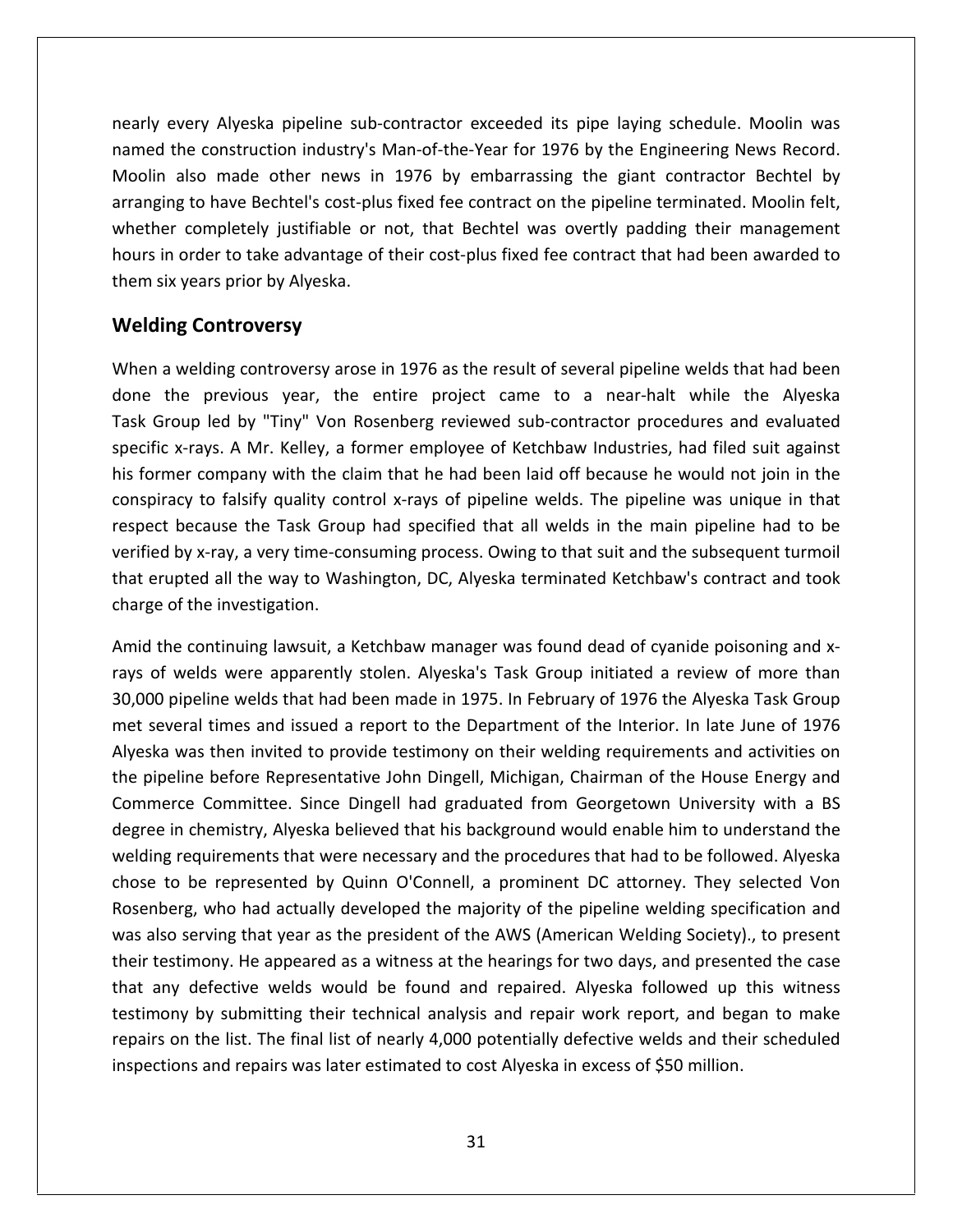to be outdone, President Gerald Ford then commissioned <sup>a</sup> Presidential Task force (PTF) to to Fairbanks, Alaska in mid-July of 1976 to witness a first-hand account of Alveska's<br>to Fairbanks, Alaska in mid-July of 1976 to witness a first-hand account of Alveska's Dutdone, President Gerald Ford then commissioned a Presidential Task force (PTF) to<br>Von Rosenberg was again chosen by Alveska President E. L. Patton to give an<br>Von Rosenberg was again chosen by Alveska President E. L. Patt utdone, President Gerald Ford then commissioned a Presidential Task force (PTF) to<br>irbanks, Alaska in mid-July of 1976 to witness a first-hand account of Alyeska's<br>on Rosenberg was again chosen by Alyeska President E. L. P Not to be outdone, President Gerald Ford then commissioned a Presidential Task force (PTF) to<br>travel to Fairbanks, Alaska in mid-July of 1976 to witness a first-hand account of Alyeska's<br>activities. Von Rosenberg was again be outdone, President Gerald Ford then commissioned a Presidential Task force (PTF) to<br>to Fairbanks, Alaska in mid-July of 1976 to witness a first-hand account of Alyeska's<br>es. Von Rosenberg was again chosen by Alyeska Pre Not to be outdone, President Gerald Ford then commissioned a Presidential Task force (PTF) to<br>travel to Fairbanks, Alaska in mid-July of 1976 to witness a first-hand account of Alyeska's were outlache, intestation and their commissioned and restantian rask force (in ) to the containty of 1976 to witness a first-hand account of Alyeska's ss. Von Rosenberg was again chosen by Alyeska President E. L. Patton t  $S_3$  save to fam Rosenberg was again chosen by Alyeska President E. L. Patton to give an<br>the pipeline's safeguards and safety considerations to Mr. Barnum and other<br>s of the PTF. The PTF needed proof of the integrity of the questionable we  $\frac{1}{100}$ For Rosenberg was again enesently Anyeska Frestaent E. E. Fatton to give and<br>of the pipeline's safeguards and safety considerations to Mr. Barnum and other<br>tives of the PTF. The PTF needed proof of the integrity of the que accounting of the pipeline's safeguards and safety considerations to Mr. Barnum and other representatives of the PTF. The PTF needed proof of the integrity of the questionable welds, representatives of the PTF. The PTF needed proof of the integrity of the questionable welds,<br>nearly all of them in Section 1 around the Brooks Range. While all of the exposed pipeline<br>welds were inspected and repaired, if In the six foot six, 240 pound "Tiny" Von Rosenberg and Alyeska President Patton entered the<br>the six foot six, 240 pound "Tiny" Von Rosenberg and Alyeska President Patton entered the<br>the six foot six, 240 pound "Tiny" Von pheme welds were inspected and repaired, if necessary, there were several welds under the Sagavanirktok (Sag) River just south of the Brooks Range which the committee insisted must be inspected and evaluated. To accomplish Sagavanirktok (Sag) River just south of the Brooks Range which the committee insisted must be anirktok (Sag) River just south of the Brooks Range which the committee insisted must be ted and evaluated. To accomplish this difficult task, Alyeska had the above ground lee on either side of the river cut open, and larg inspected and evaluated. To accomplish this difficult task, Alyeska had the above ground<br>pipeline on either side of the river cut open, and large fans were set in place to circulate air.<br>First the six foot six, 240 pound " pipeline on either side of the river cut open, and large fans were set in place to circulate air.<br>First the six foot six, 240 pound "Tiny" Von Rosenberg and Alyeska President Patton entered the<br>pipeline and traveled on a w First the six foot six, 240 pound "Tiny" Von Rosenberg and Alyeska President Patton entered the The team exited the pipeline on the opposite side of the Sag River. The certain entered the<br>at traveled on a wheeled trolley powered by a modified John Deere mower engine as<br>is safety and viability. When they came back a t pipeline and traveled on a wheeled trolley powered by a modified John proof of its safety and viability. When they came back a team of the followed suit, counting the numbers of joining welds as they traveled pipe welds in its safety and viability. When they came back a team of twelve men and inspectors<br>I suit, counting the numbers of joining welds as they traveled. When they reached the<br>Ids in question under the Sag River, each of the welds followed suit, counting the numbers of joining welds as they traveled. When they reached the d suit, counting the numbers of joining welds as they traveled. When they reached the<br>elds in question under the Sag River, each of the welds was ultrasonically (U/T)<br>ed. The team exited the pipeline on the opposite side o pipe welds in question under the Sag River, each of the welds was ultrasonically (U/T) welds in question under the Sag River, each of the welds was ultrasonically (U/T)<br>ected. The team exited the pipeline on the opposite side of the Sag River, and the pipe weld<br>information was taken back to a nearby camp for inspected. The team exited the pipeline on the opposite side of the Sag River, and the pipe weld U/T information was taken back to a nearby camp for evaluation.

activities.<br>Activities

I. The team exited the pipeline on the opposite side of the Sag River, and the pipe weld<br>mation was taken back to a nearby camp for evaluation.<br>elt confident that most of the questionable welds involved only the pipeline i mation was taken back to a nearby camp for evaluation.<br>
elt confident that most of the questionable welds involved only the pipeline in and<br>
ne areas of the Sag River and Atigun Pass. For instance at Atigun Pass just south Alveska felt confident that most of the questionable welds involved only the pipeline in and exteed in a 1 1/8 mile long concrete box lined completely around by almost two and the areas of the Sag River and Atigun Pass. For instance at Atigun Pass just south of the River workers had to deal with permafrost and gla around the areas of the Sag River and Atigun Pass. For instance at Atigun Pass just south of the of the areas of the Sag River and Atigun Pass. For instance at Atigun Pass just south of the<br>River workers had to deal with permafrost and glacial soils. Since this pass was the site of<br>uent avalanches, an elevated pipelin Sag River workers had t<br>frequent avalanches, an<br>problem by designing a<br>the pipeline is encased i<br>feet of styrofoam. The l<br>in October of 1976. frequent avalanches, an elevated pipeline was not a possible option. The engineers solved this quent avalanches, an elevated pipeline was not a possible option. The engineers solved this<br>bblem by designing a reinforced, insulated ditch in which to lay the pipeline. That portion of<br>pipeline is encased in a 1 1/8 mile problem by designing a reinforced, insulated ditch in which to lay the pipeline. That portion of designing a reinforced, insulated ditch in which to lay the pipeline. That portion of<br>is encased in a 1 1/8 mile long concrete box lined completely around by almost two<br>foam. The box was built and the pipeline was set in p the pipeline is encased in a 1 1/8 mile long concrete box lined completely around by almost two beline is encased in a 1 1/8 mile long concrete box lined completely around by almost two<br>f styrofoam. The box was built and the pipeline was set in place before the first snowfall<br>ober of 1976.<br>meantime nearly every Congr feet of styrofoam. The box was built and the pipeline was set in place before the first snowfall in October of 1976.

and the with the Department of the Interior in the afternoon with their new Secretary Thomas yrofoam. The box was built and the pipeline was set in place before the first snowfall<br>er of 1976.<br>leantime nearly every Congressional sub-committee member seeking publicity was<br>ng to hold hearings at the expense of Alyesk of 1976.<br>
antime nearly every Congressional sub-committee member seeking publicity was<br>
It to hold hearings at the expense of Alyeska. Von Rosenberg was summoned to a<br>
erence in Washington near the end of July of 1976 wher In the meantime nearly every Congressional sub-committee member seeking publicity was eantime nearly every Congressional sub-committee member seeking publicity was<br>ng to hold hearings at the expense of Alyeska. Von Rosenberg was summoned to a<br>nference in Washington near the end of July of 1976 where he outl attempting to hold hearings at the expense of Alyeska. Von Rosenberg was summoned to a In the meantime meany every congressional sub-committee member seeding pusherty was<br>attempting to hold hearings at the expense of Alyeska. Von Rosenberg was summoned to a<br>press conference in Washington near the end of July the with the Department of the Interior in the afternoon with their new Secretary Thomas<br>the problems and reported on their progress. Then for the next two days he offered<br>mony to sub-committees chaired by Representatives pipeline problems and reported on their progress. Then for the next two days he offered<br>testimony to sub-committees chaired by Representatives John Melcher of Montana and Albert<br>Johnson of Pennsylvania. Those two days of h testimony to sub-committees chaired by Representatives John Melcher of Montana and Albert due presents and reported on their progressions in the richard the richard dulpert<br>ony to sub-committees chaired by Representatives John Melcher of Montana and Albert<br>on of Pennsylvania. Those two days of hearings were fol Johnson of Pennsylvania. Those two days of hearings were followed on the fourth day by<br>meetings with the Department of Transportation headed by William T. Coleman in the morning,<br>and the with the Department of the Interior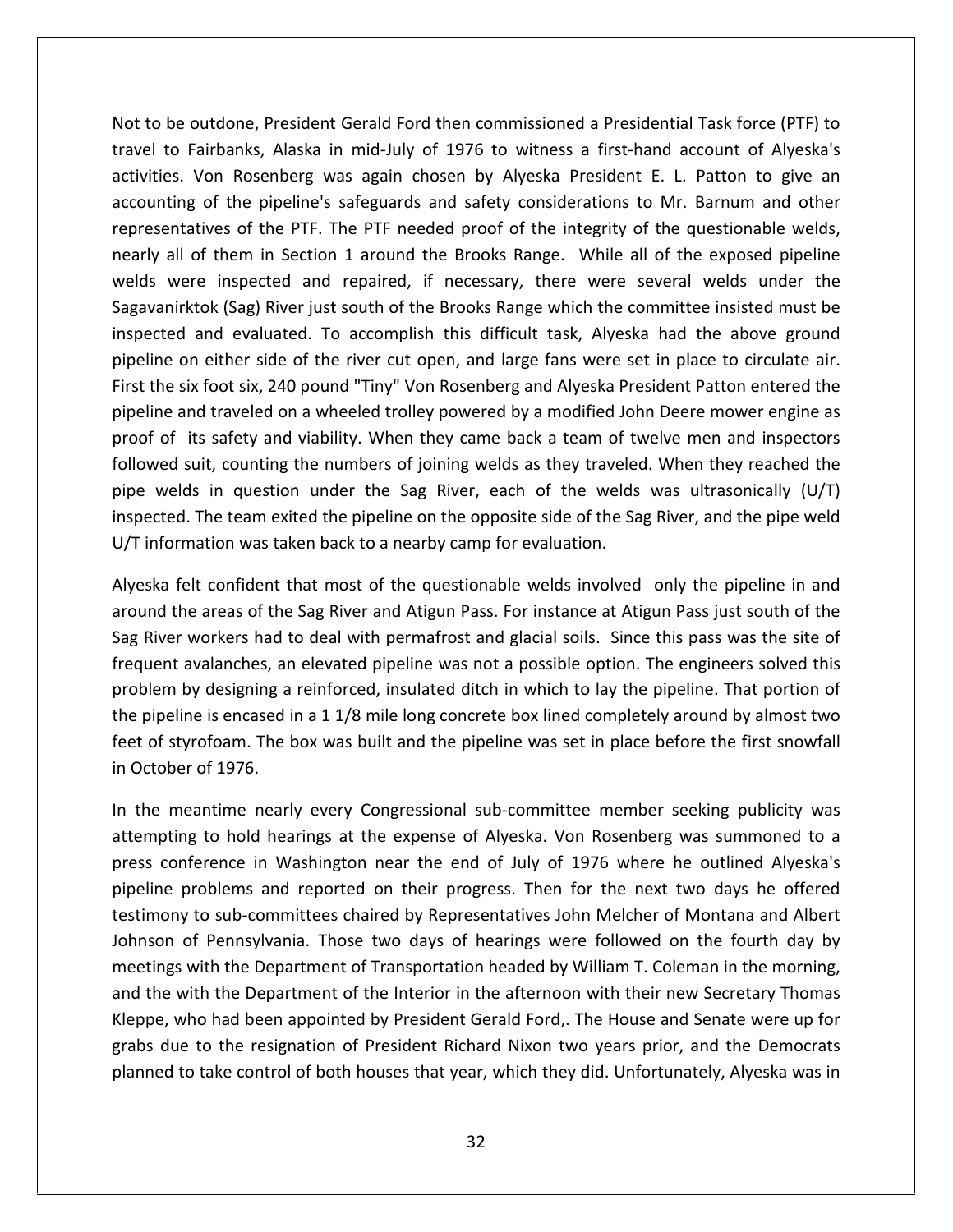crosshairs of many of the politicians during 1975-1976 who were seeking election or re-<br>The crosshairs of many of the politicians during 1975-1976 who were seeking election or rethe crosshair<br>election. Alyeska Task Group had spent many hundreds of man-hours planning the flow of oil over<br>Alyeska Task Group had spent many hundreds of man-hours planning the flow of oil over crosshairs of many of the politicians during 1975-1976 who were seeking election or re-<br>tion.<br>Alyeska Task Group had spent many hundreds of man-hours planning the flow of oil over<br>800-mile route from Prudhoe Bay to the Val th election.

rosshairs of many of the politicians during 1975-1976 who were seeking election or re-<br>on.<br>Jyeska Task Group had spent many hundreds of man-hours planning the flow of oil over<br>00-mile route from Prudhoe Bay to the Valdez T Exercision.<br>The committee members during the committee seeking election or re-<br>The committee members learnt many hundreds of man-hours planning the flow of oil over<br>The committe route from Prudhoe Bay to the Valdez Termina tion.<br>Alyeska Task Group had spent many hundreds of man-hours planning the flow of oil over<br>800-mile route from Prudhoe Bay to the Valdez Terminal, and were very confident of their<br>c design, their welding specifications, a The Alveska Task Group had spent many hundreds of man-hours planning the flow of oil over Figures and Spent many hundreds of man-hours planning the flow of oil over<br>Figures of the valder control valves were very confident of their<br>sign, their welding specifications, and the equipment that had been selected and. the 800-mile route from Prudhoe Bay to the Valdez Terminal, and were very confident of their And were installed to stop any potential downstream oil leaks. Their function was to<br>and were installed to stop and the equipment that had been selected and. Many<br>committee members learned for the first time that the pipel basic design, their welding specifications, and the equipment that had been selected and. Many the environment in the event of any kind of oil spill or oil leak. There were block valves and the equipment that had been selected and. Many ommittee members learned for the first time that the pipeline was not one contig of the committee members learned for the first time that the pipeline was not one contiguous monittee members learned for the first time that the pipeline was not one contiguous<br>pe, but rather was interspersed with over 175 strategically placed gate valves (block<br>ow control valves, and check valves. The 48-inch Ca run of pipe, but rather was interspersed with over 175 strategically placed gate valves (block the Sag River and the Tanana River. Block valves were also located behind and ahead<br>the Sag River and the Tanana River. Block valves. The 48-inch Cameron gate valves were castings of<br>were installed to stop any potential do valves), flow control valves, and check valves. The 48-inch Cameron gate valves were castings of The bridge crossing the bridge crossing the Yukon River, and block valves were located in the pipeline before and were installed to stop any potential downstream oil leaks. Their function was to btect the environment in th steel and were installed to stop any potential downstream oil leaks. Their function was to each pump station in order to isolate the pump stations during maintenance shutdownsteed and were installed to stop any potential downstream oil leaks. Their function was to protect the environment in the event of any kind ect the environment in the event of any kind of oil spill or oil leak. There were block valves<br>Iled north of most of the streams and both north and south of each of the major rivers,<br>ding the Sag River and the Tanana River installed north of most of the streams and both north and south of each of the major rivers, installed north of most of the streams and both north and south of each of the major rivers,<br>including the Sag River and the Tanana River. Block valves were also located behind and ahead<br>of the bridge crossing the Yukon Ri after each pump station in order to isolate the pump stations during maintenance shutdowns.

of the bridge crossing the Yukon River, and block valves were located in the pipeline before and after each pump station in order to isolate the pump stations during maintenance shutdowns.<br>The 48-inch Grove check valves we e bridge crossing the Yukon River, and block valves were located in the pipeline before and<br>each pump station in order to isolate the pump stations during maintenance shutdowns.<br>48-inch Grove check valves were manufactured ich pump station in order to isolate the pump stations during maintenance shutdowns.<br>
-inch Grove check valves were manufactured from fabricated steel, were located in<br>
ic locations where the pipeline began a gradual uphil The 48-inch Grove check valves were manufactured from fabricated steel, were located in irove check valves were manufactured from fabricated steel, were located in<br>ons where the pipeline began a gradual uphill rise or started a steep uphill climb.<br>Evalves acted as backflow preventers to curtail any potential a strategic locations where the pipeline began a gradual uphill rise or started Although these valves acted as backflow preventers to curtail any potentitiey did not inhibit forward flow. There were only minor drops in pip hese valves acted as backflow preventers to curtail any potential upstream oil spills,<br>t inhibit forward flow. There were only minor drops in pipeline pressure across these<br>es. The flow control valves, which were also furn they did not inhibit forward flow. There were only minor drops in pipeline pressure across these r did not inhibit forward flow. There were only minor drops in pipeline pressure across these<br>tk valves. The flow control valves, which were also furnished by Cameron, were<br>autionary valves that were placed in strategic po check valves. The flow control valves, which were also furnished by Cameron, were res. The flow control valves, which were also furnished by Cameron, were<br>ary valves that were placed in strategic positions where the pipeline either ran down<br>de or else had a lengthy downhill run before it leveled off.<br>th precautionary valves that were placed in strategic positions where the pipeline either ran down a steep grade or else had a lengthy downhill run before it leveled off.

ry valves that were placed in strategic positions where the pipeline either ran down<br>le or else had a lengthy downhill run before it leveled off.<br>hese facts coupled with his integrity and his candor helped Von Rosenberg du grade or else had a lengthy downhill run before it leveled off.<br>
Ing these facts coupled with his integrity and his candor helped Von Rosenberg during<br>
nerous testimonies and in hearings before Congressional committees and Presenting these facts coupled with his integrity and his candor helped Von Rosenberg during esenting these facts coupled with his integrity and his candor helped Von Rosenberg during<br>numerous testimonies and in hearings before Congressional committees and Cabinet<br>embers. The truths that he revealed about the safe his numerous testimonies and in hearings before Congressional committees and Cabinet From Rosenberg once made a special effort to bring clarity and validity to the concernse of Cabinet<br>S. The truths that he revealed about the safety of the pipeline system plus his own<br>ge and experience allayed any public c members. The truths that he revealed about the safety of the pipeline system plus his own The production by the pipeline system plus his own<br>owledge and experience allayed any public concerns and fears. Von Rosenberg and Joe<br>Iling, his immediate Alyeska supervisor, learned in these many hearings that they never Interiorunder President Ford, regarding an environmental issue that had been discussed in the under President Ford, regarding that they had said as long as what they had said was Von Rosenberg once made a special effort to bring c  $\frac{1}{2}$ day and experience<br>
his immediate Alyes<br>
iy about rememberin<br>
I. Von Rosenberg onc<br>
bipeline's construction<br>
under President Form<br>
is day's hearings. In experience anayed any public concerns and least mediate Alyeska supervisor, learned in these many between the membering something that they had said as long cosenberg once made a special effort to bring clarity is const of the pipeline's construction by writing a detailed letter to Kent Frizzell, acting Secretary of the of the pipeline's construction by writing a detailed letter to Kent Frizzell, acting Secretary of the<br>Interior under President Ford, regarding an environmental issue that had been discussed in the<br>previous day's hearings.<br> or under President Ford, regarding an environmental issue that had been discussed in the<br>bus day's hearings.<br>**4.** Constructing the Pump Stations<br>at the pump stations initially lagged behind the construction of the pipeline previous day's hearings.

## **Constructing the Pump Stations**

**4. Constructing the Pump Stations**<br>Work at the pump stations initially lagged behind the construction of the pipeline. However,<br>most of the pipeline camps had been set up in close proximity to the pump station locations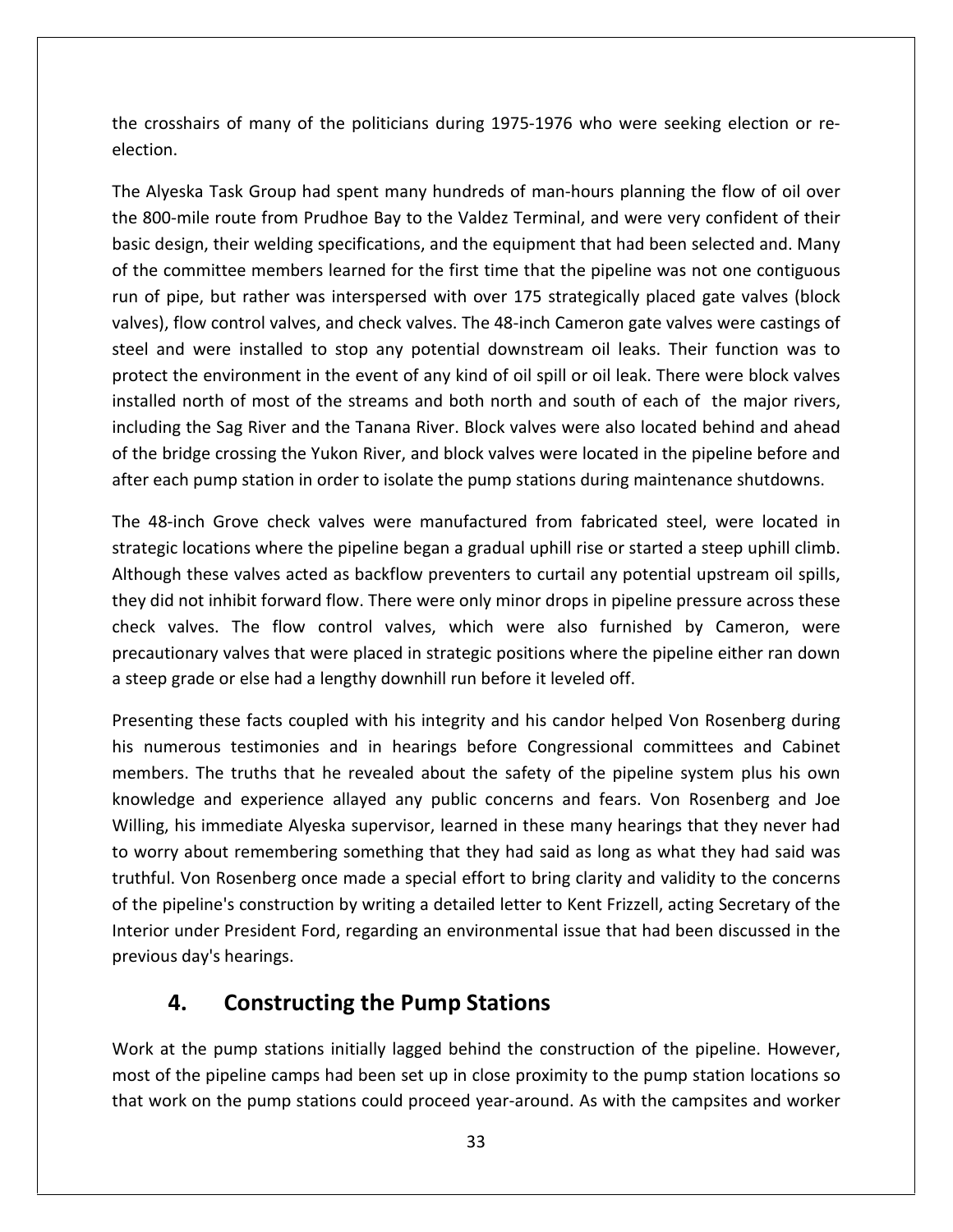the pump stations were laid on large gravel beds in order to prevent contamination ang, the pump stations were laid on large gravel beds in order to prevent contamination<br>Any potential oil spills. Pump Station No. 1 received special attention due to the fact that it housing, the pump stations were laid on large gravel beds in order to prevent contamination<br>from any potential oil spills. Pump Station No. 1 received special attention due to the fact that it<br>was controlling oil flow from the pump stations were laid on large gravel beds in order to prevent contamination<br>
y potential oil spills. Pump Station No. 1 received special attention due to the fact that it<br>
trolling oil flow from the North Slope oil housing, the pump stations were laid on large gravel beds in ord<br>from any potential oil spills. Pump Station No. 1 received special at<br>was controlling oil flow from the North Slope oil fields as well as in<br>Despite the fact g, the pump stations were laid on large gravel beds in order to prevent contamination<br>ny potential oil spills. Pump Station No. 1 received special attention due to the fact that it<br>introlling oil flow from the North Slope from any potential oil spills. Pump Station No. 1 received special attention due to the fact that it I any potential oil spills. Pump Station No. 1 received special attention due to the fact that it<br>controlling oil flow from the North Slope oil fields as well as initial oil flow into the pipeline.<br>Dite the fact that tempe was controlling oil flow from the North Slope oil fields as well as initial oil flow into the pipeline. trolling oil flow from the North Slope oil fields as well as initial oil flow into the pipeline.<br>the fact that temperatures reached near-record lows in the -70°F range, work under<br>rvision of Fluor-Alaska continued through Despite the fact that temperatures reached near-record lows in the -70°F range, work under the supervision of Fluor-Alaska continued through the winter.

was

that temperatures reached near-record lows in the -70°F range, work under<br>sion of Fluor-Alaska continued through the winter.<br>Die on No. 12 just north of the Valdez Terminal was another unit that was given priority<br>ritical ervision of Fluor-Alaska continued through the winter.<br>
tation No. 12 just north of the Valdez Terminal was another unit that was given priority<br>
its critical location near the port. However, Pump Station No. 6, which was Pump Station No. 12 just north of the Valdez Terminal was another unit that was given priority Pump Station No. 12 just r<br>due to its critical location<br>original five pump station<br>discovered to be on perm<br>having the requirement for<br>the pipeline's oil flow. its critical location near the port. However, Pump Station No. 6, which was one of the<br>Il five pump stations that would be needed at startup due to a reduced oil flow, was<br>ered to be on permafrost. Consequently it had to b original five pump stations that would be needed at startup due to a reduced oil flow, was five pump stations that would be needed at startup due to a reduced oil flow, was<br>ed to be on permafrost. Consequently it had to be elevated and redesigned, including<br>ne requirement for insulation on all the components whi discovered to be on permafrost. Consequently it had to be elevated and redesigned, including obe on permafrost. Consequently it had to be elevated and redesigned, including<br>equirement for insulation on all the components which processed and controlled<br>i oil flow.<br>No. 11 was designed as a part of the original syste ha the pipeline's oil flow.

ing the requirement for insulation on all the components which processed and controlled<br>
exploring the pipeline's oil flow.<br>
In Station No. 11 was designed as a part of the original system by Alyeska and Fluor, but<br>
eska b e's oil flow.<br>
on No. 11 was designed as a part of the original system by Alyeska and Fluor, but<br>
lieved that it would not be necessary. Of the eleven pump stations that were<br>
d, eight stations were tested and cycled and r Pump Station No. 11 was designed as a part of the original system by Alyeska and Fluor, but Alyeska believ<br>constructed, ei<br>oil production<br>somewhat less<br>increased. elieved that it would not be necessary. Of the eleven pump stations that were<br>d, eight stations were tested and cycled and ready for initial operation when the first<br>tion through the pipeline began. The other three pump st con tructed, eight stations were tested and cycled and ready for initial operation when the first<br>roduction through the pipeline began. The other three pump stations were completed at a<br>ewhat less frenetic pace by the end of t oil production through the pipeline began. The other three pump stations were completed at a tion through the pipeline began. The other three pump stations were completed at a<br>
I less frenetic pace by the end of the summer of 1980 as oil flow through the pipeline<br>
to sources from Alyeska and Roteq-Alaska, there we somewhat less frenetic pace by the end of the summer of 1980 as oil flow through the pipeline increased.

hat less frenetic pace by the end of the summer of 1980 as oil flow through the pipeline<br>ed.<br>ng to sources from Alyeska and Roteq-Alaska, there were a total of twenty-eight pumps<br>ner oil field equipment purchased for the o increased.<br>According to sources from Alyeska and Roteq-Alaska, there were a total of twenty-eight pumps<br>and other oil field equipment purchased for the original project through Flowserve, the parent<br>company of several manu According to sources from<br>and other oil field equipn<br>company of several mai<br>United Centrifugal Pump,<br>nine pumps came from<br>Warner Corporation. other oil field equipment purchased for the original project through Flowserve, the parent<br>pany of several manufacturers. At least nineteen of the pumps were purchased from<br>ed Centrifugal Pump, Inc., including the initial company of several manufacturers. At least nineteen of the pumps were purchased from any of several manufacturers. At least nineteen of the pumps were purchased from<br>d Centrifugal Pump, Inc., including the initial pump that was purchased in 1970. Another<br>pumps came from Byron-Jackson Pumps, which later bec United Centrifugal Pump, Inc., including the initial pump that was purchased in 1970. Another Warner Corporation.

United Centrifugal Pump, Inc., including the initial pump that was purchased in 1970. Another<br>nine pumps came from Byron-Jackson Pumps, which later became a division of the Borg-<br>Warner Corporation.<br>The original design con pumps came from Byron-Jackson Pumps, which later became a division of the Borg-<br>ner Corporation.<br>original design concept was to install three pumps in each pump station, with an area set<br>e in each pump station for a fourth Corporation.<br>
Eginal design concept was to install three pumps in each pump station, with an area set<br>
each pump station for a fourth pump if necessary. However, the three pumps in each<br>
proved to be more than sufficient t  $\mathbf{r}$ nal design concept was to install three pumps in each pump station, with an area set<br>each pump station for a fourth pump if necessary. However, the three pumps in each<br>roved to be more than sufficient to manage the require including No. 12, had the capacity of only 20,000 gallons per minute including No. 12, had the capacity of only 20,000 gallons per minute including No. 12, had the capacity of only 20,000 gallons per minute. **5.Example 10 Terminal** Sum station for a fourth pump if necessary. Hower<br>to be more than sufficient to manage the required<br>pump stations constructed only required two puliven by a Rolls-Royce natural gas turbine. Pump S<br>we pumps was driven by a Rolls-Royce natural gas turbine. Pump Stations Nos. 2 and 7 had the riven by a Rolls-Royce natural gas turbine. Pump Stations Nos. 2 and 7 had the<br>ove oil at the rate of 60,000 gallons per minute, while the other pump stations,<br>12, had the capacity of only 20,000 gallons per minute<br>**Constr** capacity to move oil at the rate of 60,000 gallons per minute, while the other pump stations, to move oil at the rate of 60,000 gallons per minute, while the other pump stations,<br>
No. 12, had the capacity of only 20,000 gallons per minute<br> **CONSTRUCTING THE Valdez Terminal**<br>
tion at the Valdez Marine Terminal, the including No. 12, had the capacity of only 20,000 gallons per minute

## **Constructing the Valdez Terminal**

No. 12, had the capacity of only 20,000 gallons per minute<br> **Constructing the Valdez Terminal**<br>
ion at the Valdez Marine Terminal, the southernmost point of the Trans-Alaska<br>
began in the fall of 1974. Although the Alyeska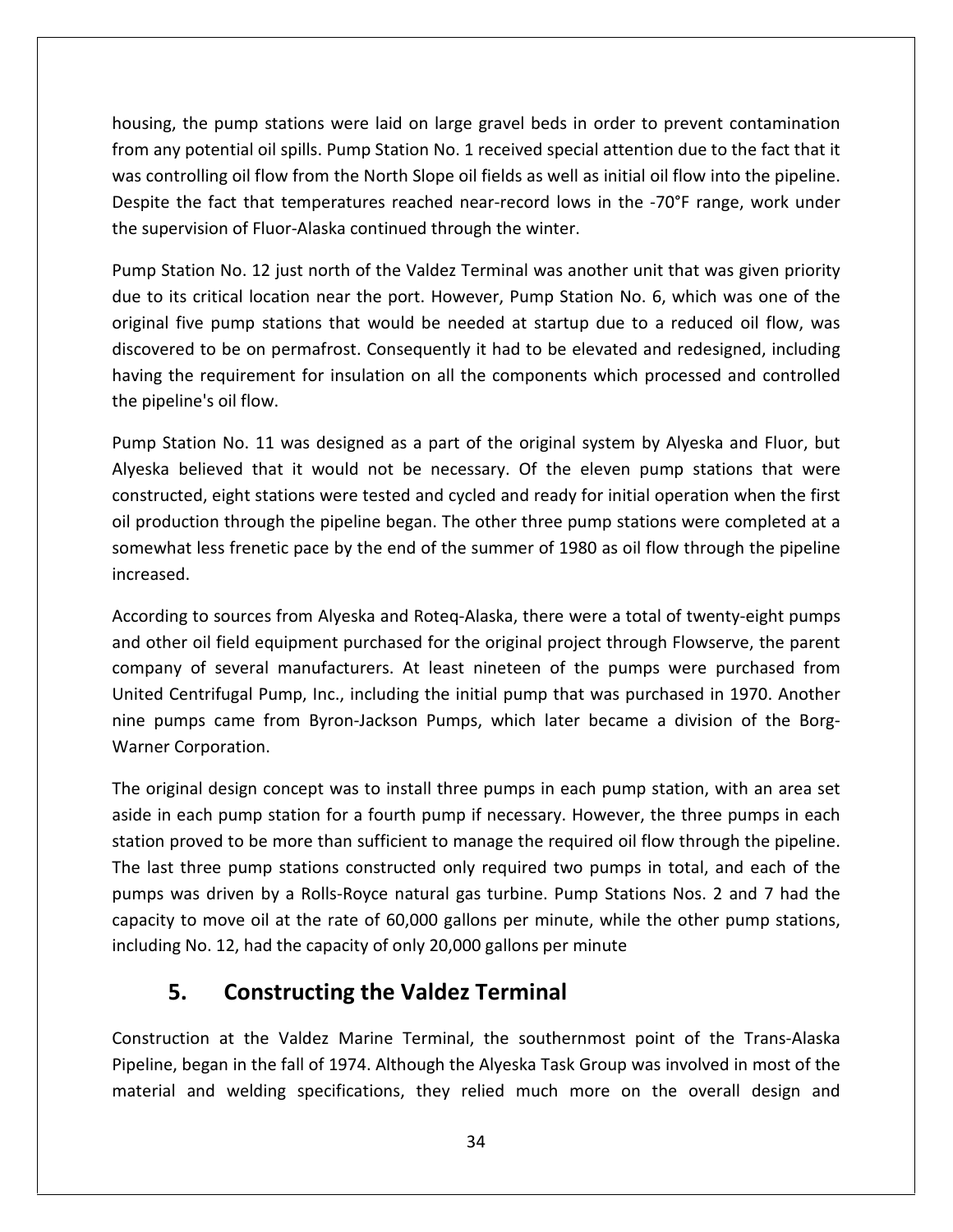capabilities of Fluor than they had with Bechtel Corporation on the oil pipeline.<br>Management capabilities of Fluor than they had with Bechtel Corporation on the oil pipeline. and the surface of the state of Fluor than they had with Bechtel Corporation on the oil pipeline.<br>Detailed surveys had shown that the site that was planned across the inlet from management capabilities of Fluor than they had with Bechtel Corporation on the oil pipeline.<br>Numerous detailed surveys had shown that the site that was planned across the inlet from<br>Valdez proper had a bedrock depth of onl thement capabilities of Fluor than they had with Bechtel Corporation on the oil pipeline.<br>Their subcontractors began to excavate. Fluor and Alyeska discovered that the bedrock<br>Their subcontractors began to excavate. Fluor agement capabilities of Fluor than they had with Bechtel Corporation on the oil pipeline.<br>In the serous detailed surveys had shown that the site that was planned across the inlet from<br>Exproper had a bedrock depth of only a management capabilities of Fluor than they had with Bechtel Corporation on the oil pipeline. magement capabilities of Fluor than they had with Bechtel Corporation on the oil pipeline.<br>
Inerous detailed surveys had shown that the site that was planned across the inlet from<br>
dez proper had a bedrock depth of only ab Numerous detailed surveys had shown that the site that was planned across the inlet from etailed surveys had shown that the site that was planned across the inlet from<br>er had a bedrock depth of only about six feet below ground surface. However,<br>ubcontractors began to excavate, Fluor and Alyeska discovered that Valdez proper had a bedrock depth of only about six feet below ground surface. However, as accured sarveys had shown that the site that was planned across the linet from<br>proper had a bedrock depth of only about six feet below ground surface. However,<br>neir subcontractors began to excavate, Fluor and Alyeska di when their subcontractors began to excavate, Fluor and Alyeska discovered that the bedrock When their subcontractors began to excavate, Fluor and when their subcontractors began to excavate, Fluor and was nearly sixty feet below the surface of the ground.<br>10 million cubic yards of waste material and requir found was nearly sixty feet below the surface of the ground. This required the removal of more than<br>10 million cubic yards of waste material and required major design modifications to the<br>foundations that were supporting the hol million cubic yards of waste material and required major design modifications to the<br>dations that were supporting the holding tanks. Huge retaining walls had to be built<br>nd the area housing the terminal and numerous concre foundati be area housing the terminal and numerous concrete columns were constructed to<br>the area housing the terminal and numerous concrete columns were constructed to<br>all the tanks and other terminal structures.<br>The holding tanks around the area housing the terminal and numerous concrete columns were constructed to support all the tanks and other terminal structures.

<u>Valdes de la p</u>

nd the area housing the terminal and numerous concrete columns were constructed to<br>ort all the tanks and other terminal structures.<br>of the holding tanks as specified by Fluor, with major input from the Alyeska Task Group,<br> ort all the tanks and other terminal structures.<br>
of the holding tanks as specified by Fluor, with major input from the Alyeska Task Group,<br>
required by the Pipeline Authorization Act that was signed into law in late 1973 Each of the holding tanks as specified by Fluor, with major input from the Alyeska Task Group,<br>was required by the Pipeline Authorization Act that was signed into law in late 1973 to have the<br>capacity equal to that of the  $\frac{1}{2}$ was required by the Pipeline Authorization Act that was signed into law in late 1973 to have the capacity equal to that of the total volume of the oil pipeline. Although the rationale for that I to that of the total volume of the oil pipeline. Although the rationale for that<br>In this computed in the value of the capacity of the capacity of the capacity<br>are holding tanks if that ever became necessary. The holding lo, ic was never fully explained, that requirement would allow the entire pipeline to be emptied<br>o any of the holding tanks if that ever became necessary. The holding tanks were built by<br>icago Bridge and Iron, and were subject into any of the holding tanks if that ever became necessary. The holding tanks were built by of the holding tanks if that ever became necessary. The holding tanks were built by<br>Bridge and Iron, and were subjected to rigorous non-destructive testing on their<br>y as well as their welded structures and their flanges by Chicago Bridge and Iron, and were subjected to rigorous non-destructive testing on their metallurgy as well as their welded structures and their flanges by the Battelle Institute.

dge and Iron, and were subjected to rigorous non-destructive testing on their<br>s well as their welded structures and their flanges by the Battelle Institute.<br>5, the Valdez Marine Terminal has the capacity to store more than metallurgy as well as their weld<br>Nevertheless, the Valdez Marir<br>of oil, utilizing all eighteen stor<br>diameter and has a height of r<br>constructed at the terminal, an<br>12.5 megawatts of power. ertheless, the Valdez Marine Terminal has the capacity to store more than 9 million barrels<br>I, utilizing all eighteen storage tanks to provide this capacity. Each of the tanks is 250 feet in<br>neter and has a height of rough of oil, utilizing all eighteen storage tanks to provide this capacity. Each of the tanks is 250 feet in oil, utilizing all eighteen storage tanks to provide this capacity. Each of the tanks is 250 feet in<br>ameter and has a height of roughly 63 feet. There were also three power generating stations<br>instructed at the terminal, a diameter and has a height of roughly 63 feet. There were also three power generating stations and has a height of roughly 63 feet. There were also three power generating stations<br>ed at the terminal, and each power plant had the capability to generate approximately<br>awatts of power.<br>nal proper was designed and built constructed at the terminal, and each power plant had the capability to generate approximately 12.5 megawatts of power.

l at the terminal, and each power plant had the capability to generate approximately<br>vatts of power.<br>al proper was designed and built to have four oil tanker berths, with space for a fifth<br>ded. The Pipeline Authorization A 12.5 megawatts of power.<br>The terminal proper was designed and built to have four oil tanker berths, with space for a fifth<br>if ever needed. The Pipeline Authorization Act also required that a ballast filtration system be<br>de The terminal proper was designed and built to have four oil tanker berths, with space for a fifth<br>if ever needed. The Pipeline Authorization Act also required that a ballast filtration system be eeded. The Pipeline Authorization Act also required that a ballast filtration system be<br>and built that would remove oil from the ballast water of the tankers. The local area<br>n had voiced their very logical concerns years b designed and built that would remove oil from the ballast water of the tankers. The local area built that would remove oil from the ballast water of the tankers. The local area<br>d voiced their very logical concerns years before final approval that any<br>water would destroy the fishing in Prince William Sound just south fishermen had voiced their very logical concerns years before final approval that any contaminated water would destroy the fishing in Prince William Sound just south of Valdez, which empties into the Gulf of Alaska.

in late November of 1976. Additional workers were brought into the terminal and, by the end had voiced their very logical concerns years before final approval that any<br>ed water would destroy the fishing in Prince William Sound just south of Valdez,<br>ies into the Gulf of Alaska.<br>the better climate in the Valdez are iminated water would destroy the fishing in Prince William Sound just south of Valdez,<br>h empties into the Gulf of Alaska.<br>use of the better climate in the Valdez area, the construction was also able to proceed<br>around. Alth ich empties into the Gulf of Alaska.<br>
cause of the better climate in the Valdez area, the construction was also able to proceed<br>
ar-around. Although construction was only about two thirds complete by the end of<br>
ptember of Because of the better climate in the Valdez area, the construction was also able to proceed Because of the better climate in the Valdez area, the construction was also able to proceed<br>year-around. Although construction was only about two thirds complete by the end of<br>September of 1976 and still lagged behind the was operational. Although construction was only about two thirds complete by the end of ember of 1976 and still lagged behind the pipeline construction, terminal construction was to continue through the winter months, resu year-around. Although construction was only about two thirds complete by the end of September of 1976 and still lagged behind the pipeline construction, terminal construction was ensure. The Valdez Techstratetion was singled the times complete by the end of<br>ember of 1976 and still lagged behind the pipeline construction, terminal construction was<br>to continue through the winter months, resulting in able to continue through the winter months, resulting in the shipping berths being completed No. 2 for 1976 and stan lagged benma the pipeline constraction, terminal constraction was<br>continue through the winter months, resulting in the shipping berths being completed<br>November of 1976. Additional workers were broug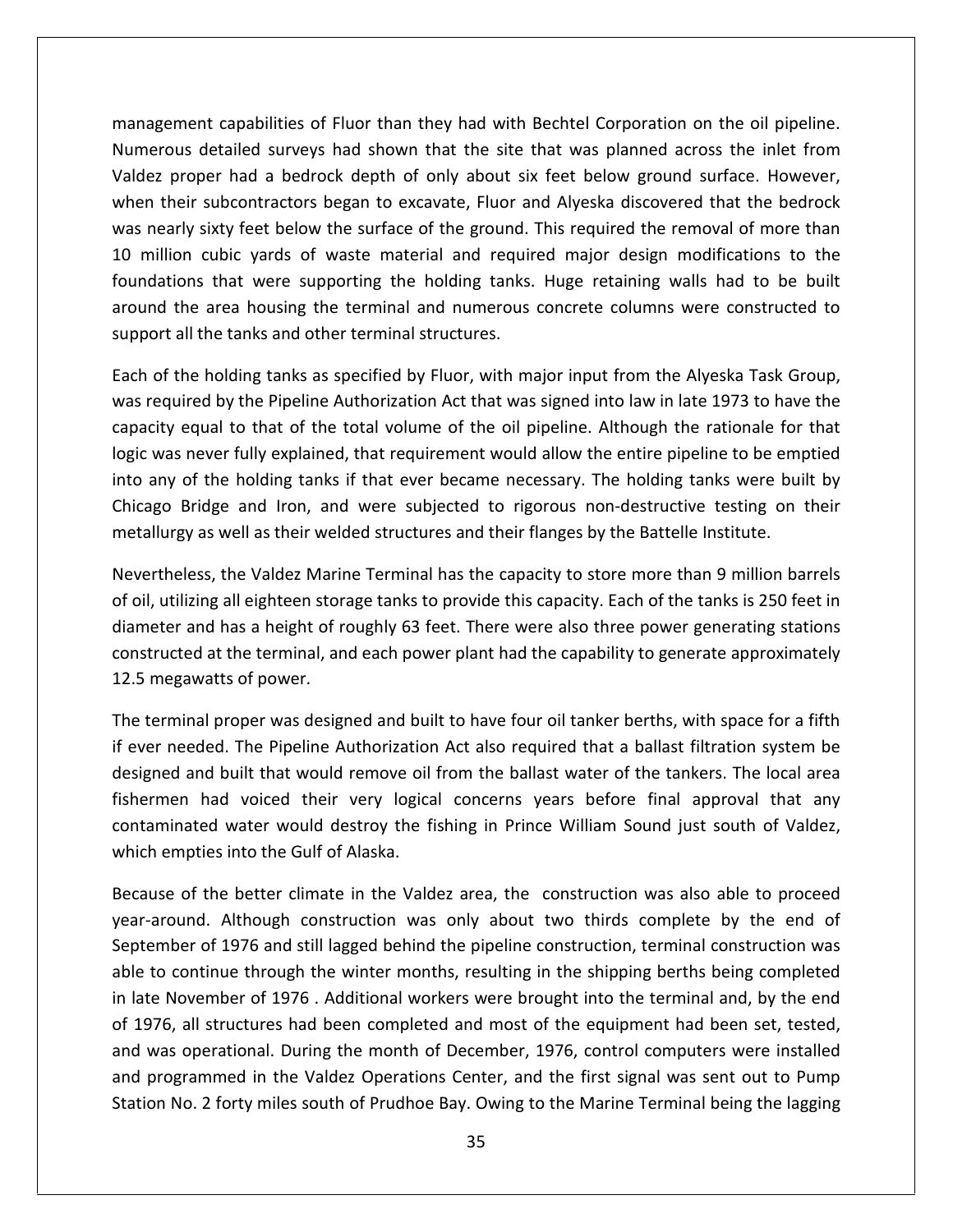on the construction schedule, work continued on the terminal through the winter of and into the first three months of 1977.<br>**The first three months of 1977.**<br>The first three months of 1977. **Construction schedule, whereas first three months of 19.<br><b>Completion** provide the construction schedule, work continued on the terminal through the winter of<br>and into the first three months of 1977.<br>struction Completion<br>project was on average about 90% complete when 1977 began, and the few t portion on the construction schedule, work continued on the terminal through the winter of I the construction schedule, work continued on the terminal through the winter of<br>
into the first three months of 1977.<br> **tion Completion**<br>
ct was on average about 90% complete when 1977 began, and the few tasks<br>
to comple 1976 and into the first three months of 1977.

#### **Construction Completion**

into the first three months of 1977.<br> **Struction Completion**<br>
ject was on average about 90% complete when 1977 began, and the few tasks<br>
y to complete the pipeline construction had been identified. Most of the eleven pump<br> **Crion Completion**<br>
ect was on average about 90% complete when 1977 began, and the few tasks<br>
to complete the pipeline construction had been identified. Most of the eleven pump<br>
tructures had been completed by the construc **truction Completion**<br>project was on average about 90% complete when 1977 began, and the few tasks<br>sary to complete the pipeline construction had been identified. Most of the eleven pump<br>n structures had been completed by The project was on average about 90% complete when 1977 began, and the few tasks project was on average about 90% complete when 1977 began, and the few tasks<br>sary to complete the pipeline construction had been identified. Most of the eleven pump<br>in structures had been completed by the construction comp necessary to complete the pipeline construction had been identified. Most of the eleven pump rice project was on average associes some<br>necessary to complete the pipeline construction<br>station structures had been completed by<br>workers. Eight of the pump stations had been<br>been turned over to Alyeska operations perso<br>a station structures had been completed by the construction companies and independent<br>workers. Eight of the pump stations had been hydrostatically and electronically tested, and had<br>been turned over to Alyeska operations per ers. Eight of the pump stations had been hydrostatically and electronically tested, and had<br>turned over to Alyeska operations personnel. The Valdez Marine Terminal was functional<br>mostly operational by the end of March, and been turned over to Alyeska operations personnel. The Valdez Marine Terminal was functional and mostly operational by the end of March, and Alyeska had begun cleanup and environmental remediation as prescribed.

I over to Alyeska operations personnel. The Valdez Marine Terminal was functional<br>
to perational by the end of March, and Alyeska had begun cleanup and<br>
tal remediation as prescribed.<br>
Green, which had performed so well wi d mostly operational by the end of March, and Alyeska had begun cleanup and<br>vironmental remediation as prescribed.<br>sociated-Green, which had performed so well with their construction tasks on the pipeline,<br>s assigned to co ronmental remediation as prescribed.<br>
ciated-Green, which had performed so well with their construction tasks on the pipeline,<br>
assigned to complete the remaining tasks on the pipeline proper. They completed<br>
ostatic testi requested.Green, which had performed so well with their construction tasks on the pipeline,<br>ed to complete the remaining tasks on the pipeline proper. They completed<br>testing of the last 150 miles of the pipeline, and made thirty-thr was assigned to complete the remaining tasks on the pipeline proper. They completed assigned to complete the remaining tasks on the pipeline proper<br>static testing of the last 150 miles of the pipeline, and made thirty-thr<br>e pipeline joints that were left over from 1976. They reinsulated about<br>ipeline that **D.**tea-Green, which had p<br>signed to complete th<br>atic testing of the last 1<br>pipeline joints that were<br>eline that hadn't been<br>red. On 30 May 1977 the<br>ade, and the Trans-Alask<br>Summarv to the pi been made, and the Trans-Alaskan Pipeline was ready for operation nade, and the Trans-Alaskan Pipeline was ready for operation<br> **Summary**<br> **up**<br>
on Frank Moolin's progress report. Alveska gave notice that they intended to begin filling

## D.

#### Startup

**Summary<br>
Summary<br>
Summary**<br>
Alyeska gave notice that they intended to begin filling<br>
poil pipeline sometime toward the end of June, 1977. Alveska's original proposal was to start **Summary**<br> **hup**<br>
d on Frank Moolin's progress report, Alyeska gave notice that they intended to begin filling<br>
il pipeline sometime toward the end of June, 1977. Alyeska's original proposal was to start<br>
a capacity of six rtup<br>d on Frank Moolin's progress report, Alyeska gave notice that they intended to begin filling<br>oil pipeline sometime toward the end of June, 1977. Alyeska's original proposal was to start<br>a capacity of six hundred thous **p**<br>In Frank Moolin's progress report, Alyeska gave notice that they intended to begin filling<br>Dipeline sometime toward the end of June, 1977. Alyeska's original proposal was to start<br>capacity of six hundred thousand barre Based on Frank Moolin's progress report, Alyeska gave notice that they intended to begin filling n Frank Moolin's progress report, Alyeska gave notice that they intended to begin filling<br>ipeline sometime toward the end of June, 1977. Alyeska's original proposal was to start<br>apacity of six hundred thousand barrels per the oil pipeline sometime toward the end of June, 1977. Alyeska's original proposal was to start be oil pipeline sometime toward the end of June, 1977. Alyeska's original proposal was to start<br>with a capacity of six hundred thousand barrels per day, and to ramp up to 1.2 million barrels<br>per day within a two year perio is capacity of six hundred thousand barrels per day, and to ramp up to 1.2 million barrels<br>ay within a two year period. While their long-term objective was to get to two million<br>is per day at some time in the future, the O per day within a two year period. While their long-term objective was to get to two million day within a<br>rels per day a<br>eska planning.<br>punt of oil, wh<br>ir engineers re Alyeska planning. Their new objective was to begin producing approximately double the original<br>amount of oil, which would then require at least eight pumping stations to be ready at startup.<br>Their engineers realized that t amount of oil, which would then require at least eight pumping stations to be ready at startup.

which would then require at least eight pumping stations to be ready at startup.<br>
In the pipeline were some serious challenges when they would begin to fill<br>
was a need to balance the temperatures between the oil at Prudho

maineers realized that there were some serious challenges when they would begin to fill<br>eline:<br>There was a need to balance the temperatures between the oil at Prudhoe Bay, which<br>would be entering the pipeline at more than eers realized that there were some serious challenges when they would b<br>
:<br>
e was a need to balance the temperatures between the oil at Prudhoe E<br>
d be entering the pipeline at more than 120°F, and the temperature of th<br>
l  $1.$ er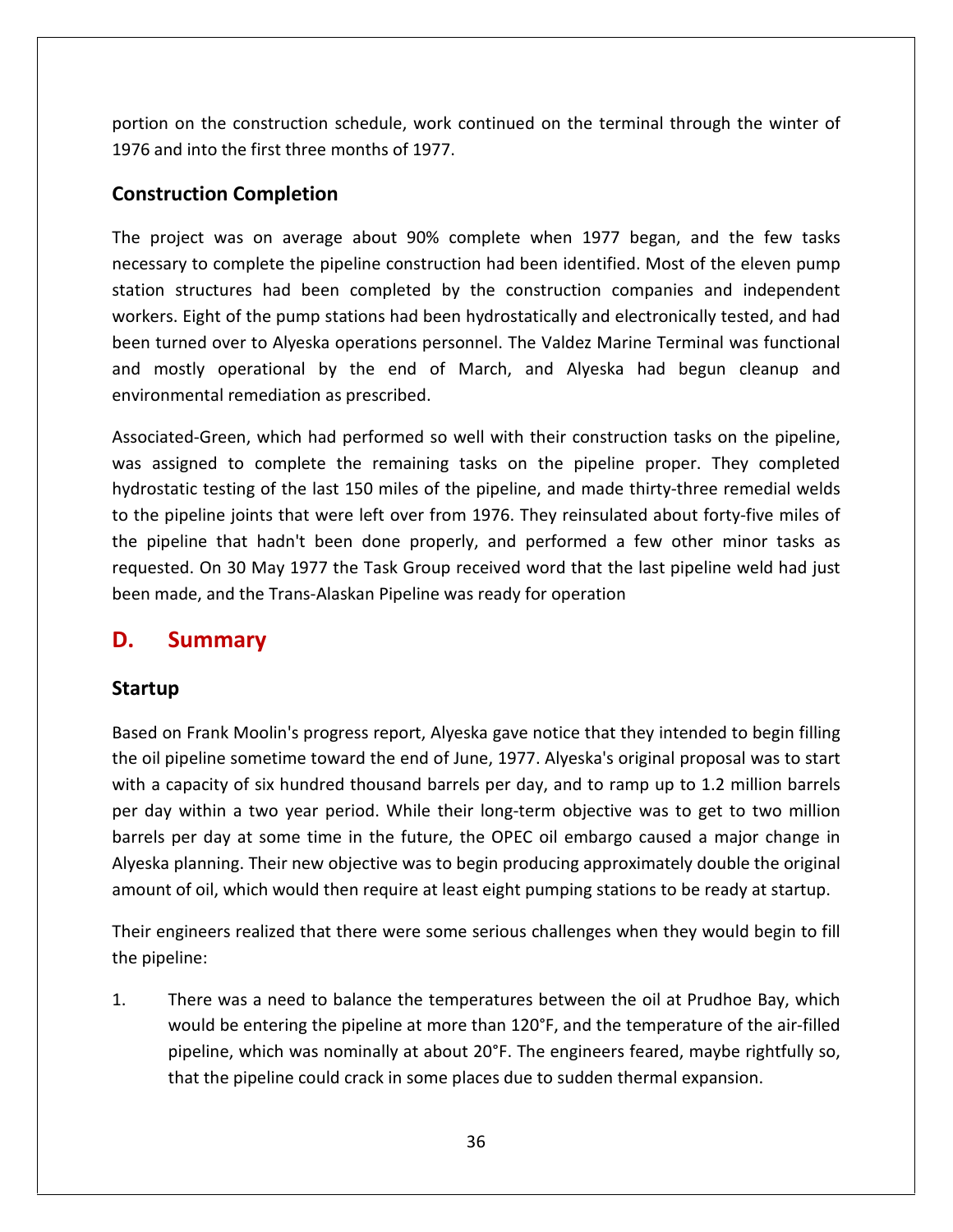There was a need to purge as much air out of the pipeline as possible in order to reduce There was a need to purge as much air out of the pipeline as possible in order to reduce<br>the risk of either a fire or an explosion. Normally an oil pipeline was filled with water. then was a need to purge as much air out of the pipeline as possible in order to reduce<br>tisk of either a fire or an explosion. Normally an oil pipeline was filled with water,<br>then the ensuing oil flow would push the water 2. There was a need to purge as much air out of the pipeline as possible in order to reduce<br>the risk of either a fire or an explosion. Normally an oil pipeline was filled with water,<br>and then the ensuing oil flow would pus There was a need to purge as much air out of the pipeline as possible in order to reduce<br>the risk of either a fire or an explosion. Normally an oil pipeline was filled with water,<br>and then the ensuing oil flow would push t  $2<sub>1</sub>$ There was a need to purge as much air out of the pipeline as possible in order to reduce<br>the risk of either a fire or an explosion. Normally an oil pipeline was filled with water,<br>and then the ensuing oil flow would push t the risk of either a fire or an explosion. Normally an oil pipeline was filled with water,<br>and then the ensuing oil flow would push the water out of the pipeline, but the fear of<br>the engineers was that the water would free and then the ensuing oil flow would push the water out of the pipeline, but the fear of

then the ensuing oil flow would push the water out of the pipeline, but the fear of<br>ngineers was that the water would freeze due to the temperature of the pipeline.<br>ms were resolved by purging the line with nitrogen gas, a the engineers was that the water would freeze due to the temperature of the pipeline.<br>Both problems were resolved by purging the line with nitrogen gas, a much lighter than air or<br>water chemical that does not support combu roblems were resolved by purging the line with nitrogen gas, a much lighter than air or<br>chemical that does not support combustion nor freeze at normal temperatures. On 20<br>977 at 10:06 a.m. (Fairbanks, Alaska time) the firs Both problems were resolved by purging the line with nitrogen gas, a much lighter than air or water chemical that does not support combustion nor freeze at normal temperatures. On 20 themical that does not support combustion nor freeze at normal temperatures. On 20<br>977 at 10:06 a.m. (Fairbanks, Alaska time) the first section of the pipeline was<br>ized with nitrogen and North Slope oil was introduced behi June 1977 at 10:06 a.m. (Fairbanks, Alaska time) the first section of the pipeline was flow down some of the steeper inclines, under the many streams, and across the river flow down some of the steeper inclines, under the many streams, and across the river of flow down some of the steeper inclines, under the pressurized with nitrogen and North Slope oil was introduced behind it. The initial flow of oil pressurized with nitr<br>pressurized with nitr<br>having a temperature<br>during this initial stage<br>oil flow down some<br>pipeline bridges. inordinately long, finally reaching the terminal at Valdez on 28 July 1977 at 11:02 p.m.,<br>ving a temperature of about 45°F. The Alyeska operations engineers were extremely cautious<br>ting this initial stage, doing their best having a te having a temperature of about 45°F. The Alyeska operations engineers were extremely cautious<br>during this initial stage, doing their best to introduce the oil at a slow pace in order to control<br>oil flow down some of the ste ring this initial stage, doing their best to introduce the oil at a slow pace in order to control<br>flow down some of the steeper inclines, under the many streams, and across the river<br>eline bridges.<br>the oil proceeded throug oil i pipeline bridges.

low down some of the steeper inclines, under the many streams, and across the river<br>line bridges.<br>he oil proceeded through the pipeline, it was followed closely by various groups of Alyeska<br>ectors traveling the pipeline ro pridges.<br>I proceeded through the pipeline, it was followed closely by various groups of Alyeska<br>is traveling the pipeline route and looking for any signs of leaks, settling of the pipeline,<br>tions of movements in any of the As the oil proceeded through the pipeline, it was followed closely by various groups of Alyeska<br>inspectors traveling the pipeline route and looking for any signs of leaks, settling of the pipeline,<br>or indications of moveme inspectors traveling the pipeline route and looking for any signs of leaks, settling of the pipeline, curtailed for 11/2 hours while a repair crew of welders and workers repaired an elbow that<br>curtailed for 11/2 hours while a repair crew of wellow that was not without<br>problems, with one of the incidents that occurred being or indications of movements in any of the supports and bridges. The startup was not without betwish cracked in any of the supports and bridges. The startup was not without<br>problems, with one of the incidents that occurred being minor in nature, while the second<br>ent resulted in numerous injuries and a fatality. On any problems, with one of the incidents that occurred being minor in nature, while the second incident re<br>detected ir<br>was curtail<br>had been<br>purge. nt resulted in numerous injuries and a fatality. On 05 July a minor nitrogen leak was<br>ed in the main pipeline near Pump Station No.8 just south of Fairbanks. The flow of oil<br>urtailed for 1 1/2 hours while a repair crew of detected in the main pipeline near Pump Station No.8 just south of Fairbanks. The flow of oil the main pipeline near Pump Station No.8 just south of Fairbanks. The flow of oil<br>d for 1 1/2 hours while a repair crew of welders and workers repaired an elbow that<br>racked due to the temperature differential between the p was curtailed for 11/2 hours while a repair crew of welders and workers repaired an elbow that iled for 1 1/2 hours while a repair crew of welders and workers repaired an elbow that<br>i cracked due to the temperature differential between the pipe and the nitrogen<br>the next day oil flowed accidentally through a block va had b $\epsilon$ purge.

en cracked due to the temperature differential between the pipe and the nitrogen<br>
In the next day oil flowed accidentally through a block valve that had not been<br>
tely closed ahead Pump Station No. 8 as Alyeska employees w on the next day oil flowed accidentally through a block valve that had not been<br>etely closed ahead Pump Station No. 8 as Alyeska employees were replacing a pump<br>er. The resulting oil spray mixed with ambient air formed a d Then on the next day oil flowed accidentally through a block valve that had not been the next day oil flowed accidentally through a block valve that had not been<br>closed ahead Pump Station No. 8 as Alyeska employees were replacing a pump<br>ne resulting oil spray mixed with ambient air formed a deadly mixture, completely closed ahead Pump Station No. 8 as Alyeska employees were replacing a pump in the field and Pump Station No. 8 as Alyeska employees were replacing a pump<br>
r. The resulting oil spray mixed with ambient air formed a deadly mixture, and was<br>
by a stray spark that caused a major explosion. One worker strainer. The resulting oil spray mixed with ambient air formed a deadly mixture, and was strainer. The resulting oil spray mixed with ambient aignited by a stray spark that caused a major explosion. Only were hospitalized as a result, and Alyeska's Task Green determine the cause of the explosion and to develop tray spark that caused a major explosion. One worker was killed and five others<br>lized as a result, and Alyeska's Task Group was dispatched to Fairbanks to<br>e cause of the explosion and to develop procedures to prevent accid were nospitalized as a result, and Alyeska's Task Group was dispatched to Fairbanks to<br>nine the cause of the explosion and to develop procedures to prevent accidents of this<br>in the future. Pump Station No. 8 was shut down for t determine the cause of the explosion and to develop procedures to prevent accidents of this ne the cause of the explosion and to develop procedures to prevent accidents of this<br>
in the future. Pump Station No. 8 was shut down for the next eight months while it was<br>
paired and all remedies were being pursued.<br>
Int nature in the future. Pump Station No. 8 was shut down for the next eight months while it was being repaired and all remedies were being pursued.

pump stations, the Yukon River Bridge, and remediation of the many camp sites and pipe e in the future. Pump Station No. 8 was shut down for the next eight months while it was<br>repaired and all remedies were being pursued.<br>Tuction continued with limited crews of sub-contractors and workers on the remaining<br>o aired and all remedies were being pursued.<br>ion continued with limited crews of sub-contractors and workers on the remaining<br>tions, the Yukon River Bridge, and remediation of the many camp sites and pipe<br>reas. However the p Construction continued with limited crews of sub-contractors and workers on the remaining uction continued with limited crews of sub-<br>stations, the Yukon River Bridge, and reme<br>e areas. However the project came to an off<br>ipeline files, on 01 August 1977 when the ta<br>all with the first shipload of oil from the Tr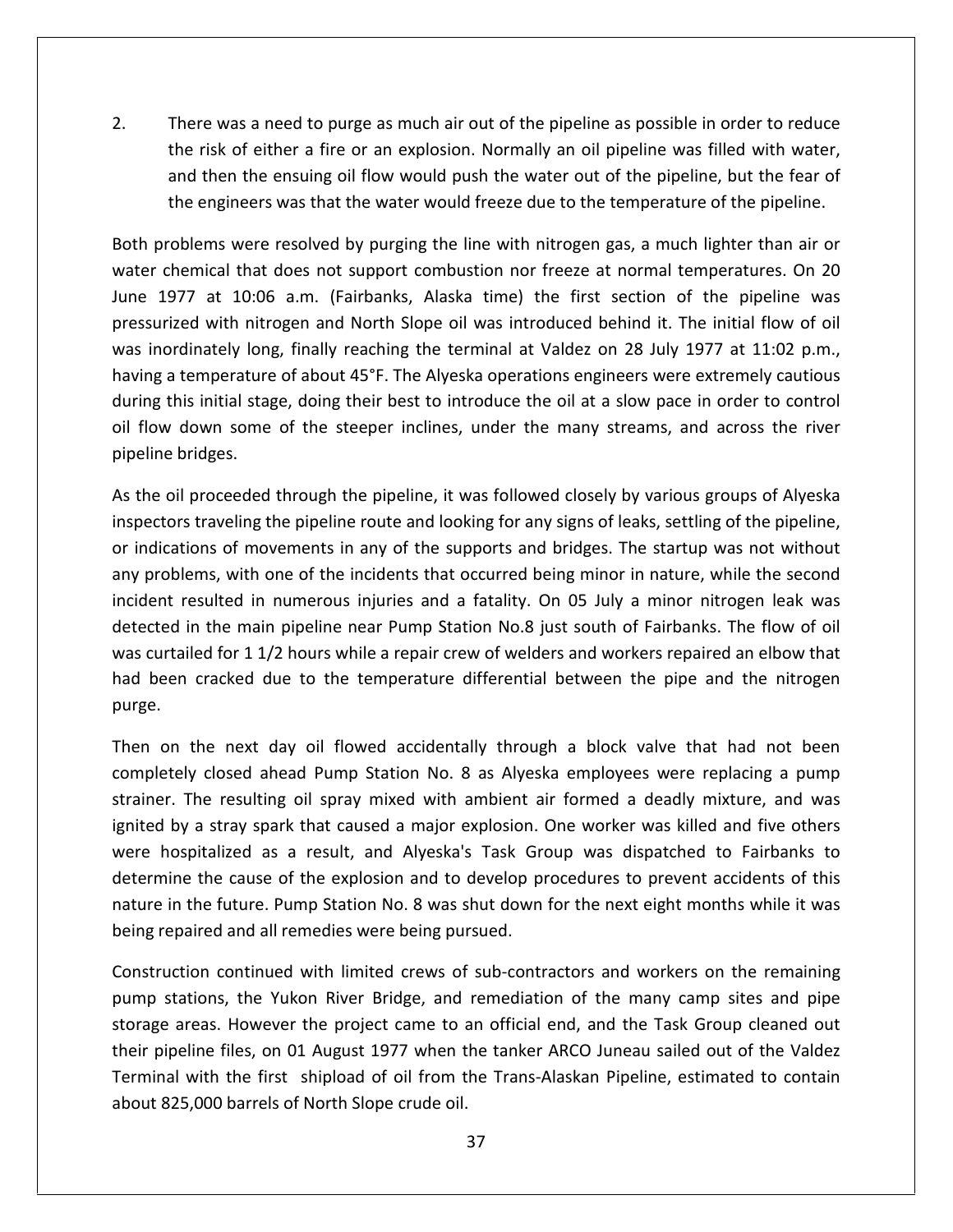# **Cost Project Cost**

Part Cost<br>TAPS Task Group and management from the Big Three of Atlantic-Richfield, Humble Oil & **Cost**<br>Task Group and management from the Big Three of Atlantic-Richfield, Humble Oil &<br>and British Petroleum had gotten together in the summer of 1969 to prepare a budget **Example 2018**<br>TAPS Task Group and management from the Big Three of Atlantic-Richfield, Humble Oil &<br>Alting, and British Petroleum had gotten together in the summer of 1969 to prepare a budget<br>A project cost for the Transect Cost<br>APS Task Group and management from the Big Three of Atlantic-Richfield, Humble Oil &<br>ng, and British Petroleum had gotten together in the summer of 1969 to prepare a budget<br>project cost for the Trans-Alaskan Pipel **ct Cost**<br>NPS Task Group and management from the Big Three of Atlantic-Richfield, Humble Oil &<br>Ig, and British Petroleum had gotten together in the summer of 1969 to prepare a budget<br>project cost for the Trans-Alaskan Pipe  $\overline{m}$   $\overline{m}$ PS Task Group and management from the Big Three of Atlantic-Richfield, Humble Oil &<br>g, and British Petroleum had gotten together in the summer of 1969 to prepare a budget<br>project cost for the Trans-Alaskan Pipeline. Their The transformation and particle to numerof 1969 to prepare a budget<br>Refining, and British Petroleum had gotten together in the summer of 1969 to prepare a budget<br>and a project cost for the Trans-Alaskan Pipeline. Their ini The project cost for the Trans-Alaskan Pipeline<br>\$900 million, and was based on the project cons<br>being completed sometime in 1972 Included in<br>million for the 4- inch pipe, which at the time seer<br>due to numerous environmenta \$900 million, and was based on the project construction beginning in the spring of 1970 and and was based on the project construction beginning in the spring of 1970 and<br>eted sometime in 1972 Included in this original estimate was the cost of \$100<br>e 4- inch pipe, which at the time seemed high. Following several being completed sometime in 1972 Included in this original estimate was the cost of \$100 pleted sometime in 1972 Included in this original estimate was the cost of \$100<br>the 4- inch pipe, which at the time seemed high. Following several unplanned delays<br>nerous environmental objections and other reasons previous million for the 4- inch pipe, which at the time seemed high. Following several unplanned delays on for the 4- inch pipe, which at the time seemed high. Following several unplanned delays<br>to numerous environmental objections and other reasons previously described, the cost of<br>project began to increase dramatically<br>equ due to numerous environmental objections and other reasons previously described, the cost of the project began to increase dramatically

numerous environmental objections and other reasons previously described, the cost of<br>ect began to increase dramatically<br>uent to the incorporation of Alyeska in late 1970, three years of legal battles and<br>us design modific the project began to increase dramatically<br>Subsequent to the incorporation of Alyeska in late 1970, three years of legal battles and<br>numerous design modifications ensued, and a period of significant inflation also occurred equent to the incorporation of Alyeska in late 1970, three years of legal battles and<br>erous design modifications ensued, and a period of significant inflation also occurred. In<br>inflation had become such a national issue th Subsequent to the incorporation of Alyeska in late 1970, three years of legal battles and numerous design modifications ensued, and a period of significant inflation also occurred. In and materials, Alveska's Task Group again revised their estimates to a whopping Servey and significant inflation also occurred. In ion had become such a national issue that numerous price controls were invoked on roducts i fact inflation had become such a national issue that numerous price controls were invoked on several products in the United States. In the fourth quarter of 1973 during the oil embargo by reral products in the United States. In the fourth quarter of 1973 during the oil embargo by<br>EC, Alyeska's Task Group revised its cost estimate to a still realistic number of \$3.5 billion.<br>e year later, after recognizing t OPEC, Alyeska's Task Group revised its cost estimate to a still realistic number of \$3.5 billion. eska's Task Group revised its cost estimate to a still realistic number of \$3.5 billion.<br>ater, after recognizing that inflation had largely affected union labor rates as well as<br>nd materials, Alyeska's Task Group again rev One year later, after recognizing that inflation had largely affected union labor rates as well as r, after recognizing that inflation had largely affected union labor rates as well as<br>materials, Alyeska's Task Group again revised their estimates to a whopping \$6<br>76 as the third year of construction was getting underway products and materials, Alyeska's Task Group again revised their estimates to a whopping \$6 billion.

ducts and materials, Alyeska's Task Group again revised their estimates to a whopping \$6<br>on.<br>uly of 1976 as the third year of construction was getting underway and most of their<br>erials and equipment was either delivered or billion.<br>In July of 1976 as the third year of construction was getting underway and most of their<br>materials and equipment was either delivered or committed, Alyeska's Task Group and<br>Construction Managers from Bechtel and F 1976 as the third year of construction was getting underway and most of their<br>and equipment was either delivered or committed, Alyeska's Task Group and<br>on Managers from Bechtel and Fluor got together to provide what they h In July of 1976 as the third year of construction was getting underway and most of their materials and equipment was either delivered or committed, Alyeska's Task Group and rials and equipment was either delivered or committed, Alyeska's Task Group and<br>truction Managers from Bechtel and Fluor got together to provide what they hoped would<br>final project cost estimate of \$7.7 billion. This figur  $\overline{\phantom{a}}$ Managers from Bechtel and Fluor got together to provide what they hoped would<br>project cost estimate of \$7.7 billion. This figure was important to Alyeska<br>in inasmuch as they were looking for a three year return on their in ton.<br>' a final project cost estimate of \$7.7 billion. This figure was important to Alyeska<br>agement, inasmuch as they were looking for a three year return on their investment and,<br>efore, needed to know how much oil they should be be a final project cost estimate of \$7.7 billion. This figure was important to Alyeska management, inasmuch as they were looking for a three year return on their investment and, of a final project east estimate of<br>management, inasmuch as they were<br>therefore, needed to know how much<br>final construction cost of \$8 billion, v<br>Trans-Alaska Pipeline, may not have e<br>that date several hundred million doll ore, needed to know how much oil they should be processing through their pipeline. The<br>onstruction cost of \$8 billion, which is the most common number associated with the<br>Alaska Pipeline, may not have extended actual costs  $f$ inal const uction cost of \$8 billion, which is the most common number associated with the<br>a Pipeline, may not have extended actual costs beyond 01 August 1977. Following<br>veral hundred million dollars were spent to complete the pump s Trans-Alaska Pipeline, may not have extended actual costs beyond 01 August 1977. Following ns-Alaska Pipeline, may not have extended actual costs beyond 01 August 1977. Following<br>
t date several hundred million dollars were spent to complete the pump stations and for the<br>
t of repairs and improvements.<br>
st Proje that date several hundred million dollars were spent to complete the pump stations and for the cost of repairs and improvements.

that have firm quotes and/or valid budget prices, may have contingencies as low as 4%. Other the several hundred million dollars were spent to complete the pump stations and for the<br>
repairs and improvements.<br>
Project Managers put together a project cost estimate based on the price of known<br>
nent and commodities. of repairs and improvements.<br>
I Project Managers put together a project cost estimate based on the price of known<br>
oment and commodities. Then they get bid estimates on the cost of construction, followed<br>
contingency allow  $\overline{p}$ by intertydance and commodities. Then they get bid estimates on the cost of construction, followed<br>tingency allowance, depending on known values of the project. The more you known<br>e cost of a project, the lower your contin  $\ddot{\phantom{1}}$ . equipment and commodities. Then they get bid estimates on the cost of construction, followed<br>by a contingency allowance, depending on known values of the project. The more you know<br>about the cost of a project, the lower yo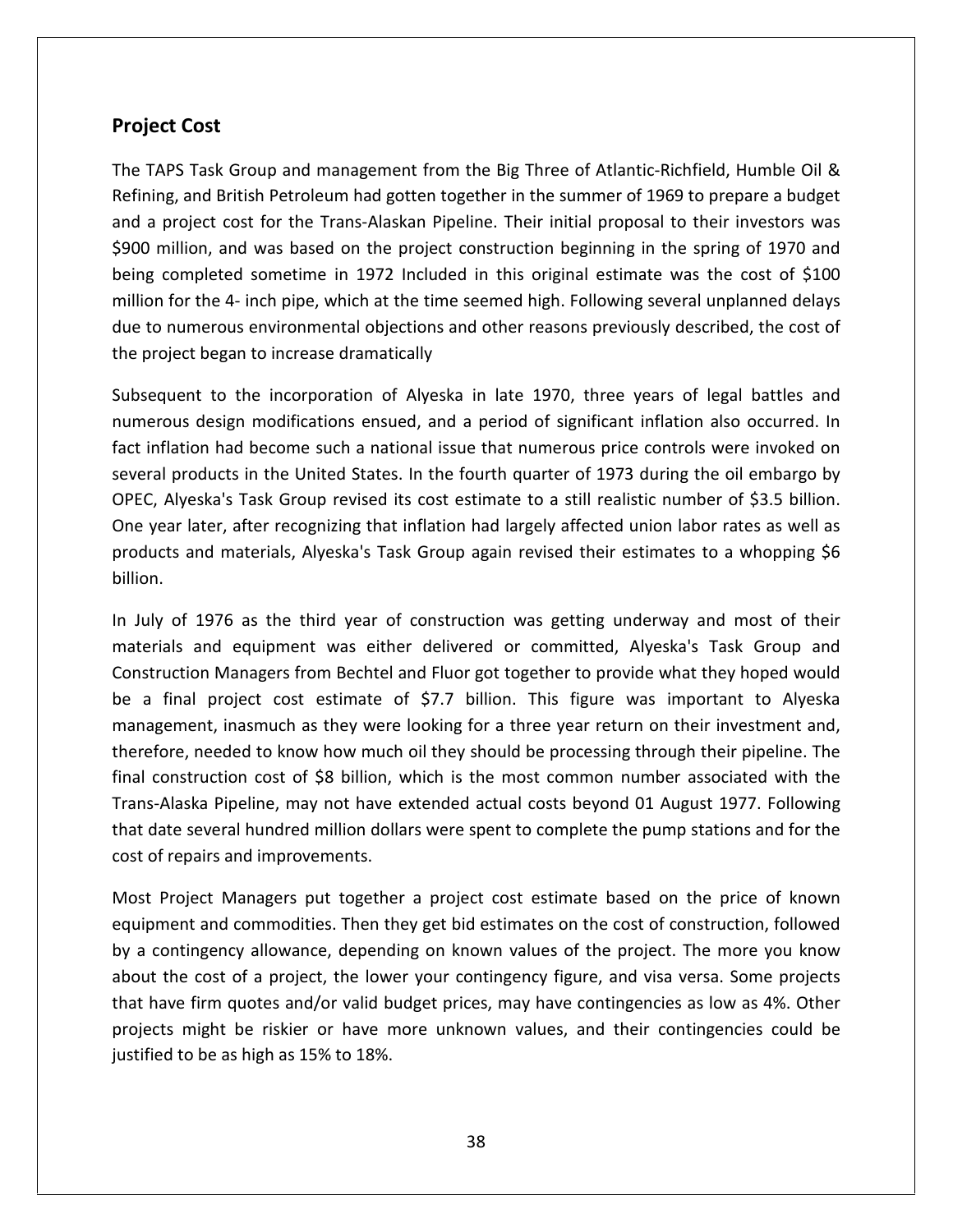other factors in preparing <sup>a</sup> project cost estimate are **inflation** and **design finalization.** In Two other factors in preparing a project cost estimate are **inflation** and **design finalization.** In<br>the case of the Trans-Alaskan Pipeline, inflation was a huge contributing factor to the high cost, other factors in preparing a project cost estimate are **inflation** and **design finalization**. In<br>ase of the Trans-Alaskan Pipeline, inflation was a huge contributing factor to the high cost,<br>an estimated impact of more tha other factors in preparing a project cost estimate are **inflation** and **design finalization**. In<br>tase of the Trans-Alaskan Pipeline, inflation was a huge contributing factor to the high cost,<br>an estimated impact of more th ner factors in preparing a project cost estimate are **inflation** and **design finalization**. In<br>e of the Trans-Alaskan Pipeline, inflation was a huge contributing factor to the high cost,<br>estimated impact of more than \$2.5  $\mathbf{t}$ ther factors in preparing a project cost estimate are **inflation** and **design finalization**. In<br>se of the Trans-Alaskan Pipeline, inflation was a huge contributing factor to the high cost,<br>in estimated impact of more than ....<br>.. ase of the Trans<br>an estimated in<br>to be made durs<br>of necessary cl<br>billion the case of the Trans-Alaskan Pipeline, inflation was a huge contributing factor to the high cost, of the Trans-Alaskan Pipelin<br>estimated impact of more t<br>be made due to the terrain<br>ertainly should have been c<br>necessary changes in design<br>on<br>**of the Gas Line** factors certainly should have been considered in the initial project costs. Consequently, these ors certainly should have been considered in the initial project costs. Consequently, these<br>is of necessary changes in design from the original thinking probably added another \$1.5 to<br>i) billion<br>**ure of the Gas Line**<br>the e types of necessary changes in design from the original thinking probably added another \$1.5 to<br>\$2.0 billion<br>**Future of the Gas Line**<br>For the entire eight years that the Trans-Alaskan Oil Pipeline was first considered, then \$2.0 billion

#### **Future of the Gas Line**

illion<br> **Example 5 of the Gas Line**<br>
e entire eight years that the Trans-Alaskan Oil Pipeline was first considered, then held up<br>
gation before finally starting to produce oil flow, the Big Three and their engineers held<br> re of the Gas Line<br>
e entire eight years that the Trans-Alaskan Oil Pipeline was first considered, then held up<br>
gation before finally starting to produce oil flow, the Big Three and their engineers held<br>
of receiving appr **if the Gas Line**<br>htire eight years that the Trans-Alaskan Oil Pipeline was first considered, then held up<br>on before finally starting to produce oil flow, the Big Three and their engineers held<br>eceiving approval for a para For the entire eight years that the Trans-Alaskan Oil Pipeline was first considered, then held up the entire eight years that the Trans-Alaskan Oil Pipeline was first considered, then held up<br>itigation before finally starting to produce oil flow, the Big Three and their engineers held<br>e of receiving approval for a para by litigation before finally starting to produce oil flow, the Big Three and their engineers held and testing agencies. However, the further that the Task Group planned, the function of a parallel natural gas pipeline. They recognized that the North would hold billions of cubic feet of natural gas, and the TAPS Task Fo hope of receiving approval for a parallel natural gas pipeline. They recognized that the North that the justification became unrealistic and the ultimate cost became prohibitive.<br>
Slope Oil Fields would hold billions of cubic feet of natural gas, and the TAPS Task Force wh<br>
morphed into the Alyeska Task Group was as I Fields would hold billions of cubic feet of natural gas, and the TAPS Task Force which<br>d into the Alyeska Task Group was assigned to determine a way to get that natural gas<br>ket. They continued to meet with potential supp morphe I into the Alyeska Task Group was assigned to determine a way to get that natural gas<br>tet. They continued to meet with potential suppliers of 48-inch pipe, valve<br>turers, and testing agencies. However, the further that the to market. They continued to meet with potential suppliers of 48-inch pipe, valve that would require a processing plant at the North Slope. A pump station would also<br>that would require a processing plant at the North Slope.<br>The instification became unrealistic and the ultimate cost became prohibitive.<br>T manufacturers, and testing agencies. However, the further that the Task Group planned, the more that the justification became unrealistic and the ultimate cost became prohibitive.

nufacturers, and testing agencies. However, the further that the Task Group planned, the<br>re that the justification became unrealistic and the ultimate cost became prohibitive.<br>tural Gas in its raw state is primarily methan that the justification became unrealistic and the ultimate cost became prohibitive.<br>
Il Gas in its raw state is primarily methane gas, but does have small percentages of<br>
s, and potentially damaging, contaminants such as w Natural Gas in its raw state is primarily methane gas, but does have small percentages of Gas in its raw state is primarily methane gas, but does have small percentages of and potentially damaging, contaminants such as water, hydrogen sulfide, and other s that would require a processing plant at the North Slope useless, and potentially damaging, contaminants such as water, hydrogen sulfide, and other ractara cas in its rate state is primality intentate gas, set accs hare small per<br>useless, and potentially damaging, contaminants such as water, hydrogen sulfide<br>elements that would require a processing plant at the North s that would require a processing plant at the<br>ed to begin the transport of the gas, but it wore<br>compress the gas and initiate its flow proce<br>along the gas pipeline route, a liquefied nat<br>and more ship berths would be requ order to compress the gas and initiate its flow process. While fewer pump stations would be to compress the gas and initiate its flow process. While fewer pump stations would be<br>d along the gas pipeline route, a liquefied natural gas plant would have to be built at<br>i, and more ship berths would be required in an meeded along the gas pipeline route, a liquefied natural gas plant would have<br>
Valdez, and more ship berths would be required in an already crowded harbor.<br>
Options that the Task Group considered included:<br>
1. Intransmitti

Options that the Task Group considered included:

- that the Task Group considered included:<br>transmitting the gas to Fairbanks, building a gas liquefaction plant there, and<br>transferring the LNG by tanker truck to the mainland through Canada.<br>transmitting the gas to Fairbank Task Group considered included:<br>ng the gas to Fairbanks, building a gas liquefaction plant there, and<br>ng the LNG by tanker truck to the mainland through Canada.<br>ng the gas to Fairbanks, and building a gas pipeline through
- 1. transmitting the gas to<br>transferring the LNG by ta<br>2. transmitting the gas to<br>Territory of Canada and<br>natural gas pipelines. transferring the LNG by tanker truck to the mainland through Canada.<br>
transmitting the gas to Fairbanks, and building a gas pipeline through the Yukon<br>
Territory of Canada and into British Columbia, where it would connect ansmitting the gas to Fairbanks, and building a gas pipeline through the Yukon<br>
experitory of Canada and into British Columbia, where it would connect with existing<br>
stural gas pipelines.<br>
of these alternatives relied on C 2. tr<br>Te<br>As both o<br>Aksakala nsmitting the gas to Fairbanks, and building a gas pipeline through the Yukon<br>rritory of Canada and into British Columbia, where it would connect with existing<br>tural gas pipelines.<br>It these alternatives relied on Canadian amount

As both of these alternatives relied on Canadian approval, Von Rosenberg attended numerous Territory of Canada and into British Columbia, where it would connect with existing<br>natural gas pipelines.<br>h of these alternatives relied on Canadian approval, Von Rosenberg attended numerous<br>gs at the National Energy Boar atural gas pipelines.<br>
of these alternatives relied on Canadian approval, Von Rosenberg attended numerous<br>
at the National Energy Board of Canada in Ottawa, and gave detailed testimonies of<br>
plans. Several other Alyeska ex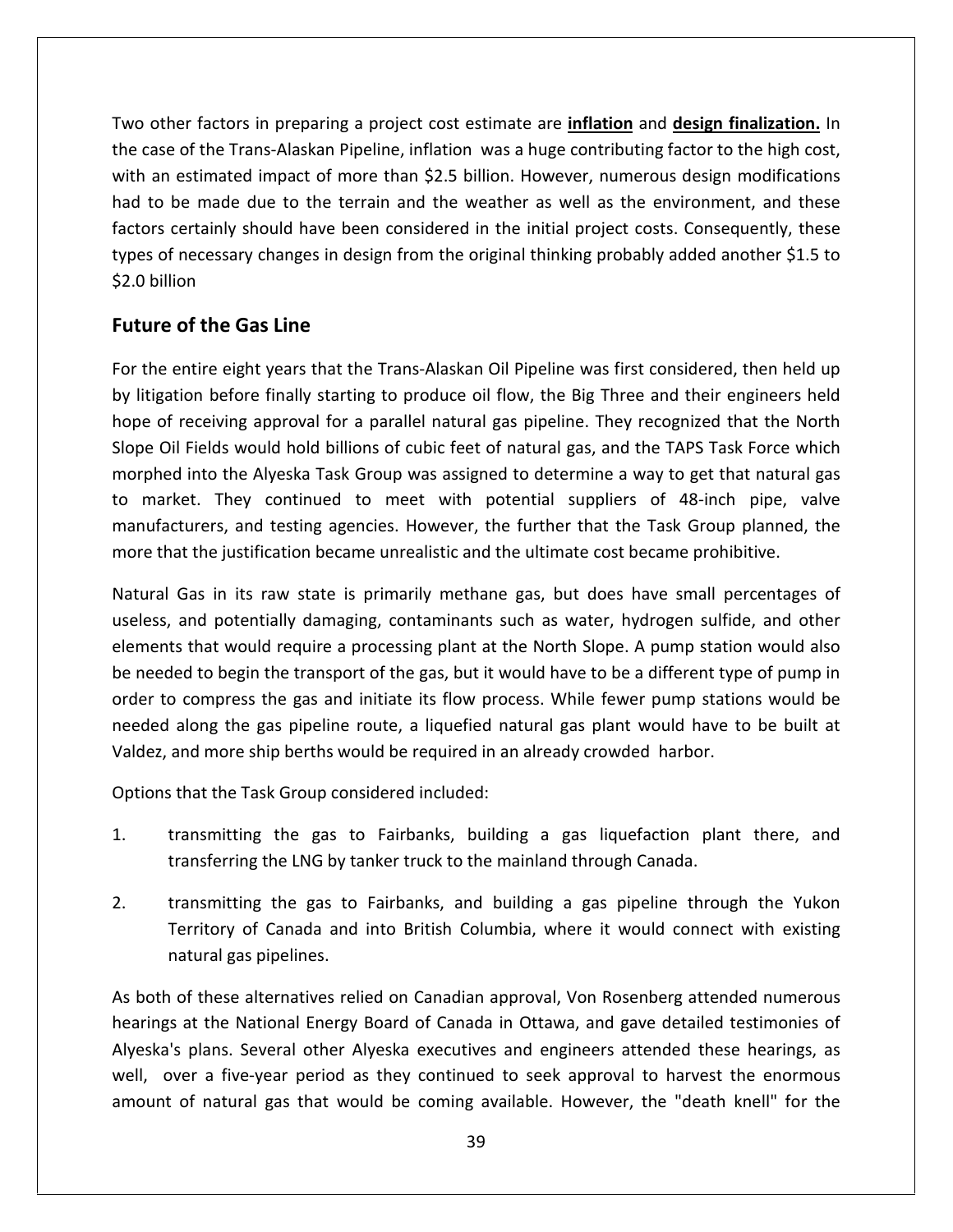gas pipeline concept being abandoned and relegated to the politically correct burial gas pipeline concept being abandoned and relegated to the politically correct burial<br>came in an NEB meeting report on 05 July 1977. In this meeting which was more than al gas pipeline concept being abandoned and relegated to the politically correct burial<br>d came in an NEB meeting report on 05 July 1977. In this meeting which was more than<br>attended by members of the Carter Administration, al gas pipeline concept being abandoned and relegated to the politically correct burial<br>nd came in an NEB meeting report on 05 July 1977. In this meeting which was more than<br>attended by members of the Carter Administration pipeline concept being abandoned and relegated to the politically correct burial<br>e in an NEB meeting report on 05 July 1977. In this meeting which was more than<br>led by members of the Carter Administration, the NEB believed natural gas pipeline concept being abandoned and relegated to the politically correct burial al gas pipeline concept being abandoned and relegated to the politically correct burial<br>nd came in an NEB meeting report on 05 July 1977. In this meeting which was more than<br>attended by members of the Carter Administration ground came in an NEB meeting report on 05 July 1977. In this meeting which was more than to pipeline concept seing distinuous and relegated to the pontically correct sandi<br>me in an NEB meeting report on 05 July 1977. In this meeting which was more than<br>nded by members of the Carter Administration, the NEB beli likely attended by members of the Carter Administration, the NEB believed that truck safety a came in an NEB me<br>attended by member<br>paramount, and that<br>bitive. They also refuse<br>he united States, se<br>rity to make such a c<br>fortv-nine states. was paramount, and that the cost to rebuild the necessary roadway infrastructure was is paramount, and that the cost to rebuild the necessary roadway infrastructure was<br>ohibitive. They also refused to allow the gas pipeline to be routed through Canada, and then<br>o the united States, seemingly for environmen prohibitive. They also refused to allow the gas pipeline to be routed through Canada, and then rohibitive. They also refused to allow the gas pipeline to be routed through Canada, and then<br>to the united States, seemingly for environmental reasons. The Energy Board had the<br>uthority to make such a determination that w into the united States, seemingly for environmental reasons. The Energy Board had the<br>to make such a determination that would affect the State of Alaska as well as our<br>r-nine states.<br>Tim one American company (United States Steel) d authority to make such a determination that would affect the State of Alaska as well as our other forty-nine states.

to make such a determination that would affect the State of Alaska as well as our<br>r-nine states.<br>rim one American company (United States Steel) did invest more than \$65 million in<br>Baytown, Texas that would produce 48-inch ty-nine states.<br>
terim one American company (United States Steel) did invest more than \$65 million in<br>
t Baytown, Texas that would produce 48-inch outside diameter pipe for the natural gas<br>
In 1975 they brought the presses In the interim one American company (United States Steel) did invest more than \$65 million in e interim one American company (United States Steel) did invest more than \$65 million in<br>nt at Baytown, Texas that would produce 48-inch outside diameter pipe for the natural gas<br>ine. In 1975 they brought the presses and o a plant at Baytown, Texas that would produce 48-inch outside diameter pipe for the natural gas the pipe for the natural tempelity (efficed states steel) are invest instermed than  $\frac{1}{2}$  position. The pipeline of the pipeline of the pipeline. In 1975 they brought the presses and other tooling necessary to produce  $\mathsf{F}$ on consecutive days, and was eager to see the Baytown Pipe Mill be completed and<br>on consecutive days, and was to be highly automated and would have a production Shop in<br>i, Texas. The new mill was to be highly automated and diameter, X-72 (72,000 psi yield strength) pipe from an American Bridge Fabrication Shop in the produce 18-inch product. Nevertheless, by the time of the new mill's startup in<br>the product in two times greater than the Japanese plants which had been contracted to<br>the pipe for the oil pipeline. Von Rosenberg visite Orange, Texas. The new mill was to be highly automated and would have a production shop in<br>Orange, Texas. The new mill was to be highly automated and would have a production rate that<br>was more than two times greater than t was more than two times greater than the Japanese plants which had been contracted to Fends: The HeW Hill was to be Highly date matter and would hade a production rate that<br>The pipe for the oil pipeline. Von Rosenberg visited both the Baytown and the Orange<br>In consecutive days, and was eager to see the Bayt mas more than two times greater than<br>produce the pipe for the oil pipeline. Vo<br>plants on consecutive days, and was ea<br>begin to produce 48-inch product. Ne<br>October of 1977, the oil pipeline was alre<br>pipeline had been shelve he pipe for the oil pipeline. Von Rost consecutive days, and was eager produce 48-inch product. Neverth of 1977, the oil pipeline was already is also been shelved. The SAW Mill at a for pennies on the dollar.<br>**Status of th** October of 1977, the oil pipeline was already in operation and the plans for an arctic natural gas f 1977, the oil pipeline was already in operation and the plans for an arctic natural gas<br>ad been shelved. The SAW Mill at Baytown was eventually sold to a steel company<br>a for pennies on the dollar.<br>**Status of the Pipeline** pipeline had been shelved. The SAW Mill at Baytown was eventually sold to a steel company ine had been shelved. The SAW Mill at Baytown was eventually sold to a steel company<br>
India for pennies on the dollar.<br> **Tent Status of the Pipeline**<br>
pugh Alyeska Pipeline Services Company began pumping oil in June of 197 from India for pennies on the dollar.

likely

ia for pennies on the dollar.<br>
I Status of the Pipeline<br>
I Alyeska Pipeline Services Company began pumping oil in June of 1977, it never really<br>
ajor impact on oil prices around the world. The two primary reasons were that atus of the Pipeline<br>yeska Pipeline Services Company began pumping oil in June of 1977, it never really<br>impact on oil prices around the world. The two primary reasons were that the<br>k several years to reach full production, **Current Status of the Pipeline**<br>Although Alyeska Pipeline Services Company began pumping oil in June of 1977, it never really<br>had a major impact on oil prices around the world. The two primary reasons were that the<br>pipeli or impact on oil prices around the world. The two primary reasons were that the<br>pok several years to reach full production, and partly because oil production in the<br>al United States reduced dramatically as oil prices fell pipelin Continenta  $1980's.$ 

ship or seaplane. The region was a natural habitat for salmon and herring spawning as well as result on the resulting variation in the result of the result of the result of the result of the late<br>the resulting of States reduced dramatically as oil prices fell to pre-pipeline levels in the late<br>at midnight on 24 Mar United States reduced dramatically as oil prices fell to pre-pipeline levels in the late<br>idnight on 24 March 1989, the Exxon Valdez oil tanker bound for Long Beach,<br>nd carrying upwards of one million barrels of oil, struck idnight on 24 March 1989, the Exxon Valdez oil tanker bound for Long Beach,<br>nd carrying upwards of one million barrels of oil, struck a reef in Prince William<br>resulting oil spill was the largest oil spill in the world up u At about midnight on 24 March 1989, the Exxon Valdez oil tanker bound for Long Beach,<br>California and carrying upwards of one million barrels of oil, struck a reef in Prince William<br>Sound. The resulting oil spill was the la California and carrying upwards of one million barrels of oil, struck a reef in Prince William sead manight on 21 mater. 1583, the Extern valued on tanker sound for Esng Beddin,<br>fornia and carrying upwards of one million barrels of oil, struck a reef in Prince William<br>nd. The resulting oil spill was the largest oil Sound. The resulting oil spill was the largest oil spill in the world up until the time of the B/P by the resulting oil spill was the largest oil spill in the world up until the time of the B/P<br>er Horizon catastrophe off the coast of Louisiana in 2010. What made this oil spill so<br>ng was that the remoteness of Prince Wil Deepwater Horizon catastrophe off the coast of Louisiana in 2010. What made this oil spill so had the resulting on spin was the largest on spin in the world ap antil the time of the sytem there Horizon catastrophe off the coast of Louisiana in 2010. What made this oil spill so ting was that the remoteness of Prince devastating was that the remoteness of Prince William Sound makes it inacceship or seaplane. The region was a natural habitat for salmon and herring spa<br>for sea otters, seals, and various seafowl. The law was changed to re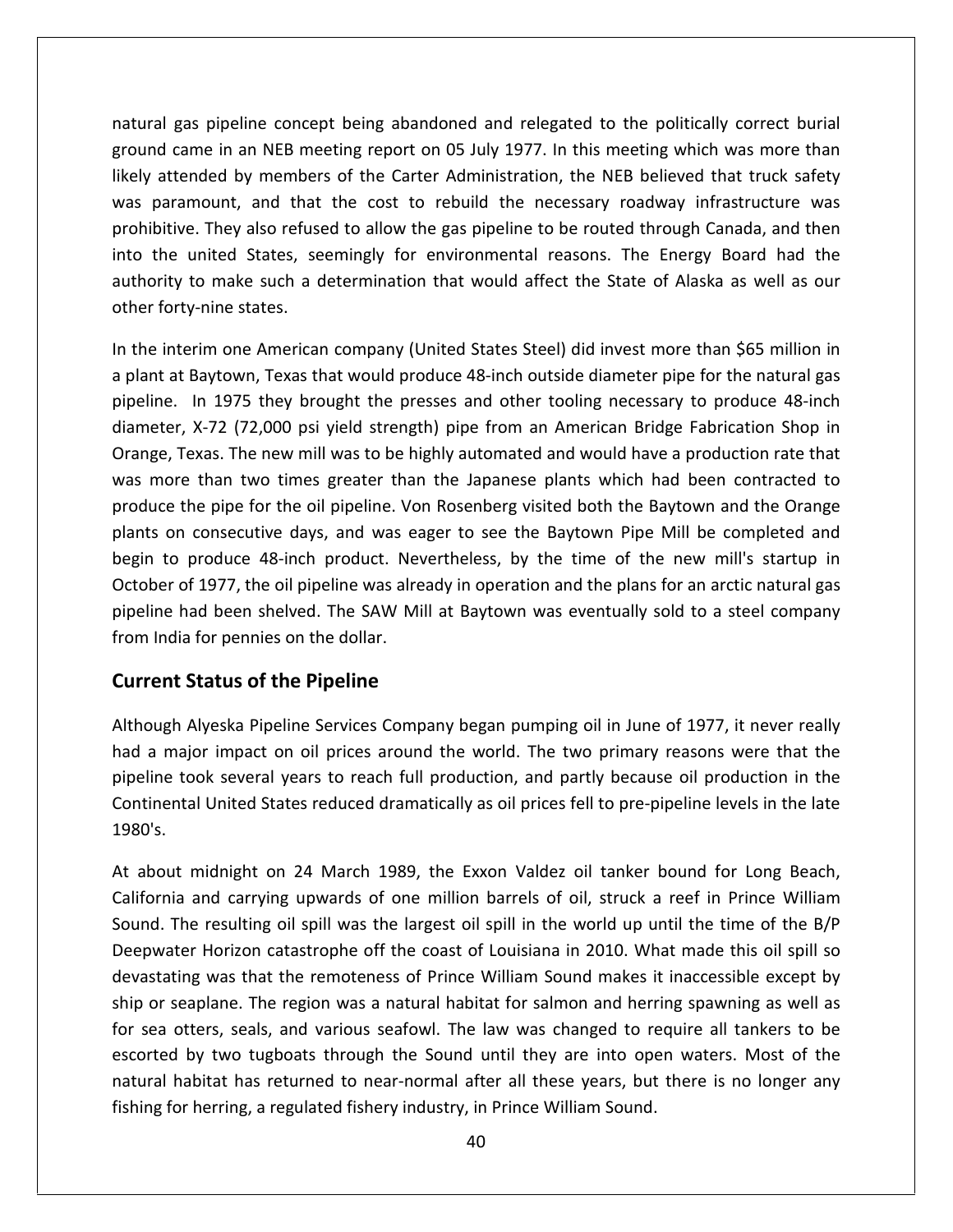1990 nearly all of the original pumps have been replaced by pumps from Sulzer, a Swiss- based of the original pumps have been replaced by pumps from Sulzer, a Swisscompany all of the original pumps have been replaced by pumps from Sulzer, a Swiss-<br>Company. Of the remaining four or five pump stations still in operation, the pumps are driven by electric motors sourced from nearby power grids. This has been made possible driven by electric motors sourced from nearby power grids. This has been made possible the 1990 nearly all of the original pumps have been replaced by pumps from Sulzer, a Swiss-<br>the company. Of the remaining four or five pump stations still in operation, the pumps are<br>w driven by electric motors sourced fro early all of the original pumps have been replaced by pumps from Sulzer, a Swiss-<br>ny. Of the remaining four or five pump stations still in operation, the pumps are<br>y electric motors sourced from nearby power grids. This ha Since 1990 nearly all of the original pumps have been replaced by pumps from Sulzer, a Swissbased company. Of the remaining four or five pump stations still in operation, the pumps are now driven by electric motors sourced from nearby power grids. This has been made possible 90 nearly all of the origompany. Of the remaini<br>*i*en by electric motors s<br>mportant factors: a drag<br>ially improve the oil flo<br>urrent oil flow, which is<br>**for Alveska** by two important factors: a drag reduction additive (DRA) is now introduced into the system to two important factors: a drag reduction additive (DRA) is now introduced into the system to<br>stantially improve the oil flow, and the remaining four or five pump stations are sufficient<br>the current oil flow, which is only a substantially improve the oil flow, and the remaining four or five pump stations are sufficient ally improve the oil flow, and the remaining four or five pump stations are sufficient<br>irrent oil flow, which is only about twenty-five percent of the original projection.<br>**Or Alyeska**<br>6 Alyeska has pumped more than 17 bil for the current oil flow, which is only about twenty-five percent of the original projection.

#### **Future for Alyeska**

now

TAPS comes from several oilfields along the North Slope, including the Prudhoe Bay<br>TAPS comes from several oilfields along the North Slope, including the Prudhoe Bay<br>TAPS comes from several oilfields along the North Slope, **for Alyeska**<br>16 Alyeska has pumped more than 17 billion barrels of crude oil through the Alaskan<br>and it currently supplies about seventeen percent of the nation's crude oil. Oil going<br>25 comes from several oilfields along IT 2016 Alyeska has pumped more than 17 billion barrels of crude oil through the Alaskan<br>
line, and it currently supplies about seventeen percent of the nation's crude oil. Oil going<br>
TAPS comes from several oilfields alon As of 2016 Alyeska has pumped more than 17 billion barrels of crude oil through the Alaskan 5 Alyeska has pumped more than 17 billion barrels of crude oil through the Alaskan<br>and it currently supplies about seventeen percent of the nation's crude oil. Oil going<br>comes from several oilfields along the North Slope, Pipeline, and it currently supplies about seventeen percent of the nation's crude oil. Oil going deline, and it currently supplies about seventeen percent of the nation's crude oil. Oil gotther and it currently supplies about seventeen percent of the nation's crude oil. Oil gotther and is transferred through a series Ino TAPS comes from several oilfields along the North Slope, including the Prudhoe Bay<br>field, and is transferred through a series of feeder pipelines before reaching Pump Station<br>0. 1. Presently the crude oil travels an aver Oilfield, and is transferred through a series of feeder pipelines before reaching Pump Station field, and is transferred through a series of feeder pipelines before reaching Pump Station<br>
1. Presently the crude oil travels an average of twelve days before arriving at the Valdez<br>
rminal, even though the current rate No. 1. Presently the crude oil travels an average of twelve days before arriving at the Valdez Terminal, even though the current rate of flow has been reduced to as low as 509,000 barrels per day versus its initial rated capacity of slightly more than two million barrels per day.

Presently the crude oil travels an average of twelve days before arriving at the Valdez<br>al, even though the current rate of flow has been reduced to as low as 509,000 barrels<br>versus its initial rated capacity of slightly m minal, even though the current rate of flow has been reduced to as low as 509,000 barrels<br>
day versus its initial rated capacity of slightly more than two million barrels per day.<br>
addition to Pump Station No. 1 operating, rersus its initial rated capacity of slightly more than two million barrels per day.<br>
So to Pump Station No. 1 operating, there are currently only four other pump stations<br>
sion. Two of those pump stations have the ability In addition to Pump Station No. 1 operating, there are currently only four other pump stations in operation. Two of those pump stations have the ability to move the crude oil at the rate of 60,000 gallons per minute, while the other two pump stations in operation each have a capacity of only about 20,000 gallons per in operation. Two of those pump stations have the ability to move the crude oil at the rate of 60,000 gallons per minute, while the other two pump stations in operation each have a capacity of only about 20,000 gallons per 60,000 gallons per minute, while the other two pump stations in operation each have a capacity<br>of only about 20,000 gallons per minute. Although flow rates through the Trans-Alaskan<br>Pipeline continue to be reduced, explora Pipeline continue to be reduced, exploration continues to discover new oilfields. In addition new drilling technology continues to reach still-untapped regions where crude oil exists.

betwere a running political controversy since TAPS first began to produce oil. Although fields are difields and<br>tilling technology continues to reach still-untapped regions where crude oil exists.<br>ther long-range possibili ne continue to be reduced, exploration continues to discover new oilfields. In addition<br>rilling technology continues to reach still-untapped regions where crude oil exists.<br>er long-range possibility for Alyeska is ANWR, th drilling technology continues to reach still-untapped regions where crude oil exists.<br>
The long-range possibility for Alyeska is ANWR, the Alaskan National Wildlife Refuge.<br>
her to drill for oil in this region, which is lo Another long-range possibility for Alyeska is ANWR, the Alaskan National Wildlife Refuge. other long-range possibility for Alyeska is ANWR, the Alaskan National Wildlife Refuge.<br>
hether to drill for oil in this region, which is located in the extreme northeast part of Alaska,<br>
is been a running political contro  $\frac{1}{2}$ ... For to drill for oil in this region, which is located in the extreme northeast part of Alaska,<br>a a running political controversy since TAPS first began to produce oil. Although drilling<br>pould involve about one and a half m unti<br>' the next OPEC oil embargo. In the meantime Alyeska Pipeline Services Company, operating it would involve about one and a half million acres, this represents less than 8 % of ANWR's acreage. However, environmentalists and b has been a running political controversy since TAPS first began to produce oil. Although drilling<br>there would involve about one and a half million acres, this represents less than 8 % of ANWR's ras seen a rammig permear entrreversy since TMTs instructing produce on manifestive to the would involve about one and a half million acres, this represents less than 8 % of ANWR's total acreage. However, environmentalists eage. However, environmentalists<br>wy drilling for oil in this region wou<br>Arctic Caribou. This controversy wil<br>next OPEC oil embargo. In the meal<br>to 100 percent reliability, will cor<br>for the next twenty to forty years.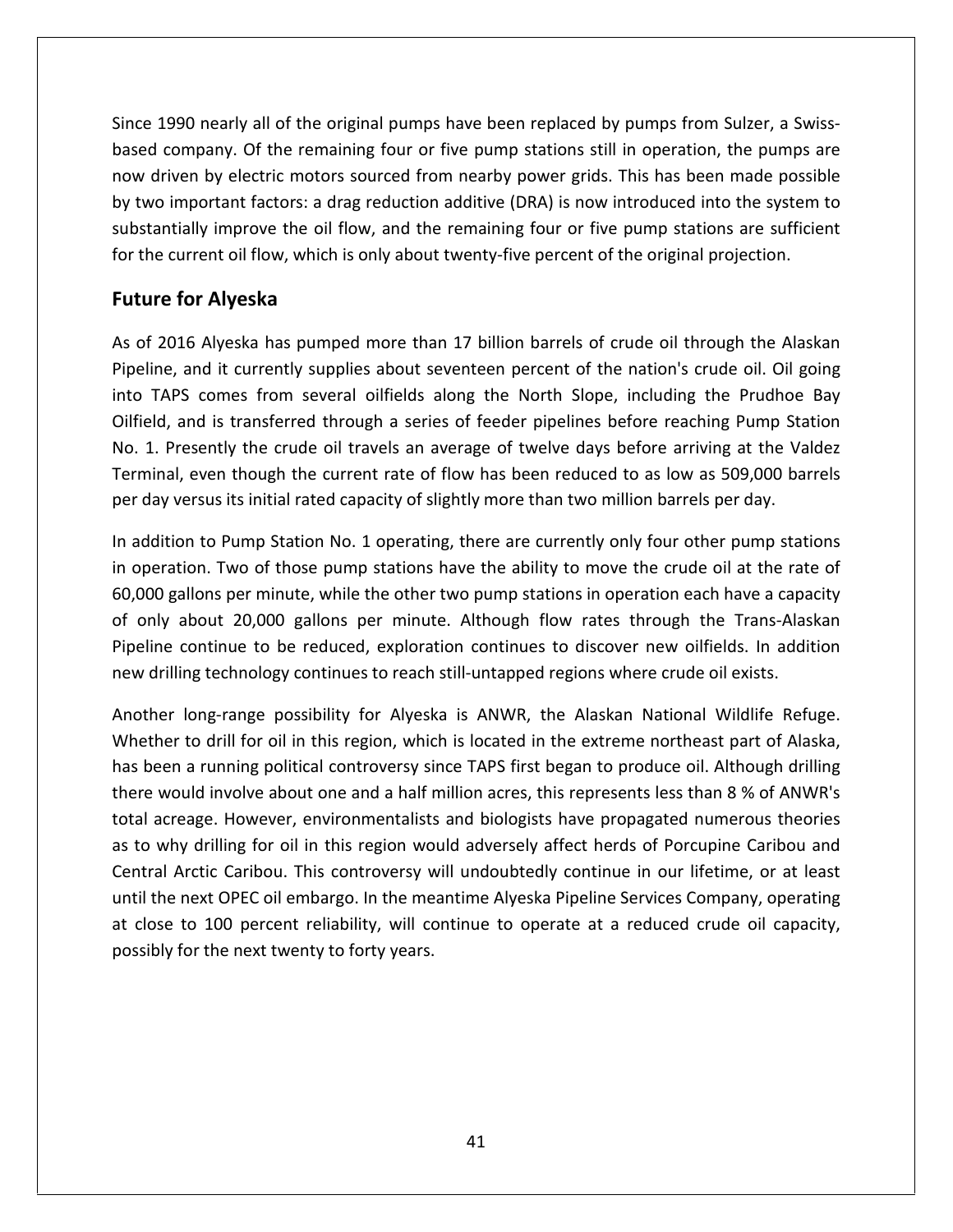# **America's Greatest Projects & Their Engineers-III <sup>ñ</sup> QUIZ** nerica's Greatest Projects & Their Engineers-III – QU<br>The Richfield Oil Company had drilled five successful oil wells in North Alaska by: **nerica's (**<br>The Richfield (<br>a. 1950. **nerica's (**<br>The Richfield (<br>a. 1950.<br>b. 1965.

- The Richfield C<br>
The Richfield C<br>
a. 1950.<br>
b. 1965.<br>
c. 1968. 1. The Richfield (<br>
a. 1950.<br>
b. 1965.<br>
c. 1968.<br>
d. 1969.
	-
	- a. 1950.<br>b. 1965.
	- c. 1968.
	- c.d.
- Which of these company had drined the saccesside of weils in Noten Aleska 1<br>a. 1950.<br>d. 1968.<br>Which of these companies was not a member of the original TAPS group: 1999.<br>1965.<br>1968.<br>1969.<br>ch of these comp<br>Humble Oil 1968.<br>1968.<br>1969.<br>ch of these co<br>Humble Oil<br>Esso 1969.<br>1969.<br>ch of these companies was<br>Humble Oil<br>Esso<br>Atlantic-Richfield  $\ddot{\phantom{0}}$ 
	- a. Humble Oil<br>b. Esso
	-
	- 1505:<br>ch of these comp<br>Humble Oil<br>Esso<br>Atlantic-Richfield<br>Sunoco
	-
- A Humble Oil<br>
a. Humble Oil<br>
b. Esso<br>
c. Atlantic-Richfield<br>
d. Sunoco<br>
The original TAPS plan called for a: the First Community of the First<br>
c. Atlantic-Richfield<br>
d. Sunoco<br>
The original TAPS plan called for a:<br>
a. two hundred foot right-of-way.
	-
	- 100 foot right-of-way for the oil line and a 100 foot right-of-way for the gas line.<br>
	100 foot right-of-way for the oil line and a 100 foot right-of-way for the gas line. 100 foot right-of-way for the oil line and a 100 foot right-of-way for the gas line.<br>
	100 foot right-of-way for the oil line and a 100 foot right-of-way for the gas line.<br>
	100 foot right-of-way for the oil line and a 100 f a. two hundred foot right-of-way.<br>b. 100 foot right-of-way for the oil line and a 100 foot right-of-way for the gas line.
- 100 foot right-of-way for the gas line and a 100 foot right-of-way for the gas line.<br>
100 foot right-of-way for the oil line and a 100 foot right-of-way for the gas line.<br>
100 foot right-of-way for the oil line and a 100 f
	- What is the inside diameter of the bottom dies of a U-Press that produce 48-inch O.D. pipe by .500<br>What is the inside diameter of the bottom dies of a U-Press that produce 48-inch O.D. pipe by .500 c.
- wo handred root right<br>100 foot right-of-way fo<br>100 foot right-of-way fo<br>100 foot right-of-way fo<br>t is the inside diameter<br>wall thickness? b. 100 foot right or<br>
c. 100 foot right-of<br>
d. 100 foot right-of<br>
What is the inside dia<br>
inch wall thickness?<br>
a. 48.5 inches. 100 foot right of w<br>100 foot right-of-w<br>at is the inside dian<br>wall thickness?<br>48.5 inches 198 foot right of w<br>at is the inside dian<br>wall thickness?<br>48.5 inches<br>47.5 inches What is the inside dian<br>inch wall thickness?<br>a. 48.5 inches.<br>b. 48.0 inches<br>c. 47.5 inches<br>d. 47.0 inches
	- a. 48.5 inches.<br>b. 48.0 inches
	-
	- c. 47.5 inches
	-
- One of the big advantages of the Japanese pipe mills was that they could manufacture SAW pipe<br>
One of the big advantages of the Japanese pipe mills was that they could manufacture SAW pipe 6. Foot mentes<br>
1. Foot mentes<br>
1. Foot lengths. b. 60 foot lengths. d. 47.0 inches<br>
One of the big advantage<br>
in:<br>
a. 60 foot lengths.<br>
b. 65 foot lengths. 2. The ments<br>2. One of the big advantage<br>2. 60 foot lengths.<br>2. 65 foot lengths.<br>2. 70 foot lengths. 5. One of the big advantage<br>in:<br>a. 60 foot lengths.<br>b. 65 foot lengths.<br>c. 70 foot lengths.<br>d. 75 foot lengths.
	- a. 60 foot lengths.<br>b. 65 foot lengths.
	-
	-
	-
- ....<br>a. 60 foot lengths.<br>b. 65 foot lengths.<br>d. 75 foot lengths.<br>The first shipment of pipe for the Trans-Alaskan Pipeline left: a. So foot lengths.<br>
b. 65 foot lengths.<br>
c. 70 foot lengths.<br>
d. 75 foot lengths.<br>
The first shipment of pipe for the Trans<br>
a. Sumitomo on 29 August 1969. Sumitor Controllerights.<br>
Sumitor 25 foot lengths.<br>
The first shipment of pipe for the Trans<br>
a. Sumitor oon 29 August 1969.<br>
b. Sumitor oon 29 August 1970. d. 75 foot lengths.<br>The first shipment of pipe for the Tr<br>a. Sumitomo on 29 August 1969.<br>b. Sumitomo on 29 August 1970.<br>c. Yawata on 29 August 1969. a. 19 foot lengths.<br>The first shipment of pipe for the Trans-<br>a. Sumitomo on 29 August 1969.<br>b. Sumitomo on 29 August 1970.<br>c. Yawata on 29 August 1969.<br>d. Wakavama on 29 August 1970.
	-
	-
	-
	-
	- e.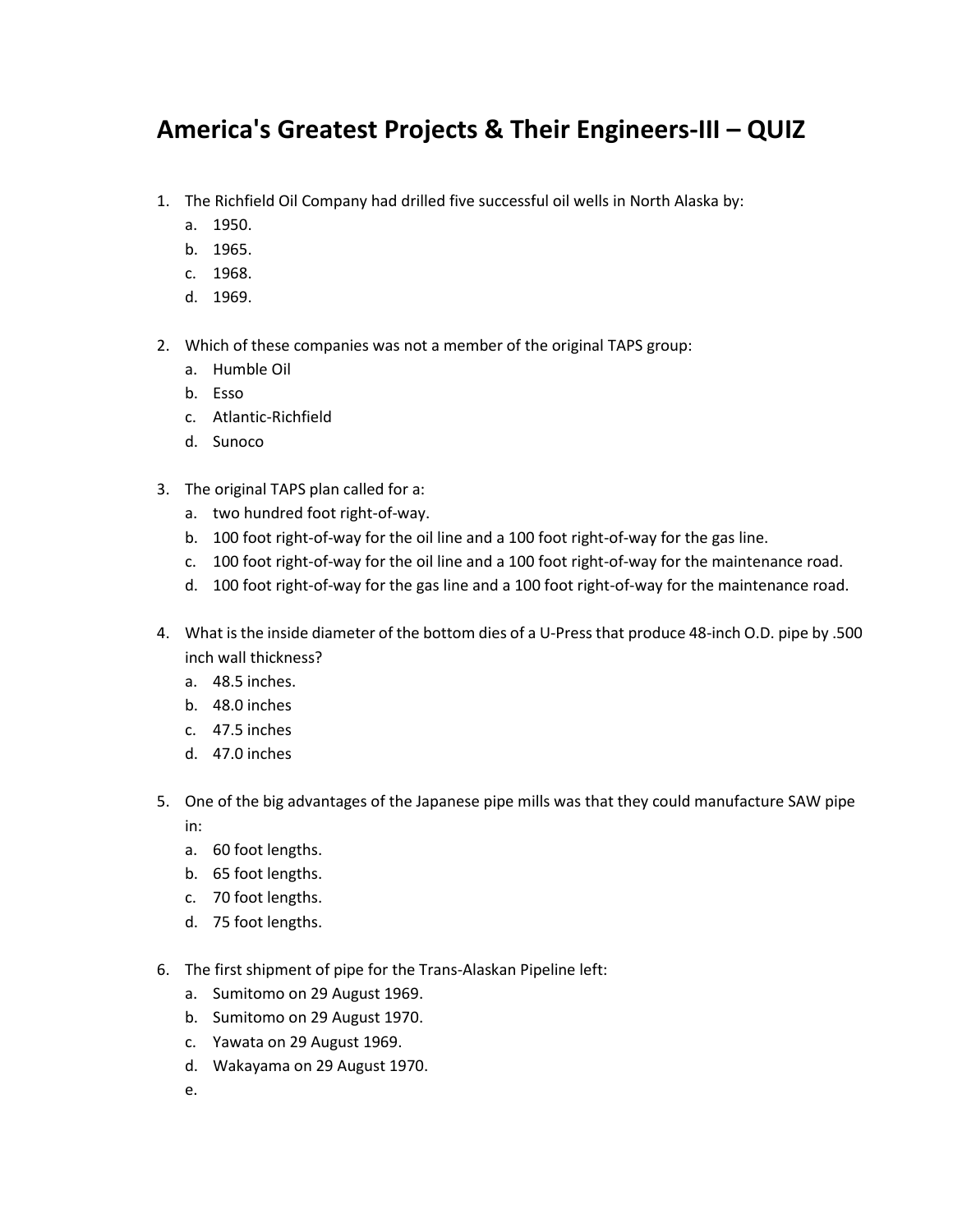- One of the biggest challenges of the TAPS project was how to deliver <sup>167</sup> miles of pipe to: One of the biggest challenges<br>a. the Kenai Peninsula. 7. One of the biggest challeng<br>
a. the Kenai Peninsula.<br>
b. Pt. Barrow.<br>
c. the North Slope.<br>
d. the Brooks Range.
	- One of the biggest c<br>a. the Kenai Penin<br>b. Pt. Barrow. One of the biggest challe<br>
	a. the Kenai Peninsula.<br>
	b. Pt. Barrow.<br>
	c. the North Slope. a. the Kenai Peninsula.<br>b. Pt. Barrow.
	-
	-
	-
- The amount of time available to move pipe across the Arctic Ocean to the North Slope was:<br>The amount of time available to move pipe across the Arctic Ocean to the North Slope was: all of Renail Chinagala.<br>
b. Pt. Barrow.<br>
c. the North Slope.<br>
d. the Brooks Range.<br>
The amount of time available t<br>
a. all of July and August. Forty days in August 2012<br>
Forty days in August 2013<br>
The amount of time available to move pipe and all of July and August.<br>
Forty days in August and September. d. the Brooks Range.<br>The amount of time available to move<br>a. all of July and August.<br>b. forty days in August and September.<br>c. all of August and September. 8. The amount of time available to move pipe act<br>a. all of July and August.<br>b. forty days in August and September.<br>c. all of August and September.<br>d. forty days in September and October.
	-
	- a. fairly days in Au<br>c. all of August an<br>d. forty days in Se<br>The route chosen b<br>a. fairly level.
	- relatively anyonine gase and<br>c. all of August and Septe<br>d. forty days in Septembe<br>The route chosen by the TA<br>a. fairly level.<br>b. relatively straight.
	- c. all of August and Sept<br>d. forty days in Septemb<br>The route chosen by the T<br>a. fairly level.<br>b. relatively straight.<br>c. easy to navigate.
- The amount of thre avantable to move pipe across the Arctic occurs<br>a. all of July and August.<br>b. forty days in August and September.<br>d. forty days in September and October.<br>The route chosen by the TAPS survey team of engin 9. The route chosen by the TAPS survey team of engineers was:<br>
a. fairly level.<br>
b. relatively straight.<br>
c. easy to navigate.<br>
d. none of the above.
	- a. fairly level.
	-
	-
	-
- The route chosen by the TAPS survey team or engineers was:<br>
a. fairly level.<br>
b. relatively straight.<br>
c. easy to navigate.<br>
d. none of the above.<br>
The newly formed Alveska Pipeline Services Company hired Bechtel Corporati design and construct the pipeline.<br>
the construction and construct the pipeline Service<br>
d. none of the above.<br>
The newly formed Alyeska Pipeline Service<br>
a. design and construct the pipeline. b. Telatively straight.<br>
c. easy to navigate.<br>
d. none of the above.<br>
The newly formed Alyeska Pipeline Services Com<br>
a. design and construct the pipeline.<br>
b. design and construct the pump stations. d. none of the above.<br>The newly formed Alyeska Pipeline Services Company hired Becht<br>a. design and construct the pipeline.<br>b. design and construction management for the pipeline.<br>c. provide design and construction manageme 10. The newly formed Alyeska Pipeline Services Company hired Bechtel Com<br>
a. design and construct the pipeline.<br>
b. design and construct the pump stations.<br>
c. provide design and construction management for the pipeline.<br>
	-
	- b. design and construct the p<br>c. provide design and construct<br>d. provide design and construct<br>Quench and Temper product mu<br>a. carbon and magnesium.
	-
	- a. design and construct the pipeline.<br>
	b. design and construct the pump stations.<br>
	c. provide design and construction management for the pipeline.<br>
	d. provide design and construction management for the pump stat<br>
	Quench an c. provide design and construction management for the pipeline.<br>d. provide design and construction management for the pump sta<br>Quench and Temper product must contain a certain amount of:<br>a. carbon and magnesium. d. provide design and conditional conditions and Temper production.<br>Quench and Temper production.<br>a. carbon and magnesium<br>b. ferrite and aluminum.
- 11. Quench and Temper product must contain a certain amount of:<br>
a. carbon and magnesium.<br>
b. ferrite and aluminum.<br>
c. ferrite and carbon.<br>
d. graphite and carbon.
	-
	- b. ferrite and aluminum.
	-
	- denote and alumintancy.<br>b. ferrite and carbo<br>d. graphite and carbo<br>A typical example of<br>a. fluoroscopy. d. graphite and carsed<br>A typical example of<br>a. fluoroscopy.<br>b. x-ray.<br>c. ultrasonics.
- A carbon and nemper product mast contain a certain amount off.<br>
a. carbon and magnesium.<br>
b. ferrite and carbon.<br>
d. graphite and carbon.<br>
A typical example of non-destructive testing procedures is: all the above.<br>
12. A typical example of n<br>
a. fluoroscopy.<br>
b. x-ray.<br>
c. ultrasonics.<br>
d. all the above.
	- s. Territe and<br>d. graphite a<br>A typical exam<br>a. fluoroscop<br>b. x-rav. a. fluoroscopy.<br>b. x-ray.
	-
	-
	-
- May Bread example of non-acstractive testing procedures is:<br>
a. fluoroscopy.<br>
b. x-ray.<br>
d. all the above.<br>
Max Brewer presented evidence that burving the pipeline would: c. Interescopy:<br>
b. x-ray.<br>
c. ultrasonics.<br>
d. all the above.<br>
Max Brewer presented evidence that burying the pipeline would:<br>
a. cause the support of the pipeline carrying hot oil to fail.
	- requires.<br>
	1. all the above.<br>
	1. all the above.<br>
	Max Brewer presented evidence that burying the<br>
	1. cause the support of the pipeline carrying ho<br>
	1. require more gravel under the supports. requires.<br>
	In all the above.<br>
	Max Brewer presented evidence that burying the pipeline<br>
	a. cause the support of the pipeline carrying hot oil to fa<br>
	b. require more gravel under the supports.<br>
	c. require the supports to be If the disovered evidence that burying the<br>cause the support of the pipeline carrying hot<br>require more gravel under the supports.<br>require the supports to be flushed with nitrog<br>limit the number of supports for the pipeline
	-
	-
	-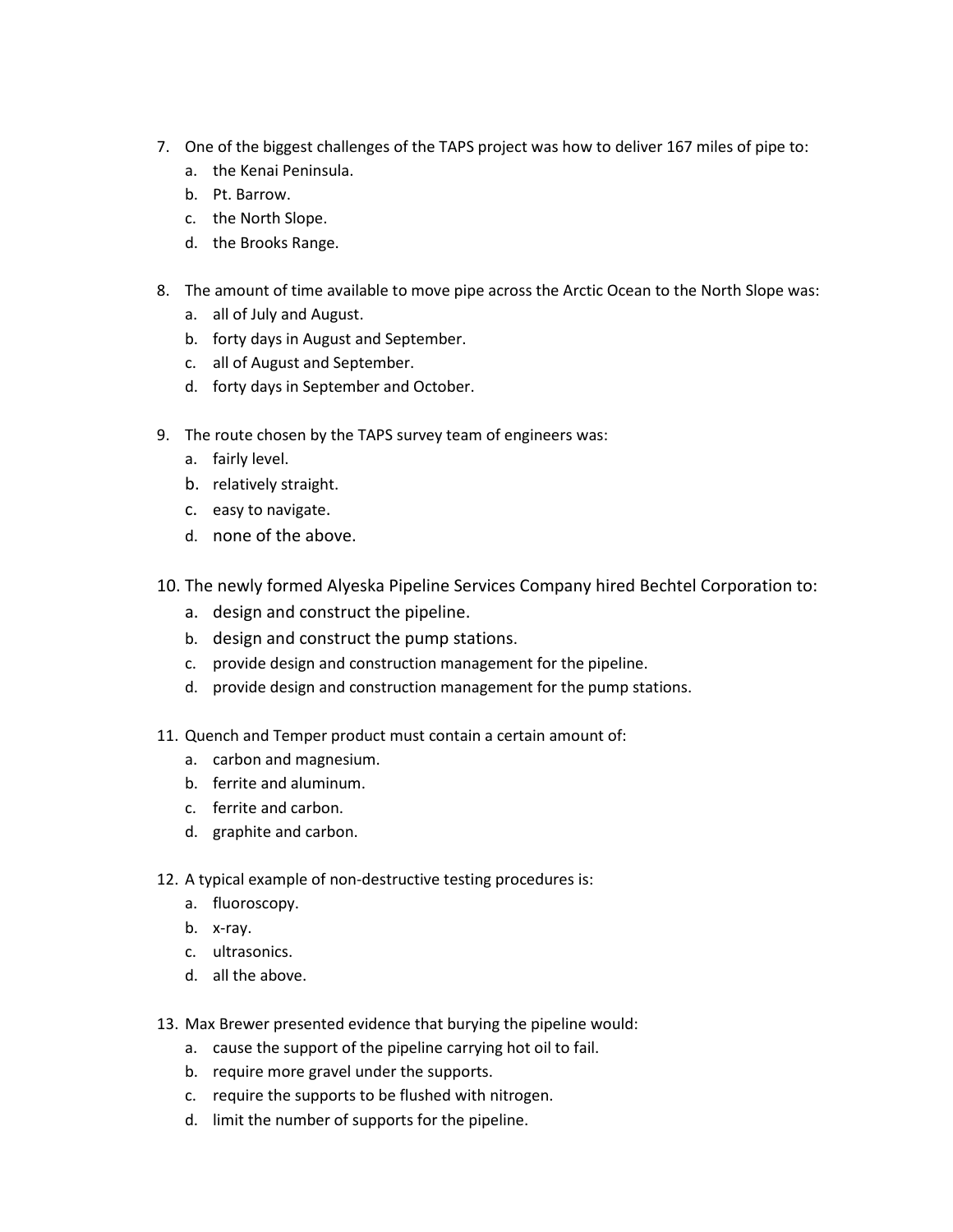- Under the Alaskan Native Claims Settlement Act:
	- Under the Alaskan Native Claims Settlement Act:<br>a. Native Alaskans received \$1 billion from the State of Alaska. Under the Alaskan Native Claims Settlement Act:<br>a. Native Alaskans received \$1 billion from the State of Alaska.<br>b. Native Alaskans were each given \$150.000 from the Federal Government.
- Under the Alaskan Native Claims Settlement Act:<br>a. Native Alaskans received \$1 billion from the State of Alaska.<br>b. Native Alaskans were each given \$150,000 from the Federal Government.<br>c. Native Alaskans had to waiv 14. Under the Alaskan Native Claims Settlement Act:<br>
a. Native Alaskans received \$1 billion from the State of Alaska.<br>
b. Native Alaskans were each given \$150,000 from the Federal<br>
c. Native Alaskans had to waive all of th b. Native Alaskans were each given \$150,000 from the Federal Government. one-fourth of its oil supply.<br>
the Maskans were each given<br>
the Maskans had to waive all<br>
d. none of the above.<br>
The Arab-led oil embargo in mid-Oc<br>
a. one-fourth of its oil supply.
	- The Arab-led oil embargo in mid-October of 1973 caused the United States to lose:<br>The Arab-led oil embargo in mid-October of 1973 caused the United States to lose:<br>The Arab-led oil embargo in mid-October of 1973 caused the b. Mative Alaskans were each give.<br>
	c. Native Alaskans had to waive a<br>
	d. none of the above.<br>
	The Arab-led oil embargo in mid-C<br>
	a. one-fourth of its oil supply.<br>
	b. one-third of its oil supply.
	-
- one-of-the-above.<br>
The Arab-led oil embargo in mid-<br>
a. one-fourth of its oil supply.<br>
b. one-third of its oil supply.<br>
c. one-half of its oil supply. 15. The Arab-led oil embargo in mid-October of 1973 caused the U<br>
a. one-fourth of its oil supply.<br>
b. one-third of its oil supply.<br>
c. one-half of its oil supply.<br>
d. nothing. because the United States was self-sufficient
	- a. one-fourth of its oil supply.<br>b. one-third of its oil supply.
	-
	-
	- more fourth of its on supply.<br>
	b. one-third of its oil supply.<br>
	c. one-half of its oil supply.<br>
	d. nothing, because the United States was<br>
	In addition to crossing over the Denali Fault<br>
	a. more than 500 rivers and streams. s. One third of its on suppry.<br>
	c. One-half of its oil supply.<br>
	d. nothing, because the United States was sel<br>
	In addition to crossing over the Denali Fault, the<br>
	a. more than 500 rivers and streams.<br>
	b. several Native Ala d. nothing, because the United States was<br>In addition to crossing over the Denali Fault<br>a. more than 500 rivers and streams.<br>b. several Native Alaskan burial grounds.<br>c. more than 300 rivers and streams.
- In a me-fourth of its oil supply.<br>
In a me-fourth of its oil supply.<br>
In addition to crossing over the Denali Fault, the Trans-Alaskan Pipeline had to cross over or under:<br>
In addition to crossing over the Denali Fault, th d. Thermig, because the officed states was sented<br>16. In addition to crossing over the Denali Fault, the 1<br>a. There than 500 rivers and streams.<br>17. The several Native Alaskan burial grounds.<br>17. The more than 500 caribou
	-
	- a. more than 500 rivers and streams.<br>b. several Native Alaskan burial grounds.
	-
	-
- Although the original plan called for the Trans-Alaskan Pipeline to be buried:<br>Although the original plan called for the Trans-Alaskan Pipeline to be buried:<br>Although the original plan called for the Trans-Alaskan Pipeline only about five miles of tweets and streams.<br>
b. several Native Alaskan burial grounds.<br>
c. more than 300 rivers and streams.<br>
d. more than 500 caribou grazing grounds.<br>
Although the original plan called for the Trans-Alas b. Several Native Alaskan Banar grounds.<br>
d. more than 300 rivers and streams.<br>
d. more than 500 caribou grazing grounds.<br>
Although the original plan called for the Trans-Alaskan Pipeline to be built<br>
a. only about five mi d. more than 500 caribou grazing grounds.<br>Although the original plan called for the Trans-Alaskan Pipeline<br>a. only about five miles of the pipeline was buried.<br>b. about one-half of the pipeline was built above the permafro 17. Although the original plan c<br>a. only about five miles of<br>b. about one-half of the pi<br>c. about one-half of the pi<br>d. none of the above.
	-
	- The Denali Fault presented specific problems because:<br>The Denali Fault presented in the problems because:<br>The Denali Fault presented specific problems because: a.the pipeline was stated.<br>
	the about one-half of the pipeline was built above th<br>
	c. about one-half of the pipeline was buried in river<br>
	d. none of the above.<br>
	The Denali Fault presented specific problems because<br>
	a. the pi
	- the pipeline was sum above the p<br>c. about one-half of the pipeline was buried in river be<br>d. none of the above.<br>The Denali Fault presented specific problems because:<br>a. the pipeline had to be built in a straight line.<br>b. t
	-
- the pipeline had to be pipeline was safed in the beast.<br>The Denali Fault presented specific problems because:<br>a. the pipeline had to be built in a straight line.<br>b. the pipeline could not be insulated in this area.<br>c. the
	-
	- a. the pipeline had to be built in a straight line.<br>b. the pipeline could not be insulated in this area.
	-
- engineers could not find a material on which the pipeline could not be insulated in this area.<br>
the pipeline could not be insulated in this area.<br>
c. the pipeline had to be built above the permafrost.<br>
d. engineers could n The statut and presented specific problems seculate.<br>
a. the pipeline had to be built in a straight line.<br>
b. the pipeline could not be insulated in this area.<br>
c. the pipeline had to be built above the permafrost.<br>
d. eng the pipeline rad to be bank in<br>b. the pipeline could not be insu<br>c. the pipeline had to be built ak<br>d. engineers could not find a ma<br>The storage tanks at the Valdez Te<br>a. two million barrels of oil. Four million barrels of oil.<br>
The storage tanks at the Valdez Te<br>
The storage tanks at the Valdez Te<br>
a. two million barrels of oil.<br>
b. four million barrels of oil. six and pripeline had to be bank to the pripeline had to be bank to the storage tanks at the Valdez<br>a. two million barrels of oil.<br>b. four million barrels of oil.<br>c. six million barrels of oil.
- 19. The storage tanks at the Valdez Terminal have the capacity to hold:<br>
a. two million barrels of oil.<br>
b. four million barrels of oil.<br>
c. six million barrels of oil.<br>
d. all of the oil in the pipeline.
	-
	- b. four million barrels of oil.
	-
	-
- The storage tanks at the Valdez Termina have the<br>a. two million barrels of oil.<br>b. four million barrels of oil.<br>c. six million barrels of oil.<br>d. all of the oil in the pipeline.<br>The cost of the Yukon River Bridge was paid:
- 1. The million barrels of oil.<br>
1. Simullion barrels of oil.<br>
1. Six million barrels of oil.<br>
1. All of the oil in the pipeline.<br>
1. The cost of the Yukon River Bridge was paid:<br>
1. Two-thirds by Alveska and one-third by t 20. The cost of the Yukon River Bridge was paid:<br>a. Two-thirds by Alyeska and one-third by the State of Alaska.<br>b. One-third by Alyeska and two-thirds by the State of Alaska.
	-
	- The cost of the oil in the pipeline.<br>The cost of the Yukon River Bridge was paid:<br>a. Two-thirds by Alyeska and one-third by the State of Alaska.<br>b. One-third by Alyeska and two-thirds by the State of Alaska.<br>c. Two-thirds c. Two-thirds by the State of Alaska and one-third by the Federal Government.<br>d. One-third by Alyeska and two-thirds by the Federal Government.
	-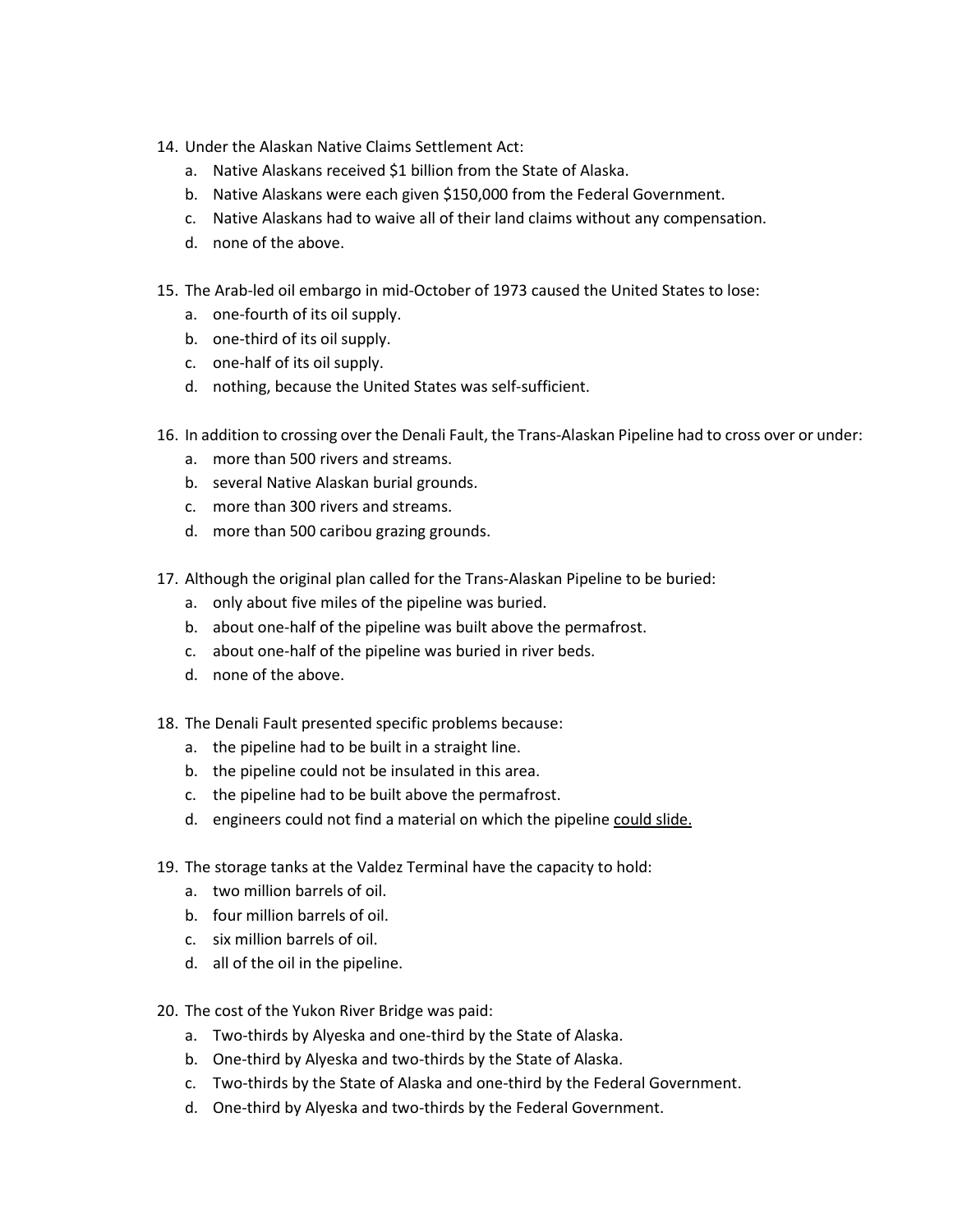- The welders who performed the task of welding the pipeline proper were mostly : The welders who perform<br>a. hative Alaskans. The welders who performed the task of welding<br>a. native Alaskans.<br>b. Teamsters.<br>c. emplovees of The Bechtel Corporation. 21. The welders who performed the task of welding the<br>
a. native Alaskans.<br>
b. Teamsters.<br>
c. employees of The Bechtel Corporation.<br>
d. Local 798 members from Tulsa. Oklahoma.
	- The welders who pe<br>a. native Alaskans<br>b. Teamsters. a. native Alaskans.<br>b. Teamsters.
	-
	-
	-
- Even though the profile and a no-strike policy, the Teamsters were mostly that is a native Alaskans.<br>
a. native Alaskans.<br>
c. employees of The Bechtel Corporation.<br>
d. Local 798 members from Tulsa, Oklahoma.<br>
Even though t Feamsters.<br>
employees of The Bech<br>
Local 798 members fro<br>
n though the project ha<br>
four days because: b. Teamsters.<br>
c. employees of The Bechtel Corporation.<br>
d. Local 798 members from Tulsa,<br>
Even though the project had a no-st<br>
for four days because:<br>
a. the supply of tools ran out. d. Local 798 members from Tulsa, Oklahoma.<br>Even though the project had a no-strike policy, the Teams<br>for four days because:<br>a. the supply of tools ran out.<br>b. certain roads were too hazardous for safe travel. the weather weathers from 1 alsa, Swand<br>Even though the project had a no-strike po<br>for four days because:<br>a. the supply of tools ran out.<br>b. certain roads were too hazardous for s<br>c. the weather became treacherous. 22. Even though the project had a no-strike policy, the Teamsters w<br>for four days because:<br>a. the supply of tools ran out.<br>b. certain roads were too hazardous for safe travel.<br>c. the weather became treacherous.<br>d. many of
	- a. the supply of tools ran out.
	- for four days because:<br>
	a. the supply of tools ran out.<br>
	b. certain roads were too hazardous for safe travel.<br>
	c. the weather became treacherous.<br>
	d. many of the Teamsters were from Southern California.
	-
	- a. the supply of tools ran out.<br>
	b. certain roads were too hazardous for safe travel.<br>
	c. the weather became treacherous.<br>
	d. many of the Teamsters were from Southern California.<br>
	Frank Moolin made news in 1976 by:<br>
	a. bei
- 
- b. certain roads were too hazardous for safe travel.<br>
c. the weather became treacherous.<br>
d. many of the Teamsters were from Southern California.<br>
Frank Moolin made news in 1976 by:<br>
a. being named Man-of-the-Year by Engin
- c. the weather became treacherous.<br>
d. many of the Teamsters were from Southern California.<br>
Frank Moolin made news in 1976 by:<br>
a. being named Man-of-the-Year by Engineering News Record.<br>
b. terminating the cost-plus cont
- 23. Frank Moolin made news in 1976 by:<br>
a. being named Man-of-the-Year by Engineering News Record.<br>
b. terminating the cost-plus contract of The Bechtel Corporatio<br>
c. adding incentives that accelerated the pipeline constr a. being named Man-of-the-Year by Engineering News Record.<br>
b. terminating the cost-plus contract of The Bechtel Corporation.<br>
c. adding incentives that accelerated the pipeline construction schedule.<br>
d. all the above.<br>
T
	-
- b. terminating the cost-plus contract of The Bechtel (<br>c. adding incentives that accelerated the pipeline cor<br>d. all the above.<br>The engineers solved the problems at Atigun Pass by placing<br>and lining it completely around by E. adding incentinel.<br>
A. all the above.<br>
The engineers solve<br>
and lining it comple<br>
a. Stvrafoam. d. all the abov<br>The engineers so<br>and lining it com<br>a. Styrafoam.<br>b. rubber. The engineers solve<br>and lining it comple<br>a. Styrafoam.<br>b. rubber.<br>c. wet gravel. 24. The engineers solve<br>and lining it comple<br>a. Styrafoam.<br>b. rubber.<br>c. wet gravel.<br>d. glacier ice.
	- a. Styrafoam.<br>b. rubber.
	-
	-
	-
- and immight completely around by almost two rect on:<br>a. Styrafoam.<br>b. rubber.<br>d. glacier ice.<br>The original plans called for twelve pump stations: and all twelve were provided.<br>
the vert gravel.<br>
d. glacier ice.<br>
The original plans called for twelve<br>
a. and all twelve were built. but out allows:<br>
c. wet gravel.<br>
d. glacier ice.<br>
The original plans called for twelve pump<br>
a. and all twelve were built.<br>
b. but only eleven were ever built. b. Wet grave...<br>
d. glacier ice.<br>
The original plans called for twelve pump station<br>
a. and all twelve were built.<br>
b. but only eleven were ever built.<br>
c. but Pump Station No. 1 was never built. 25. The original plans called for twelve pump stations:<br>
a. and all twelve were built.<br>
b. but only eleven were ever built.<br>
c. but Pump Station No. 1 was never built.<br>
d. and No 12 Pump Station was the last one built.
	-
	- a. 1 and an twelve were band.<br>
	b. but only eleven were ever<br>
	c. but Pump Station No. 1 w.<br>
	d. and No 12 Pump Station v<br>
	Each of the storage tanks at th<br>
	a. 1 million barrels of oil
	- b. 850,000 barrels of oil.<br>
	1950 barrels of the storage tanks at the<br>
	1950 barrels of oil.<br>
	1950,000 barrels of oil..
	-
- Fire original plans called for twelve pamp stations:<br>
a. and all twelve were built.<br>
b. but only eleven were ever built.<br>
c. but Pump Station No. 1 was never built.<br>
d. and No 12 Pump Station was the last one built.<br>
Each d. and No 12 Pump Station was the last one built.<br>
Each of the storage tanks at the Valdez Marine Terr<br>
a. 1 million barrels of oil.<br>
b. 850,000 barrels of oil..<br>
c. 500,000 barrels of oil. 26. Each of the storage tanks at the Valdez Marine Terminal has the capacity of about:<br>
a. 1 million barrels of oil.<br>
b. 850,000 barrels of oil.<br>
c. 500,000 barrels of oil.<br>
d. 100,000 barrels of oil.
	-
	-
	-
	-